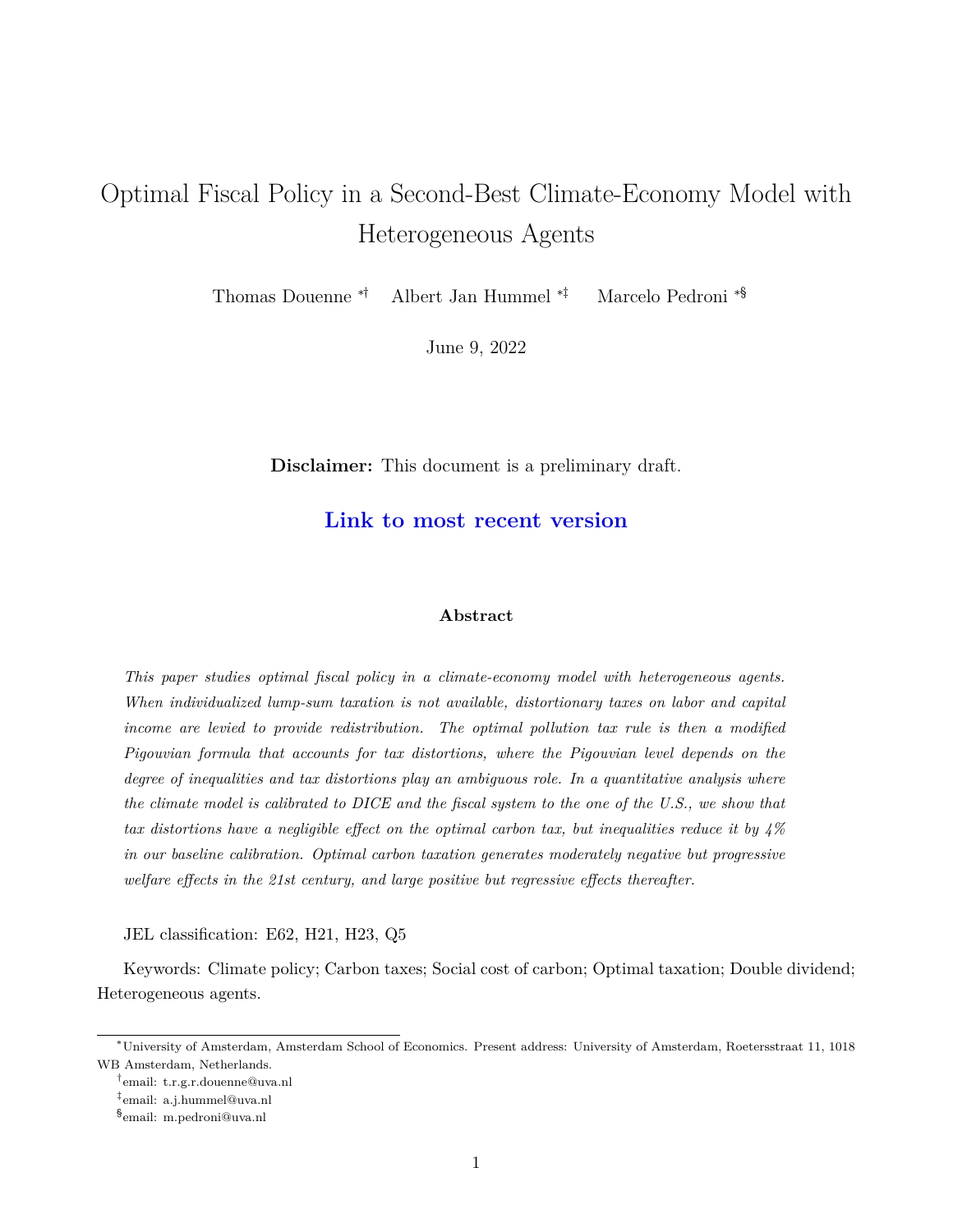# **1 Introduction**

Economic inequality and environmental degradation are certainly two of the most critical issues facing societies today. In order to address these two problems, economists have long argued for the use of fiscal instruments: labor and capital taxes can be used to provide redistribution, and following the Pigouvian principle a pollution tax can be used to internalize environmental externalities. However, pollution taxes also have distributional implications as they reduce purchasing power and because individuals are heterogeneously affected by environmental degradation. Conversely, capital and labor taxes also affect the costs and benefits of improving the environment by reducing incentives to work and invest. The goal of this study is to analyze how these instruments should be jointly optimized if society wishes to tackle both inequality and environmental degradation.

We address this question from both a theoretical and a quantitative perspective. To do so, this paper presents a dynamic second-best climate-economy model with heterogeneous agents. We use the technique introduced by [Werning](#page-38-0) [\(2007](#page-38-0)) to extend the climate-economy model of [Barrage](#page-35-0) [\(2019](#page-35-0)) to heterogeneous agents. In our model, individuals derive utility from consumption, leisure, and environmental quality. The final consumption good is produced using energy as one of its inputs. Energy production is polluting, and pollution leads to environmental degradation that affects productivity and households' utility. As in [Barrage](#page-35-0) ([2019\)](#page-35-0), energy producers can reduce the emission intensity of their output by engaging in costly abatement activities. Because of these costs, positive abatement will occur only if producers also need to pay for their pollution, for example through a pollution tax. The government thus faces multiple tasks at once: mitigating the pollution externality, providing redistribution, and financing some exogenous government spending.

We model this as a Ramsey problem in which the government chooses the level of linear taxes in particular, taxes on labor and capital income, energy, and pollution—and a uniform lump-sum transfer to maximize aggregate welfare. Because agents are heterogeneous but tax instruments are anonymous, the government must rely on distortionary instruments to provide redistribution. We analytically characterize optimal tax formulas and study the implications of heterogeneity for optimal pollution taxation. We then use our model to examine how inequalities and distortionary taxation affect the social cost of carbon (SCC) and the optimal carbon tax. We calibrate our climate model following DICE 2016 [\(Nordhaus](#page-37-0), [2017](#page-37-0)). On the economic side, we calibrate the fiscal system and agent heterogeneity (first in productivity, later in wealth and preferences for energy consumption) to match U.S. data. Conceptually, our quantitative analysis examines the optimal fiscal policy of the U.S. if they accounted for the negative global impact of their emissions.<sup>[1](#page-1-0)</sup>

Theoretically, we find that the optimal pollution tax is a modified Pigouvian rule that accounts for tax distortions via the marginal cost of public funds (MCF). However, because uniform lumpsum taxation is available, the MCF is no longer unambiguously above one. In fact, for the utility specification we use in our quantitative analysis we show that the MCF is "on average" equal to 1, *i.e.*

<span id="page-1-0"></span><sup>1</sup>Specifically, we consider the problem of the U.S. government with its emissions scaled up to the global level. An equivalent interpretation is that the world consists of a number of U.S. economies coordinating on their climate policies.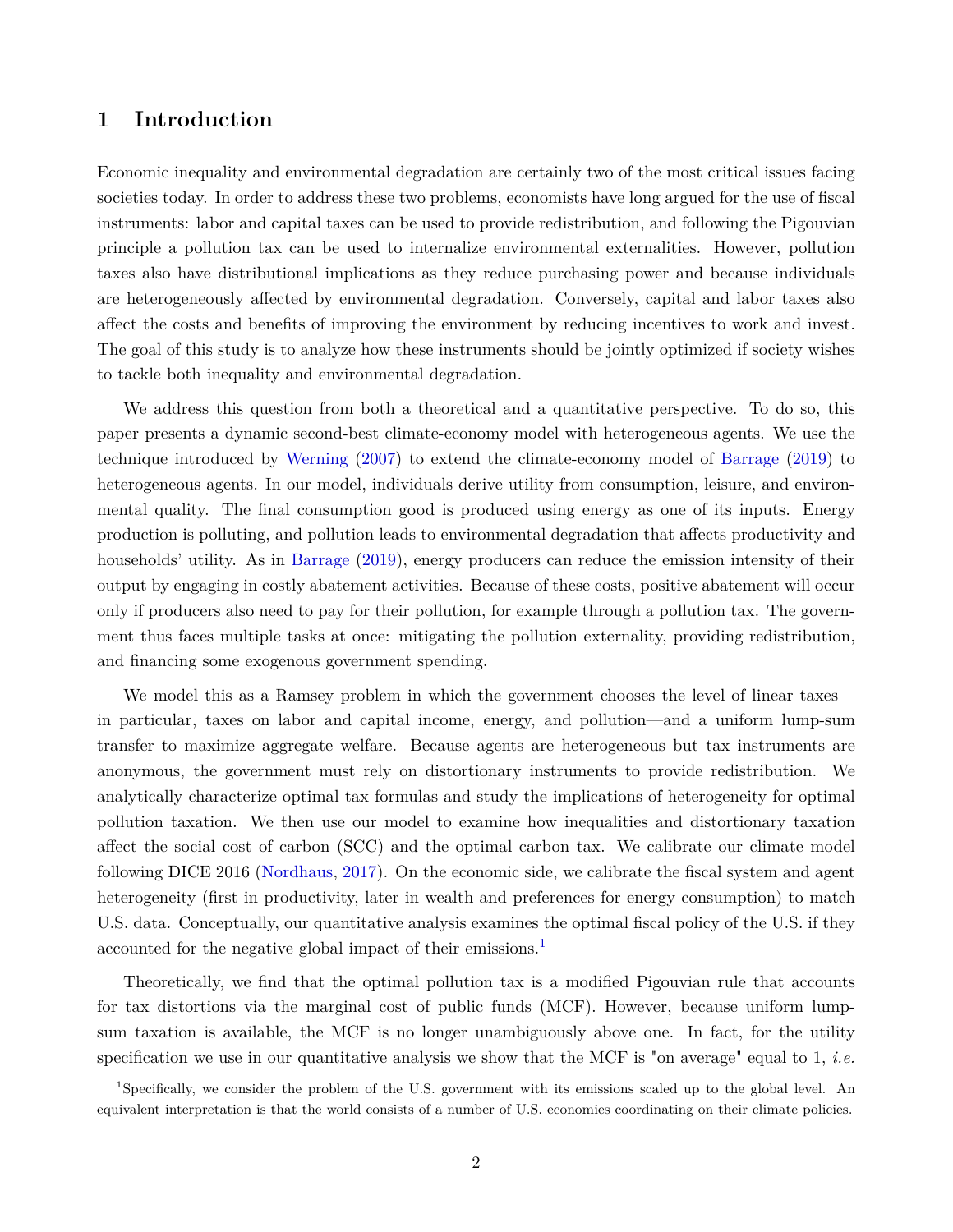it moves around 1 in the optimal tax system pushing the optimal pollution tax temporarily above and below the Pigouvian level. These temporary tax distortions are driven by the costs the planner faces when implementing its preferred allocation. Although these costs are on average null in the presence of lump-sum taxation, they may not be in each period. We provide conditions under which these costs are always null, and discuss the determinants of temporal variations in tax distortions when they are not. Our theoretical results also highlight the role of consumption inequalities. When the MCF is equal to unity, the second-best pollution tax is Pigouvian, but the Pigouvian tax is evaluated at the second-best allocation. We show that consumption heterogeneity affects the Pigouvian tax ambiguously through the opportunity cost of emission abatement. On the one hand, consumption is valued less in the presence of inequalities because it disproportionately goes in the hand of richer agents with lower marginal utilities of consumption. On the other hand, by concavity of the utility function, consumption inequalities increase the average marginal utility of consumption, and thus the opportunity cost of abatement. We show that with iso-elastic preferences, the latter effect dominates if and only if the intertemporal elasticity of substitution is lower than 1, in which case inequalities reduce the value of the Pigouvian tax.

Quantitatively, we find that the MCF plays an insignificant role. The second-best carbon tax starts at about 0.5% below the SCC, and then fluctuates at about 0.1% above or below. The SCC is, however, significantly affected by the presence of inequalities: consumption heterogeneity drives the SCC down by about 4% in our baseline calibration. We then compare our optimal policy to the one of a "climate skeptic" planner who optimizes fiscal instruments assuming climate change is exogenous, thus setting the carbon tax to zero. We find that the additional revenue raised by the carbon tax is about equally split between increasing transfers and reducing the labor income tax. Turning to welfare, we find that the optimal carbon tax policy has moderately negative but progressive effects in the  $21<sup>st</sup>$  century, and very large positive but regressive effects afterwards.

We also examine extensions to our benchmark model. First, we show that the role of tax distortions and inequalities are robust to a more severe calibration of the damage function that drives the social cost of carbon about three times higher. Second, we theoretically characterize and quantitatively compute third-best fiscal policies, *i.e.* optimal fiscal policies when either the labor or the capital income tax is exogenously fixed at its current level. The effect of inequalities on the social cost of carbon remains similar to our benchmark, although it becomes larger when the planner cannot reduce inequalities as much as it would like to. Tax distortions still play an insignificant role through the MCF, but the additional constraint on fiscal instruments now generates a new fiscal interaction term which enters additively into the pollution tax formula. When the labor or capital income tax is exogenously fixed below (resp. above) its optimal value, this term is negative (resp. positive) and the third-best tax rule is set below (resp. above) the second-best level. Finally, we present a version of the model where households consume an additional dirty good that uses energy as its only input. In order to capture heterogeneous budget shares that vary with income, we assume agents' preferences over these two goods are non-homothetic. We show that as long as agents preferences are identical, the optimal tax formulas remain unaffected. When agents display heterogeneous preferences over the dirty good however, the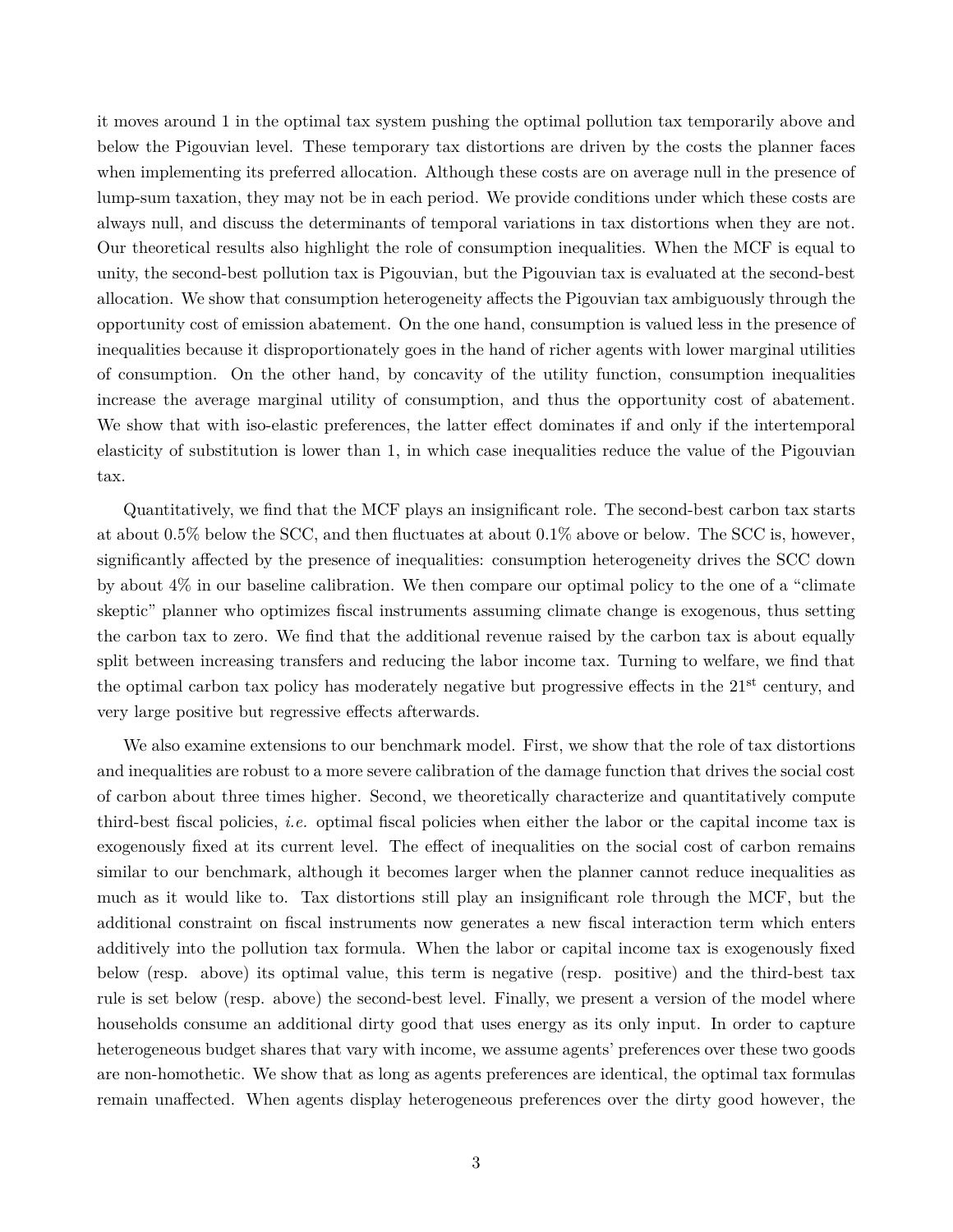planner chooses to add a tax (resp. subsidy) to the dirty good if the agents it values relatively more consume relatively less (resp. more) of it.

Our paper contributes to two strands of the literature. First, it contributes to the literature on the optimal taxation of pollution. In a pioneering work, [Pigou](#page-37-1) ([1920\)](#page-37-1) established that the first-best policy response to an externality was to implement a tax equal to its social cost. An extensive literature has then investigated optimal pollution taxation in a second-best environment. In a representative agent framework, when the government does not have access to lump-sum transfers to finance public expenditures, distortionary taxes typically raise the MCF above 1, and it becomes optimal to set the pollution tax below the Pigouvian level (see *e.g.*, [Sandmo](#page-38-1), [1975](#page-38-1); [Bovenberg and de Mooij](#page-35-1), [1994;](#page-35-1) [Bovenberg and van der Ploeg](#page-35-2), [1994](#page-35-2)).<sup>[2](#page-3-0)</sup> More recently, other papers have considered this problem with heterogeneous agents and uniform lump-sum taxation (see *e.g.*, [Jacobs and de Mooij](#page-36-0), [2015](#page-36-0); [Jacobs](#page-36-1) [and van der Ploeg](#page-36-1), [2019](#page-36-1)), arguing that in this set-up the MCF is equal to 1 and the second-best tax is set at the Pigouvian level.<sup>[3](#page-3-1)</sup> While these papers focus on static settings and model the pollution externality in a stylized manner, the recent work of [Barrage](#page-35-0) [\(2019\)](#page-35-0) creates a critical bridge between the climate-economy literature and the dynamic public finance literature. Her framework integrates a climate-economy model in the spirit of [Golosov et al.](#page-36-2) ([2014\)](#page-36-2) into the representative agent Ramsey model of [Chari and Kehoe](#page-35-3) [\(1999](#page-35-3)). In this setting, tax distortions again call for lower taxes. Our main innovation relative to [Barrage](#page-35-0) ([2019](#page-35-0)) is to introduce heterogeneous agents, which we see as critical for two reasons. First, this allows us to jointly study environmental and equity issues. In addition of the importance of equity in normative analysis, recent experience has shown that the distributional effects of environmental policies were also critical to ensure their public support.<sup>[4](#page-3-2)</sup> Second, agents' heterogeneity provides a sound foundation for the study of second-best policies. In representative agent settings, the second-best environment arises because lump-sum transfers are assumed unfeasible: governments therefore *need to* rely on distortionary taxes to finance their expenditures. Yet, in practice lump-sum transfers are feasible as they simply correspond to the intercept on a tax scheme.<sup>[5](#page-3-3)</sup> With heterogeneous agents, lump-sum transfers are no longer excluded as long as they do not discriminate between agents. Although this non-distortionary source of public income is available, governments now *want to* use distortionary taxes to provide redistribution. While our optimal tax formulas resemble the ones in [Barrage](#page-35-0) ([2019](#page-35-0)), the effect of tax distortions is now more ambiguous. Quantitatively, we find that variations in the MCF play an insignificant role, hence the optimal pollution tax is almost Pigouvian. However, we also highlight how inequalities affect the social cost of pollution, and find that

<span id="page-3-1"></span><span id="page-3-0"></span><sup>&</sup>lt;sup>2</sup>For further references on second-best pollution taxation in representative agents models, see [Barrage](#page-35-0) [\(2019\)](#page-35-0).

<sup>3</sup>Other papers jointly studying optimal pollution taxation and redistribution include, among others, [Pirttilä and Tuo](#page-37-2)[mala](#page-37-2) [\(1997\)](#page-37-2), [Cremer et al.](#page-35-4) [\(1998](#page-35-4), [2003\)](#page-35-5), [Micheletto](#page-37-3) ([2008](#page-37-3)), and [Kaplow](#page-36-3) ([2012](#page-36-3)).

<span id="page-3-2"></span><sup>4</sup>Public protests against policy-induced increases in energy prices have recently occurred in many countries worldwide. For instance, in France the Yellow Vests movement strongly opposed carbon tax increases due to the expected impact on households' purchasing power, leading to the abandonment of the scheduled carbon tax reforms ([Douenne and Fabre](#page-36-4), [2022\)](#page-36-4).

<span id="page-3-3"></span><sup>&</sup>lt;sup>5</sup>Recent policy proposals such as the carbon tax and dividend advocated by the Climate Leadership Council even call for using such instruments to redistribute the carbon tax revenue. See Economists Statement on Carbon Dividends signed by 3,354 American economists in the [Wall Street Journal \(2019\)](https://www.clcouncil.org/media/EconomistsStatement.pdf) in support of carbon pricing with lump-sum rebates.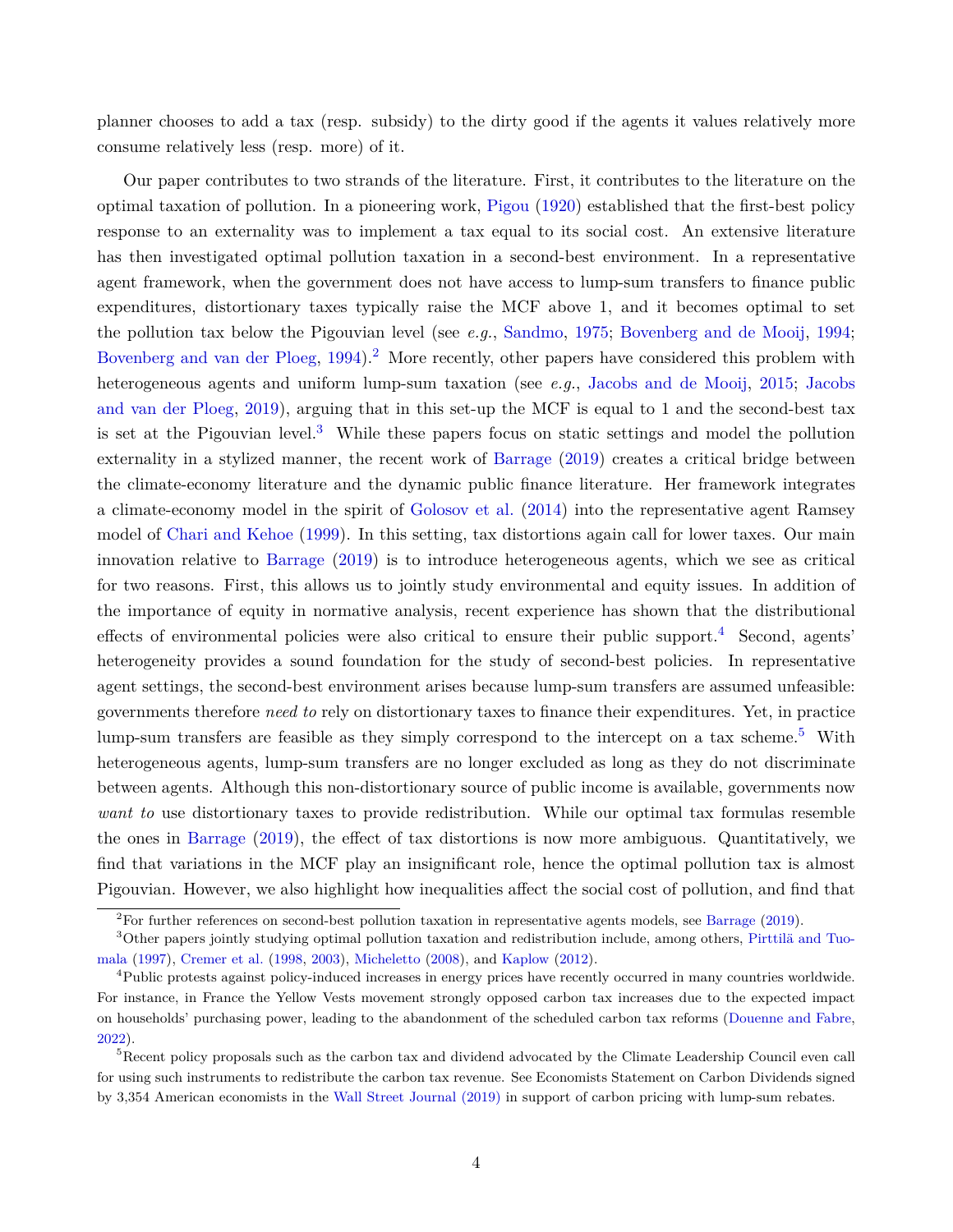the optimal carbon tax is at least  $4\%$  lower than what it would be absent inequalities. Finally, we show that with heterogeneous agents the weak double dividend hypothesis (see *e.g.*, [Goulder,](#page-36-5) [1995\)](#page-36-5) needs to be qualified. At the optimum, the welfare gains from a marginal reduction in tax distortions is equal to the marginal cost from increasing inequalities, hence the optimal policy divides the carbon tax revenue about equally between reducing tax distortions and providing redistribution.<sup>[6](#page-4-0)</sup>

Second, this paper contributes to the analysis of the distributional effects of environmental taxes in general equilibrium. An extensive literature has analyzed the distributional effects of environmental taxes through the consumption channel (for a recent survey, see [Pizer and Sexton](#page-37-4), [2019\)](#page-37-4), generally pointing to regressive effects since the consumption share of polluting goods tends to decrease with income [\(Levinson and OBrien,](#page-37-5) [2019\)](#page-37-5). More recently, several authors have also analyzed the heterogeneous incidence of environmental taxes on households' income. While a number of papers found progressive effects due to the larger negative impact of the policy on capital income relative to labor income and transfers (see *e.g.* [Rausch et al.,](#page-38-2) [2011](#page-38-2); [Fullerton and Monti](#page-36-6), [2013;](#page-36-6) [Williams et al.](#page-38-3), [2015;](#page-38-3) [Goulder et al.,](#page-36-7) [2019](#page-36-7)), the recent work of [Känzig](#page-36-8) [\(2021](#page-36-8)) shows—exploiting exogenous shocks to the EU-ETS price—that carbon taxation has a larger impact on poor households' income in the U.K. because these households are over-represented in pro-cyclical sectors that are more impacted by the tax. Many papers have also shown that the incidence of carbon taxation largely depends on how the tax revenue is recycled. In particular, [Fried et al.](#page-36-9) [\(2018](#page-36-9)) study the economic impact of introducing a carbon tax with three alternative revenue-recycling schemes in a quantitative OLG model with heterogeneity within-generations. They show that while a uniform lump-sum rebate is more costly than reductions of the labor or capital tax rates in steady state, it is more favorable to the current generation and leads to less adverse distributional effects.<sup>[7](#page-4-1)</sup> Finally, a few papers have considered the heterogeneous environmental benefits of climate change mitigation, between generations (*e.g.*, [Leach,](#page-37-6) [2009;](#page-37-6) [Kotlikoff](#page-37-7) [et al.](#page-37-7), [2021](#page-37-7)) or between regions (*e.g.*, [Hassler and Krusell,](#page-36-10) [2012;](#page-36-10) [Krusell and Smith](#page-37-8), [2015](#page-37-8); [Cruz and](#page-35-6) [Rossi-Hansberg](#page-35-6), [2021\)](#page-35-6). In this paper, we jointly study the financial and environmental impacts from optimal pollution taxation, both over time and between heterogeneous agents. We find that accounting for environmental benefits, current rich households lose the most from carbon taxation, but future rich households win the most.

The rest of the paper is organized as follows. Section [2](#page-5-0) presents the model, and Section [3](#page-8-0) the optimal tax formulas. Section [4](#page-16-0) describes our calibration and Section [5](#page-20-0) presents our main quantitative exercise. Extensions of our main framework are provided in Section [6](#page-25-0). Section [7](#page-33-0) concludes.

<span id="page-4-0"></span> $6$ This result echoes the recent findings of [Fried et al.](#page-36-11) [\(2021](#page-36-11)) who study the optimal recycling policy for an exogenous carbon tax introduced in a sub-optimal tax system. In their model with heterogeneity between and within generations, they find that two-third of the carbon tax revenue should be used to reduce taxes on capital income, one third to provide redistribution.

<span id="page-4-1"></span> $7$ [Leach](#page-37-6) [\(2009\)](#page-37-6), [Rausch](#page-37-9) [\(2013\)](#page-37-9), and [Rausch and Yonezawa](#page-38-4) ([2018](#page-38-4)) also quantitatively investigate the distributional effects from revenue recycling across generations, with a representative agent for each generation. Other papers use a dynamic model to compute the incidence of carbon tax reforms, and simulate the distributional effects across heterogeneous agents in the initial period [\(Williams et al.](#page-38-3), [2015](#page-38-3)) or over different time intervals [\(Goulder et al.](#page-36-7), [2019\)](#page-36-7). All these papers consider exogenous reforms and—with the exception of [Leach](#page-37-6) [\(2009](#page-37-6))—ignore environmental effects.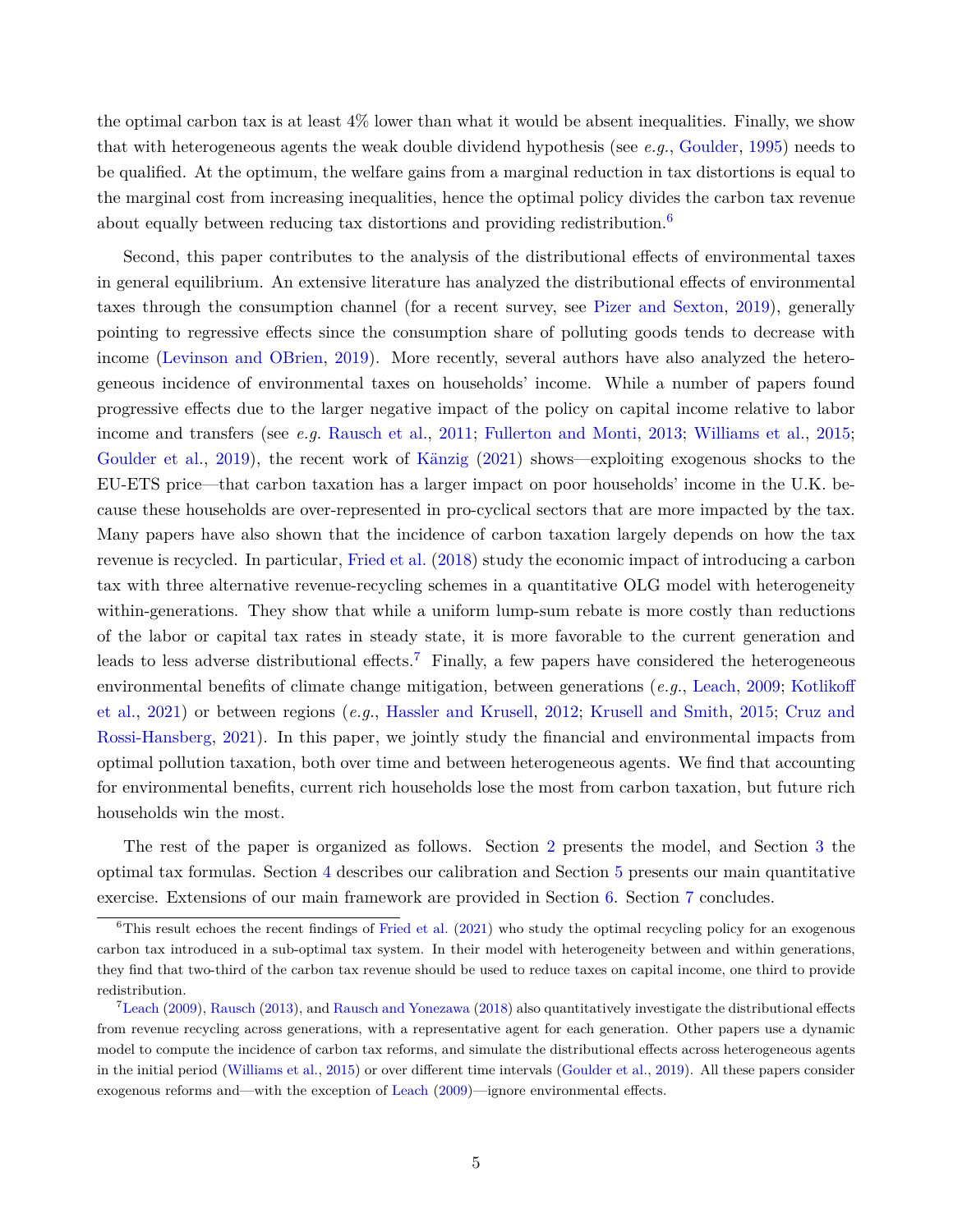# <span id="page-5-0"></span>**2 Model**

The model builds on [Barrage](#page-35-0) [\(2019](#page-35-0)): one sector of the economy produces a final good using capital, labor, and energy that is produced in the second sector. Energy production generates pollution that leads to environmental degradation, which in turn affects productivity and households' utility. The government finances an exogenous stream of expenditures using taxes on labor income, capital income, energy, and pollution, as well as a lump-sum tax. The key differences with [Barrage](#page-35-0) ([2019\)](#page-35-0) are that in our model, agents are heterogeneous and the government has access to a (non-individualized) lumpsum tax or transfer. Consequently, although the government has access to a non-distortionary source of revenue, it uses distortionary taxes for redistributive purposes.

# **2.1 Households**

<span id="page-5-1"></span>We consider an economy populated by a continuum of infinitely-lived agents divided into types *i ∈ I* of size  $\pi_i$ . The total population size in period *t* is  $N_t$ . Each agent, or dynasty of type  $i \in I$  ranks streams of consumption of a final good  $c_{i,t}$ , labor supply  $h_{i,t}$ , and environmental degradation  $Z_t$  according to the preferences

$$
\sum_{t=0}^{\infty} \beta^t N_t u\left(c_{i,t}, h_{i,t}, Z_t\right).
$$
 (1)

In our benchmark, agents are assumed to differ in two ways: their productivity levels,  $e_i$ , and their initial asset holdings,  $a_{i,0}$ . Productivity levels are normalized such that  $\sum_i \pi_i e_i = 1$ . Agents' assets are composed of government debt and capital and we denote respectively  $b_{i,t}$  and  $k_{i,t}$  the number of units of these assets held by agents of type *i* between periods  $t-1$  and  $t$ , with  $a_{i,t} = b_{i,t} + k_{i,t}$ . Aggregates are denoted without the subscript i:  $C_t = N_t \sum_i \pi_i c_{i,t}$ ,  $H_t = N_t \sum_i \pi_i e_i h_{i,t}$ ,  $B_t = N_t \sum_i \pi_i b_{i,t}$ , and  $K_t = N_t \sum_i \pi_i k_{i,t}$ . In addition, per period average consumption and hours worked are denoted by  $c_t = \sum_i \pi_i c_{i,t} = C_t / N_t$  and  $h_t = \sum_i \pi_i e_i h_{i,t} = H_t / N_t$ .

Let  $p_t$  denote the price of the consumption good in period t in terms of consumption in period 0 (so that  $p_0 = 1$ ,  $w_t$  and  $r_t$  denote the real wage and the rental rate of capital in period  $t$ , and  $R_t$  its gross return (between  $t-1$  and  $t$ ). Finally, let  $\tau_{H,t}$  and  $\tau_{K,t}$  represent the labor and capital income taxes, and  $T_t$  the *aggregate* uniform lump-sum transfers received by all households in period t. Given  $k_{i,0}$ ,  $b_{i,0}$ , prices  ${p_t, w_t, R_t}_{t=0}^{\infty}$  and policies  ${\lbrace \tau_{H,t}, \tau_{K,t}, T_t \rbrace}_{t=0}^{\infty}$ , agents of type *i* choose  ${c_{i,t}, h_{i,t}, k_{i,t+1}, b_{i,t+1}}_{t=0}^{\infty}$ *t*=0 to maximize ([1](#page-5-1)) subject to the budget constraint

$$
\sum_{t=0}^{\infty} p_t N_t (c_{i,t} + k_{i,t+1} + b_{i,t+1}) \leq \sum_{t=0}^{\infty} p_t N_t ((1 - \tau_{H,t}) w_t e_i h_{i,t} + R_t (k_{i,t} + b_{i,t}) + T_t / N_t),
$$

where  $R_t \equiv 1 + (1 - \tau_{K,t})(r_t - \delta)$ , for  $t \geq 0$ . Here, we use the convention that the capital income tax is levied on the rate of return net of depreciation, but none of our results depend on it. No arbitrage requires  $p_t = R_{t+1}p_{t+1}$ , and defining  $T \equiv \sum_{t=0}^{\infty} p_t T_t$  as the present value of lump-sum transfers, the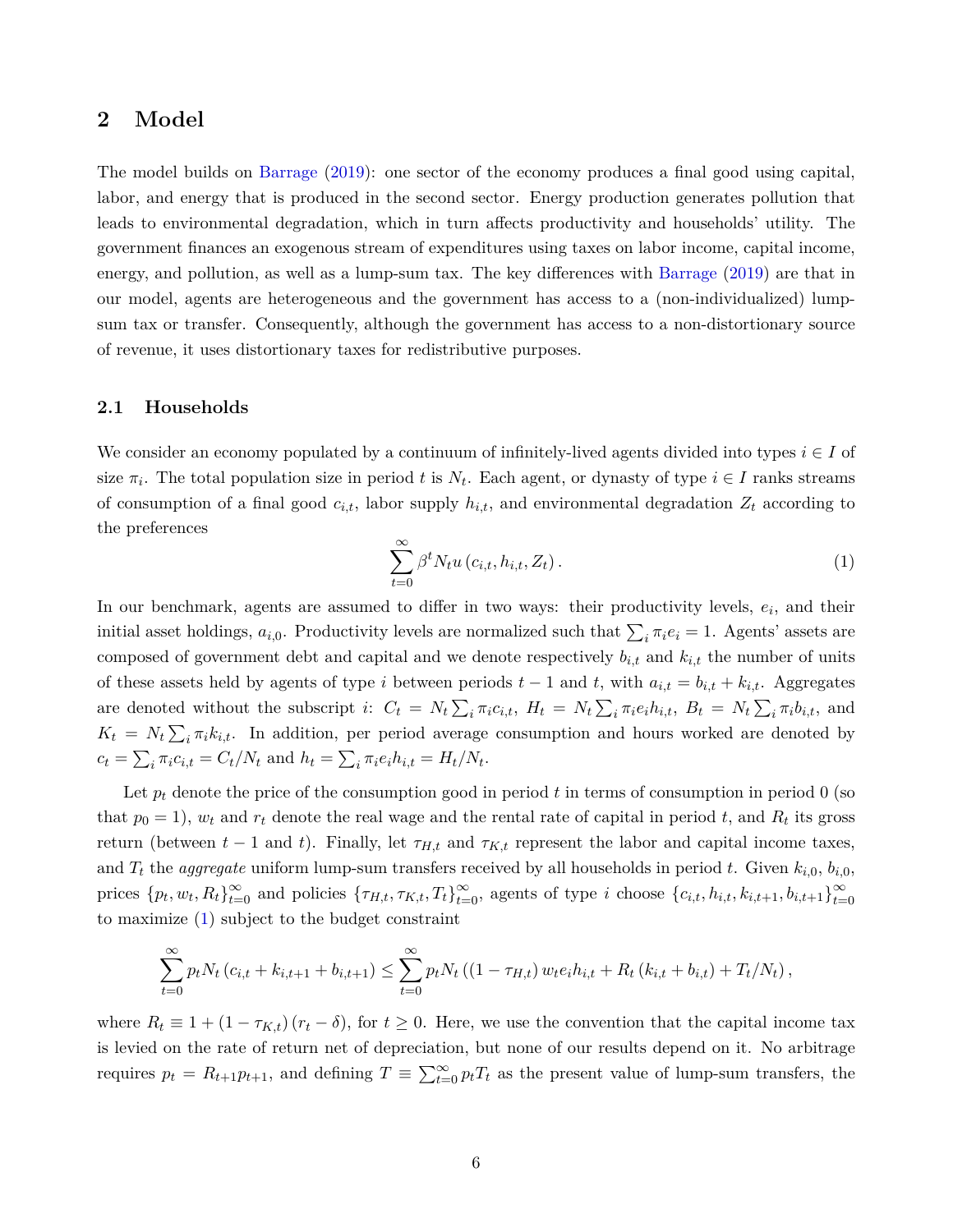budget constraint can equivalently be written as

<span id="page-6-1"></span>
$$
\sum_{t=0}^{\infty} p_t N_t \Big( c_{i,t} - (1 - \tau_{H,t}) w_t e_i h_{i,t} \Big) \le R_0 N_0 a_{i,0} + T.
$$
 (2)

From the first order conditions of agent *i*'s problem we have

$$
\beta^{t} \frac{u_{c,i,t}}{u_{c,i,0}} = p_{t}, \quad \forall \ t \ge 0,
$$
  

$$
\frac{u_{h,i,t}}{u_{c,i,t}} = -(1 - \tau_{H,t}) e_{i} w_{t}, \quad \forall \ t \ge 0,
$$

which holds across all agents. To reduce notations, we use subscripts *x, i, t* to denote partial derivatives with respect to argument *x* for agent of type *i* at time *t*, and we keep the arguments of the derivatives implicit.

## **2.2 Final-good sector**

As in [Barrage](#page-35-0) [\(2019](#page-35-0)), there are two production sectors. In the final-good sector, indexed by 1, a consumption-capital good is produced with a concave, constant returns to scale technology,  $F(K_{1,t}, H_{1,t}, E_t)$ , that uses capital  $K_{1,t}$ , labor  $H_{1,t}$ , and energy  $E_t$ . The total factor productivity is given by  $A_{1,t}$  and the function  $D(Z_t)$  controls the damages to production implied by environmental degradation, with  $D'(Z_t) > 0$ . The output  $Y_{1,t}$  is given by

$$
Y_{1,t} = (1 - D(Z_t))A_{1,t}F(K_{1,t}, H_{1,t}, E_t).
$$

The first order conditions for the firm problem are:

$$
r_{t} = (1 - D(Z_{t})) A_{1,t} F_{K,t}, \quad \forall \ t \ge 0,
$$
\n(3)

$$
w_t = (1 - D(Z_t)) A_{1,t} F_{H,t}, \quad \forall \ t \ge 0,
$$
\n(4)

$$
p_{E,t} = (1 - D(Z_t)) A_{1,t} F_{E,t}, \quad \forall \ t \ge 0.
$$
\n<sup>(5)</sup>

Here,  $p_{E,t}$  denotes the price of energy in period t. Because there are constant returns to scale and inputs are paid according to their marginal productivity, final goods producers make zero profits.

#### **2.3 Energy sector**

The energy sector, indexed by 2, produces energy  $E_t$  using capital  $K_{2,t}$  and labor  $H_{2,t}$  with a constant returns to scale technology so that

<span id="page-6-0"></span>
$$
E_t = A_{2,t} G(K_{2,t}, H_{2,t}), \quad \forall \ t \ge 0.
$$
\n<sup>(6)</sup>

Energy producers can provide a fraction  $\mu_t$  of energy from clean technologies, at additional cost  $\Theta_t(\mu_t, E_t)$ , which satisfies  $\Theta_{\mu,t}, \Theta_{E,t}, \Theta_{\mu\mu,t} > 0$ ,  $\Theta_{EE,t} \ge 0$  and  $\Theta_t(0, E_t) = \Theta_t(\mu_t, 0) = 0$ . Convexity in  $\Theta_t(\cdot, \cdot)$  captures decreasing returns to abatement. This function nests the one used in [Barrage](#page-35-0) ([2019](#page-35-0)),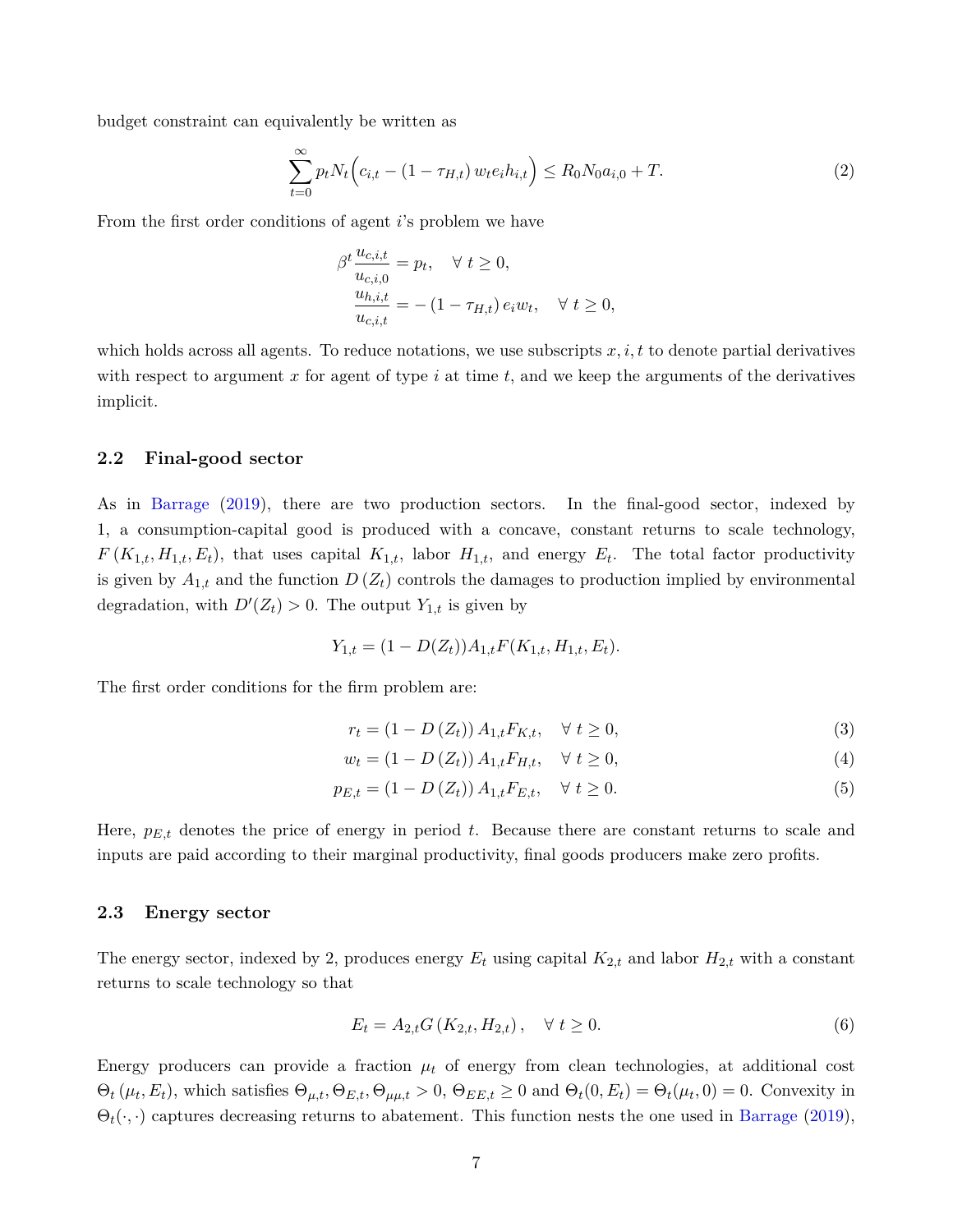where  $\Theta_t(\mu_t, E_t) = \Theta_t(\mu_t E_t)$ , and in [Nordhaus](#page-37-0) [\(2017](#page-37-0)), where it is equivalent to  $\Theta_t(\mu_t, E_t) = \Theta_t(\mu_t) E_t$ . In our calibration, we opt for the latter specification in order to follow DICE as closely as possible. Total profits from energy production are given by

$$
\Pi_t = (p_{E,t} - \tau_{I,t}) E_t - \tau_{E,t} (1 - \mu_t) E_t - w_t H_{2,t} - r_t K_{2,t} - \Theta_t (\mu_t, E_t),
$$

where  $\tau_{I,t}$  denotes the excise intermediate-goods tax on total energy and  $\tau_{E,t}$  denotes the excise tax on pollution emissions  $E_t^M = (1 - \mu_t) E_t$ . Firms maximize profits subject to the technology constraint given by equation ([6\)](#page-6-0) by choosing the abatement term  $\mu_t$ , capital  $K_{2,t}$ , and labor  $H_{2,t}$ . The first order conditions are

$$
r_t = (p_{E,t} - \tau_{I,t} - \tau_{E,t}(1 - \mu_t) - \Theta_{E,t})A_{2,t}G_{K,t}, \quad \forall \ t \ge 0,
$$
\n<sup>(7)</sup>

$$
w_t = (p_{E,t} - \tau_{I,t} - \tau_{E,t}(1 - \mu_t) - \Theta_{E,t})A_{2,t}G_{H,t}, \quad \forall \ t \ge 0,
$$
\n(8)

$$
\tau_{E,t} = \frac{\Theta_{\mu,t}}{E_t}, \quad \forall \ t \ge 0. \tag{9}
$$

If there is positive abatement and  $\Theta_t(\cdot, \cdot)$  is convex in its second argument, profits in the energy sector will be positive. For simplicity, we assume that these profits are taxed at a confiscatory rate  $\tau_{\pi,t} = 1$ . Doing so is typically optimal, as taxing pure profits does not generate distortions and income from shareholdings tends to be unequally distributed. In our calibration in Section [4,](#page-16-0) the abatement cost function is strictly convex in its first argument and linear in the second, hence profits are null.

Capital and labor are mobile across sectors, so market clearing requires

<span id="page-7-2"></span><span id="page-7-1"></span>
$$
K_{1,t} + K_{2,t} = K_t, \quad \forall \ t \ge 0,
$$
\n<sup>(10)</sup>

<span id="page-7-0"></span>
$$
H_{1,t} + H_{2,t} = H_t, \quad \forall \ t \ge 0. \tag{11}
$$

## **2.4 Government**

Each period the government finances its expenses  $G_t$  and lump sum transfers  $T_t$  with proportional income taxes on capital  $\tau_{K,t}$  and labor  $\tau_{H,t}$ , total energy taxes  $\tau_{I,t}$ , and emissions taxes  $\tau_{E,t}$ . In addition, profits are taxed at a confiscatory rate:  $\tau_{\pi,t} = 1$ . The government's budget constraint is

$$
R_0 B_0 + T + \sum_t p_t G_t = \sum_t p_t \left( \tau_{H,t} w_t H_t + \tau_{K,t} \left( r_t - \delta \right) K_t + \tau_{I,t} E_t + \tau_{E,t} E_t^M + \Pi_t \right). \tag{12}
$$

Although the instruments levied are proportional, the tax system is progressive when transfers are positive. As shown in [Piketty and Saez](#page-37-10) ([2013\)](#page-37-10) and [Dyrda and Pedroni](#page-36-12) [\(forthcoming](#page-36-12)), an affine tax system provides a good approximation of actual tax systems such as the one of the U.S.

## **2.5 Environmental degradation**

The environmental variable is affected by the history of pollution emissions  $E_t^M = (1 - \mu_t) E_t$ , initial conditions  $S_0$ , and the history of exogenous shifters  $\eta_t$  according to

<span id="page-7-3"></span>
$$
Z_t = J\left(S_0, E_0^M, ..., E_t^M, \eta_0, ..., \eta_t\right), \quad \forall \ t \ge 0.
$$
\n<sup>(13)</sup>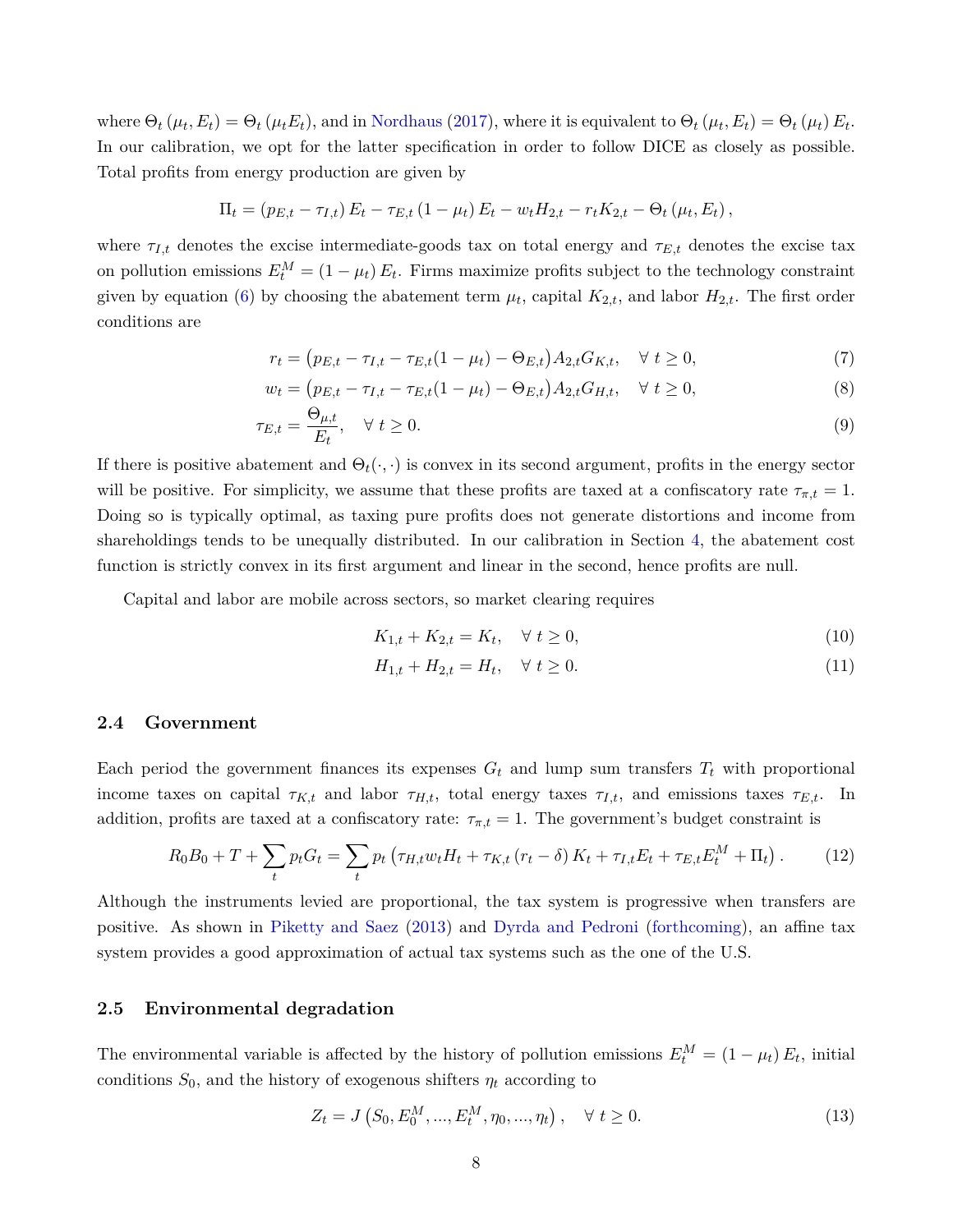In our calibration below, *Z* represents the global mean temperature that is the outcome of the climate model *J*. In this section and the next, we do not further specify this function and our theoretical results can apply to any kind of pollution externality affecting production and households' utility.

## **2.6 Competitive equilibrium**

**Definition 1** *Given a distribution of assets {ai,*0*}, aggregate capital K*<sup>0</sup> *and aggregate bond holdings*  $B_0$ , a competitive equilibrium is a policy  $\{\tau_{H,t}, \tau_{K,t}, \tau_{I,t}, \tau_{E,t}, T_t\}_{t=0}^{\infty}$ , a price system  $\{p_t, w_t, r_t, p_{E,t}\}_{t=0}^{\infty}$ *t*=0 and an allocation  $\{(c_{i,t}, h_{i,t})_i, Z_t, E_t, K_{1,t}, K_{2,t}, K_{t+1}, H_{1,t}, H_{2,t}, H_t\}_{t=0}^{\infty}$  such that: (i) agents choose  $\{(c_{i,t}, h_{i,t})_i\}_{t=0}^{\infty}$  to maximize utility subject to budget constraint [\(2](#page-6-1)) taking policies and prices (that satisfy  $p_t = R_{t+1}p_{t+1}$  as given; (ii) firms maximize profits; (iii) the government's budget constraint  $(12)$  $(12)$  *holds; (iv)* markets clear: the resource constraints  $(6)$ ,  $(10)$  $(10)$ ,  $(11)$ , and  $(13)$  $(13)$  $(13)$  hold, and

<span id="page-8-2"></span>
$$
N_t c_t + G_t + K_{t+1} + \Theta_t (\mu_t, E_t) = (1 - D(Z_t)) A_{1,t} F(K_{1,t}, H_{1,t}, E_t) + (1 - \delta) K_t, \quad \forall \ t \ge 0. \tag{14}
$$

# <span id="page-8-0"></span>**3 Optimal tax rules**

In this section, we use the technique introduced by [Werning](#page-38-0) ([2007](#page-38-0)) to express agents' equilibrium allocations as a function of aggregate variables, and solve the Ramsey problem as a function of aggregates instead of their full distributions.

# **3.1 Ramsey problem**

**A simple characterization of equilibrium** Because the government sets linear tax rates, all individuals face the same marginal rate of substitution between consumption and leisure. Consequently, the distribution of individual allocations  $(c_{it}, h_{it})$  is efficient *given* aggregates  $(c_t, h_t, Z_t)$ , where  $c_t = C_t/N_t$ and  $h_t = H_t/N_t$  denote the average consumption and hours worked in period t. Following [Werning](#page-38-0) ([2007](#page-38-0)), it is therefore possible to split up the optimal tax problem in two steps. The first is to determine individual allocations given aggregates, and the second is to determine the aggregates. Starting with the first step, denote by  $\varphi \equiv {\varphi_i}$  a set of market weights with  $\varphi_i \geq 0$ . Using the property that individual allocations are efficient given aggregates, we can characterize these allocations by solving the following static sub-problem for each period *t*:

<span id="page-8-1"></span>
$$
U(c_t, h_t, Z_t; \varphi) \equiv \max_{c_{i,t}, h_{i,t}} \sum_i \pi_i \varphi_i u(c_{i,t}, h_{i,t}, Z_t),
$$
  
s.t. 
$$
\sum_i \pi_i c_{i,t} = c_t \text{ and } \sum_i \pi_i e_i h_{i,t} = h_t.
$$
 (15)

Here,  $U(c_t, h_t, Z_t; \varphi)$  denotes the indirect aggregate utility function, computed using market weights and aggregates. In Section [3.4](#page-14-0) below, we introduce a functional form for households' utility function in order to obtain expressions for  $U(c_t, h_t, Z_t; \varphi)$ , as well as for  $c_{i,t}^m$  and  $h_{i,t}^m$ , solutions to problem ([15\)](#page-8-1). For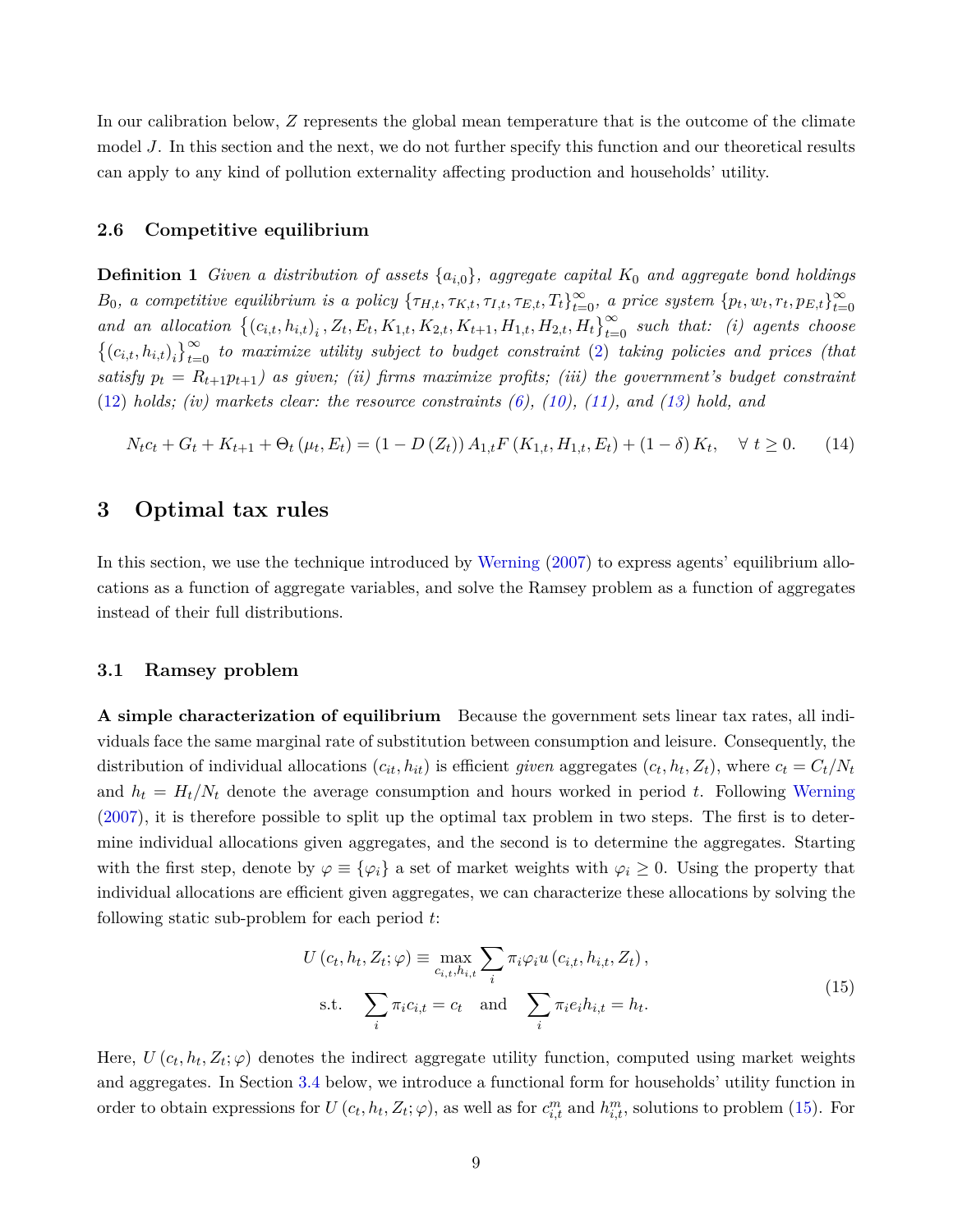now we choose to keep preferences unspecified to analyze optimal tax formulas with more generality. To reduce the notation burden and ease tractability, we make the simplifying assumption that utility is additively separable in *Z*, *i.e.* that we can write

$$
u(c_{i,t}, h_{i,t}, Z_t) \equiv \tilde{u}(c_{i,t}, h_{i,t}) + \hat{u}(Z_t).
$$

**Implementability condition** Applying the envelope theorem to problem ([15\)](#page-8-1) and using consumers' first order conditions we get

$$
\frac{U_{h,t}}{U_{c,t}} = \frac{u_{h,i,t}}{u_{c,i,t}e_i} = -w_t \left(1 - \tau_{H,t}\right),\,
$$

and

$$
\frac{U_{c,t}}{U_{c,0}} = \frac{u_{c,i,t}}{u_{c,i,0}} = \frac{p_t}{\beta^t},
$$

Using these relationships to substitute out for prices in agents' budget constraints, for any agent *i* we can derive an implementability condition that depends only on the aggregates *c<sup>t</sup>* and *h<sup>t</sup>* , and market weights *φ*

<span id="page-9-0"></span>
$$
U_{c,0}(R_0N_0a_{i,0}+T) \ge \sum_{t=0}^{\infty} N_t \beta^t \bigg( U_{c,t}c_{i,t}^m(c_t, h_t; \varphi) + U_{h,t}e_i h_{i,t}^m(c_t, h_t; \varphi) \bigg), \ \ \forall \ i.
$$
 (16)

The following Proposition follows immediately from the arguments above.

**Proposition 1** An aggregate allocation  $\{c_t, H_{1,t}, H_{2,t}, K_{1,t}, K_{2,t}, E_t, Z_t, \mu_t\}_{t=0}^{\infty}$  can be supported by a *competitive equilibrium if and only if the market clearing conditions ([10\)](#page-7-1), and ([11](#page-7-2)) hold, the resource constraints* [\(6\)](#page-6-0), ([13\)](#page-7-3), ([14\)](#page-8-2) *hold and there exist market weights*  $\varphi$  *and a lump-sum tax*  $T$  *such that the implementability conditions ([16\)](#page-9-0) hold for all*  $i \in I$ *. Individual allocations can then be computed using*  $functions$   $c^m_{i,t}$  and  $h^m_{i,t}$ , prices and taxes can be computed using the usual equilibrium conditions.

**Problem** Let  $\lambda \equiv \{\lambda_i\}$  be the planner's welfare weight on type *i*, with  $\sum_i \pi_i \lambda_i = 1$ . The Ramsey planner problem is

<span id="page-9-1"></span>
$$
\max_{\substack{\{c_t, H_{1,t}, H_{2,t}, K_{1,t}, K_{2,t}, \\ E_t, Z_t, \mu_t\}_{t=0}^{\infty}, T, \varphi}} \sum_{t,i} N_t \beta^t \pi_i \lambda_i u \Big( c_{i,t}^m(c_t, h_t; \varphi), h_{i,t}^m(c_t, h_t; \varphi), Z_t \Big)
$$
(17)

subject to

$$
U_{c,0}(R_0N_0a_{i,0} + T) \geq \sum_{t=0}^{\infty} N_t \beta^t \left( U_{c,t}c_{i,t}^m \left( c_t, h_t; \varphi \right) + U_{h,t}e_i h_{i,t}^m \left( c_t, h_t; \varphi \right) \right), \quad \forall i,
$$
  
\n
$$
F_{K,t}G_{H,t} = G_{K,t}F_{H,t}, \quad \forall t \geq 0,
$$
  
\n
$$
N_t c_t + G_t + K_{t+1} + \Theta_t (\mu_t, E_t) = (1 - D(Z_t)) A_{1,t}F(K_{1,t}, H_{1,t}, E_t) + (1 - \delta) K_t, \quad \forall t \geq 0,
$$
  
\n
$$
E_t = A_{2,t}G(K_{2,t}, H_{2,t}), \quad \forall t \geq 0,
$$
  
\n
$$
Z_t = J(S_0, E_0^M, ..., E_t^M, \eta_0, ..., \eta_t), \quad \forall t \geq 0,
$$
  
\n
$$
K_{1,t} + K_{2,t} = K_t, \quad \forall t \geq 0,
$$
  
\n
$$
H_{1,t} + H_{2,t} = N_t h_t, \quad \forall t \geq 0.
$$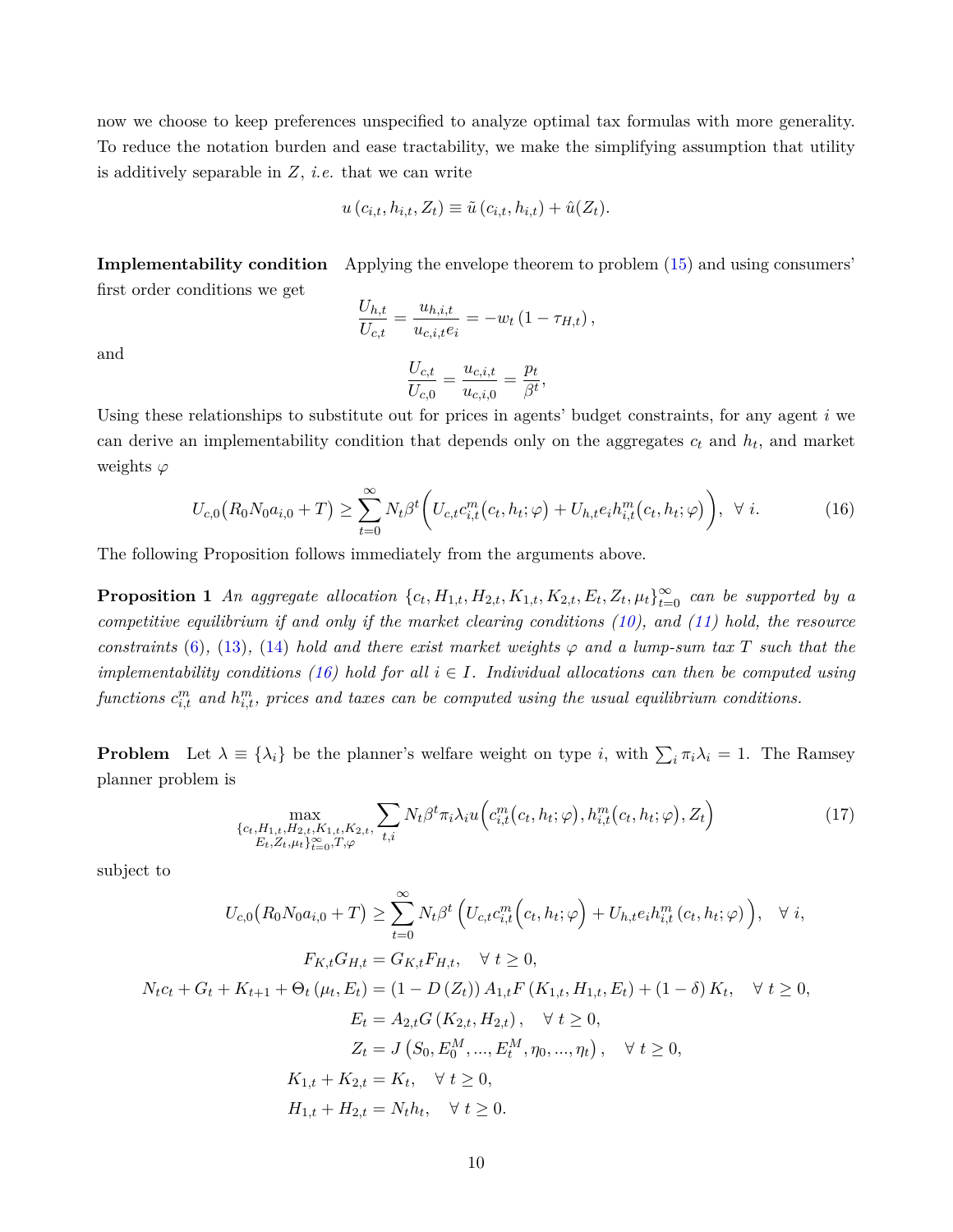The first of these is the implementability condition, which must hold for each agent *i*. It is written solely in terms of allocation variables and states that the present value of consumption equals the present value of labor income, initial assets and lump-sum transfers. The second constraint states that the marginal rate of technical substitution between capital and labor is the same in both sectors. It is a restriction imposed on the allocation which reflects that the government does not use sector-specific instruments and factors are mobile across sectors. The other constraints reflect market clearing for capital, labor and goods, and technological constraints.

To simplify the exposition, we assume for now that there is no initial wealth inequality, that is  $a_{i,0} = a_{i,0}$  for all *i* and *j*. An equivalent interpretation is that there is initial wealth inequality, but that all wealth is expropriated by the planner. This can be done by taxing it directly,  $R_0 = 0$ , or through a combination of consumption and labor taxes: see [Werning](#page-38-0) [\(2007](#page-38-0)) for a discussion.[8](#page-10-0) We relax the assumption that there is no initial wealth inequality, or equivalently that all wealth can be expropriated, and study the implications for optimal taxes in Section [6.2](#page-28-0). Without initial wealth inequality and with the ability to adjust lump-sum transfers, the optimal level of  $\tau_{K,0}$  is indeterminate. We therefore assume that  $\tau_{K,0}$  is taken as given by the Ramsey planner.<sup>[9](#page-10-1)</sup>

# **3.2 General formulas**

**Capital and labor income taxes** From the planner's first order conditions, the labor and capital income taxes are determined by

$$
\tau_{H,t} = 1 - \frac{U_{h,t}}{U_{c,t}} \frac{W_{c,t}}{W_{h,t}},
$$

and

$$
\frac{R_{t+1}}{R_{t+1}^*} = \frac{W_{c,t+1}}{W_{c,t}} \frac{U_{c,t}}{U_{c,t+1}},
$$

where the pseudo-utility function *W* is defined as

$$
W(c_t, h_t, Z_t; \varphi, \theta, \lambda) \equiv V(c_t, h_t, Z_t; \varphi, \lambda) + \sum_i \pi_i \theta_i IC_i(c_t, h_t, \varphi),
$$

with

$$
V(c_t, h_t, Z_t; \varphi, \lambda) \equiv \sum_i \pi_i \lambda_i u\left(c_{i,t}^m(c_t, h_t; \varphi), h_{i,t}^m(c_t, h_t; \varphi), Z_t\right),
$$

the aggregate utility based on the planner's weights,

$$
IC_i(c_t, h_t, \varphi) \equiv U_{c,t} c_{i,t}^m(c_t, h_t; \varphi) + U_{h,t} e_i h_{i,t}^m(c_t, h_t; \varphi) , \qquad (18)
$$

<span id="page-10-0"></span><sup>8</sup>Levying a confiscatory tax on all initial wealth is generally optimal if assets and productivity are positively correlated. In that case, taxing wealth reduces inequality without generating any distortions.

<span id="page-10-1"></span><sup>&</sup>lt;sup>9</sup>If there is initial wealth inequality and the government can adjust a lump-sum transfer, the level of  $\tau_{K,0}$  is no longer indeterminate. However, when studying the impact of initial wealth inequality on optimal taxes in Section [6.2](#page-28-0), we also treat  $\tau_{K,0}$  as given. The reason for doing so is that optimizing over  $\tau_{K,0}$  allows the planner to confiscate all initial wealth, which immediately gets rid of all initial wealth *inequality* as well.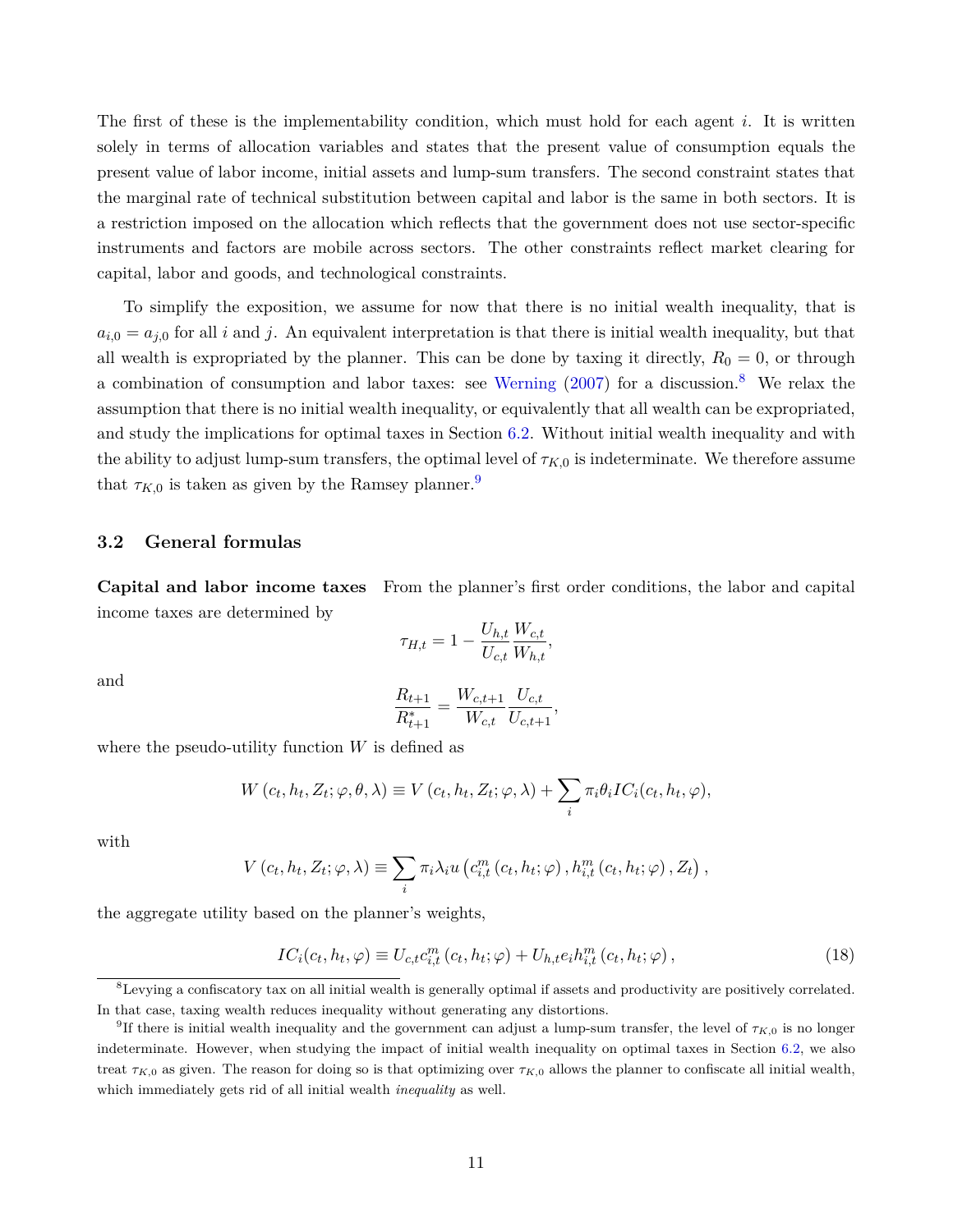the difference between agent *i* spending on consumption and labor income in period *t* as it appears in its implementability constraint, and  $\pi_i \theta_i$  the Lagrange multiplier on the implementability constraint of agent *i* in the Ramsey problem. These formulas are therefore the same as the ones obtained in [Werning](#page-38-0) ([2007](#page-38-0)). The reason is that the environmental variable enters additively to the problem and does not *directly* affect the labor and capital tax rules.

**Excise taxes on energy and emissions** The planner's first order conditions together with firms equilibrium conditions give

<span id="page-11-0"></span>
$$
\tau_{I,t}=0.
$$

Thus, as long as labor, capital, profits and pollution can be taxed, there is no point in distorting production decisions. This result can also be found in [Barrage](#page-35-0) ([2019](#page-35-0)) and goes back to the production efficiency theorem of [Diamond and Mirrlees](#page-35-7) [\(1971\)](#page-35-7). Turning to the pollution tax we have

$$
\tau_{E,t} = \sum_{j=0}^{\infty} \beta^j \left( \frac{V_{c,t+j} + \sum_i \pi_i \theta_i MIC_{i,t+j}}{V_{c,t} + \sum_i \pi_i \theta_i MIC_{i,t}} D'_{t+j} A_{1,t+j} F_{t+j} - \frac{N_{t+j} V_{Z,t+j}}{V_{c,t} + \sum_i \pi_i \theta_i MIC_{i,t}} \right) J_{E_t^M, t+j}, \tag{19}
$$

where  $MIC_{i,t} \equiv (\partial IC_{i,t}/\partial c_t)$ , and where the arguments to the production function  $F_t$  have been dropped to simplify notations. The term  $V_{c,t} + \sum_i \pi_i \theta_i MIC_{i,t}$  appears from the substitution of  $W_{c,t} =$  $\nu_{1,t}$ , where  $\nu_{1,t}$  is the Lagrange multiplier on the planner's resource constraint. When the pollution tax increases, abatement increases, which increases the scarcity of the final good. The opportunity cost of increasing the pollution tax therefore corresponds to the marginal cost of increasing the final good's scarcity, which is equal to the marginal utility from consumption as computed using the planner's weights  $(V_{c,t})$  minus a term which captures the marginal cost for the planner to implement its preferred allocation  $(-\sum_i \pi_i \theta_i MIC_{i,t}).$ 

This formula holds both for the first and second-best. Still, the optimal pollution tax may differ between these two fiscal environments for three reasons: the value of the marginal implementation cost, the path of aggregate variables, and the distribution of individual allocations all depend on fiscal policies.

# **3.3 Comparison with first-best**

**Social cost of the externality** The first potential difference between the first and second-best pollution tax lies in the value of the marginal implementation cost,  $-\sum_i \pi_i \theta_i MIC_{i,t}$ . In the first-best, the first order conditions with respect to individualized lump-sum transfers give

$$
\theta_i = 0, \quad \forall i.
$$

It follows that the planner can achieve its preferred allocation at no cost, and the optimal pollution tax simplifies to

$$
\tau_{E,t}^{FB} = \sum_{j=0}^{\infty} \beta^j \left( \frac{V_{c,t+j}}{V_{c,t}} D'_{t+j} A_{1,t+j} F_{t+j} - \frac{N_{t+j} V_{Z,t+j}}{V_{c,t}} \right) J_{E_t^M, t+j}.
$$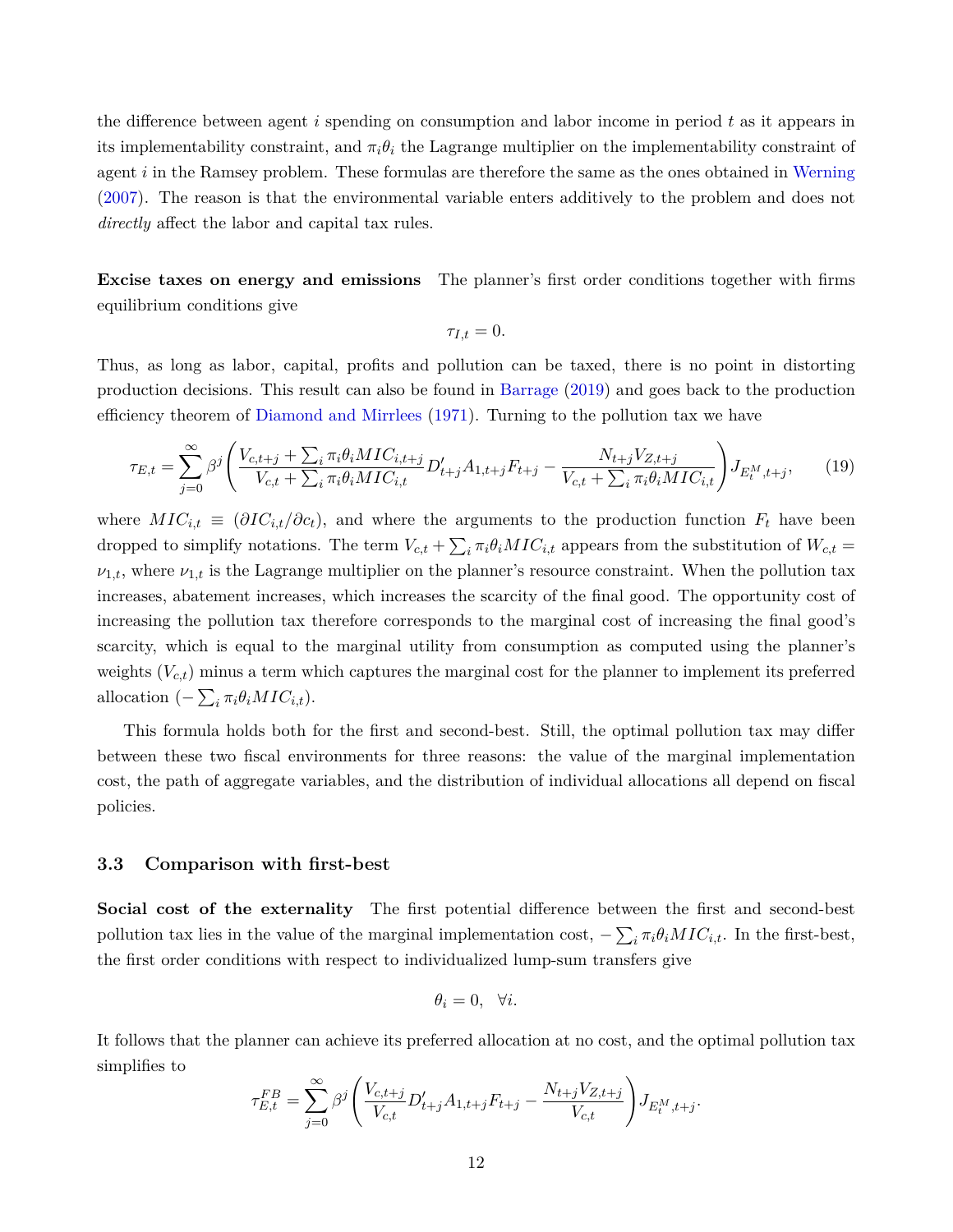This formula illustrates the well-known Pigouvian principle according to which the optimal corrective tax is equal to the social cost of the externality: the tax corresponds to the discounted sum of marginal (utility and production) damages valued at the marginal utility of consumption. Turning to the secondbest case, where only a uniform lump-sum transfer is available in each period, the first order condition with respect to the transfer gives

<span id="page-12-1"></span>
$$
\sum_i \pi_i \theta_i = 0.
$$

Thus, at the second-best, the sum of the multipliers associated with the implementability conditions is zero, but the marginal cost for the planner to implement its preferred allocation in a given period  $(-\sum_i \pi_i \theta_i MIC_{i,t})$  is not necessarily zero. In particular, we have

$$
-\sum_{i} \pi_i \theta_i MIC_{i,t} = -\text{cov}(\theta_i, MIC_{i,t}),\tag{20}
$$

hence the marginal implementation cost is zero if and only if  $\theta_i$  and  $MIC_{i,t}$  are uncorrelated. As we show in Appendix [A.4.3](#page-46-0), the sign of this term also determines the sign of the marginal cost of public funds (MCF) relative to 1. Indeed, if we define the MCF as the ratio of the public to the private marginal utility of consumption, we have

$$
\text{MCF}_t = 1 + \frac{\text{cov}(\theta_i, MIC_{i,t})}{V_{c,t}},
$$

and the MCF is above 1 if and only if the covariance term is positive.<sup>[10](#page-12-0)</sup>

**Determinants of the marginal implementation cost** Intuitively,  $-\theta_i$  represents the shadow cost of implementing the desired allocation for agent *i*, which can be understood as the increase in implementation cost resulting from an additional unit of lump-sum transfer received by this agent. While this marginal cost is on average null, it may be positive for some agents and negative for others. Using functional forms below, we show that  $-\theta_i$  is negative for households who are valued relatively more by the market than by the planner as compared to an average household. The second term, *MICi,t*, represents how the difference between the agent current consumption and current labor income changes when more resources are available for consumption. At the optimum, agents' implementability conditions must be binding, hence

<span id="page-12-2"></span>
$$
\sum_{t=0}^{\infty} N_t \beta^t IC_i(c_t, h_t, \varphi) = U_{c,0}(R_0 a_{i,0} + T).
$$
\n(21)

<span id="page-12-0"></span><sup>&</sup>lt;sup>10</sup>[Jacobs and de Mooij](#page-36-0) [\(2015\)](#page-36-0) and [Jacobs and van der Ploeg](#page-36-1) ([2019](#page-36-1)) use a definition of the marginal cost of funds that takes into account fiscal externalities resulting from income effects. They find that the marginal cost of funds equals one at the optimal tax system, owing to the fact that the government can optimize a lump-sum transfer. However, because as in [Barrage](#page-35-0) [\(2019\)](#page-35-0) we optimize over the allocation variables directly rather than over tax instruments, it is more convenient to define the marginal costs of funds as the ratio between the multiplier on the government budget constraint and the average marginal utility of consumption computed using Pareto weights, which [Jacobs and de Mooij](#page-36-0) [\(2015\)](#page-36-0) refer to as the traditional measure of the MCF.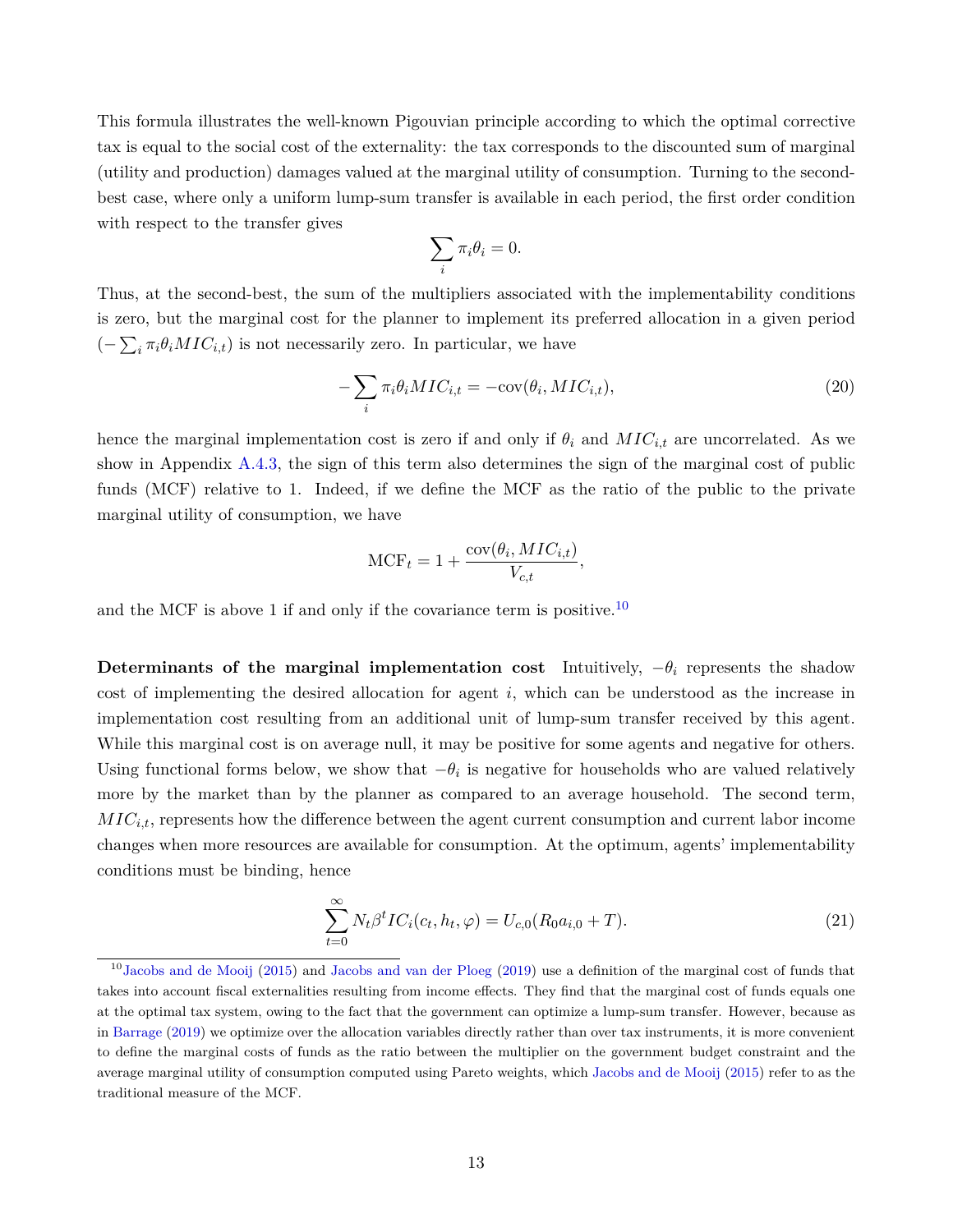When there is no initial wealth inequality, or when initial wealth is expropriated—which, as we have shown, is optimal as long as initial wealth and productivity are positively correlated—then for any *i, j*,  $R_0 a_{i,0} = R_0 a_{j,0}$ , which implies that the discounted sum of  $IC_{i,t}$  is invariant across types. Intuitively, this condition means that with equal initial wealth (or initial wealth expropriation) and a uniform lump-sum transfer, the discounted sum of expenditures minus the discounted sum of labor incomes must be the same for everyone. From equations ([20\)](#page-12-1), the marginal implementation cost will differ from zero only if individuals' expenditures minus labor income are responsive to contemporaneous changes in aggregate consumption *c<sup>t</sup>* , and if these responses are heterogeneous. In particular, when preferences are such that individuals' expenditures minus labor income can be expressed as a constant fraction of aggregates, *i.e.* if we can write

<span id="page-13-0"></span>
$$
IC_i(c_t, h_t, \varphi) = m_i \tilde{IC}(c_t, h_t, \varphi), \qquad (22)
$$

then from ([21\)](#page-12-2) we have that for any types *i, j* and any period *t*,  $m_i = m_j$  and  $MIC_{i,t} = MIC_{j,t}$ . From ([20\)](#page-12-1), this implies that in all periods the marginal implementation cost is null, the MCF is equal to 1, and the second-best tax is set at the Pigouvian level. The reason is that increasing the pollution tax—and thereby leaving less resources available for consumption—affects the costs from satisfying (typically) poor agents' implementability constraint just as much as the benefits from satisfying (typically) rich agents' implementability constraint, so general fiscal motives do not affect the opportunity cost from corrective taxation in this case.

**Timing of abatement and damages** Going back to the pollution tax formula ([19](#page-11-0)), the marginal implementation cost may imply deviations from the social cost of pollution for two reasons. First, a positive cost in period *t* means that that the opportunity cost of pollution abatement is lower in that period, which pushes the tax above the social cost of pollution. This effect is captured by the denominator of the formula. Second, a positive cost in period *t*+*j* also means that having less production damages in that period is worth less, which pushes the tax below the social cost of pollution. This effect is captured by the numerator of the term multiplying production damages.

Focusing on production damages, we see that the marginal implementation cost operates as a form of discounting. If this cost increases over time, consumption is valued relatively more in the present than in the future, hence the pollution tax is set at a lower level. Conversely, a declining path for this term implies a higher tax. Turning to the utility part, the effect is again ambiguous and the tax is set to a higher (resp. lower) level to the extent that the marginal implementation cost is positive (resp. negative) in periods where the present value of utility damages are high.

**Differences in allocations** When the marginal implementation cost is null, the first and second-best tax formulas coincide, and they are both equal to the social cost of pollution. Still, the actual tax levels may differ for two reasons.

The first reason is that when the tax system is different, aggregate variables generally take different values. When capital and labor are taxed, labor supply and investments are expected to be lower, hence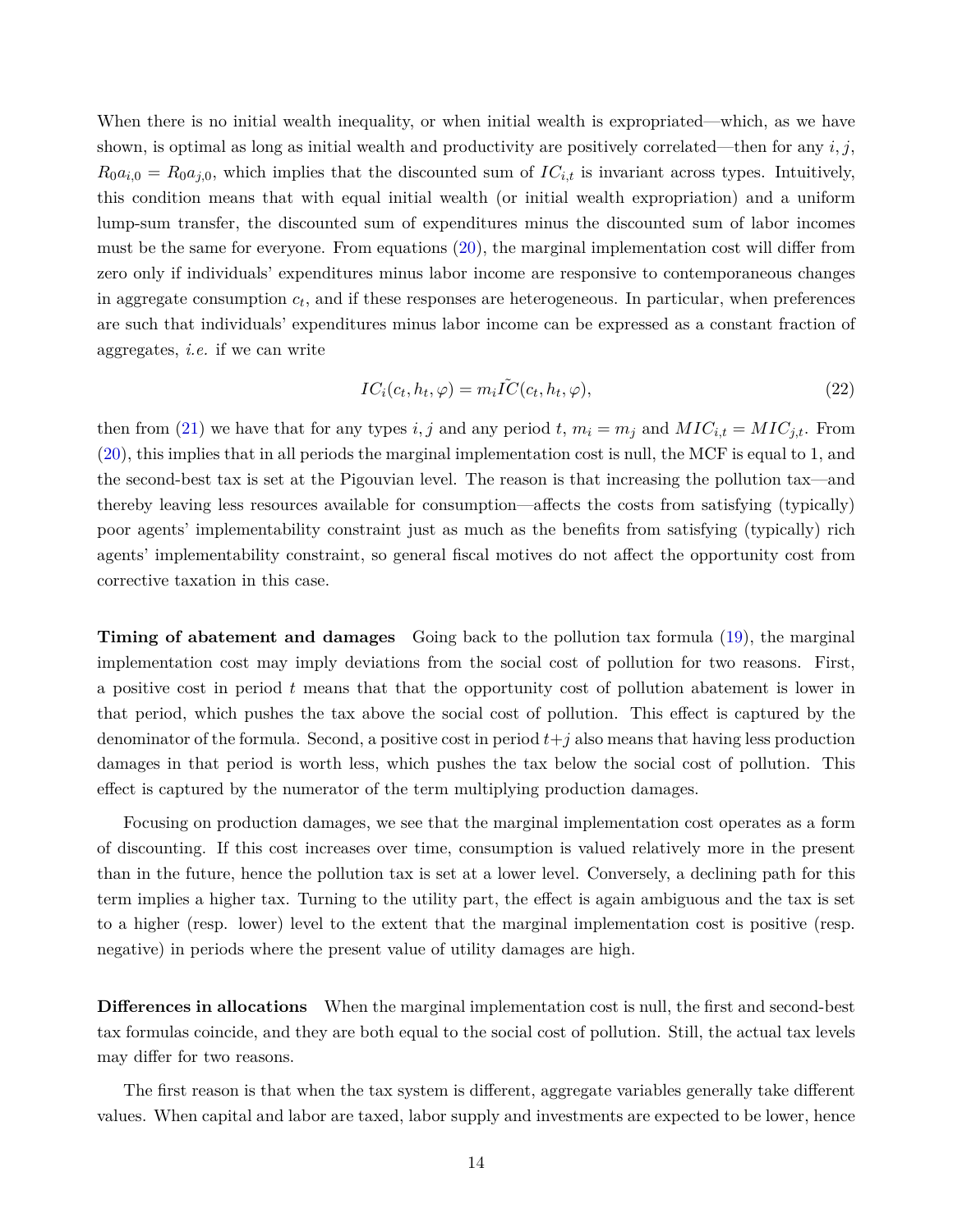output, consumption, and pollution are also expected to be lower along the optimal path. Since the pollution tax level is determined by the trade-off between the marginal utility of consumption and the marginal utility of pollution abatement, if both pollution and consumption are lower, the optimal tax will generally be set at a lower level since utility is concave in consumption and convex in pollution.<sup>[11](#page-14-1)</sup>

The second reason is that the distribution of individual allocations also differs depending on the fiscal environment. Because individualized lump-sum transfers are not feasible in the second-best, there are generally more consumption inequalities. The welfare gains from leaving more resources available for agents' consumption by decreasing the pollution tax may then be higher or lower compared to the first-best depending on the curvature of agents' utility function. As shown in Appendix [A.4.3,](#page-46-0) we have

$$
V_{c,t} = \sum_{i} \pi_i \lambda_i \frac{u_{c,i,t} c_{i,t}}{c_t}.
$$

In the presence of inequalities, an increase in aggregate consumption is valued more to the extent that the average marginal utility is higher (by concavity of the utility function), but it is valued less to the extent that the inflow in consumption disproportionately goes in the hands of richer households with lower marginal utilities. Our analysis of functional form expressions below provides an illustration of these two opposite mechanisms, showing that with iso-elastic preferences, they perfectly offset each other when the intertemporal elasticity of substitution (IES) is equal to 1.

#### <span id="page-14-0"></span>**3.4 Functional form expressions**

**Specification** In the next section, we quantitatively analyze the optimal fiscal policies presented above. Before turning to these quantitative results, it is useful to investigate the theoretical predictions using the functional form for utility chosen in our quantitative analysis. Suppose agents have preferences over consumption, leisure and environmental degradation, with the following period utility function

$$
u(c_i, h_i, Z) = \frac{(c_i(1 - \varsigma h_i)^{\gamma})^{1 - \sigma}}{1 - \sigma} + \frac{(1 + \alpha_0 Z^2)^{-(1 - \sigma)}}{1 - \sigma}.
$$
 (23)

**Capital and labor income taxes** Without loss of generality, we can add a normalization constraint for the market weights to the Ramsey problem presented above (see Appendix [A.4.2](#page-44-0)). We can then express the formulas for labor and capital income taxes as follows

<span id="page-14-2"></span>
$$
\tau_{H,t} = \frac{\Psi \varsigma \left(1 - \varsigma h_t\right)^{-1}}{\Phi + \Psi \varsigma \left(1 - \gamma \left(1 - \sigma\right)\right) \left(1 - \varsigma h_t\right)^{-1}},
$$

and

$$
\frac{R_{t+1}}{R_{t+1}^*} = \frac{\Phi - \Psi \varsigma \gamma \left(1 - \sigma\right) \left(1 - \varsigma h_{t+1}\right)^{-1}}{\Phi - \Psi \varsigma \gamma \left(1 - \sigma\right) \left(1 - \varsigma h_t\right)^{-1}},
$$

<span id="page-14-1"></span><sup>&</sup>lt;sup>11</sup>This result also depends on the law of motion of environmental degradation: if each additional unit of pollution emitted increases degradation by less than the previous unit, the marginal abatement benefits could be lower for higher levels of pollution.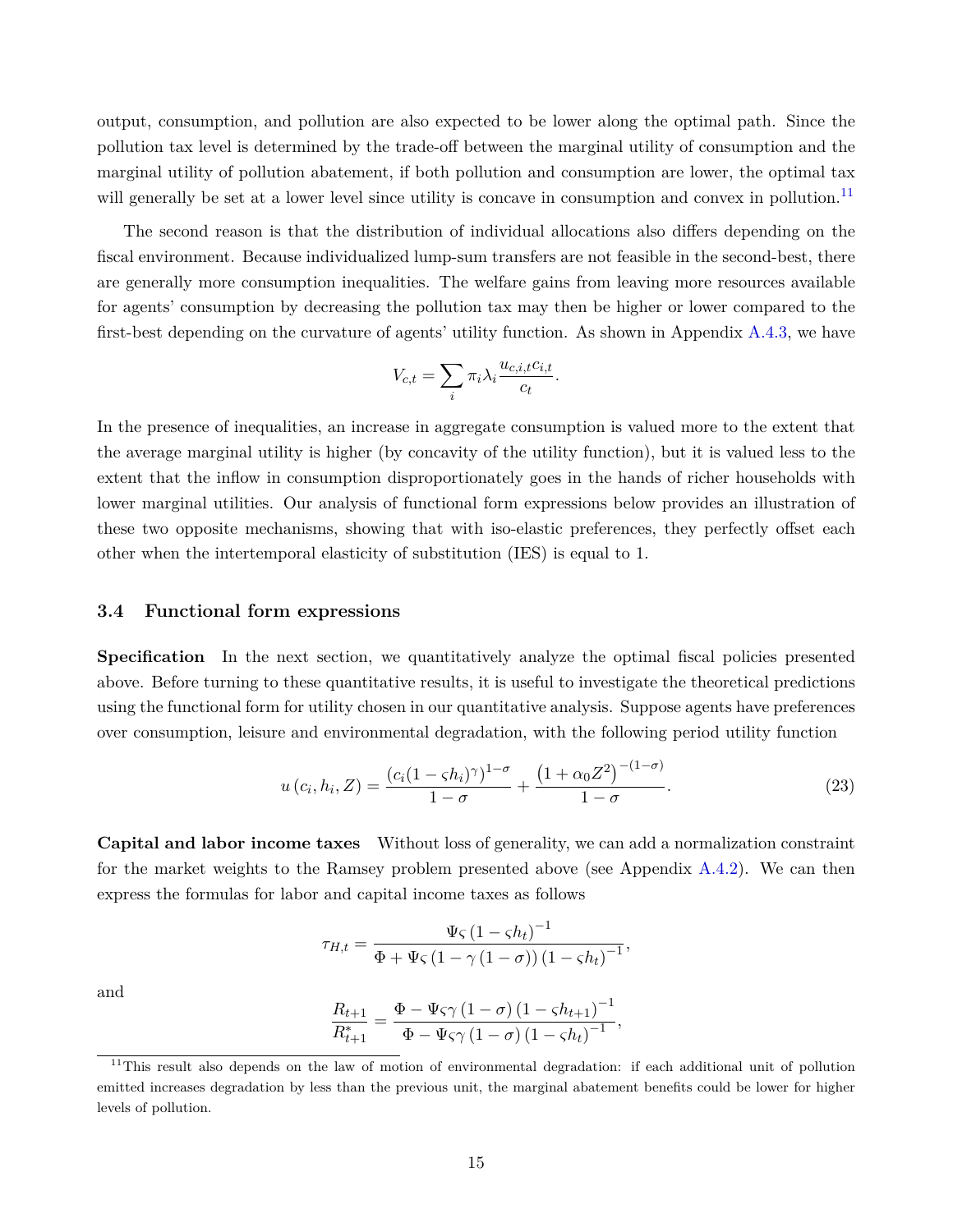with

$$
\Phi = \sum_{j} \pi_j \frac{\lambda_j}{\varphi_j} + (1 - (1 + \gamma)(1 - \sigma)) \text{cov}(\lambda_i/\varphi_i, \omega_i),
$$
  

$$
\Psi = -\frac{\text{cov}(\lambda_i/\varphi_i, e_i)}{\varsigma},
$$

where  $\forall t, \omega_i = c_{i,t}/c_t$ . We see that both the labor and the capital income tax rates are zero in three special cases: *(i)* when there is no agent heterogeneity, *(ii)* when the planner's and the market's weights are perfectly aligned, and *(iii)* when agents' productivity are uncorrelated with the relative social weights. Intuitively, the first case corresponds to the outcome of a representative agent model in which lump-sum taxation is allowed: since there is no need to redistribute, the government can rely only on non-distortionary taxes to finance its expenditures. The second case corresponds to the situation in which the market allocation happens to be the one preferred by the planner: although there might be inequalities due to differences in productivity and asset holdings, they are consistent with the relative weight the planner gives to each type of individual. The third situation encompasses the two previous ones, but also includes situations in which the planner would want to redistribute but faces a targeting problem, *i.e.* it cannot reach a better allocation than the market one using anonymous linear instruments due to the absence of correlation between the source of inequalities and its relative preference over agents' types.

**Marginal implementation cost** Using our specification, we can also further examine the determinants of the marginal implementation cost that enters the pollution tax formula. First, using the first order condition of the Ramsey problem with respect to market weights, we can express the multipliers of the implementability constraints as

<span id="page-15-0"></span>
$$
\theta_i = \sum_j \frac{\pi_j \lambda_j}{\varphi_j} - \frac{\lambda_i}{\varphi_i}, \quad \forall i,
$$

which means that the cost of implementing the planner's preferred allocation is positive (i.e.  $-\theta_i$  is positive) for households who are valued relatively less by the market than by the planner as compared to an average household. Second, we can now write

$$
-\sum_{i} \pi_i \theta_i MIC_{i,t} = (\sigma - 1) \frac{\text{cov}(\theta_i, IC_{i,t})}{c_t},\tag{24}
$$

from which we see that the marginal implementation cost is always null if  $\sigma = 1$ , where  $\sigma$  is the inverse of the IES. As shown in Appendix [A.4.3](#page-46-0), when more resources are available for agents' consumption, not only their consumption and real wage go up, but the price also goes down. When  $\sigma = 1$ , the price decline exactly offsets the increase in volume: expenditures and labor income remain unchanged, so that the planner has no need to adjust its transfer to ensure that the implementability constraints are satisfied. When  $\sigma > 1$ , the price effect dominates, so that an increase in aggregate consumption reduces the total amount of transfers needed to satisfy agents' implementability constraints. In periods when poor households (low  $\theta_i$ ) consume relatively more compared to what they earn (high  $IC_{i,t}$ ), the aggregate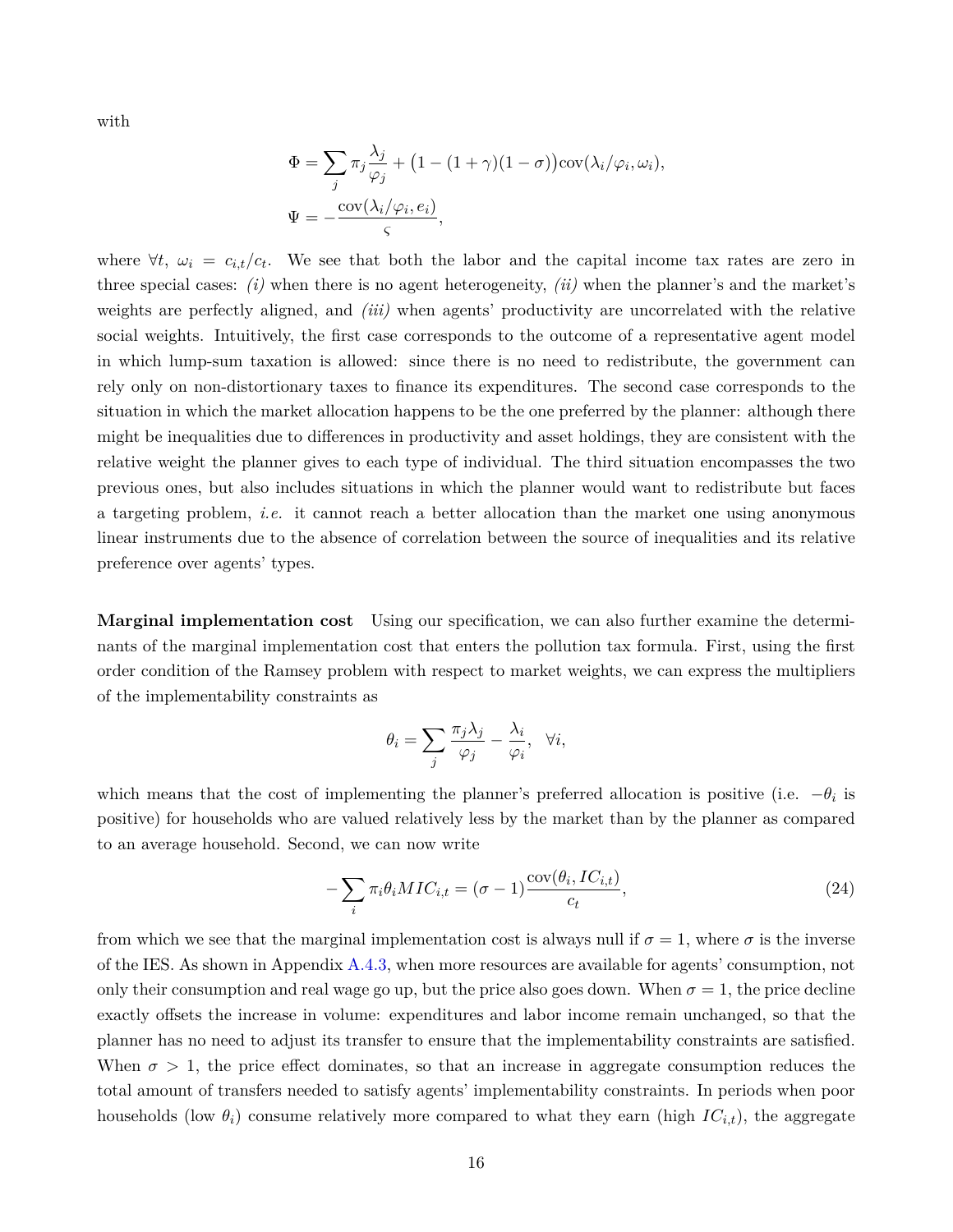implementation cost is positive and a reduction in transfers reduces the costs. Conversely, if the volume effect dominates ( $\sigma$  < 1), *or* if rich households temporarily consume relatively more compared to what they earn (low  $cov(\theta_i, IC_{i,t})$ ), an increase in aggregate consumption increases implementation costs.

As shown in Appendix [A.4.3,](#page-46-0) our utility function implies that individuals' consumption is a constant fraction of aggregate consumption, but individuals' labor supply is not proportional to aggregate labor, hence we cannot write  $IC_{i,t}$  as in [\(22](#page-13-0)). In particular, when transfers are positive (as they are in our quantitative analysis) less productive households work relatively less when aggregate labor supply is high, *i.e.*, for *i, j* such that  $e_i > e_j$ ,  $h_{i,t}/h_{j,t}$  is increasing in  $h_t$ . Under the assumption that higher productivity types also have a lower marginal utility of consumption, and thus a higher  $\theta_i$ , the covariance term in equation ([24\)](#page-15-0) is positive (resp. negative) when the aggregate labor supply is relatively low (resp. high), and the marginal implementation cost is positive (resp. negative) if and only if increasing aggregate consumption decreases the amount of transfers necessary to satisfy agents' implementability conditions ( $\sigma > 1$ ).

**Marginal utility of consumption** Under our functional form assumption, we can also sign the effect of inequalities on the marginal utility of consumption  $(V_{c,t})$  as a function of the value of  $\sigma$ , which captures the utility curvature. In particular, when  $\sigma = 1$ , the increase in agents' average marginal utility exactly offsets the fact that higher marginal utility agents receive a lower share of aggregate consumption increases, hence an aggregate increase in consumption is valued identically in the first and second-best. When the utility is more (resp. less) concave, consumption is valued more (resp. less) to the extent that there are more inequalities, shifting the second-best pollution tax downward (resp. upward) compared to the first-best where individualized transfers are used to reduce consumption inequalities (see Appendix [A.4.3\)](#page-46-0).

# <span id="page-16-0"></span>**4 Calibration**

In this section, we explain how we calibrate the model to explore quantitatively the implications of heterogeneity in productivity for the optimal taxation of carbon, capital income, and labor income. As in [Barrage](#page-35-0) [\(2019\)](#page-35-0), we consider a climate-economy model based on Nordhaus' DICE model. While [Barrage](#page-35-0) [\(2019\)](#page-35-0) considers a planner setting taxes for the global economy, we adopt a slightly different approach: we consider a global economy with the economic features of the U.S. economy, *i.e.* we parametrize the income per capita, the productivity distribution, and the fiscal system to match U.S. data, but we scale our economy so that output and emissions match global data. The objective is to determine how an economy with important inequalities and responsible for a significant share of global emissions like the U.S. should design its fiscal system if it were to internalize the global impact of its emissions, assuming that the rest of the world would behave identically.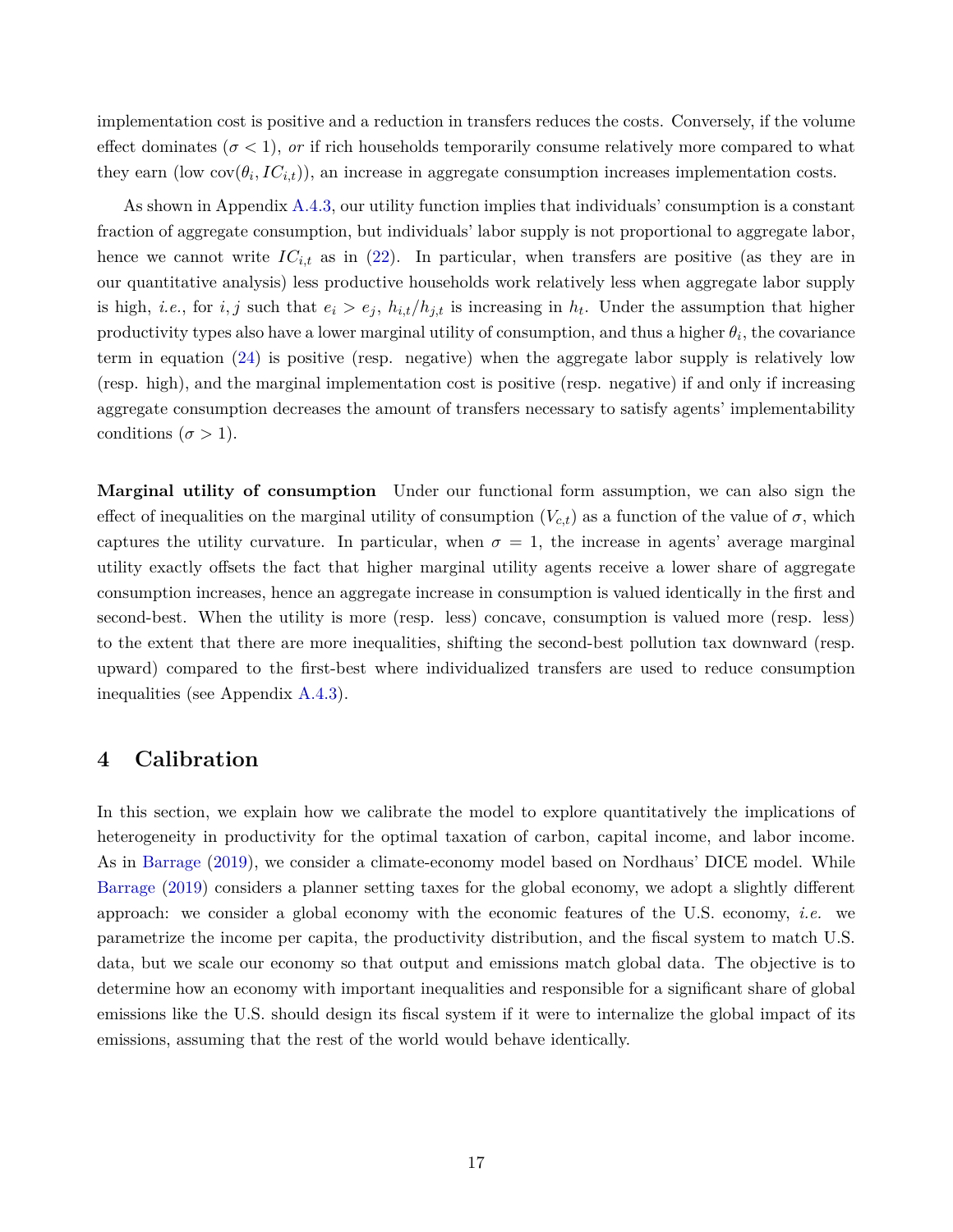#### **4.1 Climate model**

The calibration of the climate model is based on the 2016 version of DICE, presented for example in [Nordhaus](#page-37-0) [\(2017\)](#page-37-0). The initial period is 2015, and each period lasts 5 years. The climate model is composed of three sets of equations describing the carbon cycle, radiative forcing, and climate change.

**Carbon cycle** The carbon cycle is represented by three reservoirs.  $S^{At}$ ,  $S^{Up}$ , and  $S^{Lo}$  represent the level of carbon concentration in the atmosphere, the upper oceans and biosphere, and the deep oceans respectively. These stocks evolve according to the following laws of motion:

$$
S_t^j = b_{0,j}(E_t^M + E_t^{\text{land}}) + \sum_{i=1}^3 b_{i,j} S_{t-1}^i,
$$

where the three reservoirs  $j$  are ranked as above and with  $E_t^{\text{land}}$  the exogenous land emissions. The coefficient  $b_{0,j}$  is 1 for the first reservoir  $(S^{At})$  and 0 for the others: industrial and land emissions directly flow into the atmosphere, and later affect the other two reservoirs through the communication between the carbon stocks captured by the parameters  $b_{i,j}$ .

**Radiative forcing** The accumulation of carbon in the atmosphere increases radiative forcing, *i.e.* the net radiation received by the earth. This mechanism is captured by the following equation

$$
\mathcal{F}_t = \kappa \left( \ln(S_t^{At}/S_{1750}^{AT}) / \ln(2) \right) + \mathcal{F}_t^{\text{ex}}.
$$

where  $\mathcal{F}_t^{\text{ex}}$  is exogenous forcing. A positive radiative forcing means that the earth receives more energy from the sun than it emits back to space, hence the climate warms.

**Climate change** The change in temperature is modeled through two equations for the mean temperature of the atmosphere  $(Z_t^{At})$  and deep oceans  $(Z_t^{Lo})$  that interact as follows

$$
Z_t^{At} = Z_{t-1}^{At} + \zeta_1 \left( \mathcal{F}_t - \zeta_2 Z_{t-1}^{At} - \zeta_3 (Z_{t-1}^{At} - Z_{t-1}^{Lo}) \right),
$$
  

$$
Z_t^{Lo} = Z_{t-1}^{Lo} + \zeta_4 (Z_{t-1}^{At} - Z_{t-1}^{Lo}).
$$

All the parameters of the climate model are taken from DICE 2016, and reported in Table [IV](#page-62-0) in the appendix.

# **4.2 Damages**

We also model production damages as in DICE 2016, with

<span id="page-17-0"></span>
$$
D(Z_t) = a_1 Z_t^{At} + a_2 (Z_t^{At})^{a_3}.
$$
\n(25)

As in DICE, we assume that  $D(Z)$  is a simple quadratic function with  $a_1 = 0$  and  $a_3 = 2$ . Since DICE does not distinguish between production and utility damages, we follow [Barrage](#page-35-0) [\(2019\)](#page-35-0) to decompose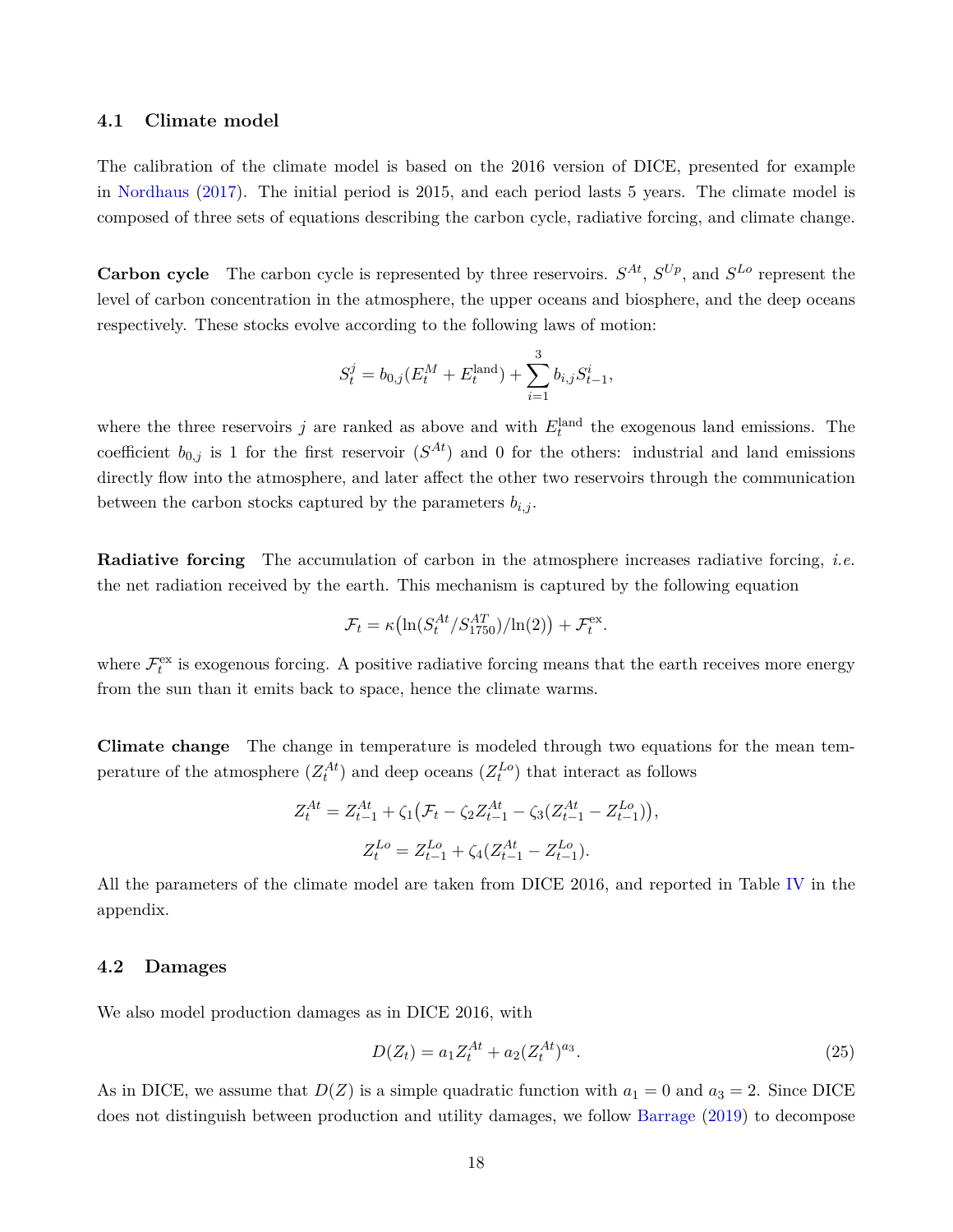the damages from DICE into a production and a utility component. We apply her decomposition and assign 74% of damages at 2.5°C warming to output, and 26% to utility. This provides an adjusted value for the parameter  $a_2$  in equation [\(25](#page-17-0)), and enables us to determine the preference parameter  $\alpha_0$ .

To examine the robustness of our quantitative results to the level of damages, we also consider an alternative "high damage" specification. Instead of assuming quadratic damages, we consider a cubic function  $(a_1 = 0, a_3 = 3)$  and we adjust the coefficient  $a_2$  such that damages are identical to the baseline scenario at current warming. This high damages scenario therefore assumes that the damage function in DICE correctly captures current damages, but mis-estimates damages at higher levels of warming because of the high uncertainties surrounding the impacts of climate change at these higher temperatures (see *e.g.*, [Weitzman,](#page-38-5) [2009](#page-38-5); [Pindyck,](#page-37-11) [2013](#page-37-11)).

# **4.3 Households**

Using specification [\(23](#page-14-2)) and market weights, the inter-temporal aggregate utility is

$$
\sum_{t} \beta^{t} N_{t} U(c_{t}, h_{t}, Z_{t}, \varphi) = \sum_{t} \beta^{t} N_{t} \left( \frac{(c_{t} (1 - \varsigma h_{t})^{\gamma})^{1 - \sigma}}{1 - \sigma} + \Gamma \frac{(1 + \alpha_{0} Z_{t}^{2})^{-(1 - \sigma)}}{1 - \sigma} \right),
$$

with  $\Gamma \equiv \sum_i \pi_i \varphi_i$  and where  $Z_t \equiv Z_t^{At}$  is the atmospheric temperature. To ensure that aggregate emissions remain consistent with DICE, we calibrate the growth rate of population accordingly. Because we also want to match the GDP per capita of the U.S., we set the population levels as U.S. population multiplied by the ratio of world to U.S. GDP in 2011-2015, the first period of the model.

Following DICE, we calibrate the utility discount factor to  $\beta = 1/(1 + 0.015)$  per year, and the inverse of the IES to  $\sigma = 1.45$ . The parameters  $\gamma$  and  $\zeta$  are set in order to match a Frisch elasticity of labor supply of 0.75 (see [Chetty et al.,](#page-35-8) [2011](#page-35-8)) and an average per capita labor supply of  $h_{2015} = 0.277$ in the initial period (computed from the Survey of Consumer Finances, see Appendix [D.2](#page-61-0)).

We calibrate the ability distribution on the basis of hourly wage data that we obtain from the Survey of Consumer Finances (SCF). To be consistent with the initial period in DICE, we use the SCF 2013. We divide the sample of working households into ten groups of hourly wage deciles (*i.e.*,  $I = 10$ , and for all *i*,  $\pi_i = 0.1$ ), with an hourly wage of \$6.44 for the bottom productivity group and \$101.35 for the top productivity group, and normalize productivity levels such that  $\sum_i \pi_i e_i = 1$ . The full procedure is described in Appendix [D.1](#page-57-0).

#### **4.4 Production**

We model production using a Cobb-Douglas technology for both sectors. We have

$$
F(K_{1,t}, H_{1,t}, E_t) = K_{1,t}^{\alpha} H_{1,t}^{1-\alpha-\nu} E_t^{\nu}
$$

with  $\alpha = 0.3$ , and  $\nu = 0.04$  (from [Golosov et al.,](#page-36-2) [2014](#page-36-2)), and

$$
G(K_{2,t}, H_{2,t}) = K_{2,t}^{1-\alpha_E} H_{2,t}^{\alpha_E}.
$$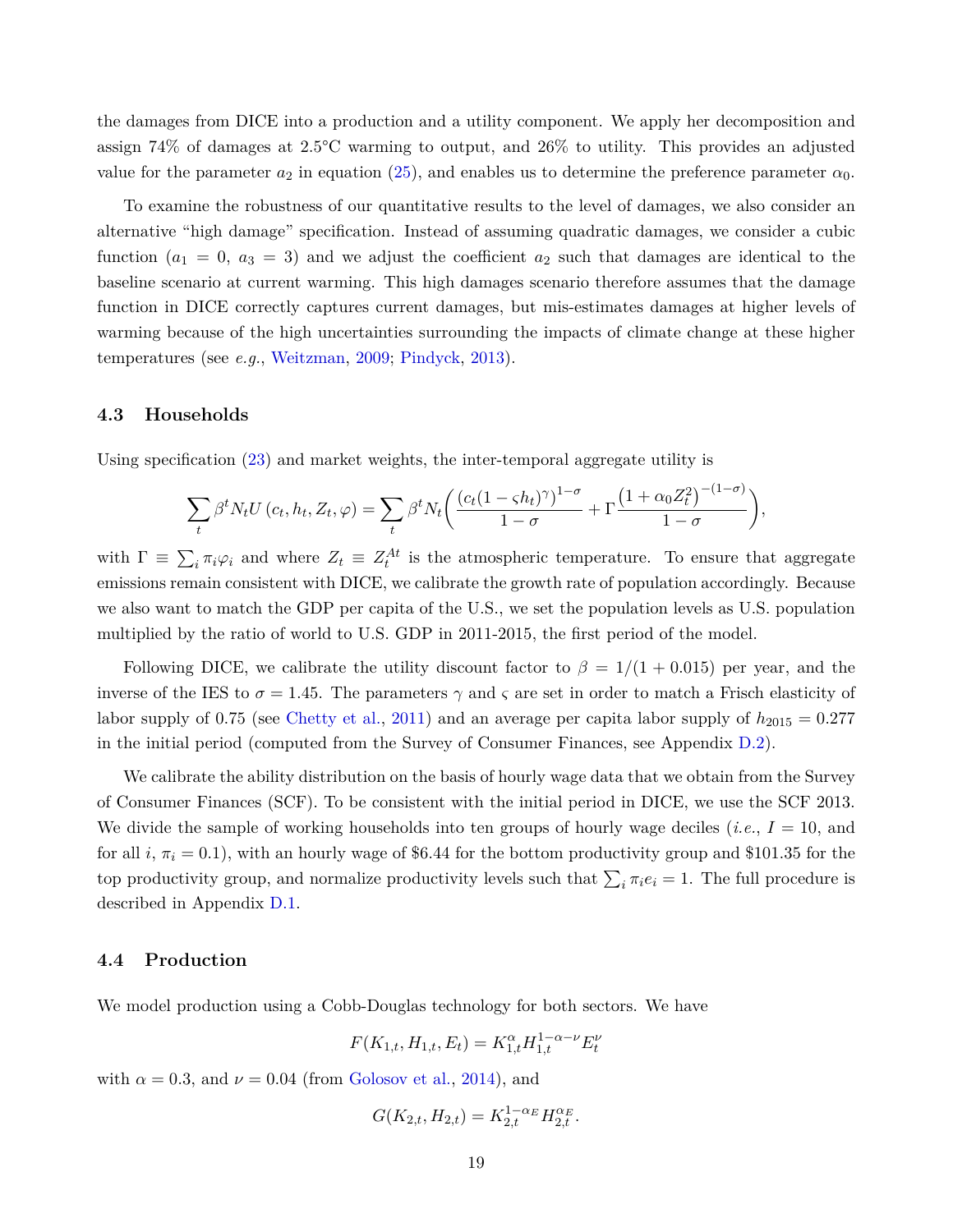with  $\alpha_E = 0.403$  (from [Barrage](#page-35-0), [2019](#page-35-0)). The initial total factor productivities  $A_{1,2015}$  and  $A_{2,2015}$  are set such that output in sectors one and two match world GDP (2011-2015 average from the World Bank) and aggregate industrial emissions (from DICE 2016) respectively, and their growth rate are taken from DICE 2016.<sup>[12](#page-19-0)</sup> Our abatement cost function is also taken from DICE, with the following specification

$$
\Theta(\mu_t, E_t) = c_{1,t} \mu_t^{c_2} E_t,
$$

where  $c_{1,t}c_2 = P_t^{\text{backstop}}$  $t_t^{\text{p}}$  represents the backstop price, *i.e.* the price at which it becomes economical to abate 100% of emissions. As in DICE 2016, we assume that this price is  $$550/tCO<sub>2</sub>$  in the initial period, and declines at a rate of 0.5% per year. We also calibrate the exponent  $c_2 = 2.6$  as in DICE.

#### **4.5 Government**

We calibrate the fiscal part of the model to match data on U.S. fiscal policy. Here we deviate from [Barrage](#page-35-0) ([2019](#page-35-0)) who sets tax rates, government spending, and debt to match their empirical counterparts at the *global* level. The reason for targeting the U.S. rather than the global economy is that the degree of inequality is calibrated to match the U.S. income and wealth distribution and, more importantly, in our framework and in reality fiscal policy is typically decided on at the national level. To make the model consistent with the (global) evolution of the climate, we subsequently scale up the economy such that GDP and total emissions are consistent with their global levels. By doing so, rather than ignoring negative effects from emissions on other countries, we assume that U.S. fiscal policy is set to fully internalize the negative global effects from their carbon emissions.

To calibrate fiscal policy, we first require the empirical counterparts of taxes. In the model, there are four taxes: a tax *τK,t* on capital income, a tax *τH,t* on labor income, an excise (intermediate-goods) tax  $\tau_{I,t}$  on total energy and a tax  $\tau_{E,t}$  on pollution emissions. We set the tax rates on capital and labor income in line with [Trabandt and Uhlig](#page-38-6) ([2012\)](#page-38-6), who conduct a detailed analysis of fiscal policies in the U.S. and a number of European countries. Using a comprehensive measure of taxes on capital income, they find that on average, capital income in the U.S. is taxed at a rate of 41,4%, hence we set a time-invariant  $\tau_K = 0.411$  in our baseline.<sup>[13](#page-19-1)</sup> They find that labor income in turn, is taxed at a rate of 22.1%. Combined with a tax rate on consumption of 4.6%, this translates into a consumption-labor wedge of 25.5%, or  $\tau_H = 1 - (1 - 0.221)/(1 + 0.046) = 0.255$ . Turning to energy taxes, we follow [Barrage](#page-35-0) [\(2019](#page-35-0)) and set the intermediate-goods tax at  $\tau_I = 0$ . Regarding the tax on pollution emissions  $\tau_E$ , we set it at a level so that, in our calibrated economy, 3% of total energy is obtained from clean technologies ([Nordhaus](#page-37-0), [2017\)](#page-37-0). This requires  $\tau_E = 2.01\frac{\text{m}}{\text{C}}/\text{tCO}_2$  in 2015.

<span id="page-19-0"></span>To calibrate initial, outstanding debt  $B_0$  at the start of the economy, we calculate the difference

<sup>&</sup>lt;sup>12</sup>To calibrate the initial values of  $K_{1,0}$  and  $K_{2,0}$ , we assume that the economy is in a balanced growth path in which temperature remains constant at the current level.

<span id="page-19-1"></span> $^{13}$ Specifically, to obtain a comprehensive measure of capital tax rates, [Trabandt and Uhlig](#page-38-6) [\(2012\)](#page-38-6) adjust the personal income tax rate to account for income, profit and capital gains taxes of corporations, taxes on financial and capital transactions and recurrent taxes on immovable property. Similarly, to calculate labor income taxes, personal income taxes are adjusted to account for payroll taxes and social security contributions.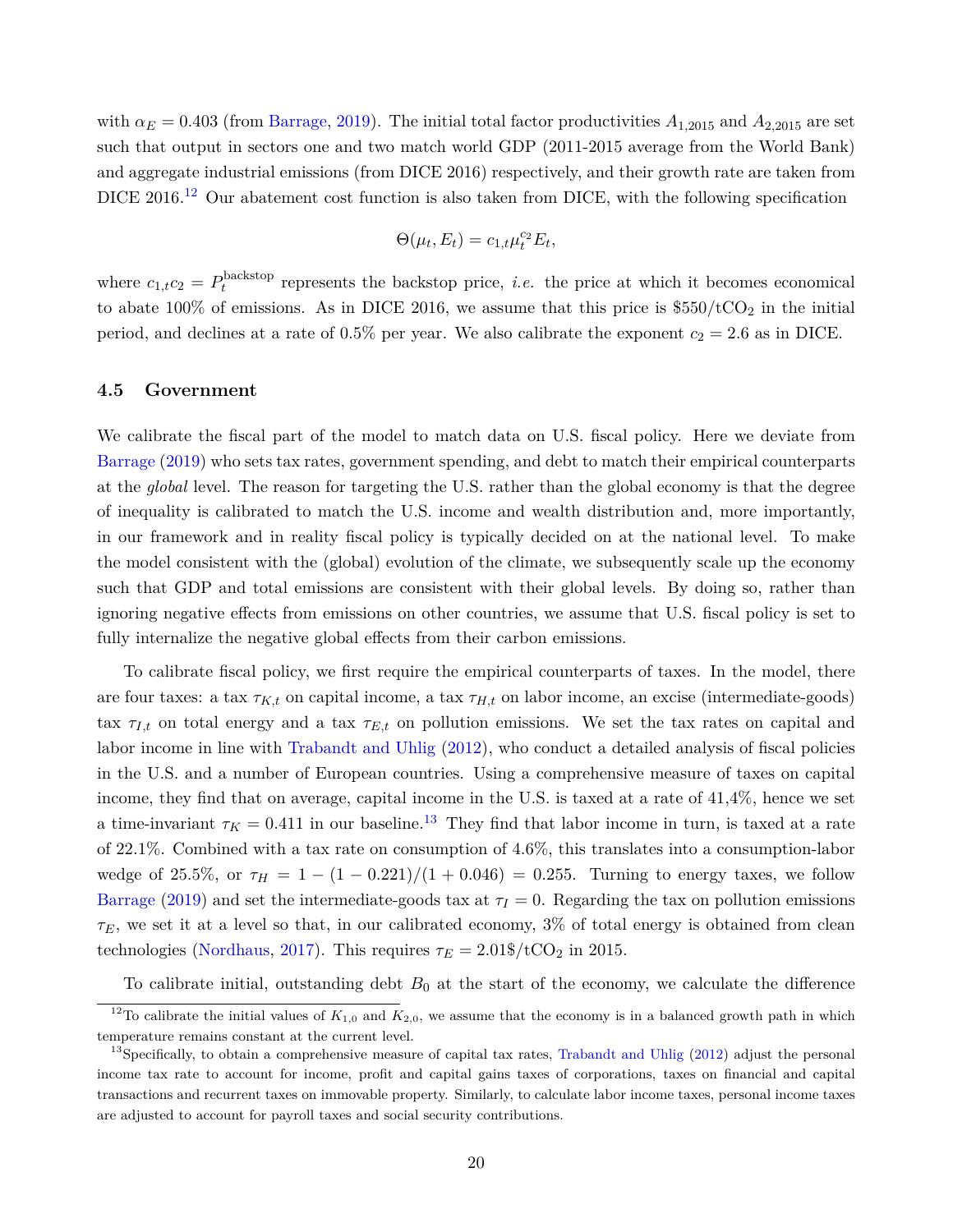between total liabilities and financial assets from the U.S. government's balance sheet, both as a per-centage of GDP.<sup>[14](#page-20-1)</sup> Following [Barrage](#page-35-0) ([2019](#page-35-0)) and in order to facilitate reproducing results for other countries, these data are obtained from the IMF Government Finance Statistics. This gives an average debt-to-GDP ratio of approximately 111% over the period 2011–2015. Because in our model a period corresponds to five years, we set  $B_0/Y_{1,0} = 1.11/5 = 0.222$ , or 22.2%.

Lastly, we require an empirical counterpart of government spending. In our model, *G<sup>t</sup>* denotes government consumption of the final good, while *T* captures the present value of all lump-sum transfers households receive from the government. To better align the model with the data and to analyze business-as-usual scenarios, we follow [Barrage](#page-35-0) ([2019](#page-35-0)) and split up total government spending into final good spending  $G_t^C$  and *exogenous* transfers  $G_t^T$  that are provided to households. The total transfers households receive thus consist of this exogenous component  $G_t^T$  and the endogenous component  $T$ .<sup>[15](#page-20-2)</sup> To obtain the empirical counterparts of  $G_t^C$  and  $G_t^T$ , we proceed as in [Barrage](#page-35-0) ([2019\)](#page-35-0) and collect data on U.S. government expenses from the IMF Government Finance Statistics. Averaging over the years 2011–2015, government consumption is  $G_0^C/Y_{1,0} = 0.158$ , or 15.8%, while government transfers are  $G_0^T/Y_{1,0} = 0,145,$  or 14.5%.<sup>[16](#page-20-3)</sup> To keep the sizes comparable to GDP going forward, both government consumption and exogenous transfers grow at the sum of technological progress and population growth.

# <span id="page-20-0"></span>**5 Quantitative results**

We now present the optimal policy obtained under a utilitarian welfare criterion (i.e.,  $\lambda_i = 1$  for all *i*), and the associated welfare effects compared to a "climate skeptic" planner scenario in which the planner ignores the anthropogenic origin of climate change and consequently sets the carbon tax to zero.

# **5.1 Optimal policy**

**Optimal tax paths** Figure [1](#page-21-0) shows the path of optimal taxes on capital and labor income in our baseline scenario. The labor income tax roughly doubles in the first period, from 25% to about 50%, and stabilizes at this level. Rebating the revenue from these taxes via lump-sum transfers achieves most of the redistribution implied by the optimal tax system. Because lump-sum taxes are available and there is no initial wealth inequality, the only reason to tax capital income is to mitigate intertemporal distortions associated with labor income taxation. Since optimal labor income taxes are close to constant, the

<span id="page-20-2"></span><span id="page-20-1"></span> $^{14}\mathrm{The}$  numbers are calculated at the "General Government" level.

<sup>&</sup>lt;sup>15</sup>The endogenous component is set to  $T = 0$  in [Barrage](#page-35-0) ([2019\)](#page-35-0) and many other Ramsey tax models. The reason is that without heterogeneity, optimal policy would be to finance all spending through lump-sum taxes (i.e., negative transfers), in which case tax distortions become irrelevant. In our model with heterogeneity, we do not have to impose this restriction.

<span id="page-20-3"></span><sup>&</sup>lt;sup>16</sup>As in [Barrage](#page-35-0) ([2019](#page-35-0)), we include the following categories from the expense breakdown in  $G_t^C$ : compensation of employees, use of goods and services, subsidies, grants and other expense. For transfers  $G_t^T$ , we include social benefits.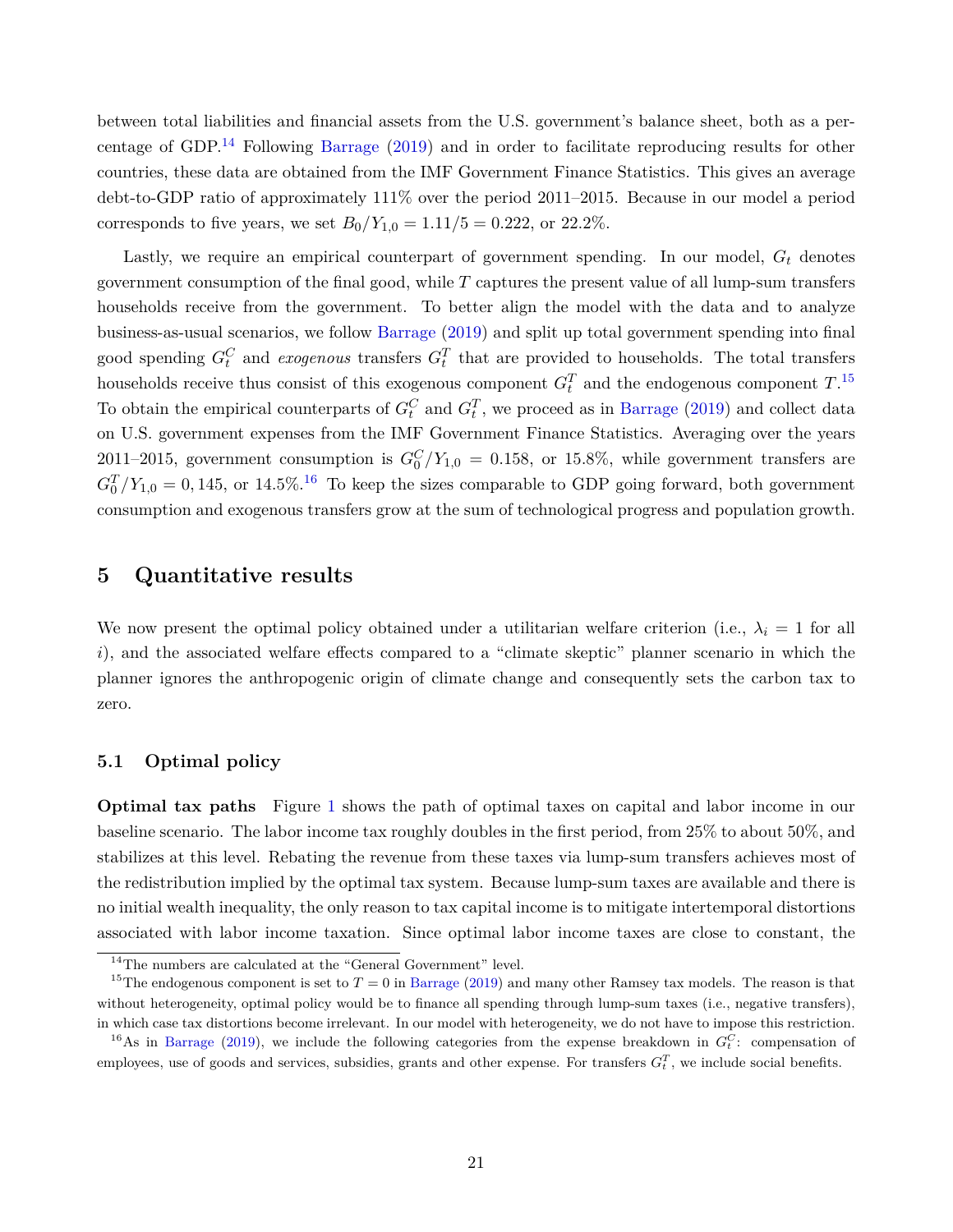optimal capital income tax converges to zero quickly after the second period.[17](#page-21-1) The next section examines scenarios with further constraints on policy instruments leading to deviations from this result.

Figure [2](#page-22-0) shows the optimal path of carbon taxes: in the baseline scenario, the tax starts at  $21.5\%$ /tCO<sub>2</sub> in 2020 and goes up to reach  $227.3\%$ /tCO<sub>2</sub> a century later. These tax levels are consistent with the ones found in [Barrage](#page-35-0) [\(2019](#page-35-0)) and [Nordhaus](#page-37-0) [\(2017,](#page-37-0) [2018\)](#page-37-12), but are too low to contain climate change to a level consistent with the  $+2^{\circ}C$  objective of the Paris agreement. In our "high damages" scenario, the optimal income taxes remain almost the same, but the carbon tax is roughly three times as large (see Appendix [E.1](#page-65-0)).

<span id="page-21-0"></span>

Figure 1: Optimal Income Taxes.

**Carbon tax decomposition** Figure [3](#page-22-1) compares the second-best pollution tax normalized to 1 (black line) to what it would be if the MCF was 1 in all periods (red line)—which also corresponds to the Pigouvian tax evaluated at the second-best allocation—and to what it would be ignoring inequalities (blue line). The MCF appears to play an insignificant role: the social cost of carbon is only 0.5% above the second-best carbon tax in the initial period, a difference that becomes even smaller in subsequent periods. Thus, even in the presence of distortionary taxation, it is optimal to set the carbon tax "almost" at the social cost of carbon (*i.e.* at the Pigouvian level). However, the discrepancy between the blue and red lines indicates that the social cost of carbon itself is significantly affected by the presence of inequalities. The reason is that the social cost of carbon represents the monetary value of climate damages, and is determined by the arbitrage between reducing damages and increasing aggregate consumption. As explained in Section [3,](#page-8-0) a marginal unit of aggregate consumption is valued more in the presence of inequalities if the marginal utility is sufficiently declining in consumption. Intuitively, an increase in aggregate consumption is valued less to the extent that it disproportionately goes in the hand of richer households, but it is valued more to the extent that the average marginal

<span id="page-21-1"></span> $17$ Notice that, because we have lump-sum taxation, the reason for zero long-run capital income taxation is different from the usual [Chamley](#page-35-9) [\(1986\)](#page-35-9) and [Judd](#page-36-13) [\(1985\)](#page-36-13), and is not subject to the criticism in [Straub and Werning](#page-38-7) [\(2020\)](#page-38-7).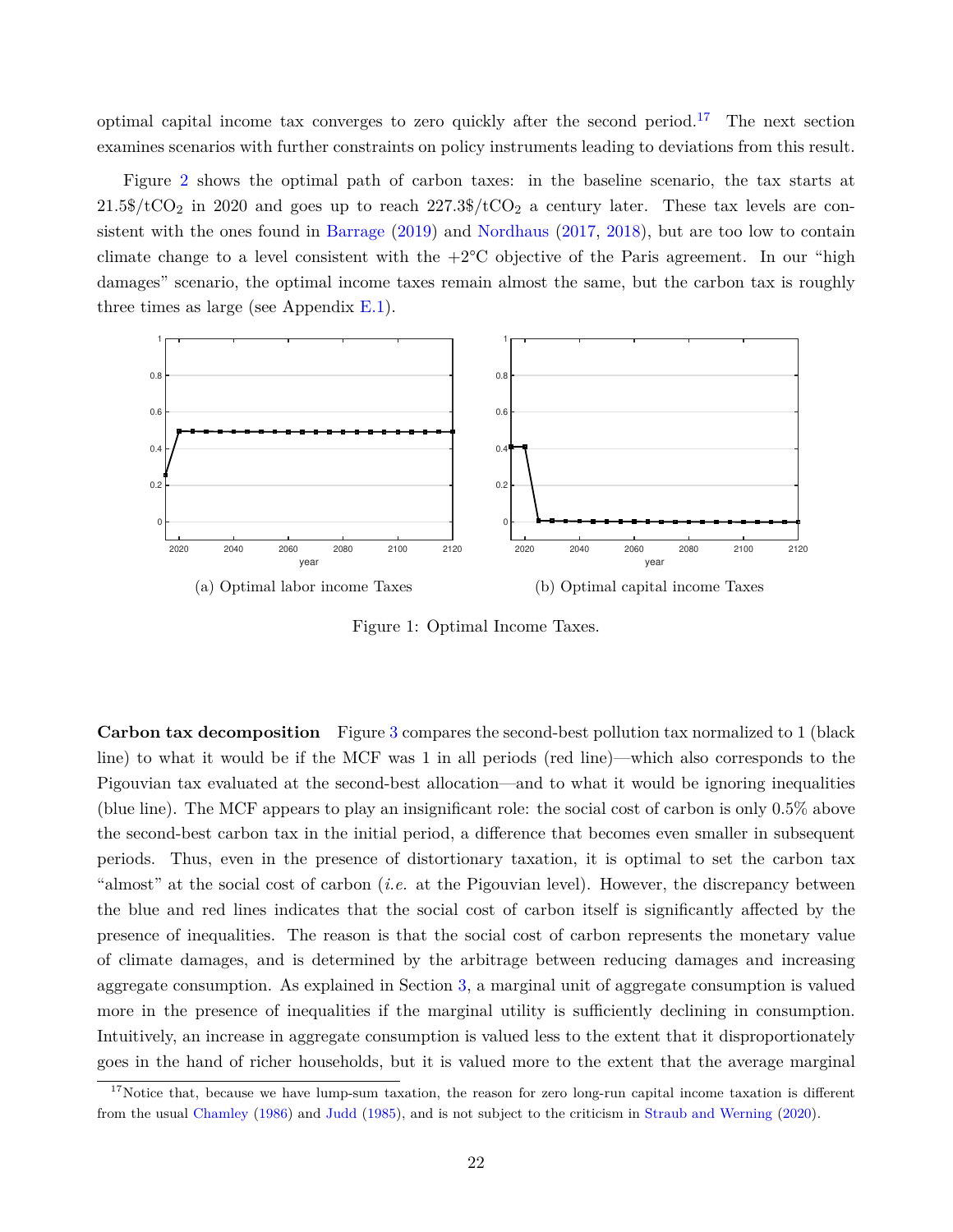<span id="page-22-0"></span>

Figure 2: Optimal Carbon Taxes  $(\frac{4}{\text{C}} \cdot \text{C} \cdot \text{C} \cdot \text{C} \cdot \text{C} \cdot \text{C})$ .

utility becomes higher if some people have relatively low consumption levels. In particular, with our specification, consumption inequalities call for lower carbon taxes for  $\sigma > 1$ . With  $\sigma = 1.45$ , we see that ignoring consumption inequalities would lead to a social cost of carbon higher by on average 4.2% over the next century. As shown in Appendix [E.1,](#page-65-0) these results do not strongly depend on the damage specification: although the social cost of carbon is about three times higher in our "high damages" scenario, the role of the MCF remains negligible and the effect of inequalities is similar, although slightly smaller (3.3% instead of 4.2% in the baseline).

<span id="page-22-1"></span>

Figure 3: Carbon Tax Decomposition.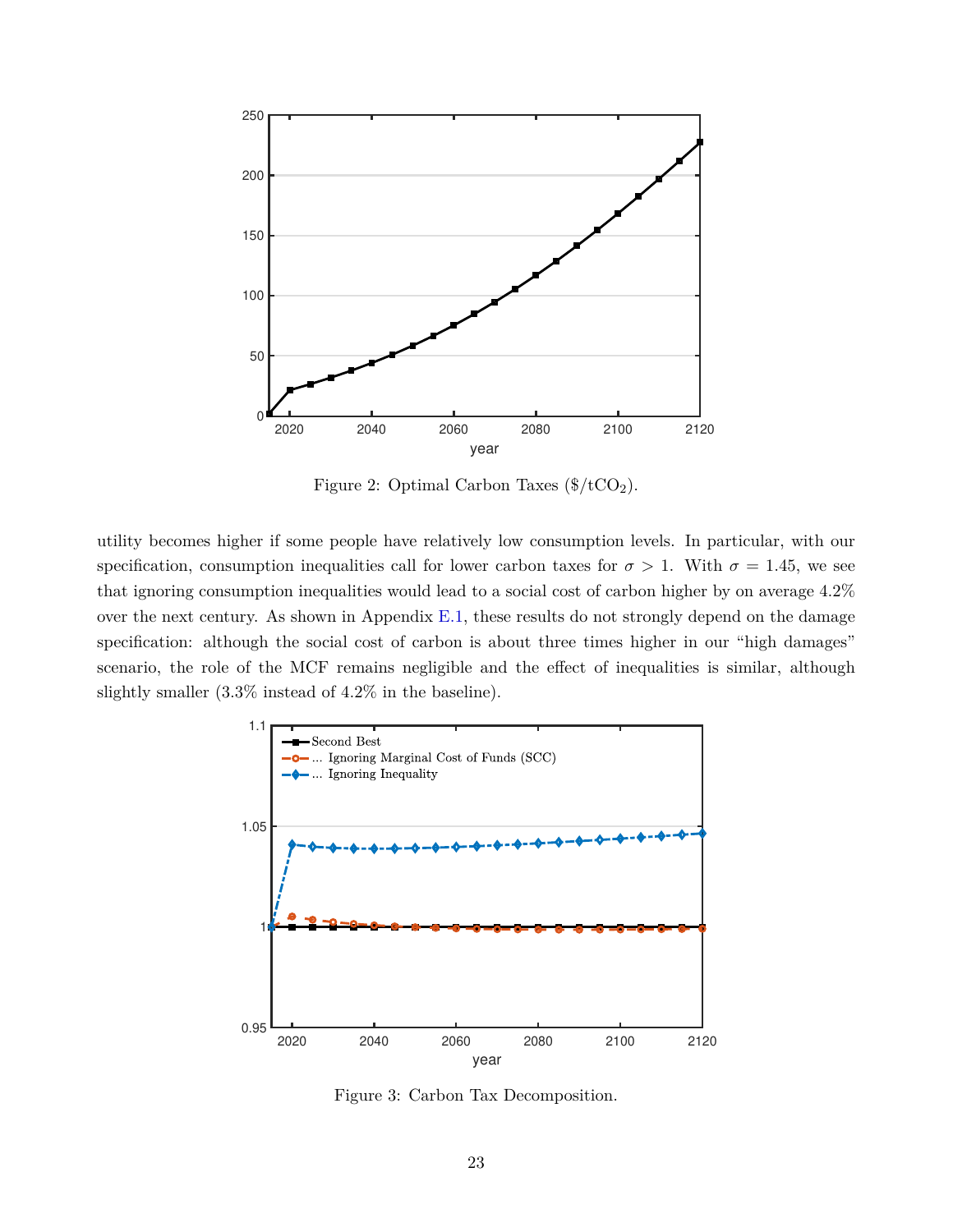**Fiscal adjustments relative to a climate skeptic planner** Table [I](#page-23-0) below reports the adjustments made to the government budget between our baseline second-best scenario and a "climate skeptic" planner scenario in which the planner ignores the anthropogenic origin of climate change. Specifically, this climate skeptic planner sets all taxes optimally but behave as if the climate variable was exogenous and not driven by human-made emissions. The objective of this experiment is to see how the planner should adjust the fiscal system once it acknowledges the necessity to address climate change. As shown in the table, the present value of the optimal carbon tax revenue represents 1% of the present value of GDP in our baseline calibration. This additional resource is split about equally between reducing distortionary taxes, with the present value of the labor tax decreasing by 0.6% of GDP, and increasing transfers, whose present value increases by  $0.5\%$  of GDP.<sup>[18](#page-23-1)</sup> This finding qualifies the weak doubledividend hypothesis (for a review, see [Goulder](#page-36-5), [1995](#page-36-5)) according to which it is optimal to use the proceeds of the carbon tax to reduce distortionary taxes. With heterogeneous agents, distortionary taxes serve a redistributive purpose, hence it is not desirable to reduce them unless additional transfers can be provided through another mean. This result also gives some grounds to the popular carbon tax and dividend policy (see [Economists Statement on Carbon Dividends, 2019](https://www.clcouncil.org/media/EconomistsStatement.pdf)) that calls for redistributing the proceeds of the tax lump-sum to address redistributive concerns, although we find that only half of the tax revenue should serve that purpose, the rest being aimed at improving economic efficiency.

<span id="page-23-0"></span>

|                    |          | Revenue Source |         | Revenue Use                        |          |          |  |  |  |
|--------------------|----------|----------------|---------|------------------------------------|----------|----------|--|--|--|
|                    | Labor    |                |         | Capital Carbon Gov. Cons. Transfer |          | Interest |  |  |  |
| No Carbon Tax      | $33.5\%$ | $0.6\%$        | $0.0\%$ | 17.2%                              | 14.6\%   | $2.3\%$  |  |  |  |
| Optimal Carbon Tax | 32.9%    | $0.6\%$        | $1.0\%$ | 17.1\%                             | $15.1\%$ | $2.3\%$  |  |  |  |
| Change             | $-0.6\%$ | $0.0\%$        | $1.0\%$ | $-0.1\%$                           | $0.5\%$  | $0.0\%$  |  |  |  |

Table I: Government Budget Adjustment.

*Note:* Numbers represent the present value of each component of the government budget constraint divided by the present value of GDP.

# **5.2 Welfare effects**

Figure [4](#page-24-0) displays the percentage increase in consumption that would be necessary in the climate skeptic scenario to make households as well-off as in the optimal scenario in each period and for each produc-

<span id="page-23-1"></span> $18$  [Fried et al.](#page-36-11) [\(2021\)](#page-36-11) conduct a different experiment but find similar results. Starting from exogenous tax rates, they model a continuum of potential budget-neutral recycling mechanisms after introducing an exogenous carbon tax and quantitatively determine the one maximizing aggregate welfare. They find that the strategy maximizing welfare gains involves spending about two thirds of the revenue to reduce the capital-income tax and one third to increase the laborincome tax progressivity, an option that dominates the use of transfers in their non-linear tax system. They also show that this result is relatively stable when changing the initial tax rates.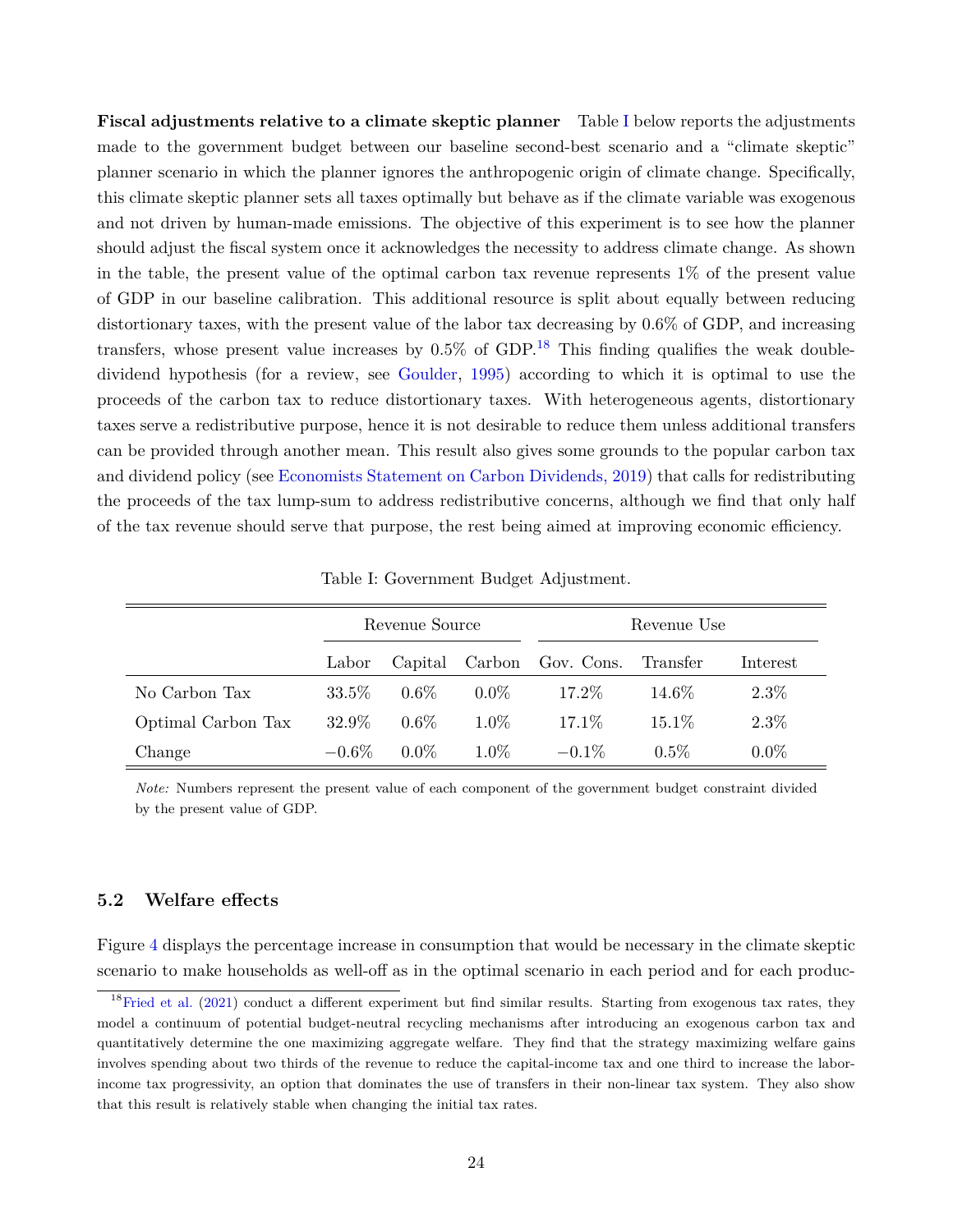tivity group. While the average long run gains are positive for all productivity groups (the average discounted gain is 4.1% with baseline damages), the period welfare gains are heterogeneous over time and between groups. While the increase in the lump-sum transfer initially benefits poor households relatively more, in the long-run the decrease in the labor income tax benefits rich households relatively more. Overall, welfare gains are progressive but mostly negative in the 21<sup>st</sup> century and positive but regressive after  $2100^{19}$  $2100^{19}$  $2100^{19}$ . The reason why the optimal carbon tax is progressive initially is that the revenue gains from carbon taxation are rebated through both a higher lump-sum transfer and a reduction in the labor income tax rate: see Table [I](#page-23-0). This contributes to an increase in the progressivity of the overall tax system, which makes poorer households benefit more (or suffer less) from the initial increase in carbon taxes. In the long run, richer households are the ones who benefit more from carbon taxation. A significant share of the welfare gains from a lower temperature come from reduced utility damages. Richer households care relatively more about those damages in the sense that they are willing to give up more units of consumption for a reduction in temperature. This explains why in the long run, the welfare gains from carbon taxation are regressive when expressed in consumption units.

<span id="page-24-0"></span>

|                                           |              |        |        |        |        |        |        |        |                    |                |      |      |      |      |      |      | 50              |
|-------------------------------------------|--------------|--------|--------|--------|--------|--------|--------|--------|--------------------|----------------|------|------|------|------|------|------|-----------------|
| 1st                                       | 0.9          | $-0.2$ | $-0.8$ | $-1.3$ | $-1.6$ | $-1.6$ | $-1.3$ | $-0.6$ | 0.7                | 2.6            | 5.3  | 8.9  | 13.5 | 19.3 | 26.7 | 35.9 |                 |
| 2nd<br>3rd<br>4th<br>Income Decile<br>5th | 0.4          | $-0.6$ | $-1.3$ | $-1.7$ | $-2$   | $-2$   | $-1.7$ | $-1$   | 0.3                | 2.2            | 4.9  | 8.5  | 13.2 | 19.1 | 26.5 | 35.7 | 45<br>40        |
|                                           | 0.2          | $-0.8$ | $-1.5$ | $-1.9$ | $-2.2$ | $-2.2$ | $-1.9$ | $-1.2$ | 0.1                | 2.1            | 4.8  | 8.5  | 13.2 | 19.1 | 26.7 | 36.1 | 35              |
|                                           | $\mathbf{0}$ | $-1$   | $-1.6$ | $-2.1$ | $-2.3$ | $-2.3$ | $-2$   | $-1.3$ | 0.1                | $\overline{2}$ | 4.8  | 8.5  | 13.3 | 19.3 | 26.9 | 36.5 | 30              |
|                                           | $-0.1$       | $-1.1$ | $-1.8$ | $-2.2$ | $-2.4$ | $-2.5$ | $-2.1$ | $-1.3$ | 0                  | $\overline{2}$ | 4.8  | 8.6  | 13.4 | 19.5 | 27.3 | 37   | 25              |
| 6th                                       | $-0.2$       | $-1.2$ | $-1.9$ | $-2.3$ | $-2.5$ | $-2.5$ | $-2.2$ | $-1.4$ | $\mathbf 0$        | $\overline{2}$ | 4.9  | 8.7  | 13.6 | 19.8 | 27.7 | 37.7 | 20              |
| 7th                                       | $-0.3$       | $-1.3$ | $-2$   | $-2.4$ | $-2.6$ | $-2.6$ | $-2.3$ | $-1.5$ | $-0.1$             | $\overline{2}$ | 4.9  | 8.8  | 13.8 | 20.2 | 28.3 | 38.5 | 15              |
| 8th                                       | $-0.4$       | $-1.4$ | $-2.1$ | $-2.5$ | $-2.7$ | $-2.7$ | $-2.3$ | $-1.5$ | $-0.1$             | 2.1            | 5.1  | 9.1  | 14.2 | 20.8 | 29.1 | 39.6 | $-110$          |
| 9th                                       | $-0.5$       | $-1.6$ | $-2.2$ | $-2.6$ | $-2.8$ | $-2.8$ | $-2.4$ | $-1.5$ | $\mathbf 0$        | 2.2            | 5.3  | 9.5  | 14.9 | 21.7 | 30.4 | 41.4 | 5               |
| 10th                                      | $-0.8$       | $-1.8$ | $-2.5$ | $-2.8$ | $-3$   | $-2.9$ | $-2.3$ | $-1.3$ | 0.5                | 3.2            | 6.9  | 11.8 | 18.2 | 26.4 | 37   | 50.6 | $\overline{10}$ |
|                                           | 2020         | 2030   | 2040   | 2050   | 2060   | 2070   | 2080   | 2090   | 2100<br>Generation | 2110           | 2120 | 2130 | 2140 | 2150 | 2160 | 2170 |                 |

Figure 4: Period Welfare Gains (%).

These results highlight the political economy challenges associated carbon taxation. Although the policy is clearly welfare improving in the long run, the present costs outweigh the present benefits, making the implementation of carbon tax policies politically difficult.<sup>[20](#page-24-2)</sup> Still, accounting for the distributional effects of carbon pricing and designing optimal policies accordingly, we see that the initial

<span id="page-24-1"></span><sup>19</sup>As shown in [Dietz et al.](#page-35-10) ([2021\)](#page-35-10), the DICE model features too much thermal inertia, *i.e.*, the temperature response to an impulse in emissions is delayed too much compared to what climate science models predict. If this response was more immediate, welfare gains from carbon taxation could become positive earlier.

<span id="page-24-2"></span> $^{20}$ [Kotlikoff et al.](#page-37-7) [\(2021\)](#page-37-7) study this question in an OLG model linked to DICE. They abstract from fiscal policies, and show that the carbon tax delivering the highest uniform welfare gains across generations implies significant inter-generational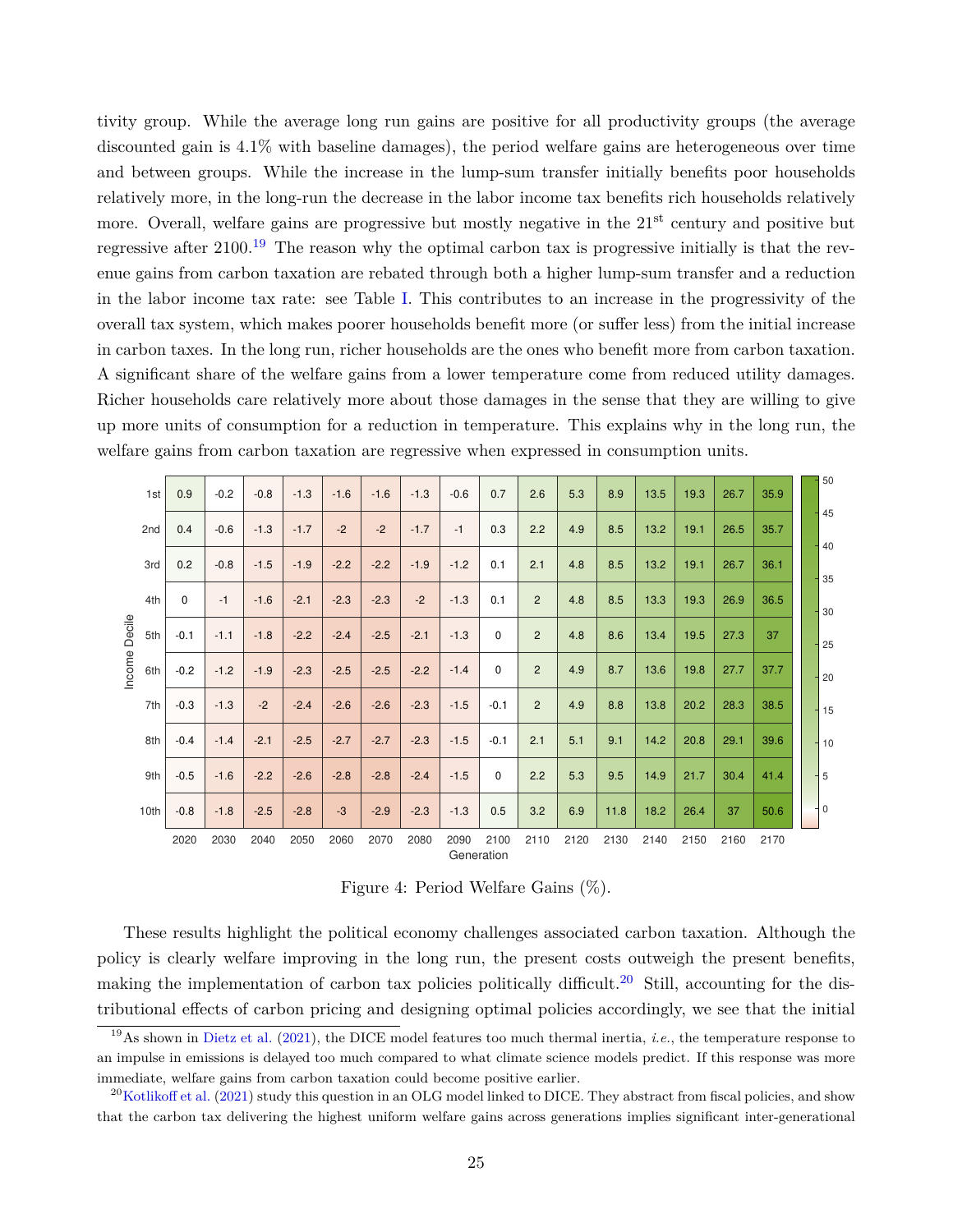welfare impacts are progressive and even positive for households at the bottom of the income distribution in the first period. This distribution of welfare gains could make the policy more attractive to a government concerned with redistribution, and increase public support in the first stages of the policy implementation.

# <span id="page-25-0"></span>**6 Extensions**

# **6.1 Third-best policies**

We have considered a Ramsey problem in which the government faces two key constraints: only linear and anonymous instruments can be used. Still, this set of fiscal instruments confers a lot of power to the government, arguably more than what most governments have. When introducing a carbon tax policy, a government may not have complete freedom to adjust labor or capital income taxes. In particular, the full expropriation of asset holdings in the initial period that is optimal in our benchmark is not a realistic policy option. To explore these issues, we now turn to fiscal environments with additional constraints on the set of available instruments.

#### **6.1.1 Third-best tax formulas**

**Exogenous labor income tax** Let us assume that the planner cannot choose the labor income tax, that is exogenously fixed at a level  $\bar{\tau}_H$  in all periods  $t \geq 0$ . The planner now faces additional constraints: in every period  $t \geq 0$ , it must ensure that

<span id="page-25-1"></span>
$$
\frac{U_{h,t}}{U_{c,t}} = -(1 - \bar{\tau}_H) (1 - D_t) A_{1,t} F_{H,t},
$$
\n(26)

which pins down the wedge between the marginal rate of substitution between consumption and leisure and the marginal product of labor. For a given value of  $\bar{\tau}_H$ , equation ([26\)](#page-25-1) puts a restriction on the implementable allocations that the planner must satisfy. Let  $\beta^t \Lambda_t^H$  denote the multiplier on the constraint [\(26](#page-25-1)). The latter is proportional to the welfare impact of raising the exogenous  $\bar{\tau}_H$  in a particular period. The multiplier  $\Lambda_t^H$  will be positive (resp. negative) on average if the labor income tax is fixed at a sub-optimally high (resp. low) level. With the additional constraint ([26](#page-25-1)) in each period  $t$ , the expression for the optimal pollution tax becomes<sup>[21](#page-25-2)</sup>

$$
\tau_{E,t} = \frac{1}{\nu_{1,t}} \sum_{j=0}^{\infty} \beta^j \left( \nu_{1,t+j} D'_{t+j} A_{1,t+j} F_{t+j} - N_{t+j} V_{Z,t+j} + \Lambda_{t+j}^H (1 - \bar{\tau}_H) D'_{t+j} A_{1,t+j} F_{H,t+j} \right) J_{E_t^M, t+j}.
$$

<span id="page-25-2"></span>transfers.

 $^{21}$ Without constraint ([26](#page-25-1)), it is optimal to equalize the marginal rate of technical substitution between capital and labor across both sectors: the government does not wish to distort production decisions. In the third best, with constraint ([26](#page-25-1)), this is no longer the case, and it is optimal to deviate from zero excise energy taxes,  $\tau_{I,t}$ . See Appendix ?? for more details.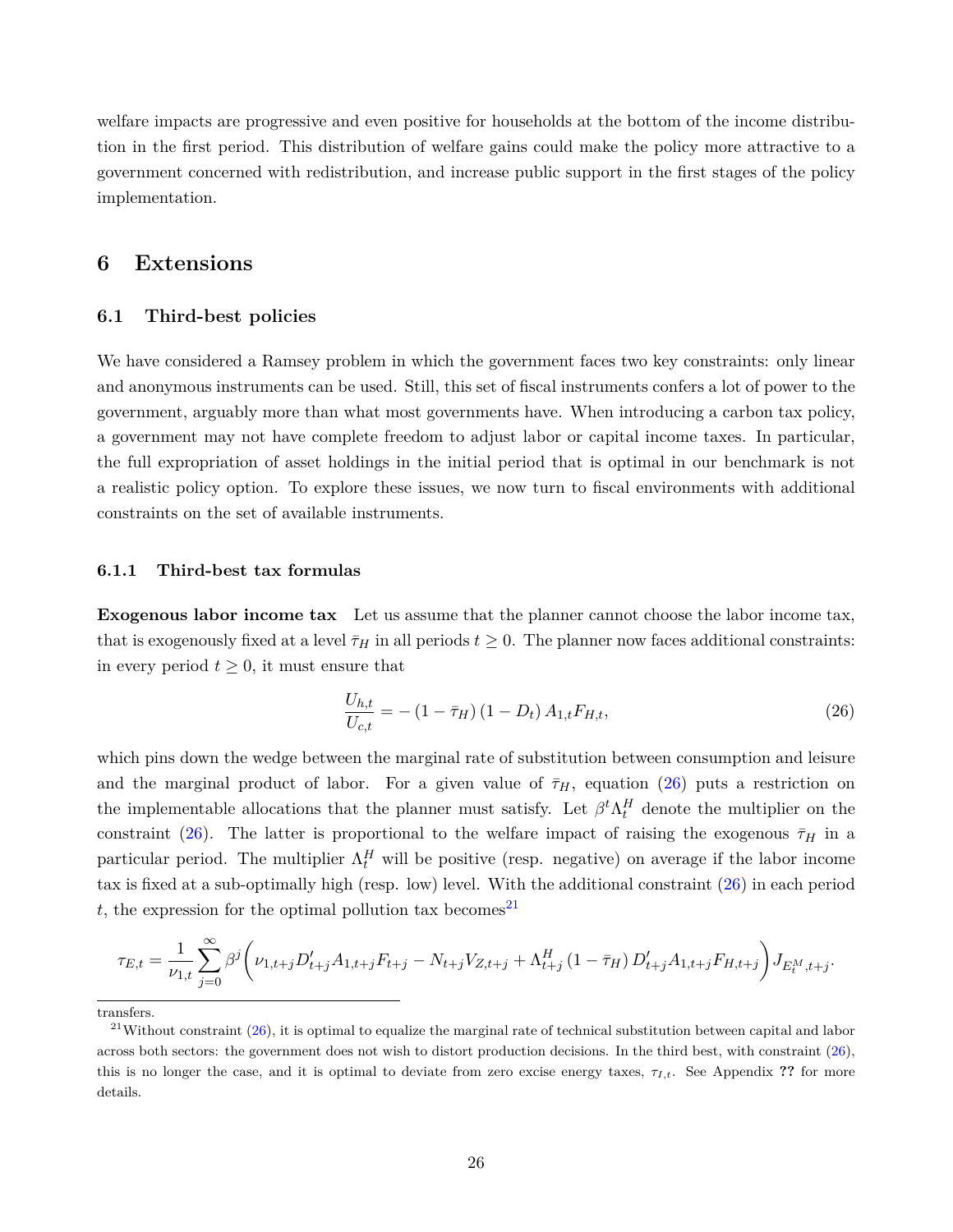where  $\nu_{1,t}$  is the multiplier on the aggregate resource constraint in period  $t$ , which measures the scarcity of consumption goods and hence, the opportunity costs of reducing emissions.<sup>[22](#page-26-0)</sup> Compared to equation ([19\)](#page-11-0), the main modification is the final component, which [Barrage](#page-35-0) ([2019](#page-35-0)) refers to as the fiscal interaction term. It reflects another reason for deviating from the Pigouvian tax rule. By reducing production damages, a higher pollution tax *τE,t* raises the marginal product of labor and hence, the before-tax wage. If  $\tau_H$  is fixed at a sub-optimally low level, a further increase in the before-tax wage is welfare-reducing. The pollution tax then amplifies the costs of having a tax on labor income that is below the welfare-maximizing level. Consequently, the optimal pollution tax is reduced. The fiscal interaction term thus calls for a lower pollution tax when the labor income tax is fixed at a sub-optimally low level and *vice versa* if the labor income tax is fixed at a sub-optimally high level.

**Exogenous capital income tax** Let us now assume that the planner cannot choose the capital income tax, that is exogenously fixed at a level  $\bar{\tau}_K$  in all periods  $t \geq 0$ . The new constraints faced by the planner are such that in every period  $t \geq 0$ 

<span id="page-26-1"></span>
$$
\frac{U_{c,t}}{U_{c,t+1}} = \beta \left(1 + \left(1 - \bar{\tau}_K\right) \left(\left(1 - D_{t+1}\right) A_{1,t+1} F_{K,t+1} - \delta\right)\right),\tag{27}
$$

which links the marginal rate of substitution between consumption in periods  $t$  and  $t + 1$  (on the lefthand side) to the after-tax interest rate (on the right-hand side). As with an exogenous labor income tax, equation ([27\)](#page-26-1) restricts the set of implementable allocations for a given value of  $\bar{\tau}_K$ . Let  $\beta^t \Lambda_{t+1}^K$  be the multiplier on this constraint in period *t*. The multiplier is positive (negative) if the capital income tax rate is fixed at a sub-optimally high (low) level, so that raising  $\bar{\tau}_K$  in a particular period lowers welfare. With the additional constraint [\(27](#page-26-1)), the expression for the optimal pollution tax is modified to:

$$
\tau_{E,t} = \frac{1}{\nu_{1,t}} \sum_{j=0}^{\infty} \beta^j \bigg( \nu_{1,t+j} D_{t+j}' A_{1,t+j} F_{t+j} - N_{t+j} W_{Z,t+j} + \Lambda^K_{t+j} \left( 1-\bar{\tau}_K \right) D_{t+j}' A_{1,t+j} F_{K,t+j} \bigg) J_{E^M_t,t+j},
$$

where again the last component captures the fiscal interaction term, as in [Barrage](#page-35-0) [\(2019](#page-35-0)). The intuition is similar as before. A higher pollution tax raises the marginal product of capital by lowering production damages. The latter is beneficial if the capital income tax is fixed at a sub-optimally high level. A higher pollution tax then alleviates the savings distortion by raising the before-tax interest rate. If, by contrast, the capital income tax is fixed at a level below the one that maximizes welfare, a pollution tax amplifies the savings distortion and the fiscal interaction term reduces the optimal pollution tax.

#### **6.1.2 Quantitative analysis**

Figures [10](#page-67-0), [11,](#page-67-1) and [12](#page-68-0) in the appendix show the optimal path of income and carbon taxes in the previous third-best scenarios. Figure [5](#page-27-0) below compares the third-best pollution tax normalized to 1

<span id="page-26-0"></span><sup>&</sup>lt;sup>22</sup>Formally, the multiplier  $\nu_{1,t}$  measures the welfare impact of decreasing government consumption  $G_t$ . In an environment without heterogeneity and distortionary taxes, the latter is equal to the representative agent's marginal utility of consumption.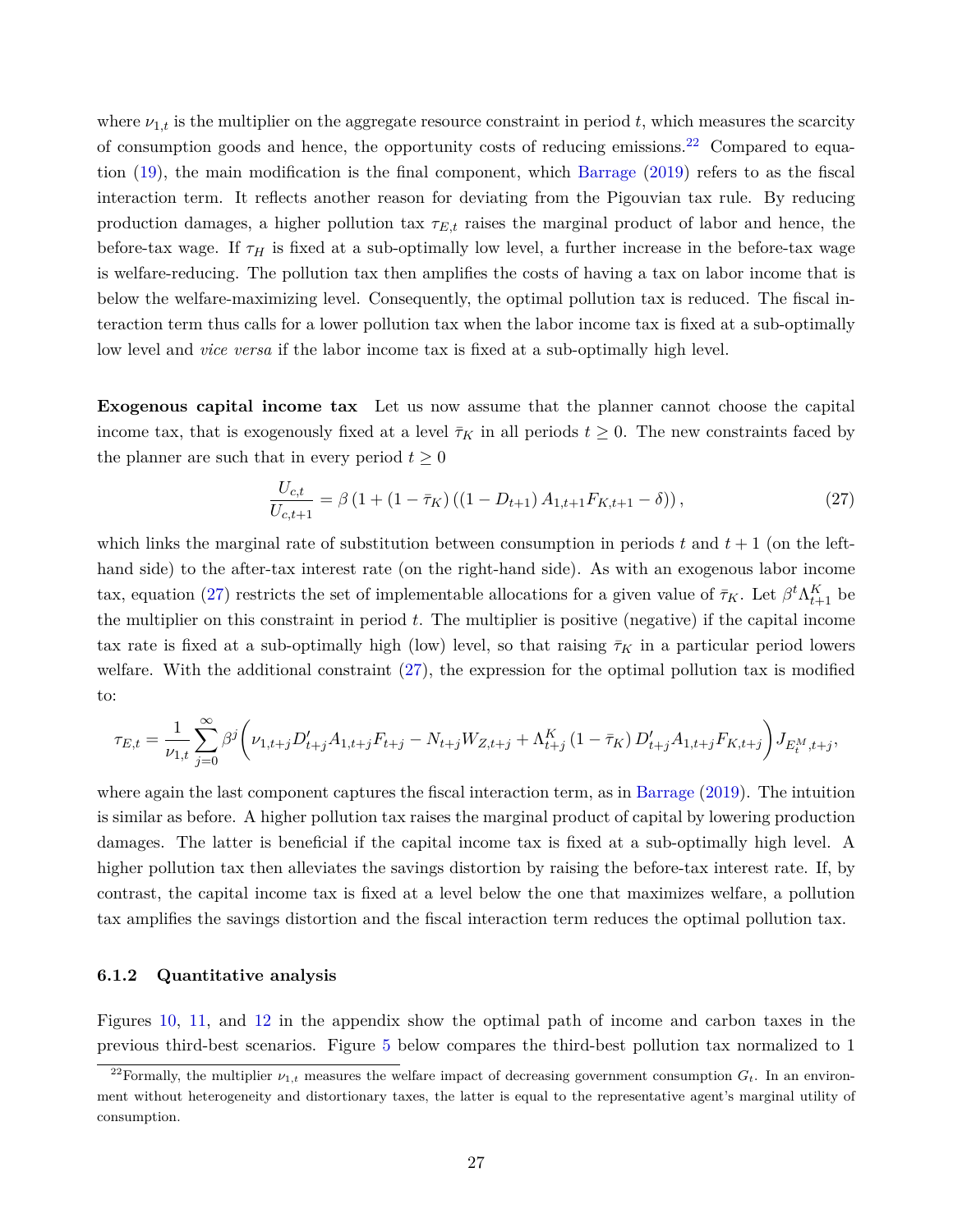(black line) with what it would be ignoring the new fiscal interaction term (green line), ignoring the MCF (red line), and ignoring inequalities (blue line). As in our benchmark scenario, the MCF plays an insignificant role but inequalities push the carbon tax downward. The effect of inequalities is slightly larger when the labor income tax is fixed: ignoring inequalities would increase the tax by around  $6\%$  in this scenario instead of 4% in the second-best and in the scenario where the capital tax is fixed. Indeed, since  $\bar{\tau}_H$  is set to 25.5%, *i.e.* below the second-best tax rate, there are more consumption inequalities than in the second-best and the opportunity cost of emission abatement is higher.

<span id="page-27-0"></span>

Figure 5: Third-Best Carbon Tax Decomposition.

While the MCF still plays a negligible role, fiscal interactions now drive the carbon tax away from its Pigouvian level through the additional constraints that arise in the third-best environment. Interestingly, the fiscal interaction term lowers the optimal carbon tax when the labor income tax is fixed, whereas it raises the optimal carbon tax when the capital income tax is fixed. Recall that a carbon tax, by reducing production damages, increases *both* the marginal product of labor and the marginal product of capital and hence, the before-tax wage and interest rate. A higher before-tax wage, in turn, lowers welfare because the labor income tax is set at a sub-optimally low level (i.e.,  $\bar{\tau}_H = 25.5\%$  instead of around 49% at the optimum), whereas a higher before-tax interest rate raises welfare because the capital income tax is set at a sub-optimally high level (i.e.,  $\bar{\tau}_K = 41.1\%$  instead of virtually 0% at the optimum). A higher carbon tax thus alleviates the savings distortion, whereas it amplifies the costs of taxing labor income at a sub-optimally low level. This explains why quantitatively we find that the fiscal interaction term is positive (negative) when the capital (labor) income tax is fixed.

Appendix [E.2](#page-67-2) also provides the government budget adjustments and welfare gains in these third-best policy scenarios. These results suggest that the general pattern of the distribution of welfare gains from carbon taxation does not strongly depend on the fiscal policies currently in place, but the optimal use of the carbon tax revenue does. While this revenue is split about equally between increasing transfers and reducing the labor income tax in our baseline scenario, with additional constraints on instruments this is not the case anymore. In particular, when the government is forced to redistribute "too much" because the capital tax is set above the optimum, the carbon tax revenue is mostly targeted towards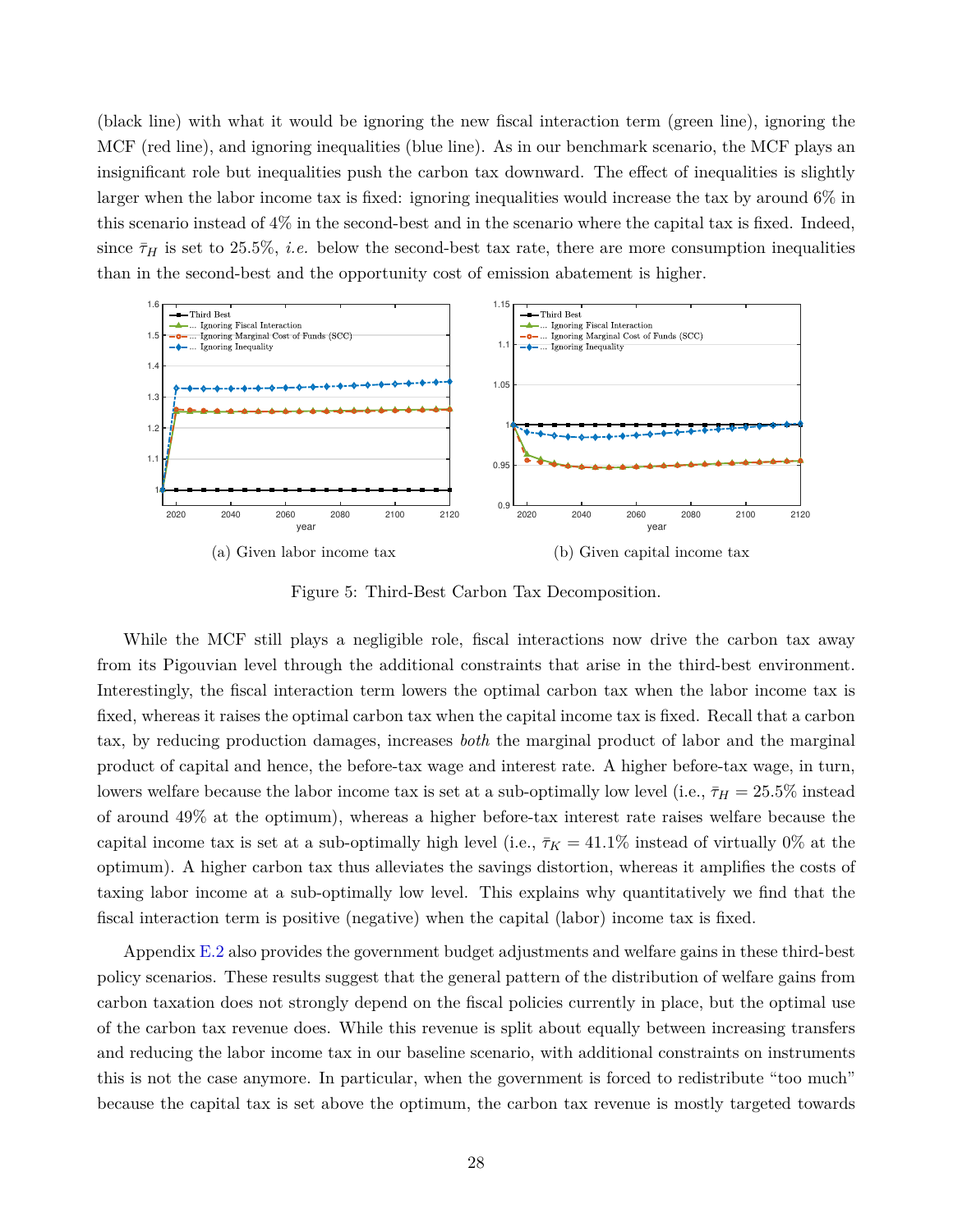reducing tax distortions. By contrast, when the government is forced to redistribute "too little" because the labor income tax is set below the optimum, the revenue is instead targeted towards redistribution. In the latter case, introducing carbon taxation has a smaller negative impact on current generations, more progressive effects, and the least productive households experience welfare gains in all periods.

## <span id="page-28-0"></span>**6.2 Initial wealth inequality**

In this section, we consider the effect of initial wealth inequality on the optimal tax system. We first discuss its implications for the time-consistency of Ramsey policies, then discuss the optimal rules and investigate the quantitative effects given the levels of wealth inequality observed in the U.S.

## **6.2.1 Time-inconsistency**

The tax rules we have described above apply unchanged for every period including period 0. This is the result of two features of the model considered so far. The first is the ability of the Ramsey planner to choose lump-sum transfers (or taxes), and the second is the assumption that there is no initial wealth inequality. To see this, notice that the planner's problem, see equation ([17\)](#page-9-1), is symmetric with respect to time except for the the last term in the objective function of the Ramsey planner, which we denote here by  $W_0$ ,

$$
W_0 = N_0 U_{c,0} \sum_i \pi_i \theta_i (R_0 a_{i,0} + T).
$$

As argued above, the optimality condition associated with the choice of *T* implies that  $\sum_i \pi_i \theta_i = 0$ . Thus, if  $a_{i,0} = a_0$  for every *i*, it follows that  $W_0 = 0$  and that the tax rules are time invariant.

This does not mean that the tax rules are time-consistent: if the Ramsey planner was allowed to reoptimize in a future period, they would want to deviate from the choices made by the planner in period 0. The reason for the time-inconsistency is, however, different from the one in the usual representative-agent version of the Ramsey problem in which the planner cannot choose lump-sum transfers. In that case, in general  $\sum_i \pi_i \theta_i \neq 0$ , and  $W_0 \neq 0$  regardless of initial wealth inequality, which leads to the usual reason for time-inconsistent Ramsey policies; initial capital income taxes mimic the unavailable and undistortive lump-sum taxes. In our setup, the reason for time inconsistency has to do instead with the use of capital income taxes to redistribute unequal asset income.

There is a sense in which the time-inconsistency problem in our setup is less severe than in the usual representative-agent case. If there is no initial wealth inequality, and the optimal Ramsey policy was such that the economy was in a balanced growth path starting from period 0, then there would still be no wealth inequality in every future period and the Ramsey policy would be time-consistent. In any case, in this section we address how the Ramsey policy changes in the presence of initial wealth inequality.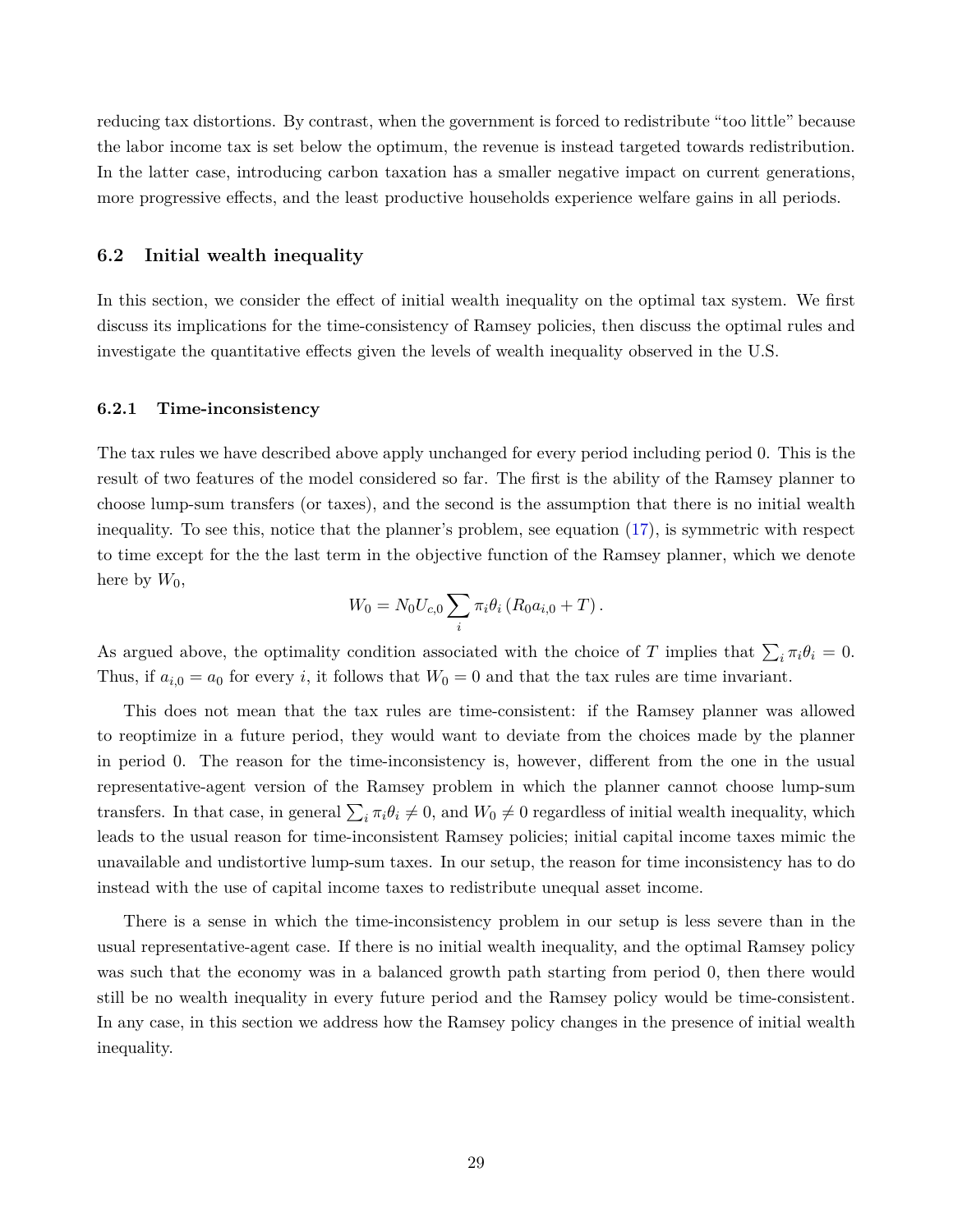#### **6.2.2 Optimal tax rules**

Before characterizing the optimal pollution tax in this constrained environment, it is worth mentioning that without initial wealth inequality, the fact that we do not allow the planner to choose capital taxes in period 0,  $\tau_{K,0}$ , is immaterial. The planner is indifferent with respect to this choice (i.e., *∂W*0*/∂τK,*<sup>0</sup> = 0), because a tax on capital income in period 0 is equivalent to a reduction in lump-sum transfers *T* if there is no initial wealth inequality. With initial wealth inequality, this is no longer the case. In fact, if the planner could choose  $\tau_{K,0}$ , it would typically be optimal to expropriate all initial wealth, which by construction eliminates all initial wealth inequality as well. So, if wealth inequality is to have any effect on the tax rules,  $\tau_{K,0}$  must be restricted.<sup>[23](#page-29-0)</sup> In the quantitative results presented below we fix  $\tau_{K,0}$  to be at the same level as in the current tax system.

For  $t \geq 1$ , the optimal tax rules are not affected by the presence of initial wealth inequality.<sup>[24](#page-29-1)</sup> However, if there is initial wealth inequality and  $\tau_{K,0}$  cannot be chosen to eliminate these differences, there is another reason for deviating from Pigouvian taxation in period 0. Specifically, the optimal carbon tax satisfies (see Appendix [B](#page-49-0)):

$$
\tau_{E,0} = \frac{1}{\nu_{1,0}} \sum_{j=0}^{\infty} \beta^j \left( \nu_{1,j} D'_j A_{1,j} F_j - N_j W_{Z,j} \right) J_{E_0^M, j} - N_0 \frac{U_{c,0}}{\nu_{1,0}} \Delta \left( 1 - \tau_{K,0} \right) D'_0 A_{1,0} F_{K,0} J_{E_0^M,0}.
$$

Compared to equation [\(19](#page-11-0)), the final term is new and is proportional to

$$
\Delta \equiv \sum_i \pi_i \theta_i a_{i,0},
$$

which captures the costs of initial wealth inequality. If initial assets and productivity are positively correlated, the costs of initial wealth inequality is typically positive as well:  $\Delta > 0.25$  $\Delta > 0.25$  These costs are amplified by a pollution tax because the latter, through a reduction in production damages, raises the marginal product of capital. An equivalent interpretation is that, by not allowing the planner to expropriate all wealth, the tax on capital income  $\tau_{K,0}$  is set at a sub-optimally low level. It is then optimal to set a lower pollution tax in period 0, because additional production damages contribute to a reduction in the return to capital. This explains why *ceteris paribus*, the optimal pollution tax is lower than would be the case without initial wealth inequality.

#### **6.2.3 Quantitative analysis of the effect of wealth inequality**

We calibrate the joint distribution of productivity and initial wealth from the SCF. We divide households into 10 productivity groups, and 10 wealth groups within each productivity group, for a total of 100 different types of equal size. The full procedure is described in Appendix [D.1](#page-57-0).

<span id="page-29-0"></span> $^{23}$ In this case, abstracting from consumption taxes is not inconsequential, as consumption taxes can be combined with appropriate labor income taxes to mimic wealth taxes (see [Werning,](#page-38-0) [2007\)](#page-38-0).

<span id="page-29-2"></span><span id="page-29-1"></span><sup>&</sup>lt;sup>24</sup>The exception is the tax rule for  $\tau_{K,1}$ . See Appendix [B](#page-49-0) for details.

<sup>&</sup>lt;sup>25</sup>As explained before, the multiplier  $\theta_i$  on the implementability constraint is zero on average and positive (negative) for individuals with high (low) productivity, as raising the lump-sum transfer for a rich (poor) agent would typically contribute to a reduction (increase) in welfare.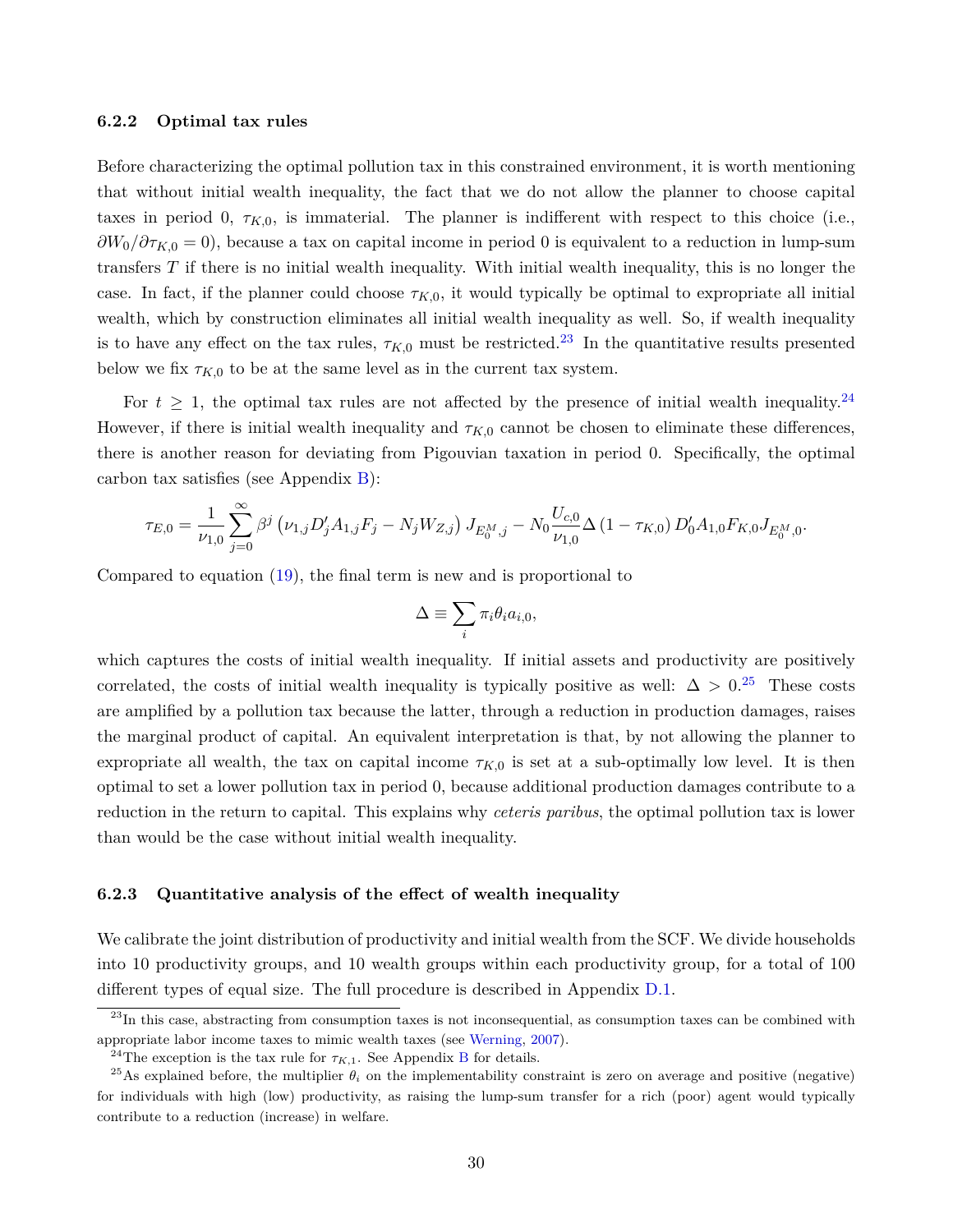Figures [15](#page-70-0) and [16](#page-70-1) in the appendix show the optimal path of income and carbon taxes with initial wealth heterogeneity when the initial capital tax is fixed at its current level. Figure [17](#page-71-0) provides a decomposition similar to the one shown in Figure [3](#page-22-1) above. Table [VIII](#page-71-1) shows the government budget adjustments made relative to the climate skeptic planner. Figure [18](#page-72-0) displays the distribution of the lifetime welfare gains for each of the 100 groups. These gains are U-shaped with respect to income, but strictly increasing with initial wealth.

#### **6.3 Additional sources of heterogeneity**

#### **6.3.1 Optimal tax rules**

**Model** Our benchmark model considers heterogeneous agents who differ in productivity and initial asset holdings. To further explore the role of agents heterogeneity on optimal fiscal policy, we now introduce two additional ingredients to our benchmark model: a second consumption good, and heterogeneous preferences. We assume that a household of type *i* derives utility from the consumption of a final good  $c_{i,t}$ , labor supply  $h_{i,t}$ , environmental degradation  $Z_t$ , and the consumption of a "dirty" good *di,t* according to a utility function

$$
\sum_{t=0}^{\infty} \beta^t u_i (c_{i,t}, d_{i,t}, h_{i,t}, Z_t),
$$

where the second dirty good *d* is produced from a linear technology that uses energy as its only input. To further simplify notations, we assume that energy produced in the energy sector  $(E_t)$  is now used in the final good sector or directly consumed by households, such that

$$
E_t = E_{1,t} + N_t d_t,
$$

with  $E_{1,t}$  the quantity of energy used as an input in the final good sector and  $d_t = \sum_i \pi_i d_{i,t}$  the households' average per period energy consumption. In order to match empirically observed budget shares for energy (or alternatively, polluting goods) for different income groups, we assume households utility can be represented by the following period utility function

$$
u_i(c_i, d_i, h_i, Z) = \frac{(c_i(d_i - \bar{d}_i)^{\epsilon}(1 - \varsigma h_i)^{\gamma})^{1-\sigma}}{1-\sigma} + \chi_i \frac{(1+\alpha_0 Z^2)^{-(1-\sigma)}}{1-\sigma}.
$$

Thus, in line with previous studies in this literature (*e.g.* [Fried et al.,](#page-36-9) [2018;](#page-36-9) [Klenert et al.,](#page-37-13) [2018;](#page-37-13) [Aubert](#page-35-11) [and Chiroleu-Assouline](#page-35-11), [2019;](#page-35-11) [Jacobs and van der Ploeg,](#page-36-1) [2019](#page-36-1)) preferences for consumption are modeled with a Stone-Geary utility function, so that an agent of type *i* experiences positive utility from energy consumption only after consuming its first  $\bar{d}_i$  units of energy.  $\bar{d}_i$  therefore denotes the subsistence consumption level of energy for an agent of type *i*, which we allow to be type (and time) specific. This specification allows us to consider households with non-homothetic preferences to better capture the heterogeneous impact of pollution taxes on households' budgets. Assuming type-specific values for  $\bar{d}_i$ , this specification also allows us to consider non-linear *aggregate* Engel curves as well as horizontal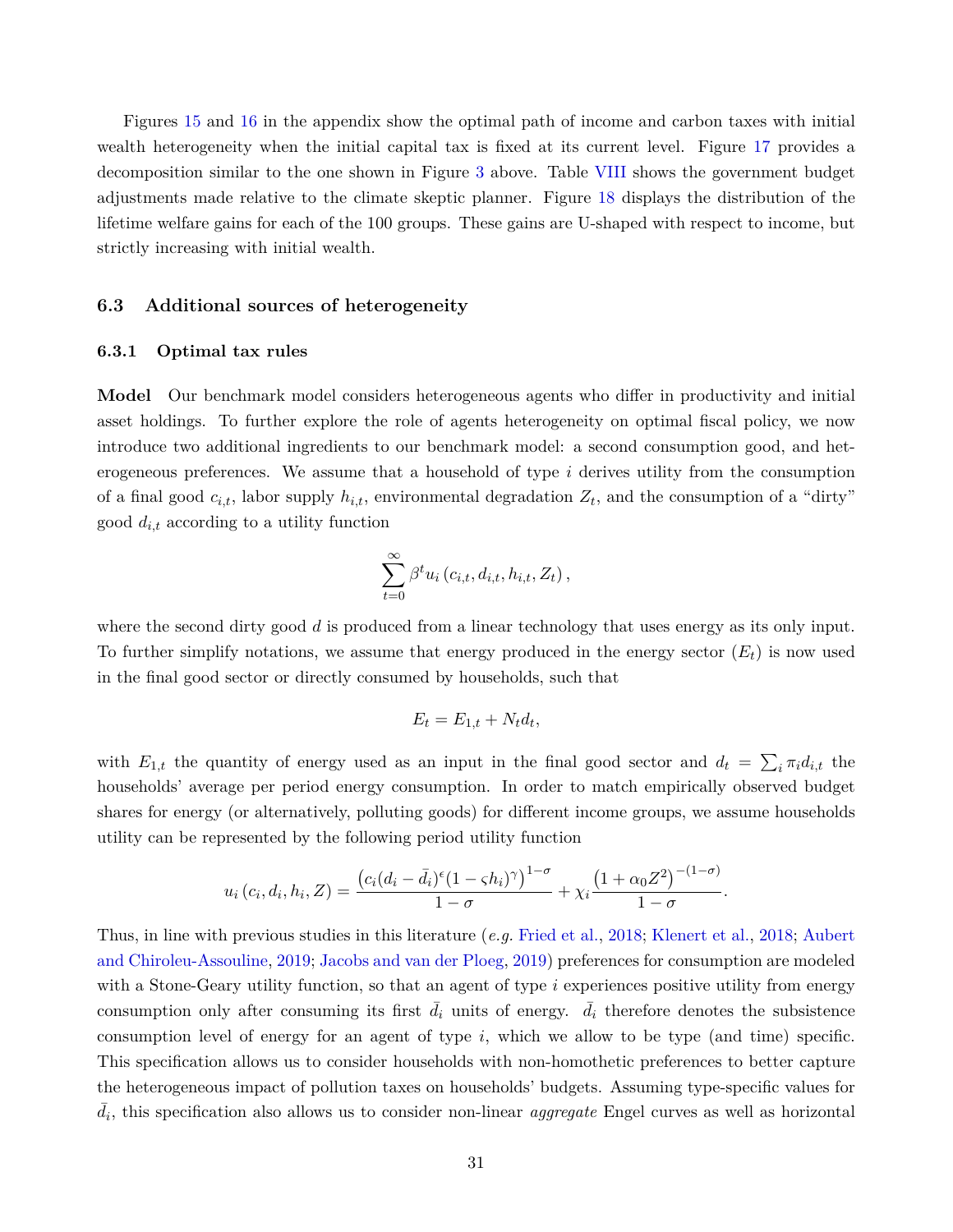heterogeneity.<sup>[26](#page-31-0),[27](#page-31-1)</sup> In addition, we assume that agents' relative sensitivity to the environmental variable *Z* is also type specific and denoted  $\chi_i$ , normalized such that  $\sum_i \pi_i \chi_i = 1$ .

Because there is an additional consumption good, the planner uses an additional instrument: it levies an excise tax *τD,t* on households' consumption of energy. The budget constraint of agents of type *i* can thus be expressed as

$$
\sum_{t=0}^{\infty} p_t N_t \Big( c_{i,t} + d_{i,t} (p_{E,t} + \tau_{D,t}) - (1 - \tau_{H,t}) w_t e_i h_{i,t} \Big) \le R_0 N_0 a_0 + T.
$$
 (28)

*,*

To focus on the additional sources of heterogeneity, we assume here that there is no initial wealth inequality, so that  $a_{i,0} = a_0$  for all *i*.

**Solution method** We apply the same solution method as in our benchmark model. Using the method of [Werning](#page-38-0) ([2007\)](#page-38-0), we can express individual allocations as a function of aggregate variables and market weights. These expressions allow us to write the aggregate utility function  $U(c_t, d_t, h_t, Z_t, \varphi)$ and individual implementability conditions necessary to solve the Ramsey problem based on aggregate variables and market weights only.

**Optimal taxes** As shown in Appendix [C.4,](#page-55-0) the second-best labor income tax in this extended framework is

$$
\tau_{H,t} = \frac{\Psi \varsigma (1 - \varsigma h_t)^{-1}}{\Phi + \Psi \frac{\varsigma \left(1 - \gamma (1 - \sigma)\right)}{(1 - \varsigma h_t)} - \Lambda_t \frac{\epsilon (\sigma - 1)}{(d_t - d_t)}}
$$

the capital income can be obtained from

$$
\frac{R_{t+1}}{R_{t+1}^*} = \frac{\Phi + \Psi \frac{\varsigma \gamma(\sigma - 1)}{(1 - \varsigma h_{t+1})} - \Lambda_{t+1} \frac{\epsilon(\sigma - 1)}{(d_{t+1} - d_{t+1})}}{\Phi + \Psi \frac{\varsigma \gamma(\sigma - 1)}{(1 - \varsigma h_t)} - \Lambda_t \frac{\epsilon(\sigma - 1)}{(d_t - d_t)}},
$$

the excise tax on energy remains unchanged at  $\tau_{I,t} = 0$ , and the households energy consumption excise tax is

$$
\tau_{D,t} = \frac{\Lambda_t \epsilon c_t}{\Phi + \frac{\Psi \varsigma \gamma (\sigma - 1)}{(1 - \varsigma H_t)} - \frac{\Lambda_t \epsilon (\sigma - 1)}{(D_t - \bar{D}_t)}},
$$

with

$$
\Phi = \sum_{j} \pi_{j} \frac{\lambda_{j}}{\varphi_{j}} + \left(1 - (1 + \epsilon + \gamma)(1 - \sigma)\right) \text{cov}(\lambda_{i}/\varphi_{i}, \omega_{i}),
$$

$$
\Psi = -\frac{\text{cov}(\lambda_{i}/\varphi_{i}, e_{i})}{\varsigma},
$$

$$
\Lambda_{t} = -\text{cov}(\lambda_{i}/\varphi_{i}, \bar{d}_{i,t}).
$$

<span id="page-31-0"></span><sup>26</sup>With Stone-Geary preferences, agents' Engel curves are linear. When preferences are heterogeneous, the aggregate distribution of expenditures may however be a non-linear function of income.

<span id="page-31-1"></span><sup>&</sup>lt;sup>27</sup>Horizontal heterogeneity arises when individuals with the same income do not consume goods in the same proportions. Recent studies have shown the importance of horizontal heterogeneity on the distributional impacts of energy taxes ([Cronin](#page-35-12) [et al.,](#page-35-12) [2019;](#page-35-12) [Pizer and Sexton,](#page-37-4) [2019\)](#page-37-4), and their implications for the design of tax reforms ([Sallee](#page-38-8), [2019](#page-38-8)).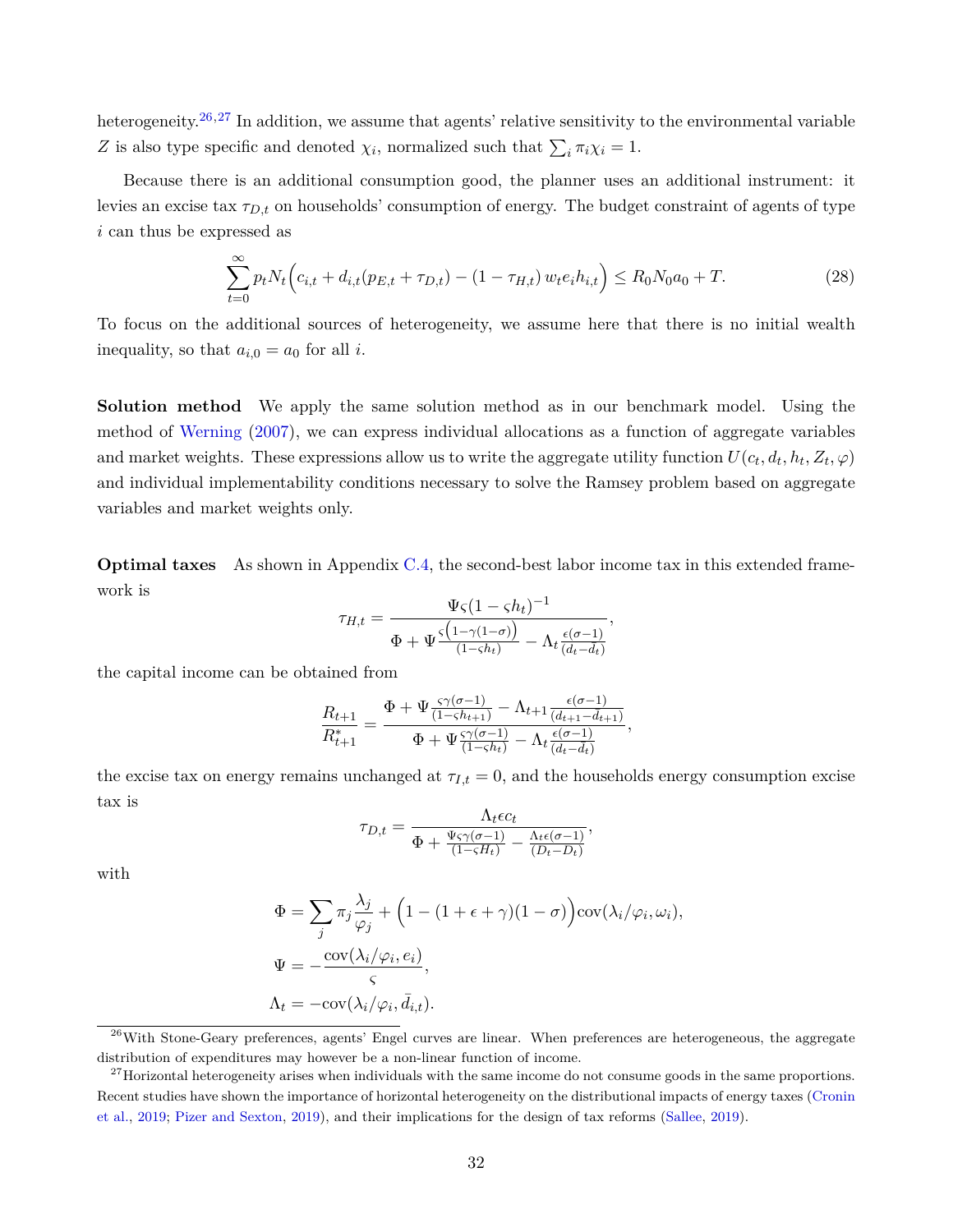Turning to the pollution tax, we obtain the same general formula as in our benchmark model

$$
\tau_{E,t} = \sum_{j=0}^{\infty} \beta^j \left( \frac{V_{c,t+j} + \sum_i \pi_i \theta_i MIC_{i,t+j}}{V_{c,t} + \sum_i \pi_i \theta_i MIC_{i,t}} D'_{t+j} A_{1,t+j} F_{t+j} - \frac{N_{t+j} V_{Z,t+j}}{V_{c,t} + \sum_i \pi_i \theta_i MIC_{i,t}} \right) J_{E_t^M, t+j}.
$$

**Comparison with the benchmark model** Besides the differences in the path of allocations, the key differences with our benchmark lie in the expressions of the marginal implementation cost and the marginal utilities.

As shown in Appendix [C.4,](#page-55-0) we can again express the marginal implementation cost as the covariance between  $\theta_i$  and  $MIC_{i,t}$ , but this last term takes a different form. While in our benchmark the covariance was positive when increasing aggregate consumption led richer households (higher *θi*) to consume relatively more or work relatively less compared to poorer households, now its value is also higher when the energy needs of richer agents increase relative to poorer households. Using our functional form for utility, we again see that this additional energy demand effect would disappear if the relative energy consumption of two agents was constant over time, or simply unaffected by changes in aggregate consumption (which is the case when  $\sigma = 1$ ).

The expression of the marginal utility of consumption  $(V_{c,t})$  is also affected by the presence of a second consumption good, since utility is not strongly separable in *C* and *D*. Regarding the marginal dis-utility from pollution  $(V_{Z,t})$ , the energy consumption good has no direct impact, but heterogeneity in the relative sensitivity to the environmental variable captured by the distribution of  $\chi_i$  may play a role. Indeed, we now have

$$
V_{Z,t} = -(1 + \text{cov}(\lambda_i, \chi_i)) 2\alpha_0 Z_t (1 + \alpha_0 Z_t^2)^{\sigma - 2},
$$

so that the distribution of  $\chi_i$  matters in the marginal valuation of pollution to the extent that it is correlated with the planner's weights. When the agents most valued by the planner are more sensitive to pollution, the tax is set at a higher level. If we assume that the planner has utilitarian preferences however, then for all *i*,  $\lambda_i$  is constant and the distribution of  $\chi_i$  has no impact on the aggregate marginal dis-utility from pollution.

**The role of preferences heterogeneity** In the special case where preferences are homogeneous (*i.e.* assuming that for  $t \geq 0$  and for all *i*,  $\bar{d}_{i,t} = \bar{d}_t$  and  $\chi_i = 1$ ), we have  $\Lambda_t = 0$ , and all tax formulas remain unchanged relative to our benchmark. In particular, although poor households spend a larger share of their budget in energy, the pollution tax formula remains the same and the excise tax on energy consumption is null. This result is reminiscent of [Jacobs and van der Ploeg](#page-36-1) [\(2019](#page-36-1)) who show that as long as Engel curves are linear—which is the case with Stone-Geary utility—corrective taxation should not serve to address redistributive objectives, even when non-linear income taxation is not available. Still, the distribution of market weights is affected by the consumption of a second good: having a second good modeled as a necessity generates a fixed-cost to households welfare, which affects the whole distribution of welfare. Hence, even though the optimal tax formulas are preserved,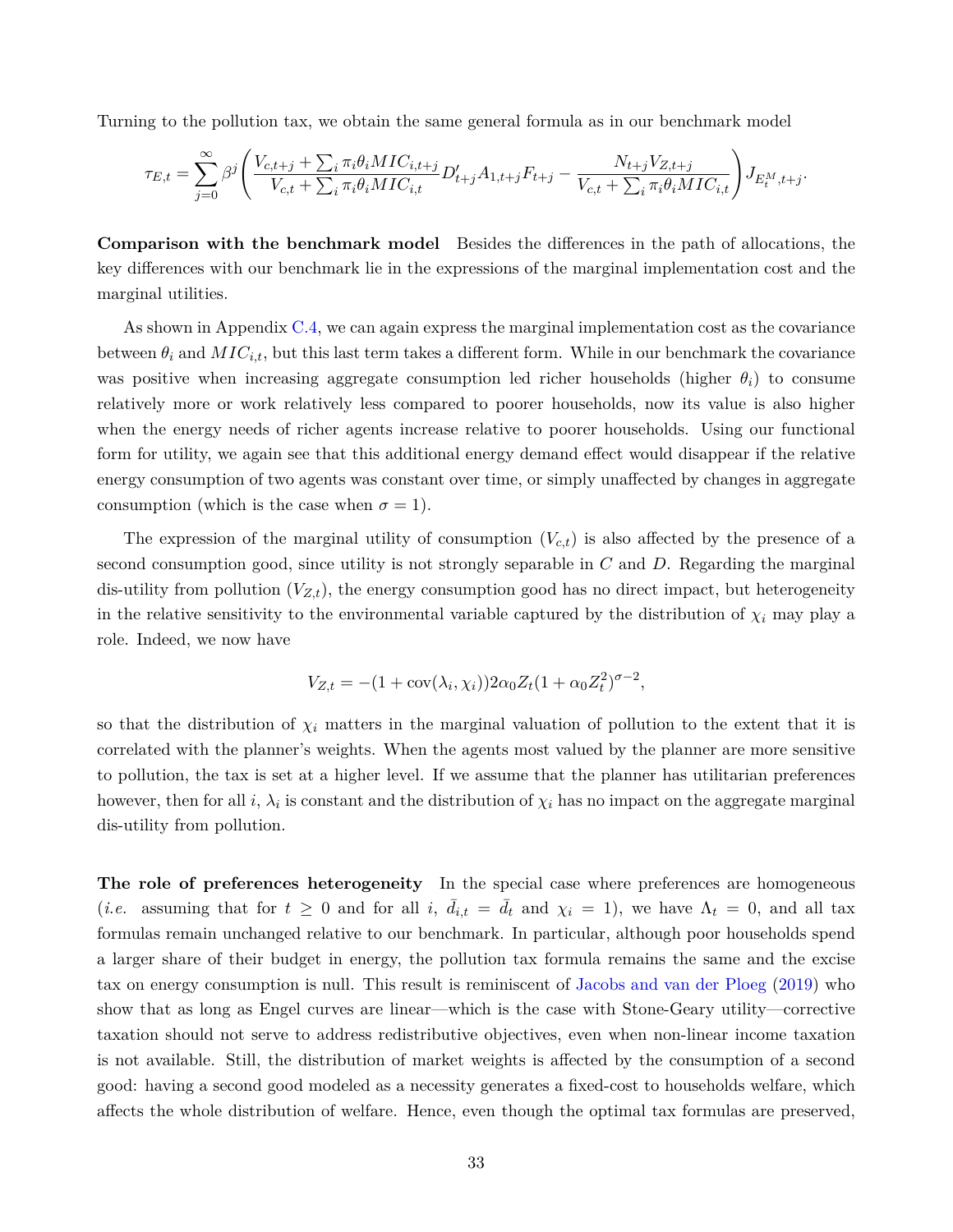the level of the tax rates will be affected by this additional source of heterogeneity as the formulas will be evaluated at a different allocation.

With heterogeneous preferences for energy consumption,  $\Lambda_t$  is not generally equal to zero anymore. When the consumption threshold  $(\bar{d}_i)$  varies positively with the relative planner's weight  $(\lambda_i/\varphi_i)$ —*i.e.* when individuals who are relatively more valued by the planner are also the ones with higher energy needs—then  $\Lambda_t$  is negative. This has two effects. First, it affects the implementation cost. The sign of this effect depends on the value of  $\sigma$ , which once again captures the price effect discussed above. For  $\sigma > 1$ , a negative  $\Lambda_t$  will lower the labor income tax, the pollution tax, and the absolute value of the excise tax on energy consumption. The second effect is captured by the numerator of the excise tax on energy consumption: when  $\Lambda_t$  is negative, this tax is negative. The logic behind this result is that the *aggregate* Engel curve being non-linear with heterogeneous preferences, commodity taxes offer an additional levy for redistribution. When the agents who are valued relatively more by the planner also have higher energy needs, the planner can target these agents by subsidizing the energy good.

The sign and magnitude of the previous mechanisms therefore depend on the distribution of  $\{\bar{d}_i\}_{i\in I}$ , both between and within productivity types. First, as less productive types tend to have higher marginal utilities of consumption, the relative planner's weights are generally higher for these agents.  $\Lambda$  will therefore be lower (resp. higher) to the extent that less (resp. more) productive agents have on average higher energy needs. Second, for a given productivity level, agents with higher energy needs will also tend to have higher marginal utilities of consumption because of the higher fixed cost that they incur. This horizontal heterogeneity will therefore drive the value of  $\Lambda$  downward. Our quantitative analysis below uses data on U.S. households energy consumption to illustrate the impact of these two sources of heterogeneity.

#### **6.3.2 Quantitative analysis of the extended model**

For each of the ten productivity groups described above, we compute the initial distribution of energy needs from the Consumer Expenditure Surveys (CEX). The full procedure is described in Appendix [D.1](#page-57-0).

[To be included: quantitative analysis.]

# <span id="page-33-0"></span>**7 Conclusion**

Should environmental policies be less stringent in the presence of inequalities? Do inequalities increase when optimal environmental policies are implemented? This paper attempts to shed light on these questions. We develop a climate-economy model where environmental degradation generates both production and utility externalities. Our model features heterogeneous agents, which provides a microfoundation for the use of distortionary taxes on labor and capital income. We study both theoretically and quantitatively how different sources of heterogeneity and a concern for redistribution affect the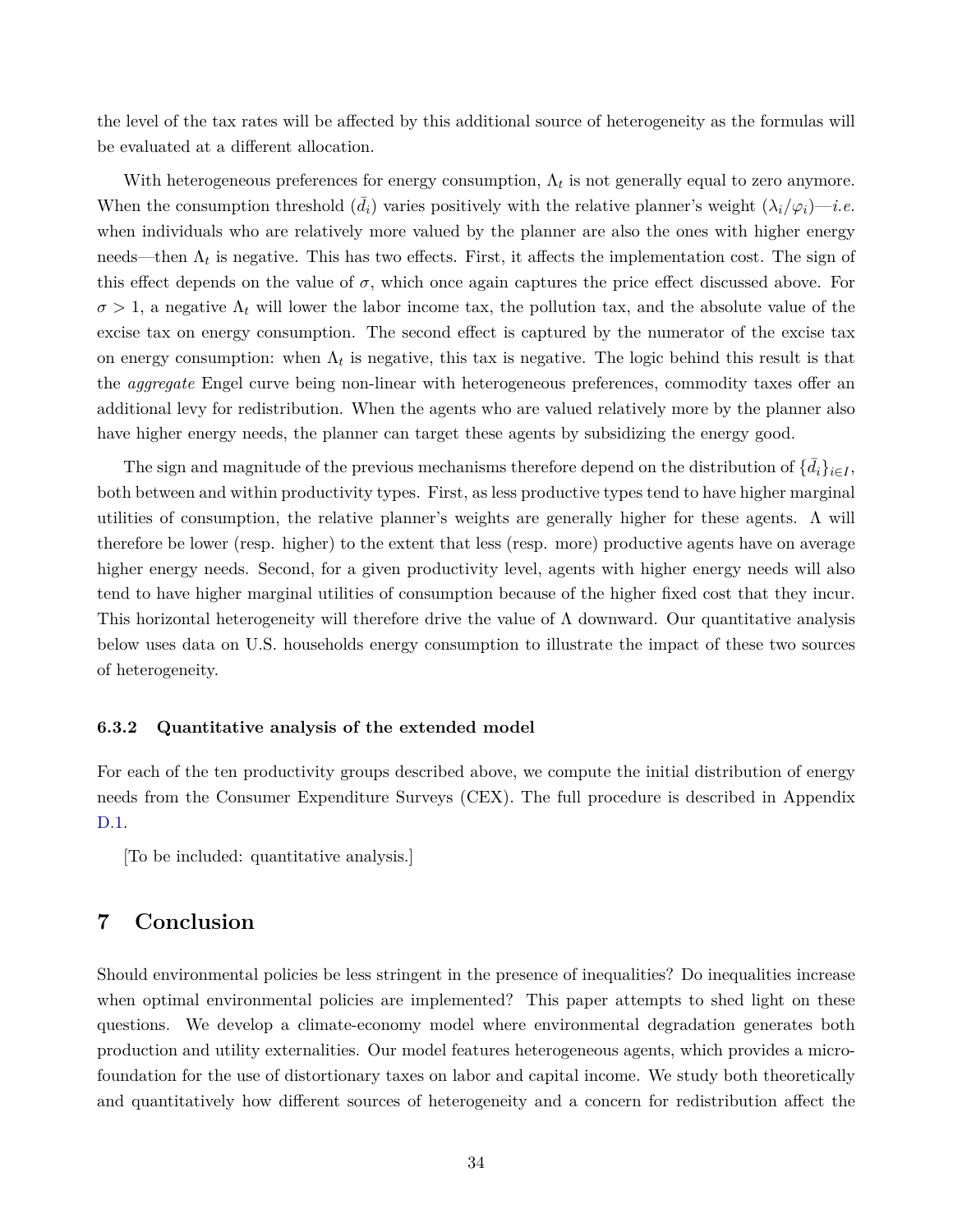optimal carbon tax.

We show that when agents are heterogeneous but individualized lump-sum taxation is not available, the optimal carbon tax is almost equal to the social cost of carbon (SCC), but the SCC is lower than it would be absent inequalities. Indeed, tax distortions do not significantly matter for carbon taxation when distortionary taxes are optimally chosen to provide redistribution, and the optimal carbon tax is almost Pigouvian. However, inequalities call for lower carbon taxes owing to the fact that the presence of poor households increases the marginal value of consumption and increases the opportunity cost of pollution abatement. We also re-examine the double dividend hypothesis, and show that at the optimum the carbon tax revenue is divided about equally between increasing transfers and reducing distortionary taxes. This revenue recycling increases the progressivity of the tax system, making the carbon tax policy relatively more beneficial for poorer households. In the long run however, rich households experience larger welfare gains from climate change mitigation because their willingness to pay for environmental improvement is higher.

Our paper includes numerous extensions. We analyze alternative policy scenarios, and multiple sources of household heterogeneity, including heterogeneous budget shares, unequal initial assets, and differences in the sensitivity to environmental damages. Still, there are other relevant aspects that we have abstracted from. In particular, we have left for future research the role of risk—on the economic or climate side—which could interact with inequalities and be an important determinant of fiscal policies.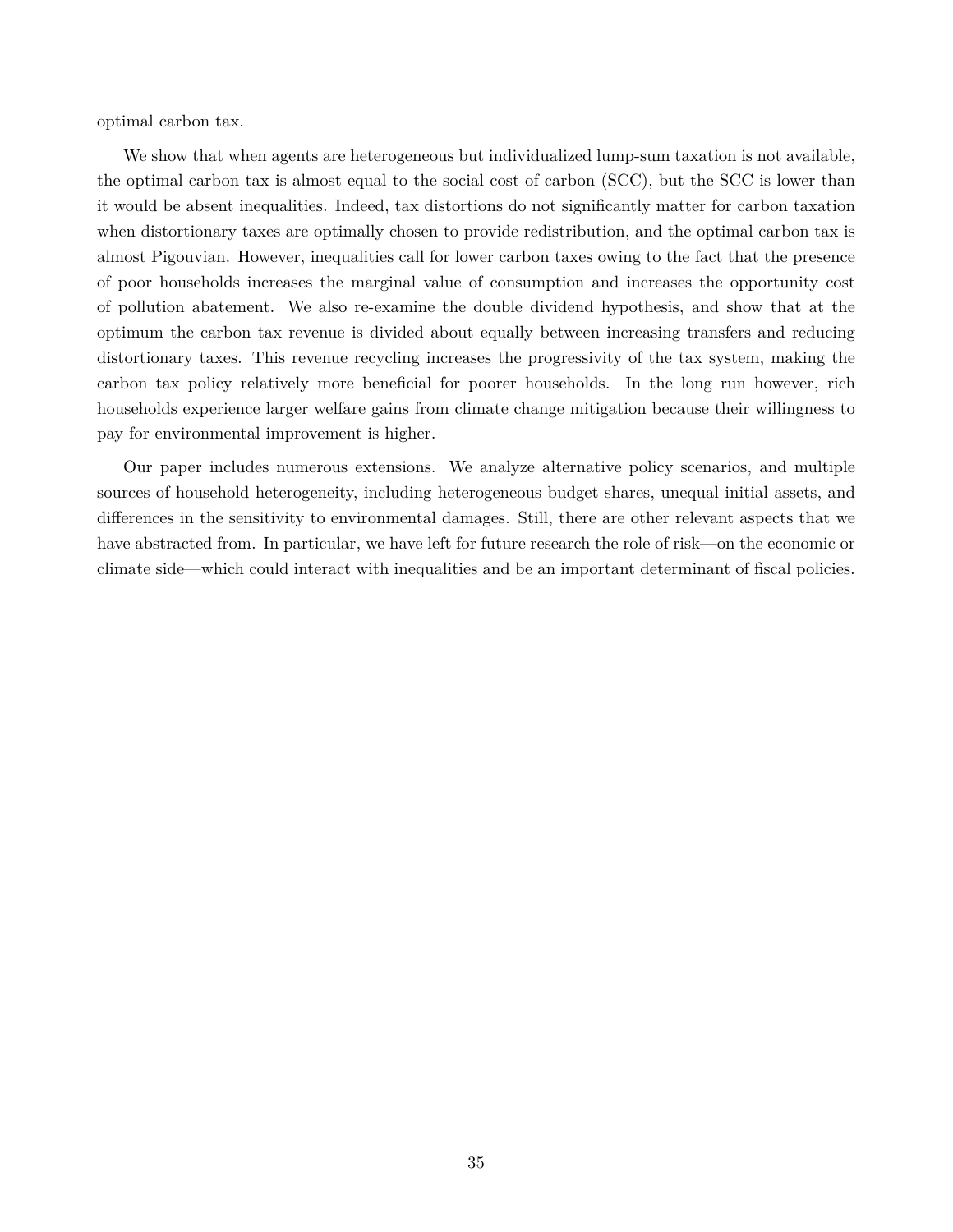# **References**

- <span id="page-35-11"></span>Aubert, Diane and Mireille Chiroleu-Assouline (2019) "Environmental tax reform and income distribution with imperfect heterogeneous labour markets," *European Economic Review*, 116, 60–82, [https://doi.org/10.1016/j.euroecorev.2019.03.006.](http://dx.doi.org/https://doi.org/10.1016/j.euroecorev.2019.03.006)
- <span id="page-35-0"></span>Barrage, Lint (2019) "Optimal Dynamic Carbon Taxes in a ClimateEconomy Model with Distortionary Fiscal Policy," *The Review of Economic Studies*, 87 (1), 1–39, [10.1093/restud/rdz055](http://dx.doi.org/10.1093/restud/rdz055).
- <span id="page-35-1"></span>Bovenberg, Lans and Ruud de Mooij (1994) "Environmental Levies and Distortionary Taxation," *American Economic Review*, 84 (4), 1085–89.
- <span id="page-35-2"></span>Bovenberg, Lans and Frederick (Rick) van der Ploeg (1994) "Environmental policy, public finance and the labour market in a second-best world," *Journal of Public Economics*, 55 (3), 349–390, <https://EconPapers.repec.org/RePEc:eee:pubeco:v:55:y:1994:i:3:p:349-390>.
- <span id="page-35-9"></span>Chamley, Christophe (1986) "Optimal taxation of capital income in general equilibrium with infinite lives," *Econometrica: Journal of the Econometric Society*, 607–622.
- <span id="page-35-3"></span>Chari, VV and Patrick J Kehoe (1999) "Chapter 26 optimal fiscal and monetary policy. volume 1 of Handbook of Macroeconomics."
- <span id="page-35-8"></span>Chetty, Raj, Adam Guren, Day Manoli, and Andrea Weber (2011) "Are micro and macro labor supply elasticities consistent? A review of evidence on the intensive and extensive margins," *American Economic Review*, 101 (3), 471–75.
- <span id="page-35-4"></span>Cremer, Helmuth, Firouz Gahvari, and Norbert Ladoux (1998) "Externalities and optimal taxation," *Journal of Public Economics*, 70 (3), 343–364, [https://doi.org/10.1016/S0047-2727\(98\)00039-5.](http://dx.doi.org/https://doi.org/10.1016/S0047-2727(98)00039-5)
- <span id="page-35-5"></span>(2003) "Environmental taxes with heterogeneous consumers: an application to energy consumption in France," *Journal of Public Economics*, 87 (12), 2791–2815.
- <span id="page-35-12"></span>Cronin, Julie Anne, Don Fullerton, and Steven Sexton (2019) "Vertical and Horizontal Redistributions from a Carbon Tax and Rebate," *Journal of the Association of Environmental and Resource Economists*, 6 (S1), 169–208.
- <span id="page-35-6"></span>Cruz, José-Luis and Esteban Rossi-Hansberg (2021) "The Economic Geography of Global Warming," Working Paper 28466, National Bureau of Economic Research, [10.3386/w28466.](http://dx.doi.org/10.3386/w28466)
- <span id="page-35-7"></span>Diamond, Peter A and James A Mirrlees (1971) "Optimal taxation and public production I: Production efficiency," *The American economic review*, 61 (1), 8–27.
- <span id="page-35-10"></span>Dietz, Simon, Frederick van der Ploeg, Armon Rezai, and Frank Venmans (2021) "Are economists getting climate dynamics right and does it matter?" *Journal of the Association of Environmental and Resource Economists*, 8 (5), 895–921.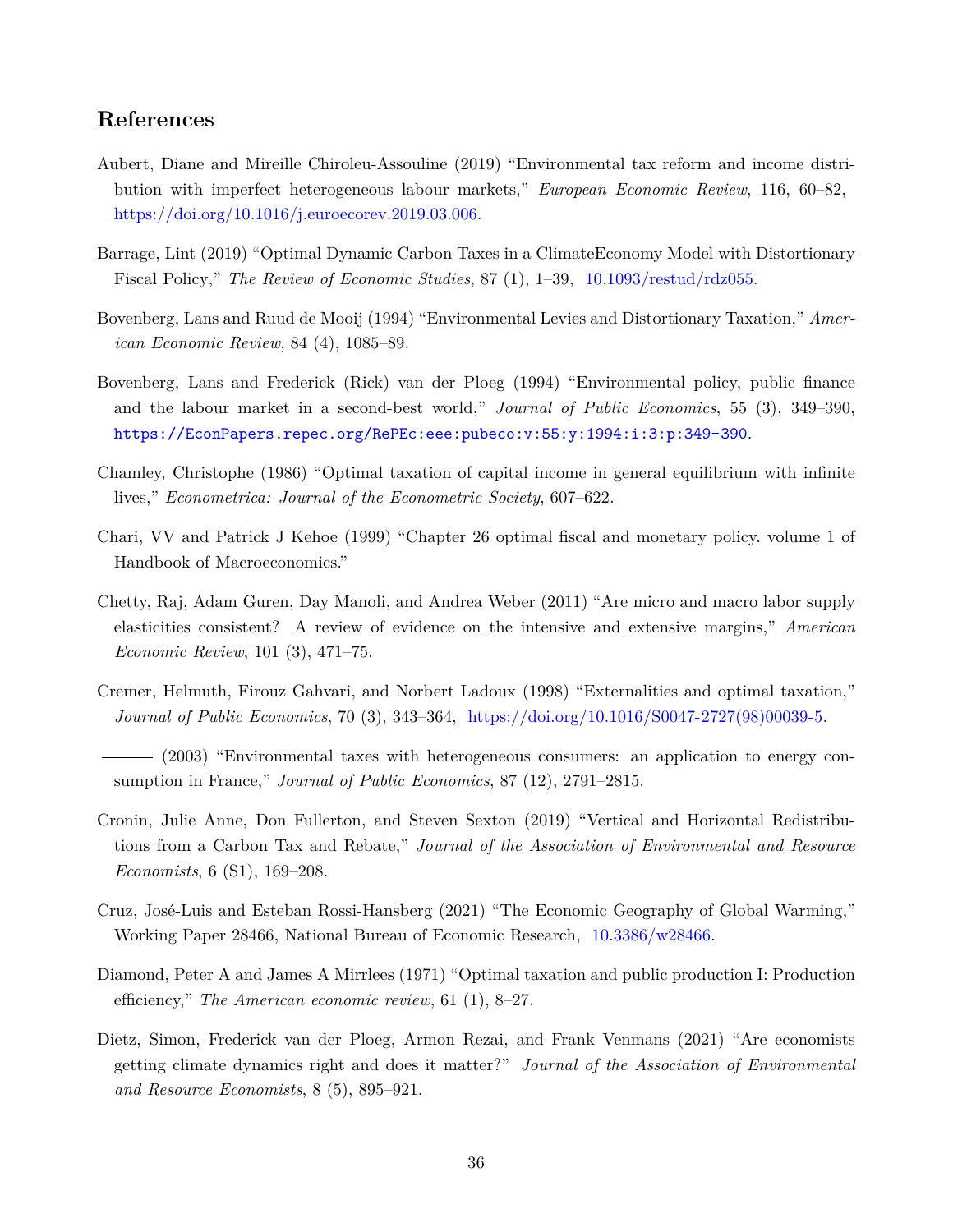- Douenne, Thomas and Adrien Fabre (2022) "Yellow Vests, Pessimistic Beliefs, and Carbon Tax Aversion," *American Economic Journal: Economic Policy*, 14 (1), 81–110, [10.1257/pol.20200092.](http://dx.doi.org/10.1257/pol.20200092)
- Dyrda, Sebastian and Marcelo Pedroni (forthcoming) "Optimal fiscal policy in a model with uninsurable idiosyncratic shocks," *The Review of Economic Studies*.
- Fried, Stephie, Kevin Novan, and William Peterman (2018) "The Distributional Effects of a Carbon Tax on Current and Future Generations," *Review of Economic Dynamics*, 30, 30–46, [https://](https://EconPapers.repec.org/RePEc:red:issued:16-217) [EconPapers.repec.org/RePEc:red:issued:16-217](https://EconPapers.repec.org/RePEc:red:issued:16-217).
- (2021) "Recycling Carbon Tax Revenue to Maximize Welfare," working paper, FEDS Working Paper.
- Fullerton, Don and Holly Monti (2013) "Can pollution tax rebates protect low-wage earners?" *Journal of Environmental Economics and Management*, 66 (3), 539–553.
- Golosov, Mikhail, John Hassler, Per Krusell, and Aleh Tsyvinski (2014) "Optimal Taxes on Fossil Fuel in General Equilibrium," *Econometrica*, 82 (1), 41–88, <http://www.jstor.org/stable/24029171>.
- Goulder, Lawrence H (1995) "Environmental taxation and the double dividend: a reader's guide," *International tax and public finance*, 2 (2), 157–183.
- Goulder, Lawrence H, Marc AC Hafstead, GyuRim Kim, and Xianling Long (2019) "Impacts of a carbon tax across US household income groups: What are the equity-efficiency trade-offs?" *Journal of Public Economics*, 175, 44–64.
- Hassler, John and Per Krusell (2012) "Economics and climate change: integrated assessment in a multi-region world," *Journal of the European Economic Association*, 10 (5), 974–1000.
- Jacobs, Bas and Ruud A. de Mooij (2015) "Pigou meets Mirrlees: On the irrelevance of tax distortions for the second-best Pigouvian tax," *Journal of Environmental Economics and Management*, 71, 90– 108, [https://doi.org/10.1016/j.jeem.2015.01.003.](http://dx.doi.org/https://doi.org/10.1016/j.jeem.2015.01.003)
- Jacobs, Bas and Frederick (Rick) van der Ploeg (2019) "Redistribution and pollution taxes with nonlinear Engel curves," *Journal of Environmental Economics and Management*, 95 (C), 198–226, [https:](https://EconPapers.repec.org/RePEc:eee:jeeman:v:95:y:2019:i:c:p:198-226) [//EconPapers.repec.org/RePEc:eee:jeeman:v:95:y:2019:i:c:p:198-226](https://EconPapers.repec.org/RePEc:eee:jeeman:v:95:y:2019:i:c:p:198-226).
- Judd, Kenneth L (1985) "Redistributive taxation in a simple perfect foresight model," *Journal of public Economics*, 28 (1), 59–83.
- Känzig, Diego (2021) "The unequal economic consequences of carbon pricing," working paper, London Business School.
- Kaplow, Louis (2012) "Optimal Control of Externalities in the Presence of Income Taxation," *International Economic Review*, 53 (2), 487–509, <http://www.jstor.org/stable/23251596>.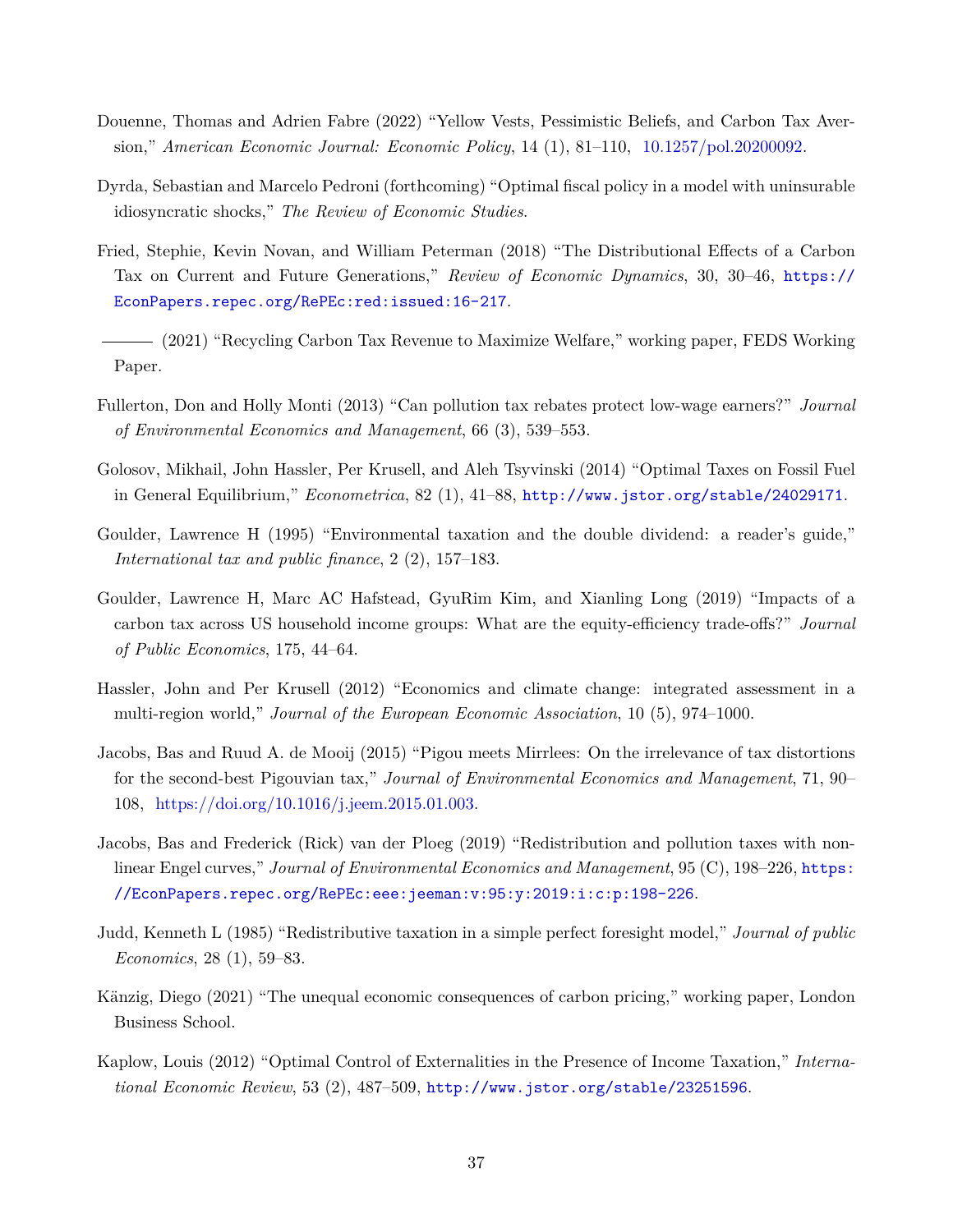- Klenert, David, Gregor Schwerhoff, Ottmar Edenhofer, and Linus Mattauch (2018) "Environmental Taxation, Inequality and Engels Law: The Double Dividend of Redistribution," *Environmental & Resource Economics*, 71 (3), 605–624, [10.1007/s10640-016-0070-y](http://dx.doi.org/10.1007/s10640-016-0070-y).
- Kotlikoff, Laurence, Felix Kubler, Andrey Polbin, Jeffrey Sachs, and Simon Scheidegger (2021) "Making carbon taxation a generational win win," *International Economic Review*, 62 (1), 3–46.
- Krusell, Per and Anthony A Smith (2015) "Climate change around the world," in *Work in progress, Walras-Bowley Lecture. Econometric Society 2015 World Congress, Montréal*.
- <span id="page-37-0"></span>Kuhn, Moritz and José-Víctor Ríos-Rull (2016) "2013 Update on the US earnings, income, and wealth distributional facts: A View from Macroeconomics," *Federal Reserve Bank of Minneapolis Quarterly Review*, 37 (1), 2–73.
- Leach, Andrew J (2009) "The welfare implications of climate change policy," *Journal of Environmental Economics and Management*, 57 (2), 151–165.
- Levinson, Arik and James OBrien (2019) "Environmental Engel curves: Indirect emissions of common air pollutants," *Review of Economics and Statistics*, 101 (1), 121–133.
- Micheletto, Luca (2008) "Redistribution and optimal mixed taxation in the presence of consumption externalities," *Journal of Public Economics*, 92 (10-11), 2262–2274.
- Nordhaus, William (2018) "Projections and uncertainties about climate change in an era of minimal climate policies," *American economic journal: economic policy*, 10 (3), 333–60.
- Nordhaus, William D. (2017) "Revisiting the social cost of carbon," *Proceedings of the National Academy of Sciences*, 114 (7), 1518–1523, [10.1073/pnas.1609244114](http://dx.doi.org/10.1073/pnas.1609244114).
- Pigou, A.C. (1920) *The Economics of Welfare*: Macmillan.
- Piketty, Thomas and Emmanuel Saez (2013) "Optimal labor income taxation," in *Handbook of public economics*, 5, 391–474: Elsevier.
- Pindyck, Robert S (2013) "Climate change policy: what do the models tell us?" *Journal of Economic Literature*, 51 (3), 860–72.
- Pirttilä, Jukka and Matti Tuomala (1997) "Income tax, commodity tax and environmental policy," *International Tax and Public Finance*, 4 (3), 379–393.
- Pizer, William A and Steven Sexton (2019) "The Distributional Impacts of Energy Taxes," *Review of Environmental Economics and Policy*, 13 (1), 104–123.
- Rausch, Sebastian (2013) "Fiscal consolidation and climate policy: An overlapping generations perspective," *Energy Economics*, 40, S134–S148.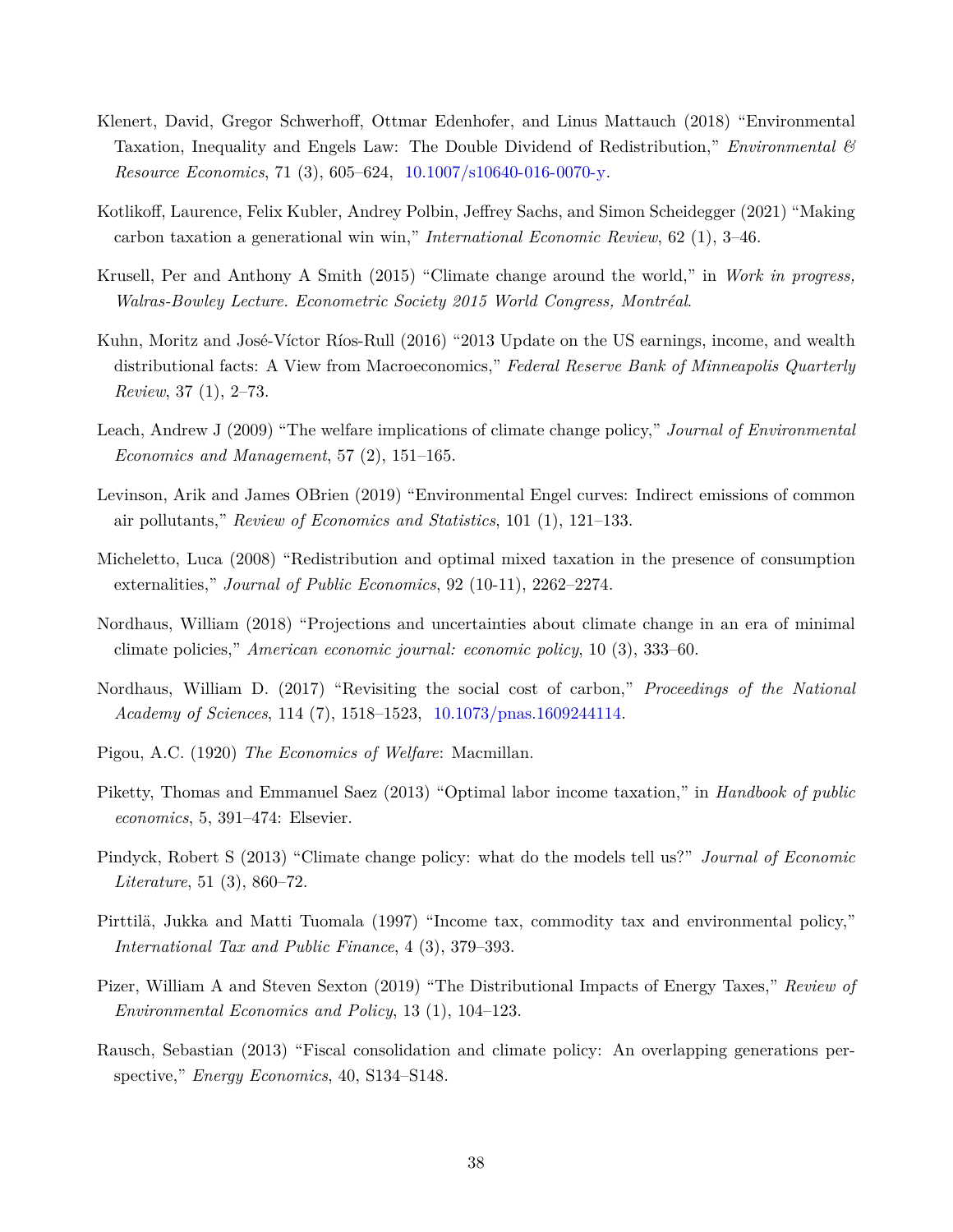- Rausch, Sebastian, Gilbert E Metcalf, and John M Reilly (2011) "Distributional impacts of carbon pricing: A general equilibrium approach with micro-data for households," *Energy economics*, 33, S20–S33.
- Rausch, Sebastian and Hidemichi Yonezawa (2018) "The intergenerational incidence of green tax reform," *Climate Change Economics*, 9 (01), 1840007.
- Sallee, James M (2019) "Pigou Creates Losers: On the Implausibility of Achieving Pareto Improvements from Efficiency-Enhancing Policies," Working Paper 25831, National Bureau of Economic Research, [10.3386/w25831](http://dx.doi.org/10.3386/w25831).
- Sandmo, Agnar (1975) "Optimal Taxation in the Presence of Externalities," *The Swedish Journal of Economics*, 77 (1), 86–98, <http://www.jstor.org/stable/3439329>.
- Straub, Ludwig and Iván Werning (2020) "Positive long-run capital taxation: Chamley-Judd revisited," *American Economic Review*, 110 (1), 86–119.
- Trabandt, Mathias and Harald Uhlig (2012) "How do Laffer curves differ across countries?" *Fiscal policy after the financial crisis*, 211–249.
- Weitzman, Martin L (2009) "On modeling and interpreting the economics of catastrophic climate change," *The review of economics and statistics*, 91 (1), 1–19.
- Werning, Iván (2007) "Optimal Fiscal Policy with Redistribution," *The Quarterly Journal of Economics*, 122 (3), 925–967, [10.1162/qjec.122.3.925.](http://dx.doi.org/10.1162/qjec.122.3.925)
- Williams, Roberton, Hal Gordon, Dallas Burtraw, Jared Carbone, and Richard D. Morgenstern (2015) "The Initial Incidence of a Carbon Tax Across Income Groups," *National Tax Journal*, 68 (1), 195– 214.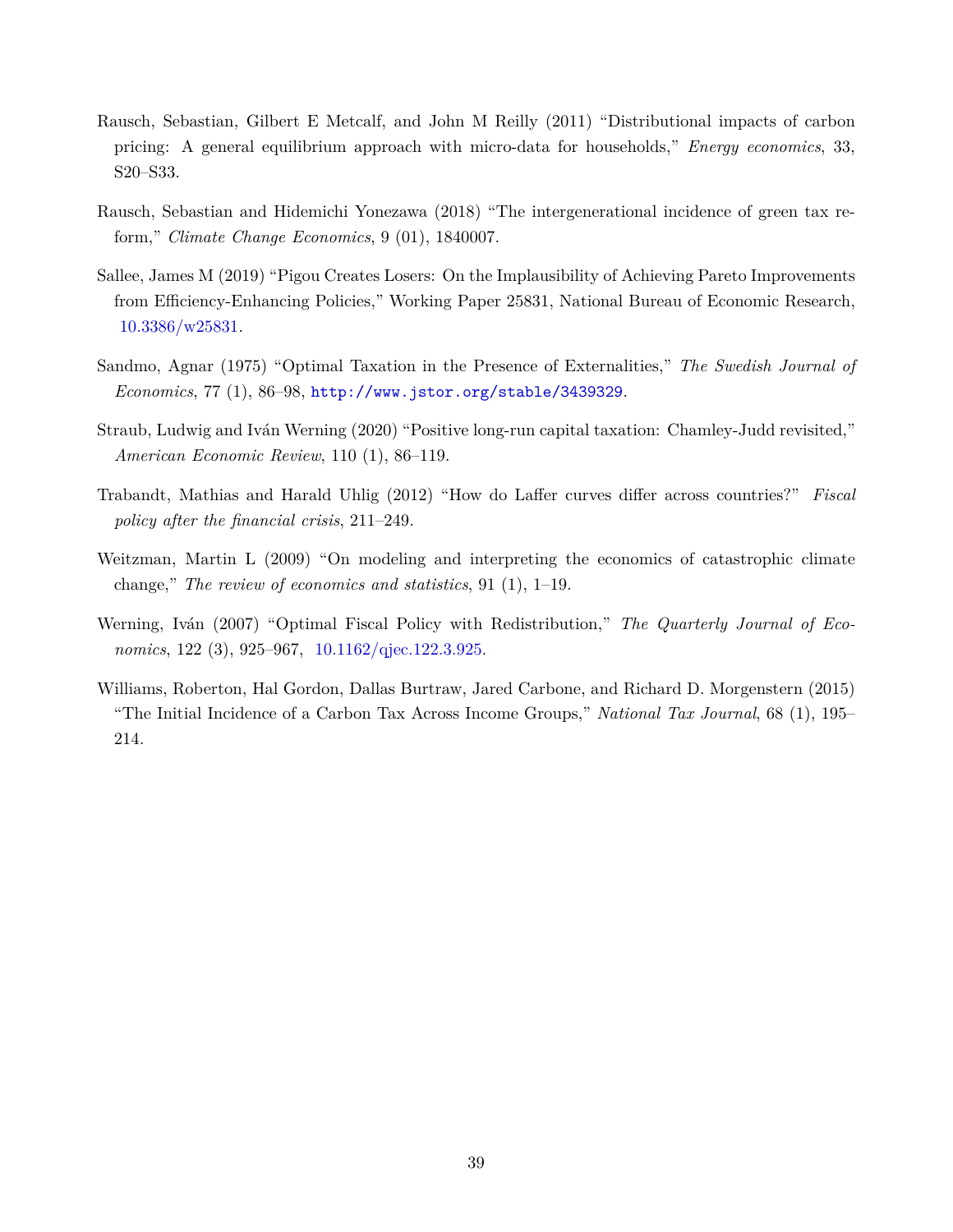# **Appendices**

# <span id="page-39-5"></span>**A Optimal tax rules in the benchmark model**

#### **A.1 Implementability conditions**

Let  $\varphi \equiv {\varphi_i}$  be the market weights with  $\varphi_i \geq 0$ . Then, given aggregate levels  $c_t$ ,  $h_t$  and  $Z_t$ , the individual levels can be found by solving the following static subproblem for each period *t*:

$$
U\left(c_{t}, h_{t}, Z_{t}; \varphi\right) \equiv \max_{c_{i,t}, h_{i,t}} \sum_{i} \pi_{i} \varphi_{i} u\left(c_{i,t}, h_{i,t}, Z_{t}\right), \quad \text{s.t.} \sum_{i} \pi_{i} c_{i,t} = c_{t}, \quad \text{and} \quad \sum_{i} \pi_{i} e_{i} h_{i,t} = h_{t}. \tag{29}
$$

The Lagrangian for this problem is

$$
L = \sum_{i} \pi_i \varphi_i u(c_{i,t}, h_{i,t}, Z_t) + \theta_t^c \left(c_t - \sum_i \pi_i c_{i,t}\right) - \theta_t^h \left(h_t - \sum_i \pi_i e_i h_{i,t}\right),
$$

where  $\theta_t^c$  and  $\theta_t^h$  are Lagrange multipliers. Applying the envelope theorem to problem ([29\)](#page-39-0), we get

<span id="page-39-0"></span> $U_{c,t} = \theta_t^c$ , and  $U_{h,t} = -\theta_t^h$ .

From the first order conditions of problem [\(29](#page-39-0)), we also have

$$
\varphi_i u_{c,i,t} = \theta_t^c
$$
, and  $\varphi_i u_{h,i,t} = -e_i \theta_t^h$ .

It follows that

$$
U_{c,t} = \varphi_i u_{c,i,t},\tag{30}
$$

<span id="page-39-2"></span><span id="page-39-1"></span>
$$
U_{h,t} = \frac{\varphi_i u_{h,i,t}}{e_i}.\tag{31}
$$

In any competitive equilibrium these optimality conditions must hold for every agent *i*. Hence, using ([30\)](#page-39-1), ([31\)](#page-39-2), and agents' first order conditions given by

$$
\beta^t \frac{u_{c,i,t}}{u_{c,i,0}} = p_t, \quad \forall \ t \ge 0,
$$
\n(32)

$$
\frac{u_{h,i,t}}{u_{c,i,t}} = -(1 - \tau_{H,t}) e_i w_t, \quad \forall \ t \ge 0,
$$
\n(33)

<span id="page-39-3"></span>we obtain

$$
\frac{U_{h,t}}{U_{c,t}} = \frac{u_{h,i,t}}{u_{c,i,t}e_i} = -w_t \left(1 - \tau_{H,t}\right),\tag{34}
$$

<span id="page-39-4"></span>and

$$
\frac{U_{c,t}}{U_{c,0}} = \frac{u_{c,i,t}}{u_{c,i,0}} = \frac{p_t}{\beta^t}.
$$
\n(35)

Given the relationships above we can derive the implementation condition which relies only on the aggregates  $c_t$ ,  $h_t$ , and market weights  $\varphi$ . Let  $c_{i,t}^m(c_t, h_t; \varphi)$  and  $h_{i,t}^m(c_t, h_t; \varphi)$  be the arg max of problem ([29\)](#page-39-0). The budget constraint of agent *i* implies

$$
\sum_{t=0}^{\infty} N_t p_t \left( c_{i,t}^m \left( c_t, h_t; \varphi \right) - (1 - \tau_{H,t}) w_t e_i h_{i,t}^m \left( c_t, h_t; \varphi \right) \right) \le R_0 N_0 a_{i,0} + T,
$$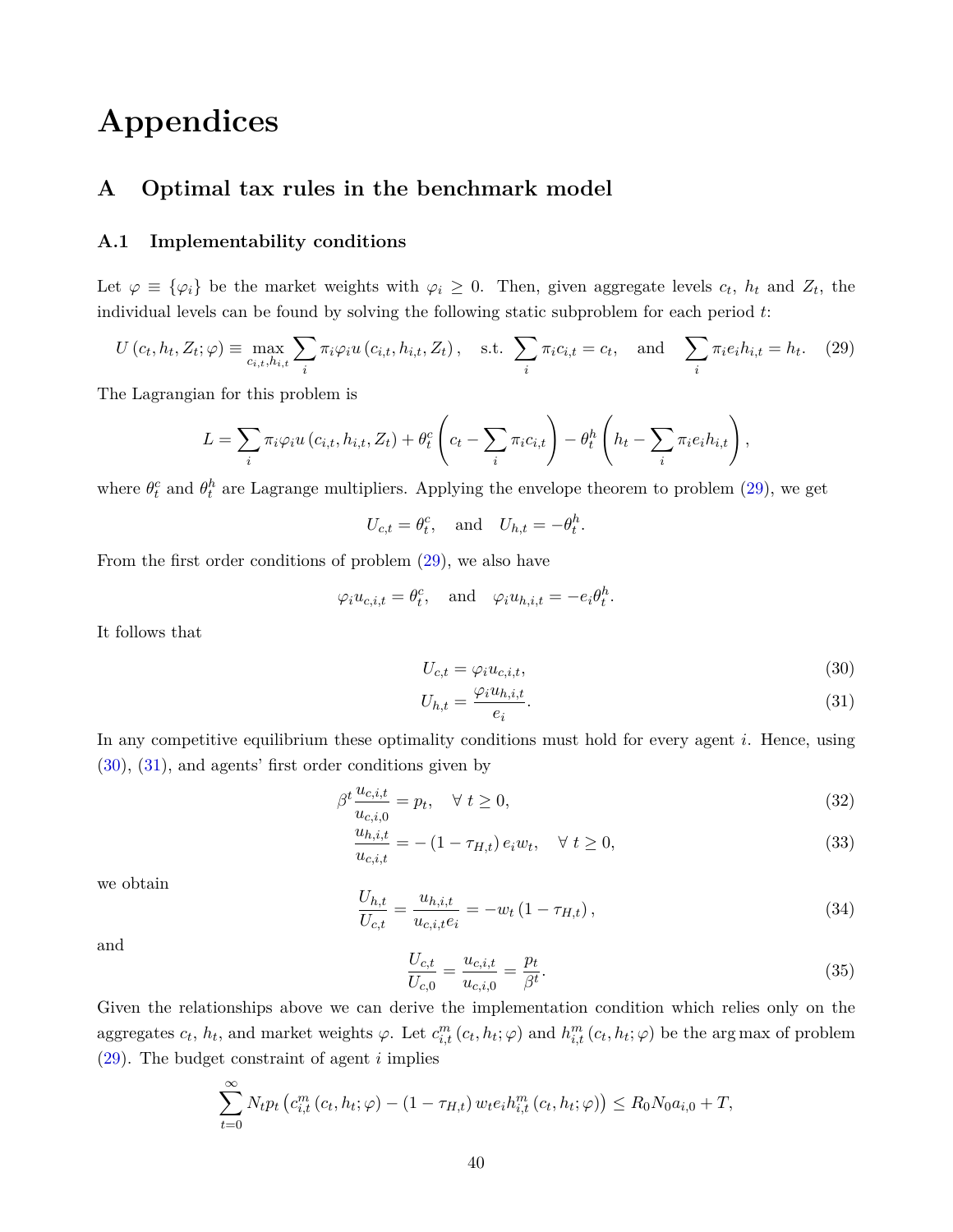which using  $(34)$  $(34)$  and  $(35)$  $(35)$  can be restated as

<span id="page-40-0"></span>
$$
U_{c,0}(R_0N_0a_{i,0}+T) \ge \sum_{t=0}^{\infty} N_t \beta^t \bigg( U_{c,t}c_{i,t}^m(c_t, h_t; \varphi) + U_{h,t}e_i h_{i,t}^m(c_t, h_t; \varphi) \bigg), \quad \forall \ i.
$$
 (36)

## **A.2 Ramsey problem**

#### <span id="page-40-1"></span>**A.2.1 Problem**

Let  $\lambda \equiv {\lambda_i}$  be the planner's welfare weight on type *i*, with  $\sum_i \pi_i \lambda_i = 1$ . Define

$$
W(c_t, h_t, Z_t; \varphi, \theta, \lambda) \equiv \sum_i \pi_i \lambda_i u \left( c_{i,t}^m(c_t, h_t; \varphi), h_{i,t}^m(c_t, h_t; \varphi), Z_t \right)
$$

$$
+ \sum_i \pi_i \theta_i \left[ U_{c,t} c_{i,t}^m(c_t, h_t; \varphi) + U_{h,t} e_i h_{i,t}^m(c_t, h_t; \varphi) \right]
$$

where  $\pi_i \theta_i$  is the Lagrange multiplier on the implementability constraint of agent *i*, and  $\theta \equiv {\theta_i}$ . The Ramsey problem can be written as

$$
\max_{\substack{\{C_{t},H_{1,t},H_{2,t},K_{1,t},K_{2,t},\\E_{t},Z_{t},\mu_{t}\}_{t=0}^{\infty},T,\varphi}} N_{t}\beta^{t}W(c_{t},h_{t},Z_{t};\varphi,\theta,\lambda) - U_{c,0} \sum_{i} \pi_{i}\theta_{i} (R_{0}N_{0}a_{i,0}+T)
$$

subject to

$$
N_t c_t + G_t + K_{t+1} + \Theta_t (\mu_t, E_t) = (1 - D(Z_t)) A_{1,t} F(K_{1,t}, H_{1,t}, E_t) + (1 - \delta) K_t, \quad \forall \ t \ge 0,
$$
  
\n
$$
E_t = A_{2,t} G(K_{2,t}, H_{2,t}), \quad \forall \ t \ge 0,
$$
  
\n
$$
Z_t = J(S_0, E_0^M, ..., E_t^M, \eta_0, ..., \eta_t), \quad \forall \ t \ge 0,
$$
  
\n
$$
F_{K,t} G_{H,t} = G_{K,t} F_{H,t}, \quad \forall \ t \ge 0,
$$
  
\n
$$
K_{1,t} + K_{2,t} = K_t, \quad \forall \ t \ge 0,
$$
  
\n
$$
H_{1,t} + H_{2,t} = N_t h_t, \quad \forall \ t \ge 0,
$$

where  $\beta^t \nu_{jt}$  for  $j \in \{1,2,3\}$  are the Lagrange multipliers on the feasibility constraints in the order above. When using a functional form for households' utility below, it will also be convenient to add an additional constraint from the normalization of market weights. Because this constraint is a simple normalization, it has no impact on the resulting allocations.

In what follows, we assume that there is no initial wealth inequality, that is  $a_{i,0} = a_{j,0}$  for every *i* and *j*. We relax this assumption in Appendix [B.](#page-49-0)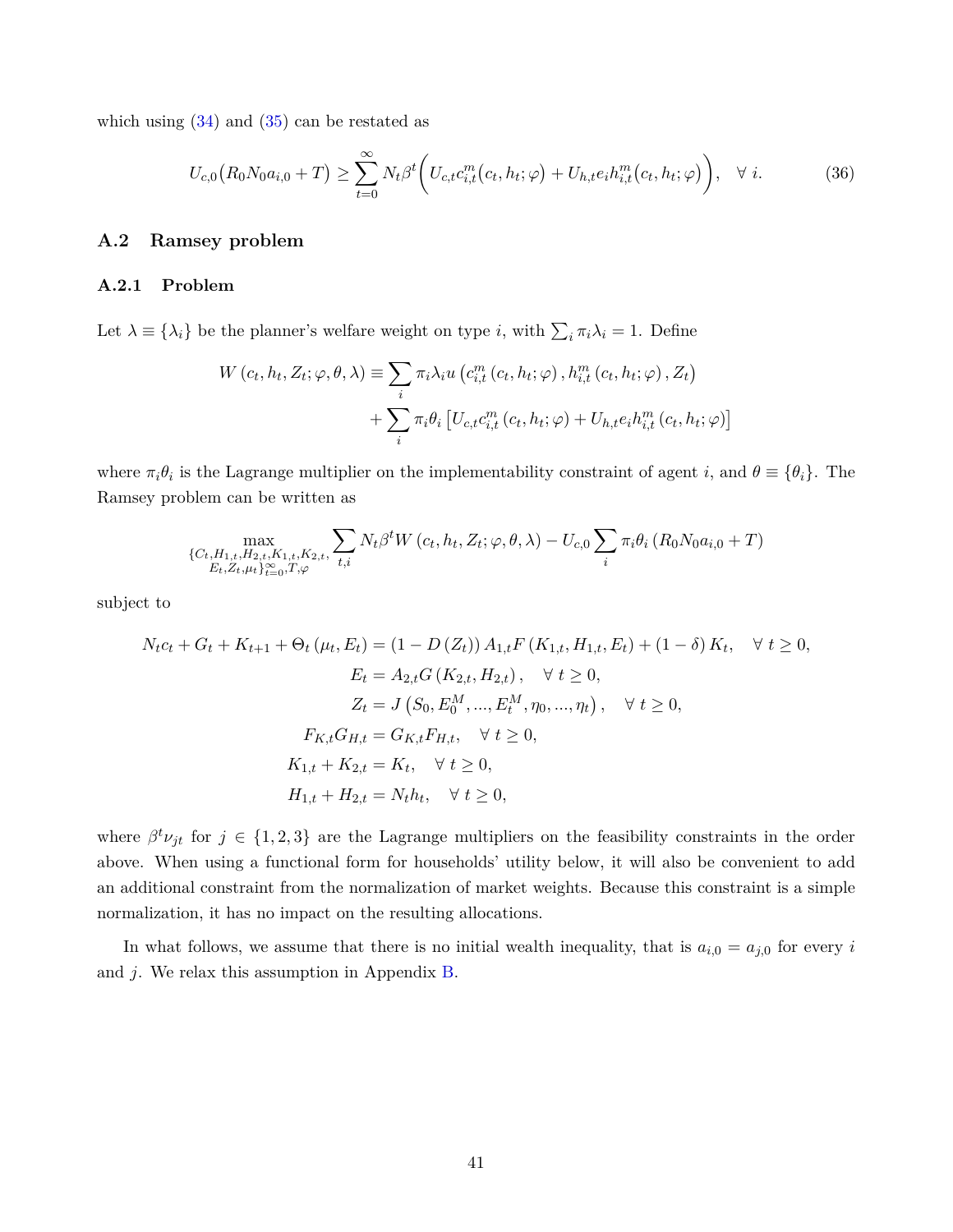## **A.2.2 First order conditions**

The first order conditions are

<span id="page-41-3"></span><span id="page-41-2"></span><span id="page-41-1"></span><span id="page-41-0"></span>
$$
[c_t] : W_c(c_t, h_t; \varphi, \theta, \lambda) - \nu_{1,t} = 0, \quad \forall \ t \ge 0,
$$
\n
$$
(37)
$$

$$
[H_{1,t}] : W_h(c_t, h_t; \varphi, \theta, \lambda) + \nu_{1,t} (1 - D(Z_t)) A_{1,t} F_H(K_{1,t}, H_{1,t}, E_t) = 0, \quad \forall \ t \ge 0,
$$
\n(38)

$$
[H_{2,t}]: W_h(c_t, h_t; \varphi, \theta, \lambda) + \nu_{2,t} A_{2,t} G_H(K_{2,t}, H_{2,t}) = 0, \quad \forall \ t \ge 0,
$$
\n(39)

$$
[K_{1,t+1}] : -\nu_{1,t} + \left[ (1 - D(Z_{t+1})) A_{1,t+1} F_K\left( K_{1,t+1}, H_{1,t+1}, E_{t+1} \right) + (1 - \delta) \right] \beta \nu_{1,t+1} = 0, \quad \forall \ t \ge 0,
$$
\n
$$
\tag{40}
$$

$$
[K_{2,t+1}] : -\nu_{1,t} + A_{2,t+1}G_K(K_{2,t+1}, H_{2,t+1})\beta\nu_{2,t+1} + (1 - \delta)\beta\nu_{1,t+1} = 0, \quad \forall \ t \ge 0,
$$
\n
$$
[E_t] : -\nu_{1,t}(\Theta_{E,t}(\mu_t, E_t) - (1 - D(Z_t))A_{1,t}F_E(K_{1,t}, H_{1,t}, E_t)) - \nu_{2,t}
$$
\n
$$
- \sum_{j=0}^{\infty} \beta^j \nu_{3,t+j} J_{E_t^M, t+j} (1 - \mu_t) = 0, \quad \forall \ t \ge 0,
$$
\n
$$
(42)
$$

$$
[Z_t]: N_t W_Z(c_t, h_t, Z_t; \varphi, \theta, \lambda) - \nu_{1,t} D'(Z_t) A_{1,t} F(K_{1,t}, H_{1,t}, E_t) + \nu_{3,t} = 0, \quad \forall \ t \ge 0,
$$
 (43)

$$
[\mu_t] : -\nu_{1,t} \Theta_{\mu,t} \left(\mu_t, E_t\right) + \sum_{j=0}^{\infty} \beta^j \nu_{3,t+j} J_{E_t^M, t+j} E_t = 0, \quad \forall \ t \ge 0,
$$
\n(44)

$$
[T]: \sum_{i} \pi_i \theta_i = 0,\tag{45}
$$

and at  $t = 0$ ,

<span id="page-41-6"></span>
$$
\left[\tau_0^k\right]: U_c\left(c_0, h_0\right) \left(\left(1 - D\left(Z_0\right)\right) A_{1,0} F_K\left(K_{1,0}, H_{1,0}, E_0\right) - \delta\right) N_0 \sum_i \pi_i \theta_i a_{i,0} = 0 \tag{46}
$$

$$
[K_{1,0}] : [(1 - D(Z_0)) A_{1,0} F_K (K_{1,0}, H_{1,0}, E_0) + (1 - \delta)] \nu_{1,0} - \kappa = 0 \tag{47}
$$

$$
[K_{2,0}]: A_{2,0}G_K(K_{2,0}, H_{2,0})\nu_{2,0} + (1 - \delta)\nu_{1,0} - \kappa = 0 \tag{48}
$$

where *κ* is the Lagrange multiplier on the constraint  $K_{1,0} + K_{2,0} = K_0$ , and it follows that

$$
(1 - D(Z_0)) A_{1,0} F_K(K_{1,0}, H_{1,0}, E_0) \nu_{1,0} = A_{2,0} G_K(K_{2,0}, H_{2,0}) \nu_{2,0},
$$

which together with ([38\)](#page-41-0) and ([39\)](#page-41-1), implies that

<span id="page-41-7"></span><span id="page-41-5"></span><span id="page-41-4"></span>
$$
\frac{F_K\left(K_{1,0}, H_{1,0}, E_0\right)}{F_H\left(K_{1,0}, H_{1,0}, E_0\right)} = \frac{G_K\left(K_{2,0}, H_{2,0}\right)}{G_H\left(K_{2,0}, H_{2,0}\right)}.\tag{49}
$$

As in any other period, in  $t = 0$  the requirement that the marginal rates of technical substitution are equated between sectors is satisfied at the second-best allocation. Therefore, in most of what follows we ignore the multiplier on this constraint.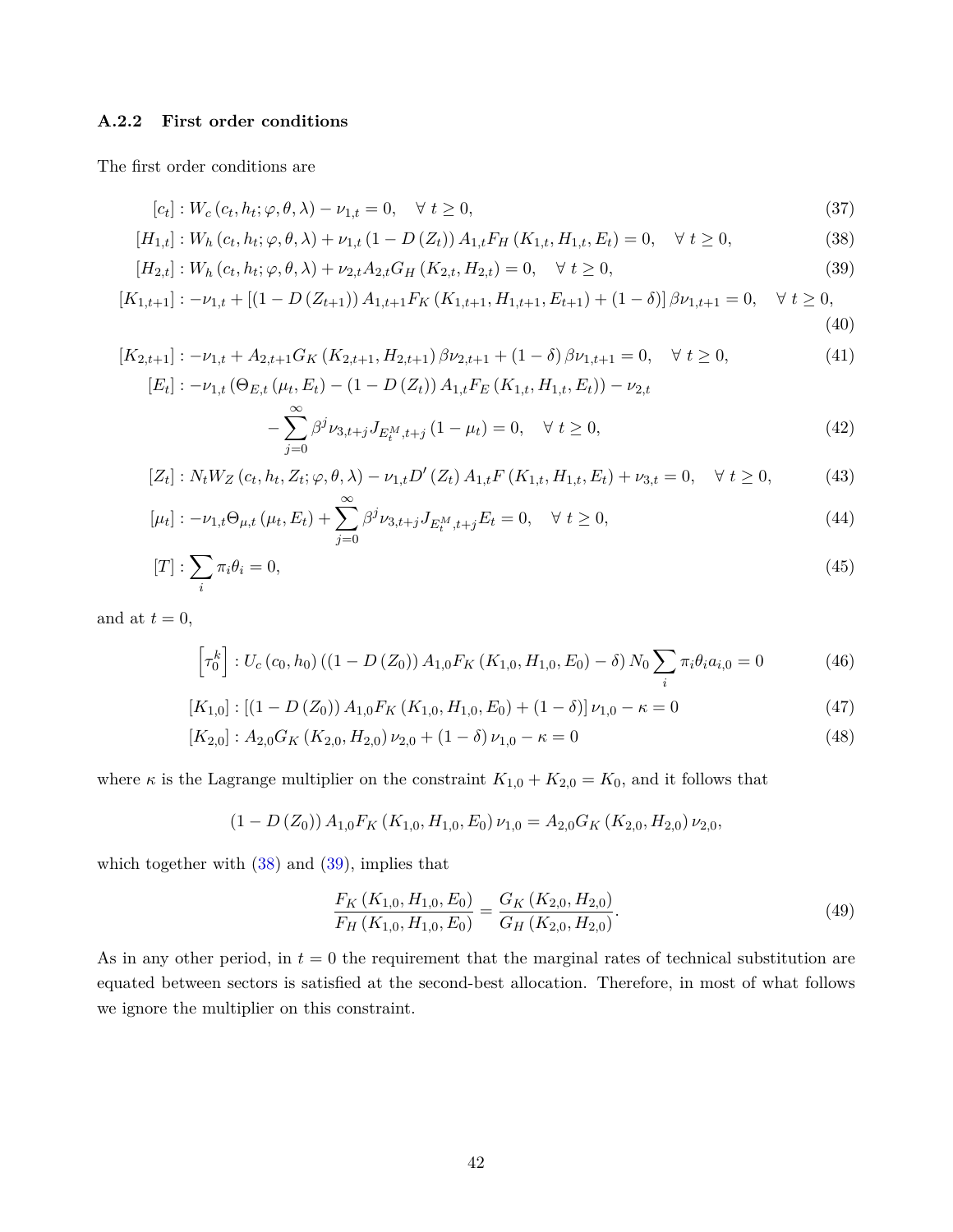## **A.3 Optimal taxes**

#### **A.3.1 Capital and Labor income taxes**

From [\(37](#page-41-2)) and ([38](#page-41-0)) we obtain

<span id="page-42-1"></span><span id="page-42-0"></span>
$$
(1 - D(Z_t)) A_{1,t} F_{H,t} = -\frac{W_{h,t}}{W_{c,t}}, \quad \forall \ t \ge 0,
$$
\n(50)

and using the intertemporal condition ([40](#page-41-3)) we get

$$
R_{t+1}^* \equiv 1 + r_{t+1} - \delta = \frac{1}{\beta} \frac{W_{c,t}}{W_{c,t+1}}, \quad \forall \ t \ge 0,
$$
\n(51)

These two equations can be used to back out the optimal taxes on labor and capital income. Plugging ([50\)](#page-42-0) into ([34\)](#page-39-3) implies

<span id="page-42-3"></span>
$$
\frac{U_{h,t}}{U_{c,t}} = \frac{W_{h,t}}{W_{c,t}} (1 - \tau_{H,t}),
$$

which can be rearranged into

$$
\tau_{H,t} = 1 - \frac{U_{h,t}}{U_{c,t}} \frac{W_{c,t}}{W_{h,t}}.\tag{52}
$$

In any competitive equilibrium ([35\)](#page-39-4) holds, which together with  $p_t = R_{t+1}p_{t+1}$  implies

<span id="page-42-4"></span>
$$
\frac{U_{c,t+1}}{U_{c,t}} \beta R_{t+1} = 1.
$$

Substituting this into  $(51)$  $(51)$ , it follows that

$$
\frac{R_{t+1}}{R_{t+1}^*} = \frac{W_{c,t+1}}{W_{c,t}} \frac{U_{c,t}}{U_{c,t+1}}.
$$
\n(53)

#### **A.3.2 Excise taxes of energy and emissions**

From the abatement first-order condition ([44](#page-41-4)) and the energy firm abatement decision ([9](#page-7-0)) we have that

$$
\tau_{E,t} = \frac{\Theta_{\mu,t}}{E_t} = \frac{1}{\nu_{1,t}} \sum_{j=0}^{\infty} \beta^j \nu_{3,t+j} J_{E_t^M,t+j}.
$$

From the climate variable first-order condition [\(43](#page-41-5)) we have that

<span id="page-42-5"></span><span id="page-42-2"></span>
$$
\nu_{3,t} = \nu_{1,t} D_t' A_{1,t} F(K_{1,t}, H_{1,t}, E_t) - N_t W_{Z,t},
$$

hence the pollution tax is given by

$$
\tau_{E,t} = \frac{1}{\nu_{1,t}} \sum_{j=0}^{\infty} \beta^j \left( \nu_{1,t+j} D'_{t+j} A_{1,t+j} F_{t+j} - N_{t+j} W_{Z,t+j} \right) J_{E_t^M, t+j}.
$$
\n(54)

From the energy first-order condition ([42\)](#page-41-6) we have that

$$
-\nu_{1,t}\left(\Theta_{E,t} + (1 - \mu_t)\frac{\Theta_{\mu,t}}{E_t} - (1 - D(Z_t))A_{1,t}F_{E,t}\right) = \nu_{2,t},\tag{55}
$$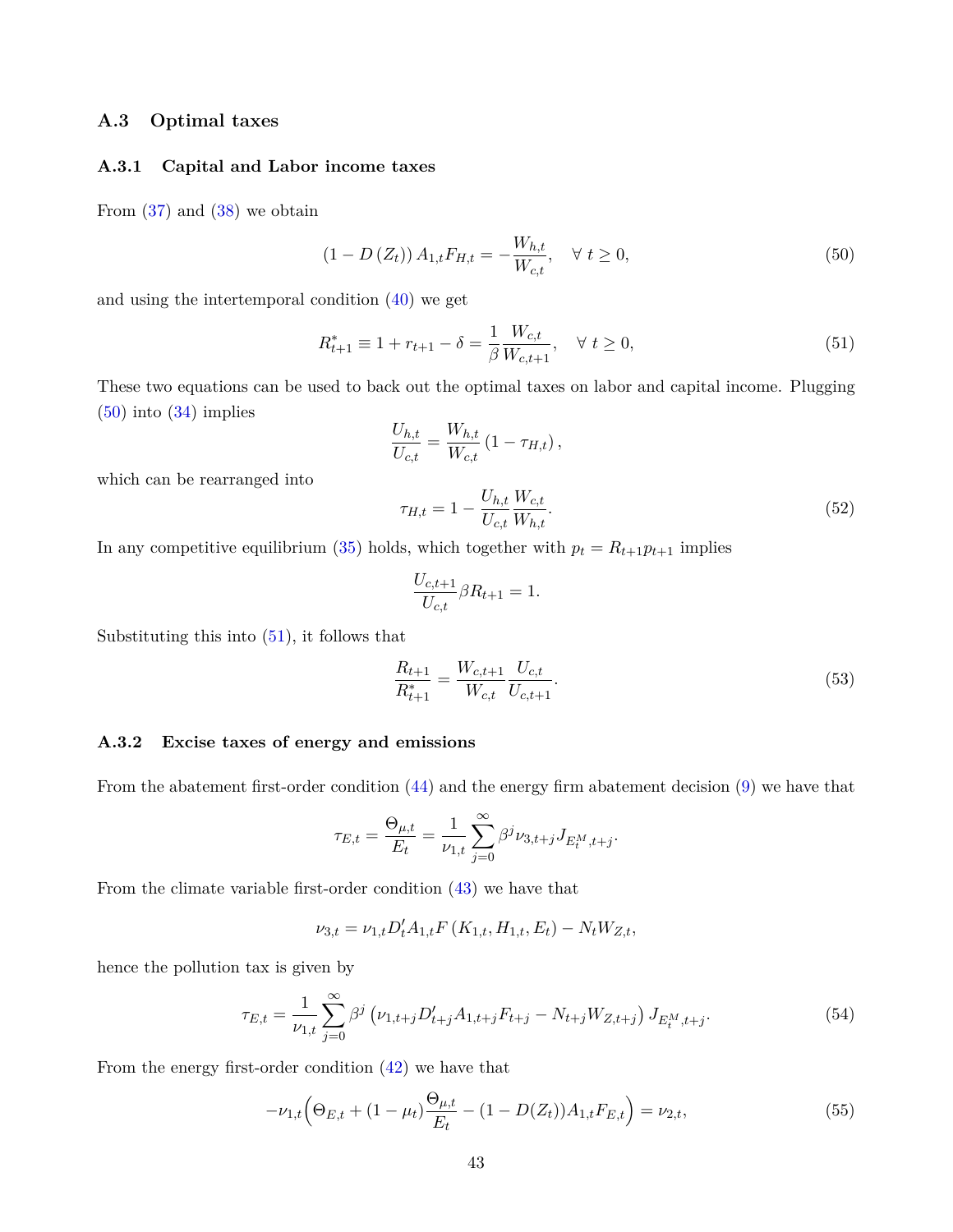and combining the first-order conditions for sectoral labor supplies ([38\)](#page-41-0) and ([39\)](#page-41-1), it follows that

$$
\frac{\nu_{2,t}}{\nu_{1,t}} = \frac{(1 - D(Z_t)) A_{1,t} F_{H,t}}{A_{2,t} G_{H,t}}.
$$

From  $(4)$  and  $(8)$  we also have

$$
\frac{(1 - D(Z_t)) A_{1,t} F_{H,t}}{A_{2,t} G_{H,t}} = p_{E,t} - \tau_{I,t} - \tau_{E,t} (1 - \mu_t) - \Theta_{E,t}.
$$

Hence, using  $(5)$  $(5)$  $(5)$ ,  $(9)$ , and  $(55)$  $(55)$  we have

$$
-\Theta_{E,t} - (1 - \mu_t)\tau_{E,t} + p_{E,t} = p_{E,t} - \tau_{I,t} - \tau_{E,t}(1 - \mu_t) - \Theta_{E,t},
$$

and therefore

$$
\tau_{I,t} = 0.\tag{56}
$$

*,*

## **A.4 Explicit formulas**

#### **A.4.1 Characterization of equilibrium**

To obtain explicit formulas, it is convenient to normalize market weights as follows

$$
\sum_{j} \pi_{j} \left( \varphi_{j} e_{j}^{\gamma(\sigma-1)} \right)^{\frac{1}{\sigma - (1-\sigma)\gamma}} = 1.
$$

Using the period utility function defined in [\(23](#page-14-0)), the Lagrangian for the characterization problem defined by  $(15)$  $(15)$  is

$$
L = \sum_{i} \pi_i \varphi_i \left[ \frac{(c_{i,t} (1 - \varsigma h_{i,t})^{\gamma})^{1-\sigma}}{1-\sigma} + \frac{(1 + \alpha_0 Z_t^2)^{-(1-\sigma)}}{1-\sigma} \right] + \theta_t^c \left( c_t - \sum_i \pi_i c_{i,t} \right) - \theta_t^h \left( h_t - \sum_i \pi_i e_i h_{i,t} \right),
$$

The first order conditions are

$$
[c_{i,t}] : \varphi_i (c_{i,t} (1 - \varsigma h_{i,t})^{\gamma})^{1-\sigma} c_{i,t}^{-1} = \theta_t^c, \quad \forall \ t \ge 0,
$$
\n(57)

$$
[h_{i,t}] : \varphi_i (c_{i,t} (1 - \varsigma h_{i,t})^{\gamma})^{1-\sigma} \gamma \varsigma (1 - \varsigma h_{i,t})^{-1} = e_i \theta_t^h, \quad \forall \ t \ge 0,
$$
\n(58)

rearranging yields

$$
c_{i,t} = \frac{\theta_t^h}{\theta_t^c} \frac{e_i (1 - \varsigma h_{i,t})}{\gamma \varsigma},
$$

so that

$$
c_{i,t} = \left(\frac{\theta_t^c}{\varphi_i} \left(\frac{\theta_t^h}{\theta_t^c} \frac{e_i}{\gamma \varsigma}\right)^{\gamma(1-\sigma)}\right)^{-\frac{1}{\sigma - (1-\sigma)\gamma}}
$$

$$
1 - \varsigma h_{i,t} = \frac{\theta_t^c}{\theta_t^h} \frac{\gamma \varsigma}{e_i} \left(\frac{\theta_t^c}{\varphi_i} \left(\frac{\theta_t^h}{\theta_t^c} \frac{e_i}{\gamma \varsigma}\right)^{\gamma(1-\sigma)}\right)^{-\frac{1}{\sigma - (1-\sigma)\gamma}}
$$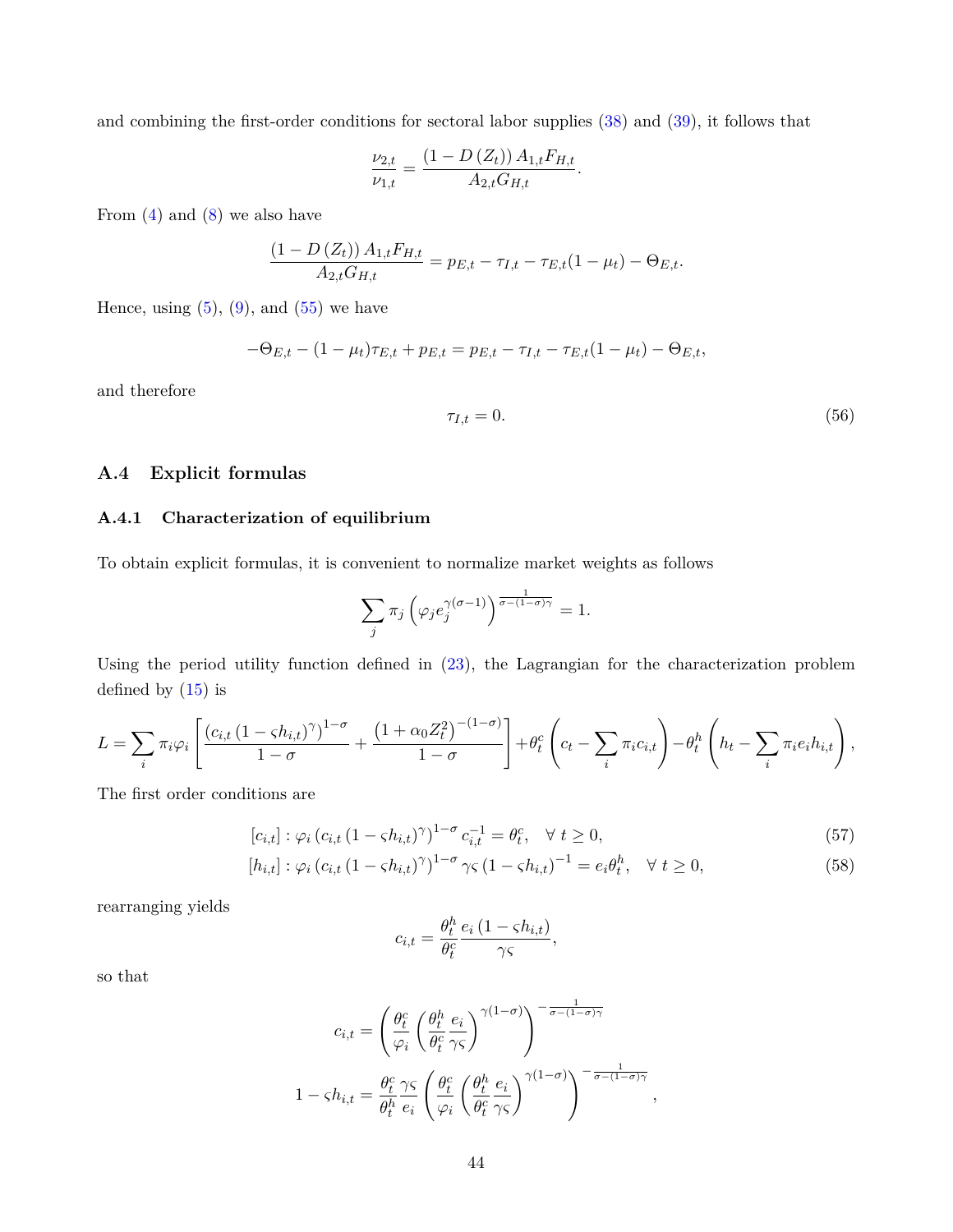and summing across types (given that  $c_t = \sum_i \pi_i c_{i,t}$ , and  $h_t = \sum_i \pi_i e_i h_{i,t}$ )

$$
c_t = \left(\theta_t^c \left(\frac{\theta_t^h}{\theta_t^c} \frac{1}{\gamma \varsigma}\right)^{\gamma(1-\sigma)}\right)^{-\frac{1}{\sigma - (1-\sigma)\gamma}} \sum_i \pi_i \left(\frac{e_i^{\gamma(1-\sigma)}}{\varphi_i}\right)^{-\frac{1}{\sigma - (1-\sigma)\gamma}}
$$
(59)

$$
1 - \varsigma h_t = \frac{\theta_t^c}{\theta_t^h} \gamma \varsigma \left( \theta_t^c \left( \frac{\theta_t^h}{\theta_t^c} \frac{1}{\gamma \varsigma} \right)^{\gamma (1 - \sigma)} \right)^{-\frac{1}{\sigma - (1 - \sigma)\gamma}} \sum_i \pi_i \left( \frac{e_i}{\varphi_i}^{\gamma (1 - \sigma)} \right)^{-\frac{1}{\sigma - (1 - \sigma)\gamma}} \tag{60}
$$

It follows that

$$
c_{i,t}^m(c_t, h_t; \varphi) = \omega_i c_t,\tag{61}
$$

$$
1 - \varsigma h_{i,t}^{m} \left( c_{t}, h_{t}; \varphi \right) = \frac{\omega_{i}}{e_{i}} \left( 1 - \varsigma h_{t} \right), \tag{62}
$$

where

$$
\omega_i = \frac{\left(\varphi_i\left(e_i\right)^{\gamma(\sigma-1)}\right)^{\frac{1}{\sigma-(1-\sigma)\gamma}}}{\sum_i \pi_i \left(\varphi_j e_j^{\gamma(\sigma-1)}\right)^{\frac{1}{\sigma-(1-\sigma)\gamma}}} = \left(\varphi_i\left(e_i\right)^{\gamma(\sigma-1)}\right)^{\frac{1}{\sigma-(1-\sigma)\gamma}}
$$

Hence, we can write aggregate indirect utility  $U(c_t, h_t, Z_t; \varphi)$  in terms of the aggregates  $c_t, h_t$ , and  $Z_t$ 

$$
U\left(c_{t}, h_{t}, Z_{t}, \varphi\right) = \sum_{j} \pi_{j} \varphi_{j} \left(\frac{\omega_{j}^{1+\gamma}}{e_{j}^{\gamma}}\right)^{1-\sigma} \frac{\left(c_{t} \left(1-\varsigma h_{t}\right)^{\gamma}\right)^{1-\sigma}}{1-\sigma} + \sum_{i} \pi_{i} \varphi_{i} \frac{\left(1+\alpha_{0} Z_{t}^{2}\right)^{-(1-\sigma)}}{1-\sigma},\tag{63}
$$
\n
$$
\left(c_{t} \left(1-\varsigma h_{t}\right)^{\gamma}\right)^{1-\sigma} \prod_{i} \left(1+\alpha_{0} Z_{t}^{2}\right)^{-(1-\sigma)}\tag{64}
$$

$$
=\frac{(c_t(1-\varsigma h_t)^{\gamma})^{1-\sigma}}{1-\sigma} + \Gamma \frac{(1+\alpha_0 Z_t^2)^{-(1-\sigma)}}{1-\sigma},
$$
\n(64)

since from the normalization of market weights we have

$$
\sum_{j} \pi_{j} \varphi_{j} \left( \frac{\omega_{j}^{1+\gamma}}{e_{j}^{\gamma}} \right)^{1-\sigma} = \sum_{j} \pi_{j} \left( \varphi_{j} e_{j}^{\gamma(\sigma-1)} \right)^{\frac{1}{\sigma - (1-\sigma)\gamma}} = 1,
$$

and with  $\Gamma \equiv \sum_i \pi_i \varphi_i$ .

# **A.4.2 Explicit tax formulas**

From [\(36](#page-40-0)), substituting the derivatives of *U* into the definition of  $W(c_t, h_t, Z_t; \varphi, \theta, \lambda)$  we get

$$
W\left(c_{t}, h_{t}, Z_{t}; \varphi, \theta, \lambda\right) = \sum_{i} \pi_{i} \lambda_{i} \left( \frac{\omega_{i}}{\varphi_{i}} \frac{\left(c_{t} \left(1 - \varsigma h_{t}\right)^{\gamma}\right)^{1 - \sigma}}{1 - \sigma} + \frac{\left(1 + \alpha_{0} Z_{t}^{2}\right)^{-(1 - \sigma)}}{1 - \sigma} \right) + \sum_{i} \pi_{i} \theta_{i} \left[ \left(c_{t} \left(1 - \varsigma h_{t}\right)^{\gamma}\right)^{1 - \sigma} \omega_{i} - \gamma \left(c_{t} \left(1 - \varsigma h_{t}\right)^{\gamma}\right)^{1 - \sigma} \left(1 - \varsigma h_{t}\right)^{-1} \left(e_{i} - \omega_{i} \left(1 - \varsigma h_{t}\right)\right) \right] \tag{65}
$$

Collecting terms and simplifying we obtain

$$
W(c_t, h_t, Z_t; \varphi, \theta, \lambda) = \Phi \frac{\left(c_t \left(1 - \varsigma h_t\right)^{\gamma}\right)^{1 - \sigma}}{1 - \sigma} + \frac{\left(1 + \alpha_0 Z_t^2\right)^{-(1 - \sigma)}}{1 - \sigma} + \Psi U_{h, t}.
$$
\n(66)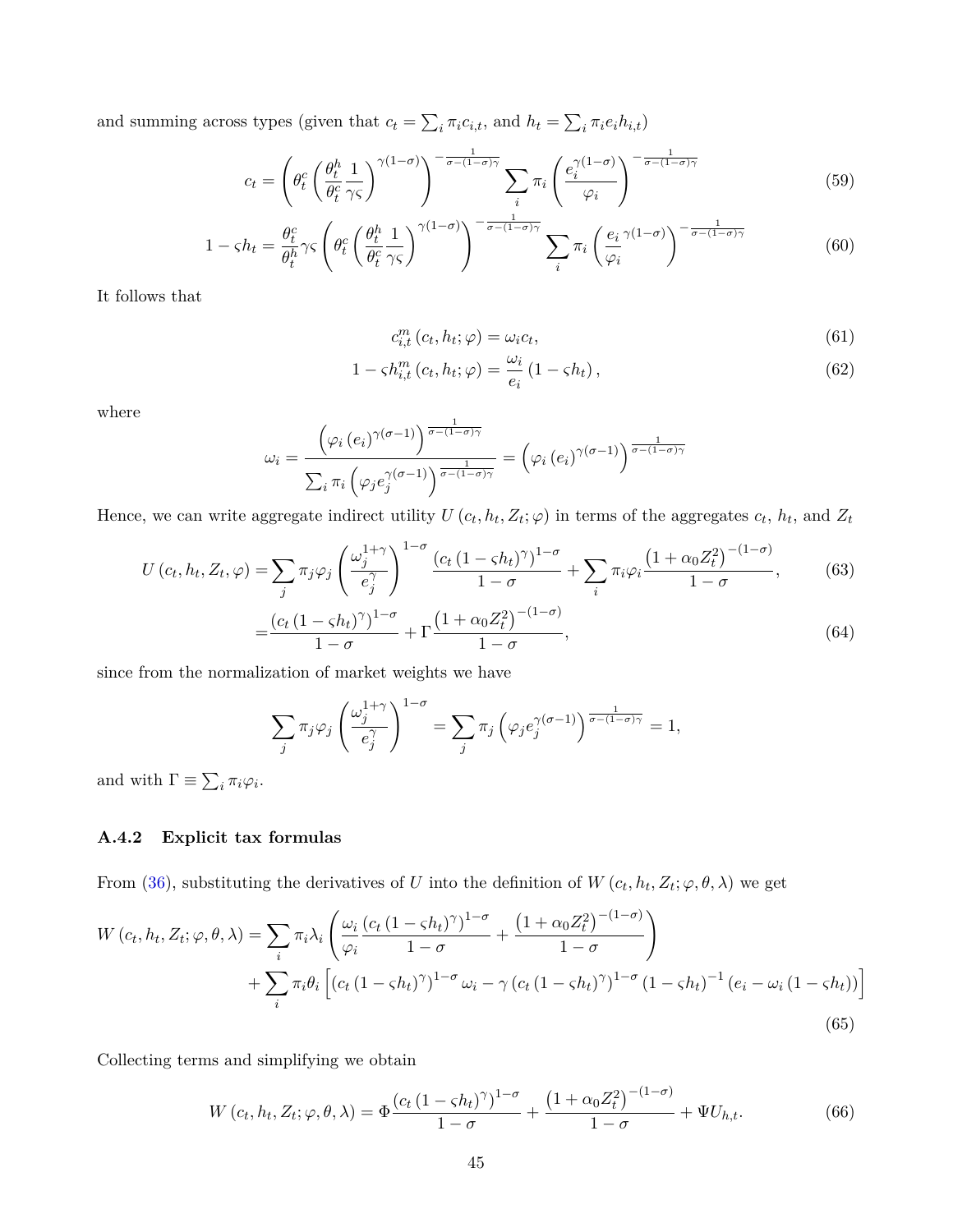where

$$
\Phi \equiv \sum_{i} \pi_{i} \omega_{i} \left( \frac{\lambda_{i}}{\varphi_{i}} + (1 - \sigma) (1 + \gamma) \theta_{i} \right), \qquad (67)
$$

$$
\Psi \equiv \sum_{i} \frac{\pi_i \theta_i e_i}{\varsigma}.\tag{68}
$$

Substituting the derivatives into equation ([52\)](#page-42-3) we get

$$
\tau_{H,t} = \frac{\Psi \varsigma \left(1 - \varsigma h_{t}\right)^{-1}}{\Phi + \Psi \varsigma \left(1 - \gamma \left(1 - \sigma\right)\right) \left(1 - \varsigma h_{t}\right)^{-1}},\tag{69}
$$

substituting the derivatives into ([53](#page-42-4)) yields

<span id="page-45-0"></span>
$$
\frac{R_{t+1}}{R_{t+1}^*} = \frac{\Phi - \Psi \varsigma \gamma \left(1 - \sigma\right) \left(1 - \varsigma h_{t+1}\right)^{-1}}{\Phi - \Psi \varsigma \gamma \left(1 - \sigma\right) \left(1 - \varsigma h_t\right)^{-1}},\tag{70}
$$

and substituting the derivatives into ([54\)](#page-42-5) we get

$$
\tau_{E,t} = \frac{1}{\nu_{1,t}} \sum_{j=0}^{\infty} \beta^j \left( \nu_{1,t+j} D'_{t+j} A_{1,t+j} F_{t+j} - N_{t+j} V_Z(Z_{t+j}) \right) J_{E_t^M, t+j},\tag{71}
$$

with  $\nu_{1,t}$  the multiplier of the resource constraint which we can express as

$$
\nu_{1,t} = V_{c,t} + \sum_{i} \pi_i \theta_i MIC_{i,t}.\tag{72}
$$

*.*

If we add—without loss of generality—the normalization of market weights as a constraint into the Ramsey problem, we obtain the following first order conditions with respect to market weights

$$
\sum_{t} \beta^{t} N_{t} W_{\varphi_{i},t} - \frac{\zeta}{\sigma - (1 - \sigma) \gamma} \frac{\pi_{i} \omega_{i}}{\varphi_{i}} = 0, \quad \forall \ i.
$$

From this equation we have that

$$
\sum_{t=0}^{\infty} N_t \beta^t \frac{\left(c_t \left(1 - \varsigma h_t\right)^{\gamma}\right)^{1-\sigma}}{1-\sigma} \frac{\left(1-\sigma\right)\left(1+\gamma\right)}{\sigma - \left(1-\sigma\right)\gamma} \frac{\pi_i \omega_i}{\varphi_i} \left(\frac{\lambda_i}{\varphi_i} + \theta_i\right) - \frac{\zeta}{\sigma - \left(1-\sigma\right)\gamma} \frac{\pi_i \omega_i}{\varphi_i} = 0, \quad \forall i,
$$

and therefore

$$
\frac{\lambda_i}{\varphi_i} + \theta_i = \frac{\zeta}{(1-\sigma)(1+\gamma)\sum_{t=0}^{\infty} N_t \beta^t \tilde{U}(c_t, h_t)}, \quad \forall i,
$$

with

$$
\tilde{U}(c_t, h_t) = \frac{(c_t (1 - \varsigma h_t)^{\gamma})^{1 - \sigma}}{1 - \sigma}
$$

Using the fact that

$$
\sum_{i} \pi_i \theta_i = 0, \quad \sum_{i} \pi_i \omega_i = 1, \quad \text{and} \quad \sum_{i} \pi_i e_i = 1
$$

it follows that

$$
\sum_{j} \frac{\pi_j \lambda_j}{\varphi_j} = \frac{\zeta}{(1-\sigma)(1+\gamma) \sum_{t=0}^{\infty} N_t \beta^t \tilde{U}(c_t, h_t)},
$$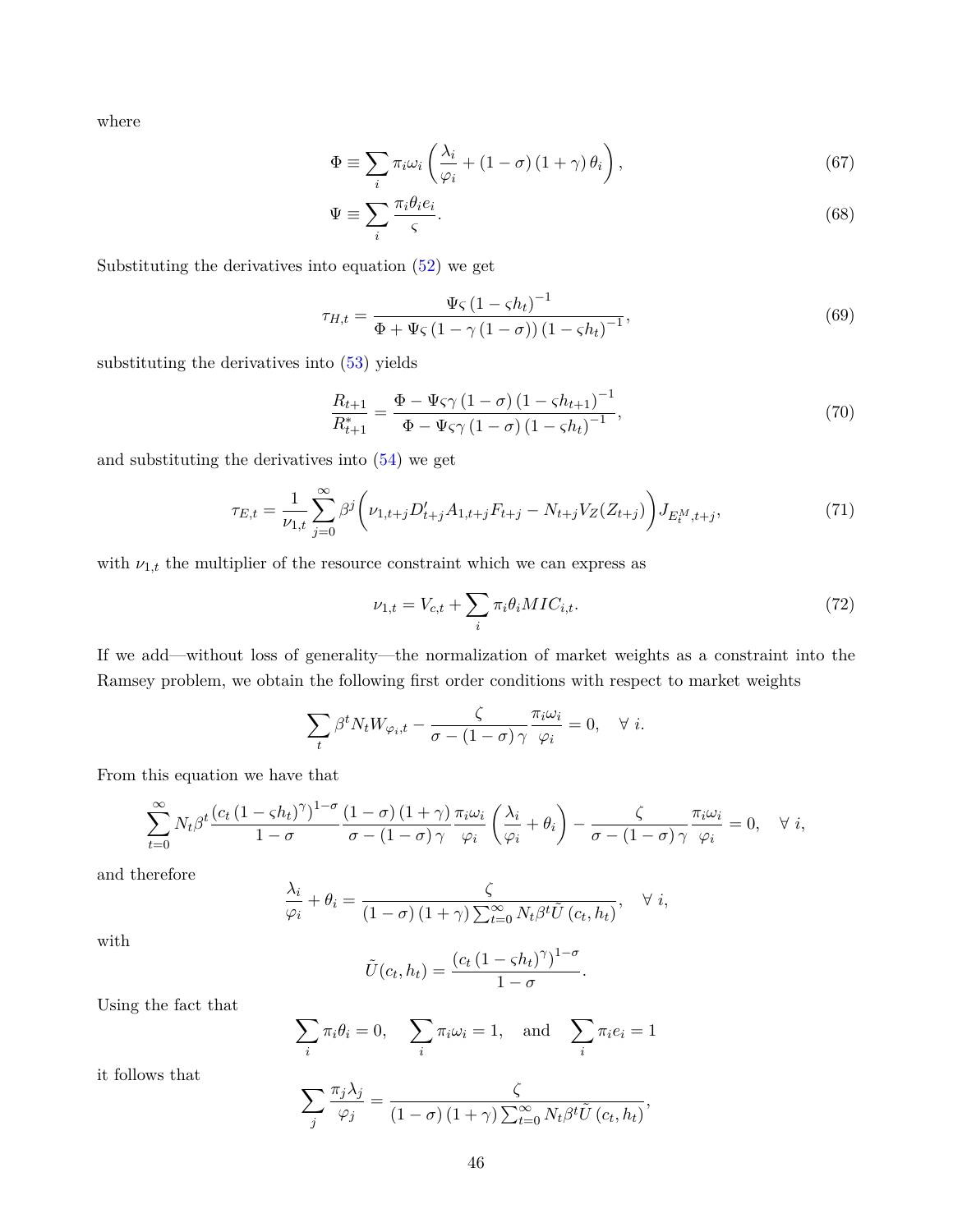<span id="page-46-0"></span>and, therefore

$$
\theta_i = \sum_j \frac{\pi_j \lambda_j}{\varphi_j} - \frac{\lambda_i}{\varphi_i}.\tag{73}
$$

This allows us to rewrite

$$
\Phi = \sum_{i} \pi_{i} \omega_{i} \left( \frac{\lambda_{i}}{\varphi_{i}} + (1 - \sigma) (1 + \gamma) \left( \sum_{j} \frac{\pi_{j} \lambda_{j}}{\varphi_{j}} - \frac{\lambda_{i}}{\varphi_{i}} \right) \right)
$$
  
\n
$$
= \sum_{j} \pi_{j} \frac{\lambda_{j}}{\varphi_{j}} + (1 - (1 + \gamma) (1 - \sigma)) \text{cov}(\lambda_{i} / \varphi_{i}, \omega_{i}),
$$
  
\n
$$
\Psi = \frac{1}{\varsigma} \sum_{j} \pi_{j} \frac{\lambda_{j}}{\varphi_{j}} (1 - e_{j})
$$
  
\n
$$
= -\frac{\text{cov}(\lambda_{i} / \varphi_{i}, e_{i})}{\varsigma},
$$

where the last result is obtained using the normalization of productivity levels,  $\sum_i \pi_i e_i = 1$ . The implementability conditions can be rewritten as

<span id="page-46-1"></span>
$$
\omega_i = \frac{U_{c,0} \left( R_0 N_0 a_{i,0} + T \right) + Me_i}{\left( 1 - \sigma \right) \left( 1 + \gamma \right) \sum_{t=0}^{\infty} N_t \beta^t \tilde{U} \left( c_t, h_t \right)}, \quad \forall i,
$$
\n
$$
(74)
$$

with

$$
M \equiv \sum_{t=0}^{\infty} N_t \beta^t \gamma \left( c_t \left( 1 - \varsigma h_t \right)^{\gamma} \right)^{1-\sigma} \left( 1 - \varsigma h_t \right)^{-1}.
$$

Since

$$
\omega_i = \left(\varphi_i e_i^{\gamma(\sigma - 1)}\right)^{\frac{1}{\sigma - (1 - \sigma)\gamma}}
$$

we can express market weights as

$$
\varphi_i = \frac{\omega_i^{\sigma - (1 - \sigma)\gamma}}{e_i^{\gamma(\sigma - 1)}} = \frac{1}{e_i^{\gamma(\sigma - 1)}} \left( \frac{U_{c,0} \left( R_0 N_0 a_{i,0} + T \right) + Me_i}{\left( 1 - \sigma \right) \left( 1 + \gamma \right) \sum_{t=0}^{\infty} N_t \beta^t \tilde{U} \left( c_t, h_t \right)} \right)^{\sigma - (1 - \sigma)\gamma}
$$

#### **A.4.3 Comparison with first-best**

**First-best pollution tax** To compare our second-best results with the first-best, we solve the same Ramsey problem except that we now allow for individualized lump-sum transfers. All first order conditions remain the same except for the one with respect to  $T$  given by  $(45)$  $(45)$ : since we now have individualized instruments *T<sup>i</sup>* , we obtain

$$
\theta_i = 0, \quad \forall i,
$$
\n<sup>(75)</sup>

hence for all  $t$ ,  $\sum_{i} \pi_i \theta_i MIC_{i,t} = 0$ . From ([73\)](#page-46-0), this also implies that

$$
\frac{\lambda_i}{\varphi_i} = \sum_j \frac{\pi_j \lambda_i}{\varphi_i}, \quad \forall i,
$$
\n(76)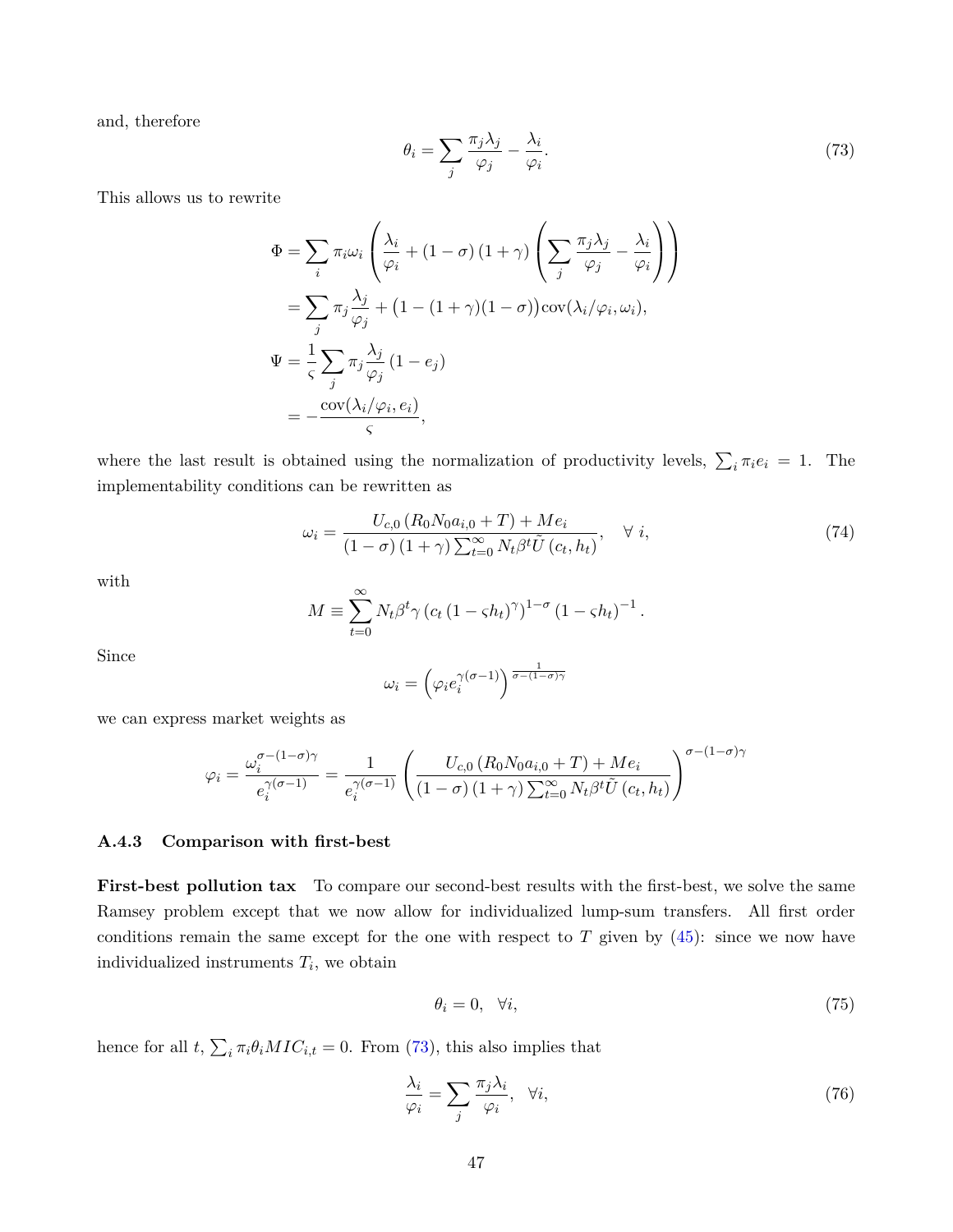and as a consequence we have  $\Psi = 0$ , so that for all *t*,  $\tau_{H,t} = 0$  and  $\tau_{K,t} = 0$ . Substituting for  $\nu_{1,t}$  in ([54\)](#page-42-5), we can express the first-best tax as

$$
\tau_{E,t}^{FB} = \sum_{j=0}^{\infty} \beta^j \left( \frac{V_{c,t+j}}{V_{c,t}} D'_{t+j} A_{1,t+j} F_{t+j} - \frac{N_{t+j} V_{Z,t+j}}{V_{c,t}} \right) J_{E_t^M, t+j} \tag{77}
$$

The first-best tax is equal to the social cost of the externality—*i.e.*, to the Pigouvian tax—evaluated at the first-best allocation.

**The marginal cost of funds** Let us now decompose the Pigouvian tax formula into a production damage component and a utility damage component:

$$
\tau_{E,t}^{\text{Pigou},Y} = \sum_{j=0}^{\infty} \beta^j \frac{V_{c,t+j}}{V_{c,t}} D'_{t+j} A_{1,t+j} F_{t+j} J_{E_t^M, t+j} ,
$$
  

$$
\tau_{E,t}^{\text{Pigou},U} = (-1) \sum_{j=0}^{\infty} \beta^j \frac{N_{t+j} V_{Z,t+j}}{V_{c,t}} J_{E_t^M, t+j} .
$$

If we define the marginal cost of funds as the ratio of the public to the private marginal utility of consumption,

$$
\text{MCF}_t \equiv \frac{\nu_{1,t}}{V_{c,t}},
$$

the share of marginal production damages occurring at time *t*+*s* due to a marginal change in emissions at time *t*, as

$$
\Delta_{t+s} \equiv \frac{\beta^j D'_{t+s} A_{1,t+s} F_{t+s} J_{E_t^M,t+s}}{\sum_{j=0}^{\infty} \beta^j D'_{t+j} A_{1,t+j} F_{t+j} J_{E_t^M,t+j}} \ ,
$$

then the second-best tax given by ([71](#page-45-0)) can be re-written as a function of the marginal cost of funds and the first-best tax rule evaluated at the second-best allocation

$$
\tau_{E,t} = \sum_{j=0}^{\infty} \frac{\text{MCF}_{t+j}}{\text{MCF}_{t}} \Delta_{t+j} \left. \tau_{E,t}^{\text{Pigou,Y}} \right|_{\text{SB}} + \frac{\tau_{E,t}^{\text{Pigou,U}}\Big|_{\text{SB}}}{\text{MCF}_{t}}
$$

*.*

From [\(53](#page-42-4)), and using the fact that

$$
\frac{V_{c,t+j}}{V_{c,t}} = \frac{U_{c,t+j}}{U_{c,t}}
$$

we can also write the ratio of MCFs as

$$
\frac{\text{MCF}_{t+j}}{\text{MCF}_{t}} = \prod_{k=1}^{j} \frac{R_{t+k}}{R_{t+k}^{*}} ,
$$

from which we see that the ratio is equal to 1 if the capital tax is null for all future periods where current emissions generate production damages. Thus, as in [Barrage](#page-35-0) [\(2019\)](#page-35-0), the optimal tax on production damage is not distorted as long as, going forward, the capital income tax is optimally set to zero. Substituting for  $\nu_{1,t}$  in the definition of the MCF, we also see that

$$
\text{MCF}_t = 1 + \frac{\sum_i \pi_i \theta_i MIC_{i,t}}{V_{c,t}},
$$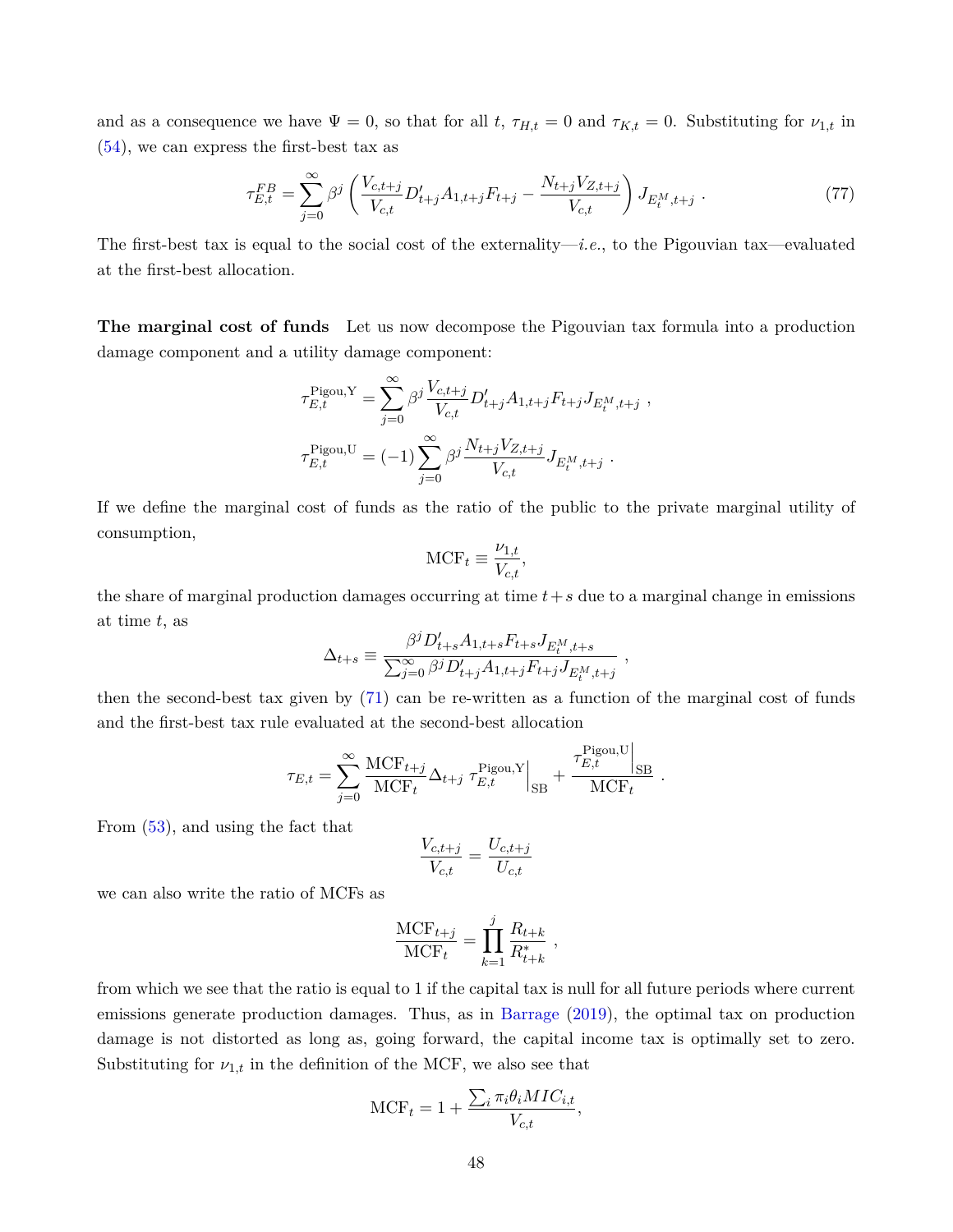from which it appears that the MCF is equal to one when the implementation cost  $-\sum_i \pi_i \theta_i MIC_{i,t}$  is null. In this situation, the second-best pollution tax corresponds to the Pigouvian tax formula evaluated at the second-best allocation.

**The marginal implementation cost** Using our functional form for *U*, we can show that

$$
IC_{i,t} = \left( c_t (1 - \varsigma h_t)^\gamma \right)^{(1 - \sigma)} \left( \omega_i + \gamma \left( \omega_i - \frac{e_i}{(1 - \varsigma h_t)} \right) \right),\tag{78}
$$

from which we can write

<span id="page-48-0"></span>
$$
MIC_{i,t} = (1 - \sigma) \frac{IC_{i,t}}{C_t}.
$$
\n
$$
(79)
$$

Using the fact that  $\sum_i \pi_i \theta_i = 0$ , we can re-write the marginal implementation cost as

$$
-\sum_{i} \pi_i \theta_i MIC_{i,t} = (\sigma - 1) \frac{\text{cov}(\theta_i, IC_{i,t})}{c_t}.
$$
\n(80)

<span id="page-48-2"></span><span id="page-48-1"></span>*.*

This term is equal to 0 when either  $\sigma = 1$ , or  $\theta_i$  and  $IC_{i,t}$  are uncorrelated.

 $\overline{I}$ 

**Price effect** To understand the role of  $\sigma$ , it is useful to go back to the origin of the term  $IC_i(c_t, h_t, \varphi)$ . This term comes from households' budget constraint ([2](#page-6-2)) in which we have substituted for the price and real wage using ([34\)](#page-39-3) and [\(35](#page-39-4)). From these equations, it appears that when making more resources available to households, the price goes down since

$$
p_t = \beta^t \left(\frac{c_t}{c_0}\right)^{-\sigma} \left(\frac{1 - \varsigma h_t}{1 - \varsigma h_0}\right)^{\gamma(1 - \sigma)}
$$

When  $\sigma = 1$ , the price effect exactly offsets the volume effect so that households' expenditures and nominal income remain unchanged, hence the planner does not need to change the value of the lumpsum transfer and the implementation cost remains constant.

**Labor supply effect** To determine the sign of the covariance term, we can examine the ratio of the period implemantation cost for two agents *i* and *j* such that  $e_i > e_j$ . From [\(78](#page-48-0)), we have

$$
\frac{IC_{i,t}}{IC_{j,t}} = \frac{\omega_i + \gamma \left(\omega_i - \frac{e_i}{(1-\varsigma h_t)}\right)}{\omega_j + \gamma \left(\omega_j - \frac{e_j}{(1-\varsigma h_t)}\right)}.
$$

Although the discounted sum of *ICi,t* is invariant across type, in period *t* this ratio may be below or above 1 depending on the value of the aggregate labor supply. In particular, we have

$$
\frac{\partial \frac{IC_{i,t}}{IC_{j,t}}}{\partial h_t} = \frac{\varsigma \gamma (1+\gamma) \left(e_j \omega_i - e_i \omega_j\right)}{(1-\varsigma h_t)^2 \left(\omega_j (1+\gamma) - \frac{\gamma e_j}{(1-\varsigma h_t)}\right)^2}.
$$
\n(81)

From ([74\)](#page-46-1), we can also show that with homogeneous initial wealth (or full expropriation of initial wealth), when transfers plus initial assets are positive (as they are in our quantitative analysis) then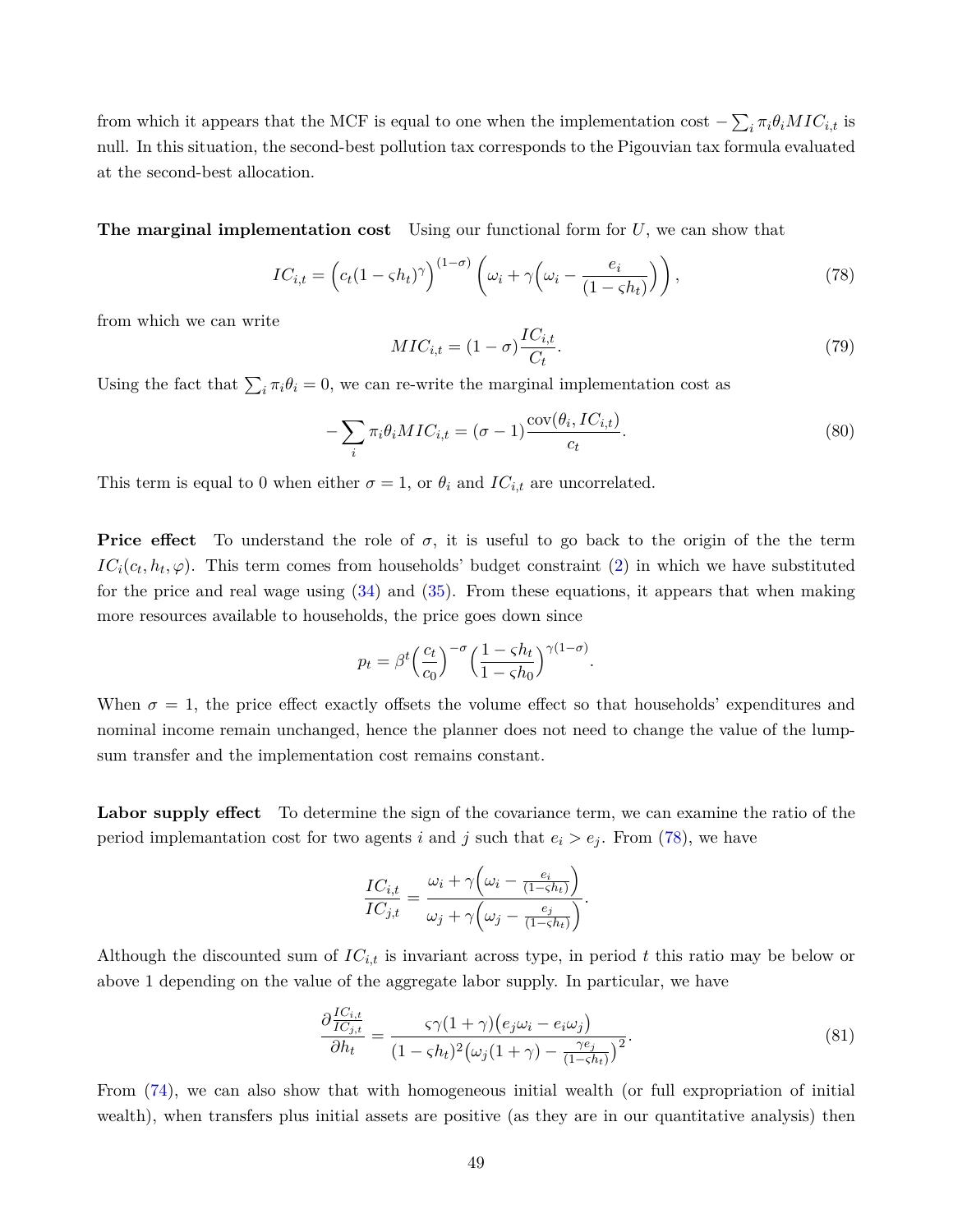$\omega_i/e_i$  is strictly declining in  $e_i$ , hence for  $e_i > e_j$ , the derivative in ([81\)](#page-48-1) is negative. This result means that when  $h_t$  is high relative to its average value, the relative labor supply of highly productive households compared to less productive households is higher, hence more productive households need lower transfers to satisfy the planners' allocation at that period. If the more productive also have a lower marginal utility of consumption (hence a higher  $\theta_i$ ), then the covariance term in equation ([80\)](#page-48-2) is negative when aggregate labor supply is relatively high. Conversely, when transfers are negative, the derivative in ([81\)](#page-48-1) is positive and the covariance term is negative when the aggregate labor supply is low.

**Differences from individual allocations** We can express the aggregate utility defined using the planner's weights as follows

$$
V(c_t, h_t, Z_t; \varphi, \lambda) = \frac{\sum_i \pi_i \lambda_i u(c_{i,t}, h_{i,t})}{\sum_i \pi_i \varphi_i u(c_{i,t}, h_{i,t})} \frac{(c_t (1 - \varsigma h_t)^{\gamma})^{1 - \sigma}}{1 - \sigma} + \frac{\left(1 + \alpha_0 Z_t^2\right)^{-(1 - \sigma)}}{1 - \sigma},
$$

hence the marginal utility of consumption from the planner's perspective is

from which we can rewrite

$$
V_{c,t} = \frac{\sum_{i} \pi_i \lambda_i u(c_{i,t}, h_{i,t})}{\sum_{i} \pi_i \varphi_i u(c_{i,t}, h_{i,t})} U_{c,t}.
$$

From our characterization problem, we know that market weights are determined by the following expression

<span id="page-49-1"></span>
$$
\varphi_i u_{c,i,t} = U_{c,t}, \quad \forall i,
$$
  

$$
V_{c,t} = \sum_i \pi_i \lambda_i \frac{u_{c,i,t} c_{i,t}}{c_t}
$$
 (82)

Thus, between the first-best and the second-best case, the marginal utility of consumption will differ due to the path of aggregate consumption, as well as the distribution of individual allocations. Holding aggregate consumption constant, we see that an increase in the variance of *ci,t* has ambiguous effects. On the one hand, since  $u(c, h)$  is concave in c, the average marginal utility is increasing with consumption inequalities. On the other hand, higher marginal utilities are weighted by lower consumption levels, hence increasing consumption dispersion reduces the relative weight given to high marginal utilities. The net effect depends on the curvature of the utility function. Substituting  $u_{c,i,t}$  by its functional expression in ([82\)](#page-49-1), we have

$$
V_{c,t} = \sum_{i} \pi_i \lambda_i \frac{\left(c_{i,t} (1 - \varsigma h_{i,t})^{\gamma}\right)^{1 - \sigma}}{c_t}
$$

and we see that when  $\sigma = 1$ , the two previous effects cancel each other and the distribution of individual allocations has no incidence on the marginal utility of consumption.

# <span id="page-49-0"></span>**B Optimal tax rules with initial wealth inequality**

In Appendix [A.2.1](#page-40-1), we describe the Ramsey problem with wealth inequality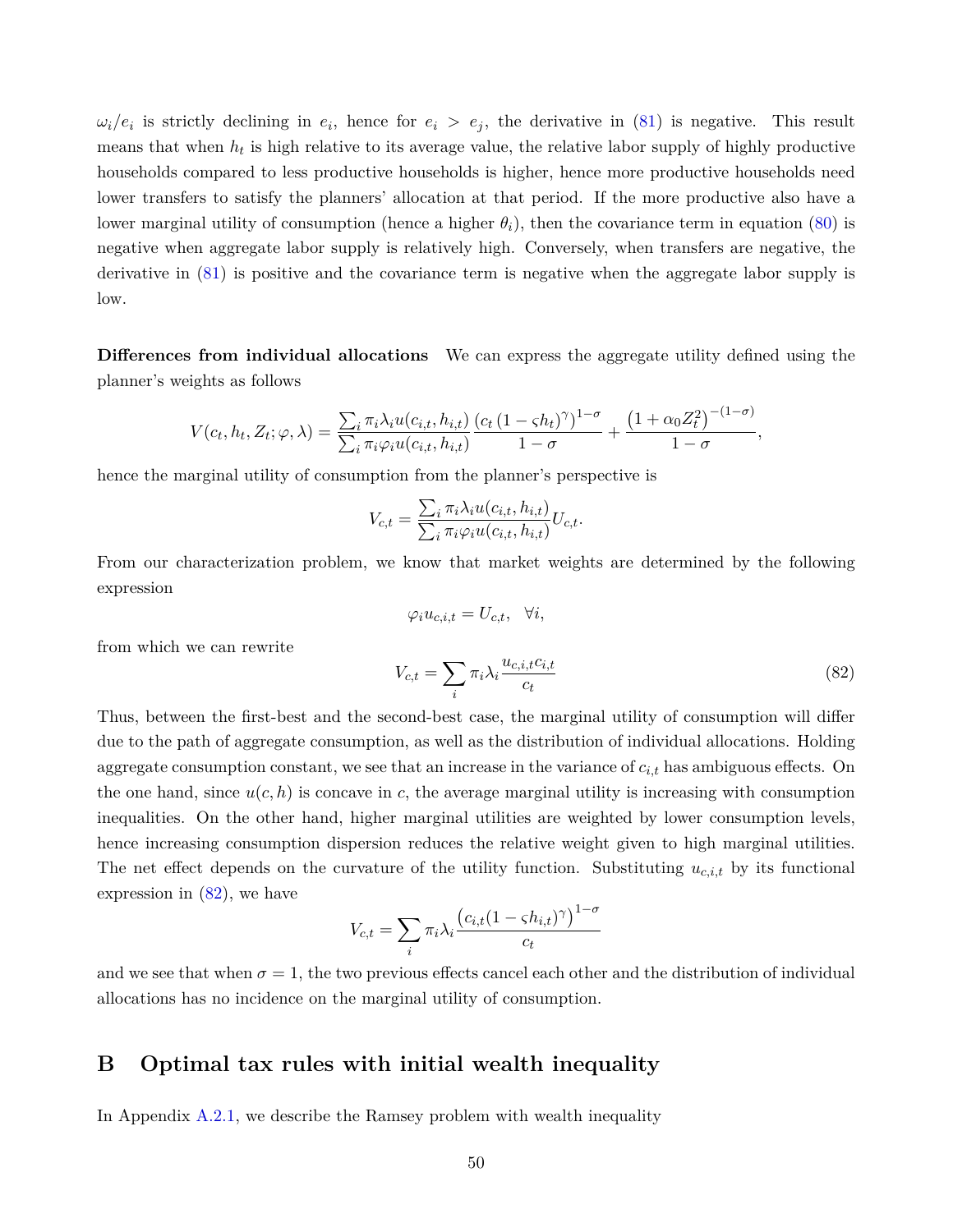### **B.1 First order conditions**

For  $t \geq 1$ , the conditions are exactly the same as the ones derived above, in particular, we have that  $\sum_i \pi_i \theta_i = 0$ , which we use to simplify the equations below. The period-0 marginal rate of technical substitution constraint is no longer automatically satisfied, so let  $\Gamma_0$  denote the Lagrange multiplier on this constraint. The first order conditions for period 0 are

$$
[c_0]: W_{c,0} - \nu_{1,0} - U_{cc,0} \sum_i \pi_i \theta_i R_0 a_{i,0} = 0,
$$
\n(83)

$$
[H_{1,0}] : W_{h,0} + \nu_{1,0} (1 - D_0) A_{1,0} F_{H,0} - U_{ch,0} \sum_i \pi_i \theta_i R_0 a_{i,0}
$$
  

$$
- N_0 U_{c,0} \sum \pi_i \theta_i a_{i,0} (1 - \tau_{K,0}) (1 - D_0) A_{1,0} F_{KH,0} + \Gamma_0 (F_{HH,0} G_{K,0} - F_{KH,0} G_{H,0}) = 0,
$$
 (84)

<span id="page-50-4"></span><span id="page-50-3"></span><span id="page-50-2"></span><span id="page-50-1"></span><span id="page-50-0"></span>
$$
-N_0U_{c,0}\sum_i \pi_i\theta_i a_{i,0} (1-\tau_{K,0}) (1-D_0) A_{1,0}F_{KH,0} + \Gamma_0 (F_{HH,0}G_{K,0} - F_{KH,0}G_{H,0}) = 0,
$$

$$
[H_{2,0}]: W_{H,0} + \nu_{2,0} A_{2,0} G_{H,0} - U_{ch,0} \sum_{i} \pi_i \theta_i R_0 a_{i,0} + \Gamma_0 (F_{H,0} G_{KH,0} - F_{K,0} G_{HH,0}) = 0, \tag{85}
$$

$$
[K_{1,0}] : ((1 - D_0) A_{1,0} F_{K,0} + (1 - \delta)) \nu_{1,0} - N_0 U_{c,0} \sum_i \pi_i \theta_i a_{i,0} (1 - \tau_{K,0}) (1 - D_0) A_{1,0} F_{KK,0} - \kappa \tag{86}
$$
  
+  $\Gamma_0 (F_{UK,0} G_{K,0} - F_{KK,0} G_{K,0}) = 0$ 

+ 1 0 
$$
(FHK,0 \cdot K,0 - FKK,0 \cdot H,0) = 0
$$
,  
\n
$$
[K_{2,0}] : A_{2,0}G_{K,0}\nu_{2,0} + (1 - \delta)\nu_{1,0} - \kappa + \Gamma_0(F_{H,0}G_{KK,0} - F_{K,0}G_{HK,0}) = 0,
$$
\n(87)

$$
[E_0] : -(\mu_0 \Theta'_0 - (1 - D_0) A_{1,0} F_{E,0}) \nu_{1,0} - \nu_{2,0} - \sum_{j=0}^{\infty} \beta^j \nu_{3,j} J_{E_0^M,j} (1 - \mu_0)
$$
\n(88)

$$
- N_0 U_{c,0} \sum_i \pi_i \theta_i a_{i,0} (1 - \tau_{K,0}) (1 - D_0) A_{1,0} F_{KE,0} + \Gamma_0 (F_{HE,0} G_{K,0} - F_{KE,0} G_{H,0}) = 0,
$$
  
\n
$$
[Z_0] : N_0 W_{Z,0} - \nu_{1,0} D_0' A_{1,0} F_0 + \nu_{3,0} + N_0 U_{c,0} \sum_i \pi_i \theta_i a_{i,0} (1 - \tau_{K,0}) D_0' A_{1,0} F_{K,0} = 0.
$$
 (89)

#### **B.2 Multiplier on period-**0 **marginal rate of technical substitution constraint**

From [\(86](#page-50-0)) and ([87](#page-50-1)), it follows that

<span id="page-50-6"></span><span id="page-50-5"></span>
$$
\frac{\nu_{2,0}}{\nu_{1,0}} = (1 - D_0) \frac{A_{1,0} F_{K,0}}{A_{2,0} G_{K,0}} - \frac{N_0 U_{c,0}}{\nu_{1,0}} \sum_i \pi_i \theta_i a_{i,0} (1 - \tau_{K,0}) (1 - D_0) \frac{A_{1,0} F_{KK,0}}{A_{2,0} G_{K,0}} + \frac{\Gamma_0}{\nu_{1,0}} \frac{\left( (F_{HK,0} G_{K,0} - F_{KK,0} G_{H,0}) - (F_{H,0} G_{KK,0} - F_{K,0} G_{HK,0}) \right)}{A_{2,0} G_{K,0}}.
$$

From  $(84)$  $(84)$  and  $(85)$  $(85)$  $(85)$ , it follows that

$$
\frac{\nu_{2,0}}{\nu_{1,0}} = (1 - D_0) \frac{A_{1,0}F_{H,0}}{A_{2,0}G_{H,0}} - \frac{N_0 U_{c,0}}{\nu_{1,0}} \sum_i \pi_i \theta_i a_{i,0} (1 - \tau_{K,0}) (1 - D_0) \frac{A_{1,0}F_{KH,0}}{A_{2,0}G_{H,0}} + \frac{\Gamma_0}{\nu_{1,0}} \frac{\left((F_{HH,0}G_{K,0} - F_{KH,0}G_{H,0}) - (F_{H,0}G_{KH,0} - F_{K,0}G_{HH,0})\right)}{A_{2,0}G_{H,0}}.
$$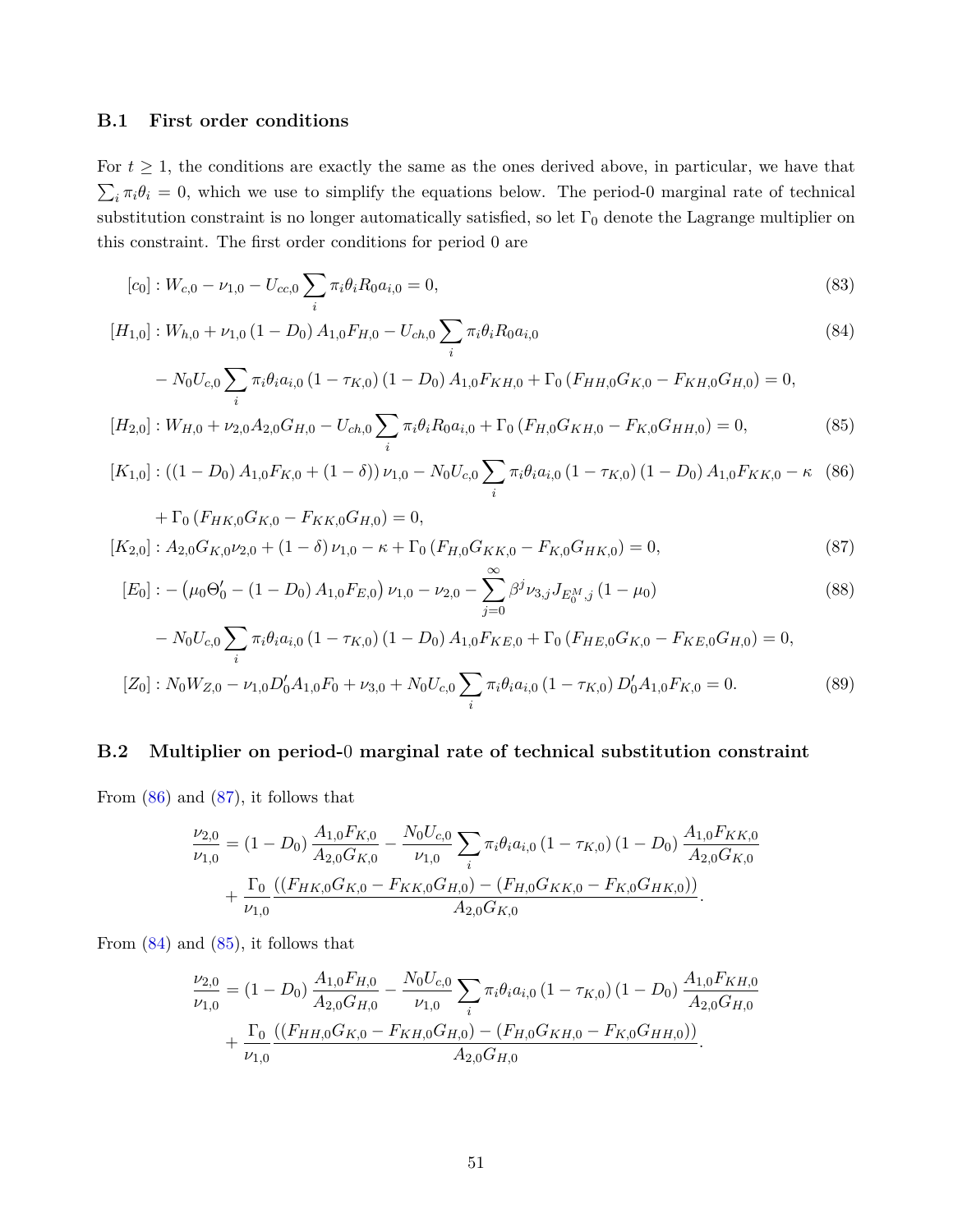Hence, putting these two equations together, we obtain

<span id="page-51-0"></span>
$$
\Gamma_0 = \frac{N_0 U_{c,0} \sum_i \pi_i \theta_i a_{i,0} (1 - \tau_{K,0}) (1 - D_0) A_{1,0} (G_{K,0} F_{KH,0} - G_{H,0} F_{KK,0})}{\int G_{K,0} ((F_{HH,0} G_{K,0} - F_{KH,0} G_{H,0}) - (F_{H,0} G_{KH,0} - F_{K,0} G_{HH,0}))}{\int -G_{H,0} ((F_{HK,0} G_{K,0} - F_{KK,0} G_{H,0}) - (F_{H,0} G_{KK,0} - F_{K,0} G_{HK,0}))}
$$

## **B.3 Labor income taxes**

From  $(84)$  $(84)$  and  $(83)$  $(83)$  $(83)$  we obtain

$$
(1 - D_0) A_{1,0} F_{H,0} = \frac{\left\{\n\begin{array}{c}\n-W_{h,0} + U_{ch,0} \sum_i \pi_i \theta_i R_0 a_{i,0} \\
+ N_0 U_{c,0} \sum_i \pi_i \theta_i a_{i,0} \left(1 - \tau_{K,0}\right) \left(1 - D_0\right) A_{1,0} F_{KH,0} - \Gamma_0 \left(F_{HH,0} G_{K,0} - F_{KH,0} G_{H,0}\right)\n\end{array}\n\right\}}{\nW_{c,0} - U_{cc,0} \sum_i \pi_i \theta_i R_0 a_{i,0}}\n\tag{90}
$$

Plugging [\(90](#page-51-0)) into [\(34](#page-39-3)) implies

$$
\frac{U_{h,0}}{U_{c,0}} = \frac{\left\{-N_0 U_{c,0} \sum_i \pi_i \theta_i a_{i,0} (1 - \tau_{K,0}) (1 - D_0) A_{1,0} F_{KH,0} + \Gamma_0 (F_{HH,0} G_{K,0} - F_{KH,0} G_{H,0})\right\}}{W_{c,0} - U_{cc,0} \sum_i \pi_i \theta_i R_{0} a_{i,0}} (1 - \tau_{H,0}),
$$
\n(1 - \tau\_{H,0}),

which can be rearranged into

$$
\tau_{H,0} = 1 - \frac{U_{h,0}}{U_{c,0}} \frac{W_{c,0} - U_{cc,0} \sum_{i} \pi_{i} \theta_{i} R_{0} a_{i,0}}{V_{h,0} - U_{ch,0} \sum_{i} \pi_{i} \theta_{i} R_{0} a_{i,0}} -N_{0} U_{c,0} \sum_{i} \pi_{i} \theta_{i} a_{i,0} (1 - \tau_{K,0}) (1 - D_{0}) A_{1,0} F_{KH,0} + \Gamma_{0} (F_{HH,0} G_{K,0} - F_{KH,0} G_{H,0}) \begin{pmatrix} 0 & 0 \\ 0 & 1 \end{pmatrix}.
$$

## **B.4 Capital income taxes**

From  $(40)$  $(40)$  and  $(83)$  $(83)$  $(83)$  we obtain

$$
R_1^* \equiv 1 + r_1 - \delta = \frac{1}{\beta} \frac{W_{c,0} - U_{cc,0} \sum_i \pi_i \theta_i R_0 a_{i,0}}{W_{c,1}}.
$$
\n(92)

In any competitive equilibrium ([35\)](#page-39-4) holds, which implies

$$
\frac{U_{c,1}}{U_{c,0}}\beta R_1 = 1.
$$

Substituting this into [\(51](#page-42-1)), it follows that

$$
\frac{R_1}{R_1^*} = \frac{W_{c,1}}{W_{c,0} - U_{cc,0} \sum_i \pi_i \theta_i R_0 a_{i,0}} \frac{U_{c,0}}{U_{c,1}}.
$$
\n(93)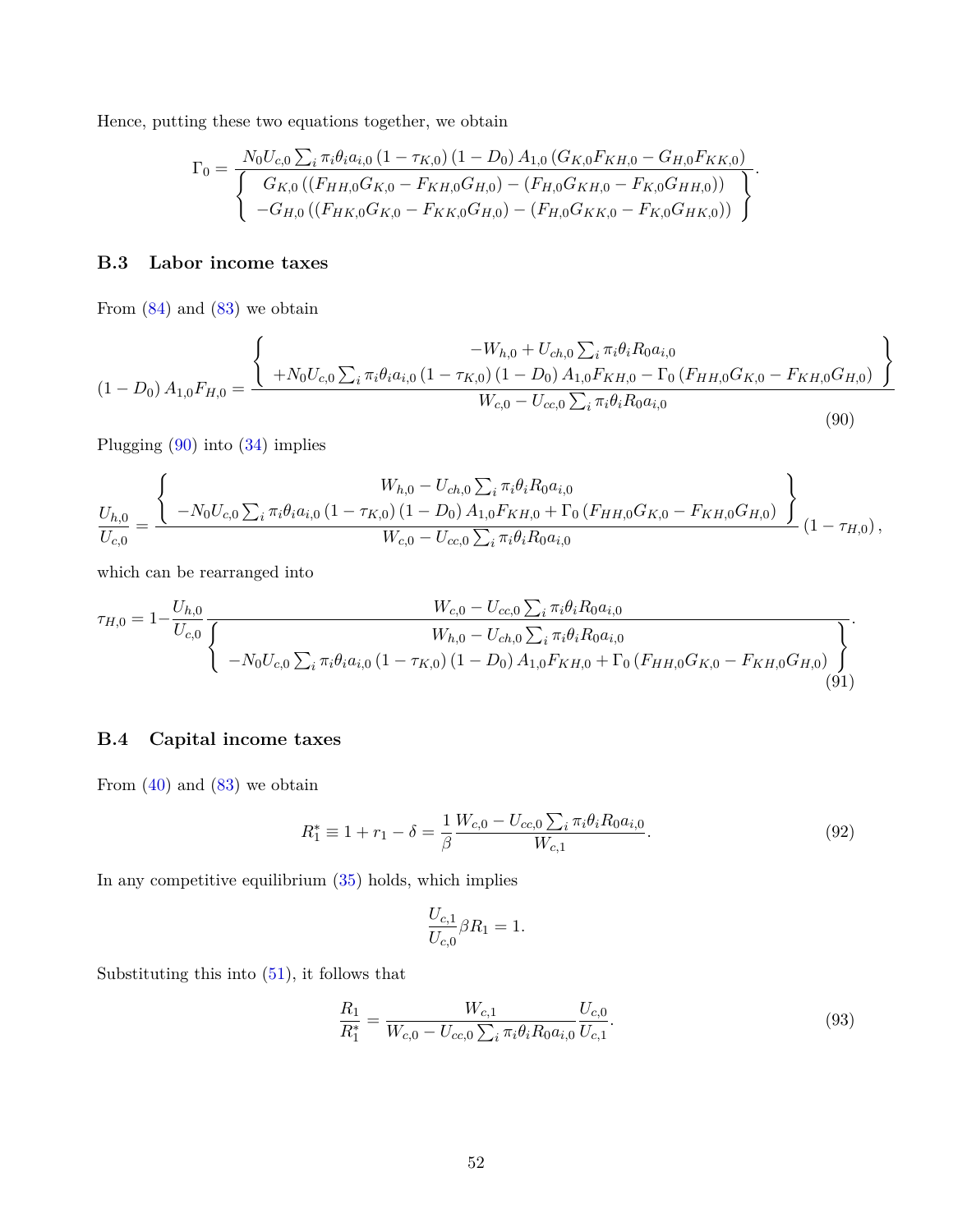# **B.5 Excise taxes of energy and emissions**

From the abatement first-order condition ([44\)](#page-41-4) we have that

$$
\Theta'_0 = \frac{1}{\nu_{1,0}} \sum_{j=0}^{\infty} \beta^j \nu_{3,j} J_{E_0^M,j}.
$$

From the climate variable first-order condition [\(89](#page-50-5)) we have that

$$
\nu_{3,0} = \nu_{1,0} D'_0 A_{1,0} F_0 - N_0 W_{Z,0} - N_0 U_{c,0} \sum_i \pi_i \theta_i a_{i,0} (1 - \tau_{K,0}) D'_0 A_{1,0} F_{K,0}.
$$

From the energy first-order condition ([88\)](#page-50-6) we have that

$$
(1 - D_0) A_{1,0} F_{E,0} - \frac{\nu_{2,0}}{\nu_{1,0}} = \Delta'_0 + N_0 \frac{U_{c,0}}{\nu_{1,0}} \sum_i \pi_i \theta_i a_{i,0} (1 - \tau_{K,0}) (1 - D_0) A_{1,0} F_{KE,0} - \frac{\Gamma_0}{\nu_{1,0}} (F_{HE,0} G_{K,0} - F_{KE,0} G_{H,0}).
$$

Combining the first-order conditions for sectoral labor supplies [\(84](#page-50-2)) and ([85\)](#page-50-3), it follows that

$$
\frac{\nu_{2,0}}{\nu_{1,0}} = (1 - D_0) \frac{A_{1,0} F_{H,0}}{A_{2,0} G_{H,0}} - \frac{N_0 U_{c,0}}{\nu_{1,0}} \sum_i \pi_i \theta_i a_{i,0} (1 - \tau_{K,0}) (1 - D_0) \frac{A_{1,0} F_{KH,0}}{A_{2,0} G_{H,0}} + \frac{\Gamma_0}{\nu_{1,0}} \frac{\left( (F_{HH,0} G_{K,0} - F_{KH,0} G_{H,0}) - (F_{H,0} G_{KH,0} - F_{K,0} G_{HH,0}) \right)}{A_{2,0} G_{H,0}},
$$

and, therefore

$$
(1 - D_0) A_{1,0} F_{E,0} = \Theta'_0 + (1 - D_0) \frac{A_{1,0} F_{H,0}}{A_{2,0} G_{H,0}} + N_0 \frac{U_{c,0}}{\nu_{1,0}} \sum_i \pi_i \theta_i a_{i,0} (1 - \tau_{K,0}) (1 - D_0) \left( A_{1,0} F_{KE,0} - \frac{A_{1,0} F_{KH,0}}{A_{2,0} G_{H,0}} \right) + \frac{\Gamma_0}{\nu_{1,0}} \left( \frac{((F_{HH,0} G_{K,0} - F_{KH,0} G_{H,0}) - (F_{H,0} G_{KH,0} - F_{K,0} G_{HH,0}))}{A_{2,0} G_{H,0}} - (F_{HE,0} G_{K,0} - F_{KE,0} G_{H,0}) \right)
$$

Then, from ([9](#page-7-0)) we have that

<span id="page-52-0"></span>
$$
\tau_{E,0} = \Theta'_0 = \frac{1}{\nu_{1,0}} \sum_{j=0}^{\infty} \beta^j \nu_{3,j} J_{E_0^M, j}, \qquad (94)
$$

*.*

and from  $(4)$  $(4)$  $(4)$ ,  $(5)$ , and  $(8)$  $(8)$  we have that

$$
(1 - D_0) A_{1,0} F_{H,0} = ((1 - D_0) A_{1,0} F_{E,0} - \tau_{I,0} - \tau_{E,0}) A_{2,0} G_{H,0},
$$

and therefore

$$
\tau_{I,0} = N_0 \frac{U_{c,0}}{\nu_{1,0}} \sum_i \pi_i \theta_i a_{i,0} (1 - \tau_{K,0}) (1 - D_0) \left( A_{1,0} F_{KE,0} - \frac{A_{1,0} F_{KH,0}}{A_{2,0} G_{H,0}} \right) + \frac{\Gamma_0}{\nu_{1,0}} \left( \frac{(F_{HH,0} G_{K,0} - F_{KH,0} G_{H,0}) - (F_{H,0} G_{KH,0} - F_{K,0} G_{HH,0})}{A_{2,0} G_{H,0}} - (F_{HE,0} G_{K,0} - F_{KE,0} G_{H,0}) \right).
$$

Finally, using  $(43)$  $(43)$ ,  $(89)$  $(89)$  in  $(94)$  $(94)$  we get

$$
\tau_{E,0} = \frac{1}{\nu_{1,0}} \sum_{j=0}^{\infty} \beta^j \left( \nu_{1,j} D'_j A_{1,j} F_j - N_j W_{Z,j} \right) J_{E_0^M, j} - N_0 \frac{U_{c,0}}{\nu_{1,0}} \sum_i \pi_i \theta_i a_{i,0} \left( 1 - \tau_{K,0} \right) D'_0 A_{1,0} F_{K,0} J_{E_0^M,0}.
$$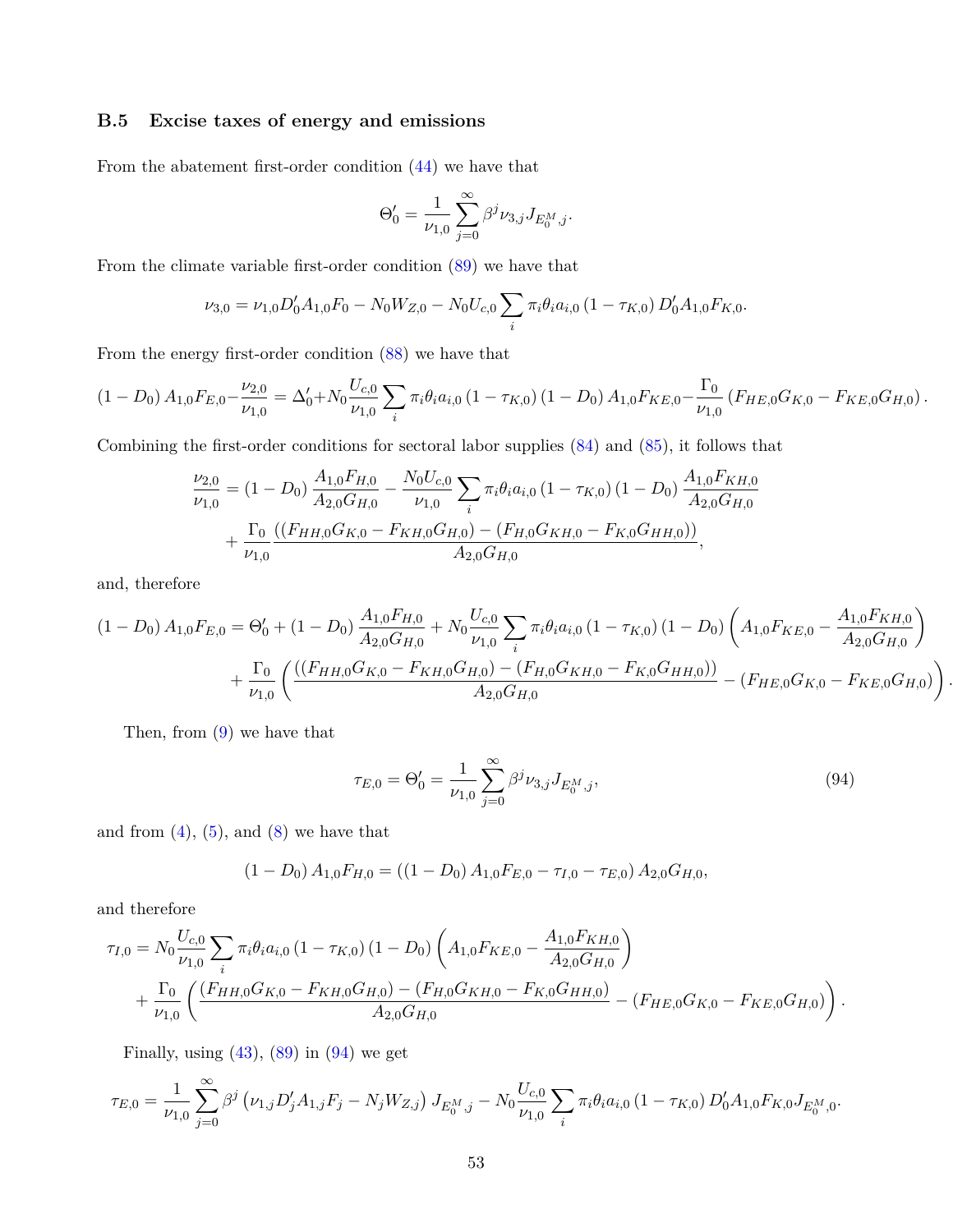# **C Optimal tax rules with Stone-Geary utility and heterogeneous preferences**

The derivation of optimal tax rules in this extended version of the model closely follows the method applied to solve the benchmark model. This appendix highlights the differences with the benchmark presented in Appendix [A](#page-39-5).

#### **C.1 Characterization of equilibrium**

Let  $\varphi \equiv {\varphi_i}$  be the market weights normalized so that

<span id="page-53-0"></span>
$$
\sum_{j} \pi_j \left( \varphi_j e_j^{\gamma(\sigma-1)} \right)^{\frac{1}{1-(1+\epsilon+\gamma)(1-\sigma)}} = 1,
$$

with  $\varphi_i \geq 0$ . Then, given aggregate levels  $c_t$ ,  $d_t$ ,  $h_t$  and  $Z_t$ , the individual levels can be found by solving the following static subproblem for each period *t*:

$$
U(c_t, d_t, h_t, Z_t; \varphi) \equiv \max_{c_{i,t}, d_{i,t}, h_{i,t}} \sum_i \pi_i \varphi_i u_i (c_{i,t}, d_{i,t}, h_{i,t}, Z_t),
$$
  
s.t.  $\sum_i \pi_i c_{i,t} = c_t$ , and  $\sum_i \pi_i d_{i,t} = d_t$ , and  $\sum_i \pi_i e_i h_{i,t} = h_t$ . (95)

Following the same steps as in Appendix [A](#page-39-5), we obtain the following solutions for this problem

$$
c_{i,t}^m(c_t, d_t, h_t; \varphi) = \omega_i c_t,\tag{96}
$$

$$
d_{i,t}^{m}(c_{t}, d_{t}, h_{t}; \varphi) = \bar{d}_{i,t} + \omega_{i} (d_{t} - \bar{d}_{t}), \qquad (97)
$$

$$
1 - \varsigma h_{i,t}^m(c_t, d_t, h_t; \varphi) = \frac{\omega_i}{e_i} (1 - \varsigma h_t), \qquad (98)
$$

with  $\bar{d}_t = \sum_i \pi_i \bar{d}_{i,t}$ , and where

$$
\omega_i = \left(\varphi_i e_i^{\gamma(\sigma - 1)}\right)^{\frac{1}{1 - (1 + \epsilon + \gamma)(1 - \sigma)}}
$$
\n(99)

which enables us to write the aggregate indirect utility in terms of the aggregates and market weights

$$
U\left(c_t, d_t, h_t, Z_t\right) = \frac{\left(c_t(d_t - \bar{d}_t)^{\epsilon} \left(1 - \varsigma h_t\right)^{\gamma}\right)^{1 - \sigma}}{1 - \sigma} + \Gamma_\chi \frac{\left(1 + \alpha_0 Z_t^2\right)^{-(1 - \sigma)}}{1 - \sigma},\tag{100}
$$

with  $\Gamma_{\chi} \equiv \sum_{i} \pi_{i} \varphi_{i} \chi_{i}$ .

# **C.2 Implementability condition**

From the first order conditions of problem [\(95](#page-53-0)) and applying the envelope theorem we have

$$
U_{c,t} = \varphi_i u_{c,i,t},\tag{101}
$$

$$
U_{d,t} = \varphi_i u_{d,i,t},\tag{102}
$$

$$
U_{h,t} = \frac{\varphi_i u_{h,i,t}}{e_i},\tag{103}
$$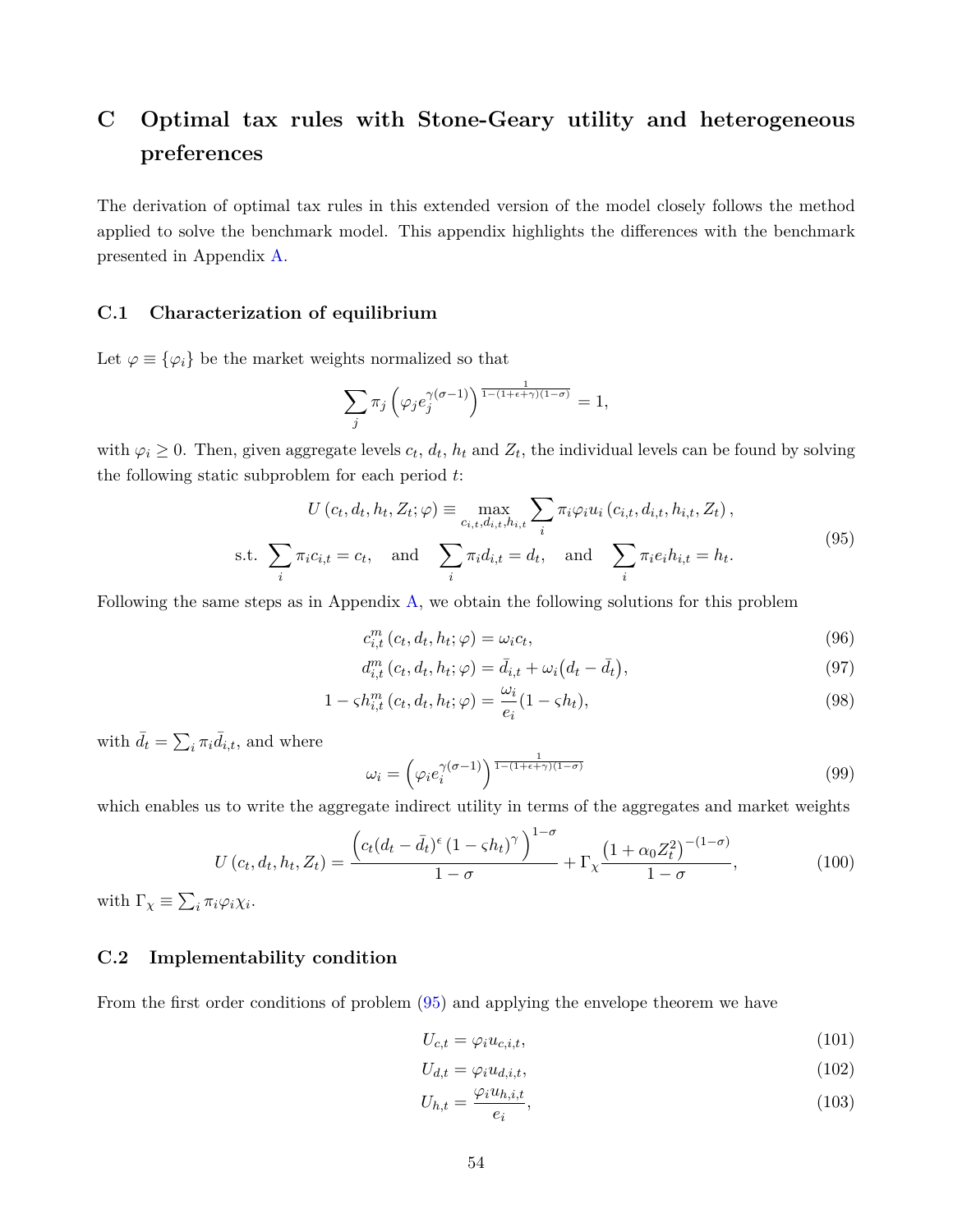<span id="page-54-1"></span>which together with the first order conditions of individual agents' problems give

$$
\frac{U_{h,t}}{U_{c,t}} = \frac{u_{h,i,t}}{u_{c,i,t}e_{i,t}} = -w_t \left(1 - \tau_{H,t}\right),\tag{104}
$$

<span id="page-54-0"></span>
$$
\frac{U_{d,t}}{U_{c,t}} = \frac{u_{d,i,t}}{u_{c,i,t}} = p_{E,t} + \tau_{D,t},\tag{105}
$$

<span id="page-54-2"></span>and

$$
\frac{U_{c,t}}{U_{c,0}} = \frac{u_{c,i,t}}{u_{c,i,0}} = \frac{p_t}{\beta^t}.
$$
\n(106)

Using ([104](#page-54-0)), [\(105\)](#page-54-1), and ([106\)](#page-54-2) to substitute in households' budget constraint [\(28](#page-31-0)), we obtain the implementability conditions

$$
U_{c,0}(R_0N_0a_{i,0}+T) \ge \sum_{t=0}^{\infty} N_t \beta^t \Big( U_{c,t}c_{i,t}^m(c_t, d_t, h_t; \varphi) + U_{d,t}d_{i,t}^m(c_t, d_t, h_t; \varphi) + U_{h,t}e_i h_{i,t}^m(c_t, d_t, h_t; \varphi) \Big), \quad \forall i.
$$
\n(107)

## **C.3 Ramsey problem**

Let again  $\lambda \equiv \{\lambda_i\}$  be the planner's welfare weight on type *i*, with  $\sum_i \pi_i \lambda_i = 1$ . Define the pseudo-utility function

$$
W(c_t, d_t, h_t, Z_t; \varphi, \theta, \lambda) \equiv \sum_i \pi_i \lambda_i u_i \big( c_{i,t}^m(c_t, d_t, h_t; \varphi), d_{i,t}^m(c_t, d_t, h_t; \varphi), h_{i,t}^m(c_t, d_t, h_t; \varphi), Z_t \big) + \sum_i \pi_i \theta_i \bigg[ U_{c,t} c_{i,t}^m(c_t, d_t, h_t; \varphi) + U_{d,t} d_{i,t}^m(c_t, d_t, h_t; \varphi) + U_{h,t} e_{i,t} h_{i,t}^m(c_t, d_t, h_t; \varphi) \bigg],
$$

where  $\pi_i \theta_i$  is the Lagrange multiplier on the implementability constraint of agent *i*, and  $\theta \equiv {\theta_i}$ . The new Ramsey problem can be written as

$$
\max_{\substack{\{c_t, H_{1,t}, H_{2,t}, K_{1,t}, K_{2,t}, \\d_t, E_{1,t}, Z_t, \mu_t\}_{t=0}^{\infty}, T, \varphi}} \sum_{t, i} N_t \beta^t W(c_t, d_t, h_t, Z_t; \varphi, \theta, \lambda) - U_{c,0} \sum_i \pi_i \theta_i (R_0 N_0 a_{i,0} + T),
$$

subject to

$$
N_{t}c_{t} + G_{t} + K_{t+1} + \Theta_{t} (\mu_{t}, E_{t}) = (1 - D(Z_{t})) A_{1,t}F (K_{1,t}, H_{1,t}, E_{1,t}) + (1 - \delta) K_{t}, \quad \forall t \ge 0,
$$
  
\n
$$
E_{t} = A_{2,t}G (K_{2,t}, H_{2,t}), \quad \forall t \ge 0,
$$
  
\n
$$
Z_{t} = J (S_{0}, E_{0}^{M}, ..., E_{t}^{M}, \eta_{0}, ..., \eta_{t}), \quad \forall t \ge 0,
$$
  
\n
$$
F_{K}(K_{1,t}H_{1,t}, E_{1,t})G_{H}(K_{2,t}H_{2,t}) = F_{H}(K_{1,t}H_{1,t}, E_{1,t})G_{K}(K_{2,t}H_{2,t}), \quad \forall t \ge 0,
$$
  
\n
$$
K_{1,t} + K_{2,t} = K_{t}, \quad \forall t \ge 0,
$$
  
\n
$$
H_{1,t} + H_{2,t} = N_{t}h_{t}, \quad \forall t \ge 0,
$$
  
\n
$$
N_{t}d_{t} + E_{1,t} = E_{t}, \quad \forall t \ge 0,
$$
  
\n
$$
\sum_{j} \pi_{j} (\varphi_{j}e_{j}^{\gamma(\sigma-1)})^{\frac{1}{1-(1+\epsilon+\gamma)(1-\sigma)}} = 1,
$$

where  $N_t d_t + E_{1,t} = E_t$  is the only additional constraint compared to the benchmark problem.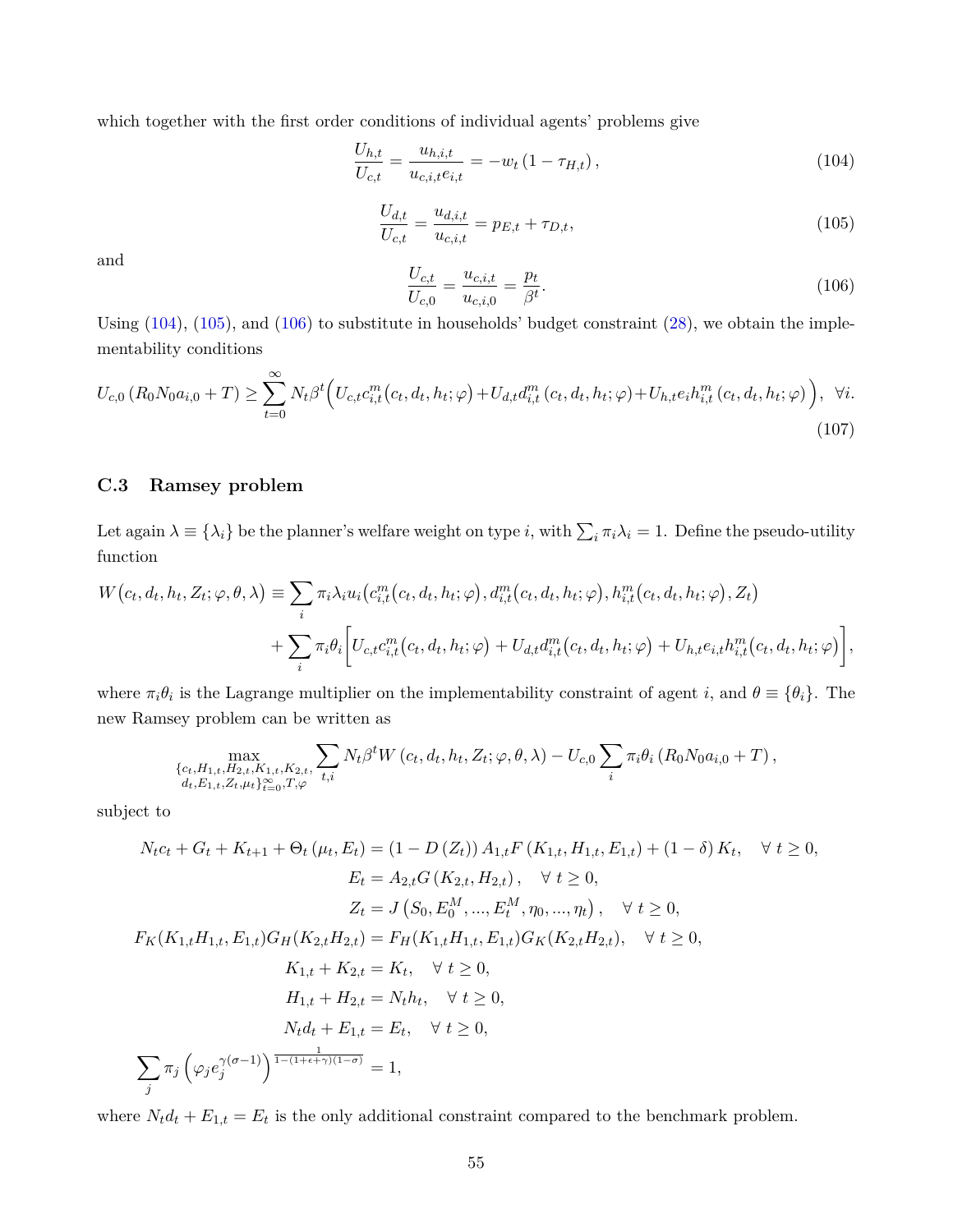# **C.4 Optimal taxes**

<span id="page-55-1"></span>**Tax formulas** From the first order conditions of the Ramsey problem, we can show that

<span id="page-55-0"></span>
$$
\tau_{H,t} = 1 - \frac{U_{h,t}}{U_{c,t}} \frac{W_{c,t}}{W_{h,t}},\tag{108}
$$

$$
\frac{R_{t+1}}{R_{t+1}^*} = \frac{W_{c,t+1}}{W_{c,t}} \frac{U_{c,t}}{U_{c,t+1}},
$$
\n(109)

$$
\tau_{E,t} = \frac{1}{\nu_{1,t}} \sum_{j=0}^{\infty} \beta^j \left( \nu_{1,t+j} D'_{t+j} A_{1,t+j} F_{t+j} - N_{t+j} W_{Z,t+j} \right) J_{E_t^M, t+j}, \tag{110}
$$

and

$$
\tau_{I,t} = 0.\tag{111}
$$

Using the first order conditions with respect to  $d_t$ ,  $E_{1,t}$  and  $c_t$  we have

<span id="page-55-2"></span>
$$
W_{d,t} = W_{c,t}(1 - D(Z_t))A_{1,t}F_{E,t},
$$

which together with  $(105)$  and the final good firm's first order condition with respect to  $E_{1,t}$  (given by ([5](#page-6-1)) in the benchmark model) gives

$$
\tau_{D,t} = \frac{U_{d,t}}{U_{c,t}} - \frac{W_{d,t}}{W_{c,t}}.\tag{112}
$$

Using our functional form assumption, we can rewrite the pseudo-utility function as follows

$$
W(c_t, d_t, h_t, Z_t; \varphi, \theta, \lambda) = \Phi \tilde{U}(c_t, d_t, h_t) + \frac{\sum_i \pi_i \lambda_i \chi_i}{\sum_i \pi_i \varphi_i \chi_i} \hat{U}(Z_t) + \Psi U_{h,t} + \Lambda_t U_{d,t},
$$
(113)

with

$$
\tilde{U}(c_t, d_t, h_t) = \frac{(c_t(d_t - \bar{d}_t)^{\epsilon}(1 - \varsigma h_t)^{\gamma})^{1-\sigma}}{1-\sigma},
$$

$$
\hat{U}(Z_t) = \Gamma_\chi \frac{(1 + \alpha_0 Z_t^2)^{-(1-\sigma)}}{1-\sigma},
$$

where

$$
\Phi \equiv \sum_{i} \pi_{i} \omega_{i} \Big( \frac{\lambda_{i}}{\varphi_{i}} + (1 - \sigma) \big( 1 + \epsilon + \gamma \big) \theta_{i} \Big), \tag{114}
$$

$$
\Psi \equiv \frac{1}{\varsigma} \sum_{i} \pi_{i} \theta_{i} e_{i},\tag{115}
$$

$$
\Lambda_t \equiv \sum_i \pi_i \theta_i \bar{d}_{i,t}.\tag{116}
$$

Substituting the derivatives into equations ([108\)](#page-55-0), ([109](#page-55-1)), and [\(112\)](#page-55-2), we get

$$
\tau_{H,t} = 1 - \frac{\Phi + \Psi \frac{U_{ch,t}}{U_{c,t}} + \Lambda_t \frac{U_{cd,t}}{U_{c,t}}}{\Phi + \Psi \frac{U_{hh,t}}{U_{h,t}} + \Lambda_t \frac{U_{dh,t}}{U_{h,t}}} = \frac{\Psi \varsigma (1 - \varsigma h_t)^{-1}}{\Phi + \Psi \frac{\varsigma (1 - \gamma (1 - \sigma))}{(1 - \varsigma h_t)} + \Lambda_t \frac{\epsilon (1 - \sigma)}{(d_t - \bar{d}_t)}},\tag{117}
$$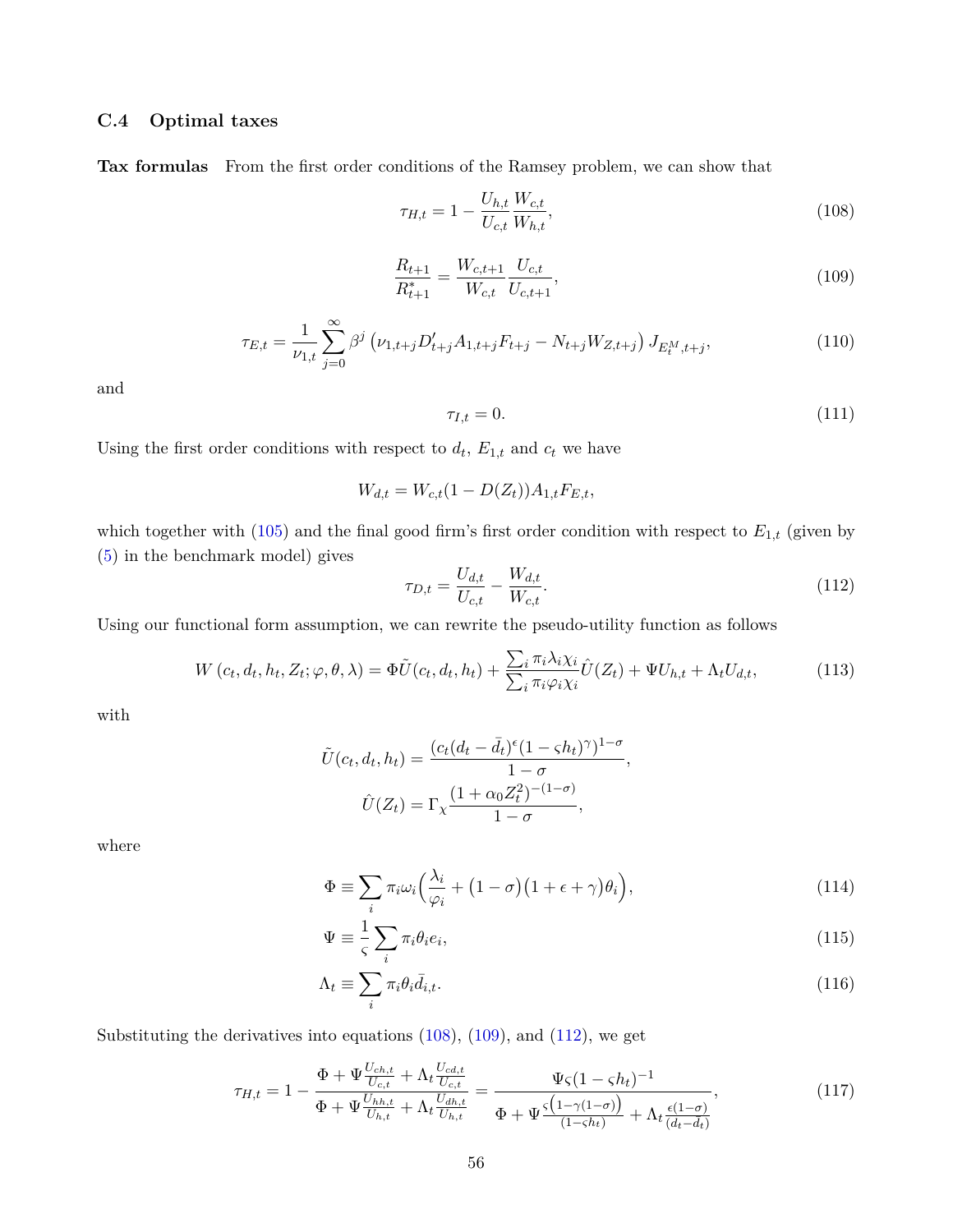$$
\frac{R_{t+1}}{R_{t+1}^*} = \frac{\Phi + \Lambda_{t+1} \frac{U_{cd,t+1}}{U_{c,t+1}} + \Psi \frac{U_{ch,t+1}}{U_{c,t+1}}}{\Phi + \Lambda_t \frac{U_{cd,t}}{U_{c,t}} + \Psi \frac{U_{ch,t}}{U_{c,t}}} = \frac{\Phi + \Lambda_{t+1} \frac{\epsilon(1-\sigma)}{(d_{t+1}-d_{t+1})} - \Psi \frac{\varsigma \gamma(1-\sigma)}{(1-\varsigma h_{t+1})}}{\Phi + \Lambda_t \frac{\epsilon(1-\sigma)}{(d_t-d_t)} - \Psi \frac{\varsigma \gamma(1-\sigma)}{(1-\varsigma h_t)}},\tag{118}
$$

and

$$
\tau_{D,t} = \frac{\Lambda_t (d_t - \bar{d}_t)^{-1} U_{d,t}}{\Phi U_{c,t} + \Psi U_{hc,t} + \Lambda_t U_{dc,t}} = \frac{\Lambda_t \frac{\epsilon c_t}{(d_t - \bar{d}_t)^2}}{\Phi + \frac{\Psi \varsigma \gamma (\sigma - 1)}{(1 - \varsigma h_t)} - \frac{\Lambda_t \epsilon (\sigma - 1)}{(d_t - \bar{d}_t)}}.
$$
(119)

If we define

$$
V(c_t, d_t, h_t, Z_t; \varphi, \theta, \lambda) \equiv \sum_i \pi_i \lambda_i u_i (c_{i,t}^m(c_t, d_t, h_t; \varphi), d_{i,t}^m(c_t, d_t, h_t; \varphi), h_{i,t}^m(c_t, d_t, h_t; \varphi), Z_t)
$$

and

$$
IC_i(c_t, d_t, h_t, \varphi) \equiv U_{c,t}c_{i,t}^m(c_t, d_t, h_t; \varphi) + U_{d,t}d_{i,t}^m(c_t, d_t, h_t; \varphi) + U_{h,t}e_{i,t}h_{i,t}^m(c_t, d_t, h_t; \varphi)
$$

we can also express the optimal pollution tax as

$$
\tau_{E,t} = \sum_{j=0}^{\infty} \beta^j \left( \frac{V_{c,t+j} + \sum_i \pi_i \theta_i MIC_{i,t+j}}{V_{c,t} + \sum_i \pi_i \theta_i MIC_{i,t}} D'_{t+j} A_{1,t+j} F_{t+j} - \frac{N_{t+j} V_{Z,t+j}}{V_{c,t} + \sum_i \pi_i \theta_i MIC_{i,t}} \right) J_{E_t^M, t+j}.
$$

**Comparison with the benchmark formula** The previous expression is the same as the one found in our benchmark, and the optimal tax will again be equal to the social cost of pollution when the marginal implementation cost  $(-\sum_i \pi_i \theta_i MIC_{i,t})$  is null, which is the case in the first-best.

Compared to our benchmark, the marginal implementation cost now includes an additional term from the derivative of  $U_d$  with respect to consumption. In particular, we again have

$$
-\sum_{i} \pi_i \theta_i MIC_{i,t} = (\sigma - 1) \frac{\text{cov}(\theta_i, IC_{i,t})}{c_t},
$$

but now the ratio of the period implemantation cost for two agents *i* and *j* is

$$
\frac{IC_{i,t}}{IC_{j,t}} = \frac{(1+\epsilon+\gamma)\omega_i + \frac{\epsilon \bar{d}_{i,t}}{(d_t-\bar{d}_t)} - \frac{\gamma e_i}{(1-\varsigma h_t)}}{(1+\epsilon+\gamma)\omega_j + \frac{\epsilon \bar{d}_{j,t}}{(d_t-\bar{d}_t)} - \frac{\gamma e_j}{(1-\varsigma h_t)}}.
$$

Thus, the sign of the marginal implementation cost depends on a price effect through  $\sigma$ , and on an energy demand and labor supply effects from  $cov(\theta_i, IC_{i,t})$ . The covariance term is higher in periods when richer households (higher  $\theta_i$ ) work relatively less, or when they have higher energy needs relative to poor households compared to an average period.

The value of the optimal tax also depends on the marginal dis-utility from pollution  $(V_{Z,t})$  which now accounts for the weights  $\chi_i$ . In particular, we now have

$$
V_{Z,t} = -\sum_{i} \pi_i \lambda_i \chi_i 2\alpha_0 Z_t (1 + \alpha_0 Z_t^2)^{\sigma - 2}
$$

$$
= -(1 + \text{cov}(\lambda_i, \chi_i)) 2\alpha_0 Z_t (1 + \alpha_0 Z_t^2)^{\sigma - 2}
$$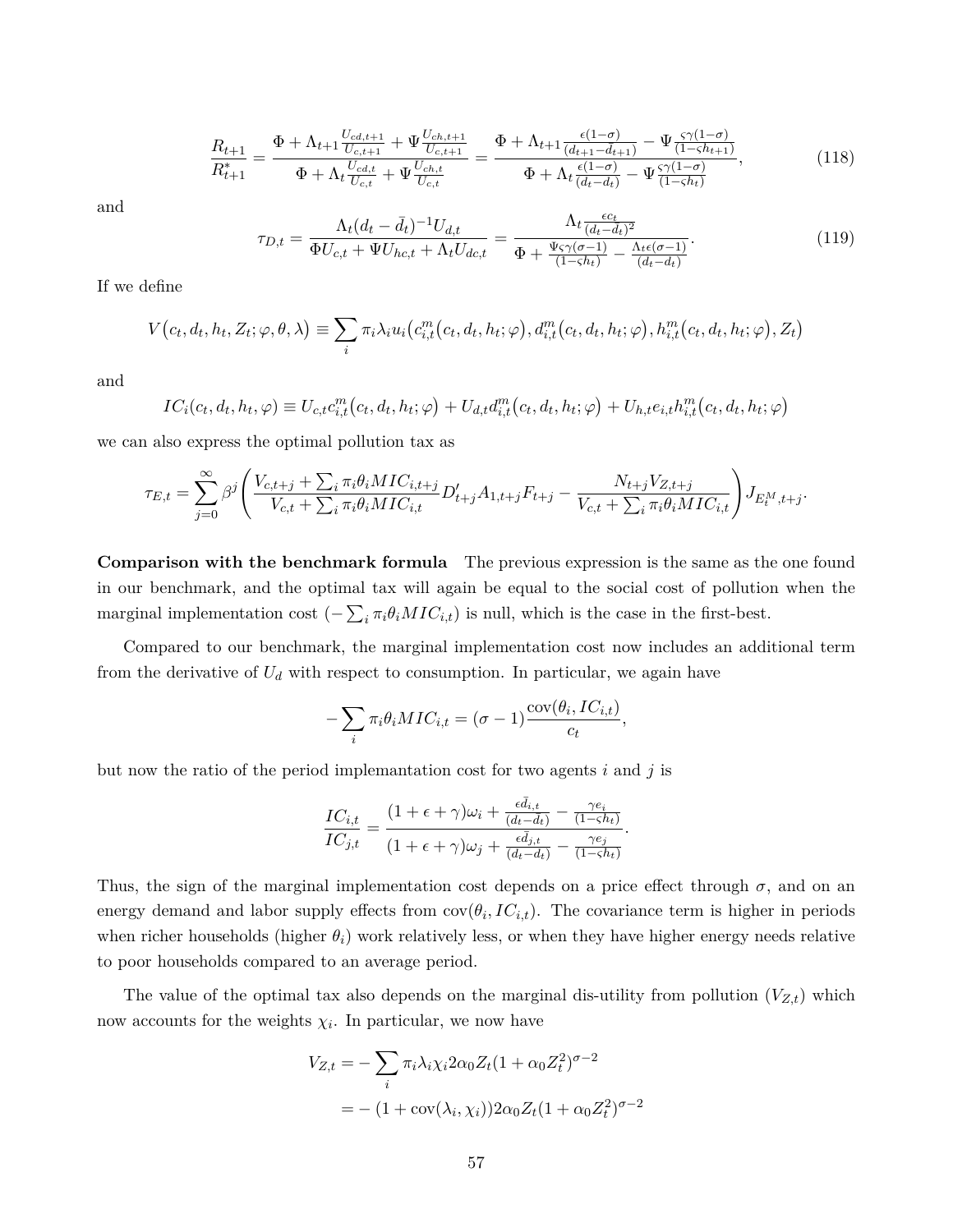where the last result is obtained using the normalization of the sums of  $\lambda_i$  and  $\chi_i$ . Thus, when the planner has utilitarian preferences, for all *i*,  $\lambda_i = 1$  and the distribution of  $\chi_i$  has no impact on the aggregate marginal dis-utility form pollution. When the planner values more (resp. less) agents with higher marginal dis-utility from pollution, then the tax is set at a higher (resp. lower) level.

Note that we can again use the first order conditions with respect to market weights to obtain

$$
\theta_i = \sum_j \frac{\pi_j \lambda_j}{\varphi_j} - \frac{\lambda_i}{\varphi_i},\tag{120}
$$

from which we can rewrite

$$
\Phi = \sum_{i} \pi_{i} \omega_{i} \left( \frac{\lambda_{i}}{\varphi_{i}} + (1 - \sigma) \left( 1 + \epsilon + \gamma \right) \left( \sum_{j} \frac{\pi_{j} \lambda_{j}}{\varphi_{j}} - \frac{\lambda_{i}}{\varphi_{i}} \right) \right)
$$
(121)

$$
= \sum_{j} \pi_{j} \frac{\lambda_{j}}{\varphi_{j}} + \left(1 - (1 + \epsilon + \gamma)(1 - \sigma)\right) \text{cov}(\lambda_{i}/\varphi_{i}, \omega_{i}), \qquad (122)
$$

$$
\Psi = \frac{1}{\varsigma} \sum_{i} \pi_i \Big( \sum_{j} \frac{\pi_j \lambda_j}{\varphi_j} - \frac{\lambda_i}{\varphi_i} \Big) e_i \tag{123}
$$

$$
=-\frac{\text{cov}(\lambda_i/\varphi_i, e_i)}{\varsigma},\tag{124}
$$

$$
\Lambda_t = \sum_i \pi_i \Big( \sum_j \frac{\pi_j \lambda_j}{\varphi_j} - \frac{\lambda_i}{\varphi_i} \Big) \bar{d}_{i,t} \tag{125}
$$

$$
= -\text{cov}(\lambda_i/\varphi_i, \bar{d}_{i,t}),\tag{126}
$$

and obtain an expression for market weights

$$
\varphi_i = \frac{1}{e_i^{\gamma(\sigma-1)}} \left( \frac{U_{c,0}(R_0 N_0 a_{i,0} + T) + \sum_t N_t \beta^t \left( U_{h,t} \frac{e_i}{\varsigma} - U_{d,t} \overline{d}_{i,t} \right)}{(1-\sigma)(1+\epsilon+\gamma) \sum_t N_t \beta^t \tilde{U}(c_t, d_t, h_t)} \right)^{1-(1+\epsilon+\gamma)(1-\sigma)}
$$

# **D Calibration**

#### **D.1 Household heterogeneity**

**Productivity distribution** We calibrate the ability distribution on the basis of hourly wage data that we obtain from the Survey of Consumer Finances (SCF). For each of the 6,015 households in the 2013 wave of the survey, we sum the hours worked on their main job and potential additional job(s) in a normal week. Annual labor supply of the respondent and their partner is then calculated by multiplying weekly hours worked by 52 minus the number of weeks they have spent unemployed during the past 12 months minus the number of weeks spend on holidays (which we assume equals 3 for each worker). The household hourly wage is then obtained as the household annual income from wages and salaries before taxes, divided by the household total annual labor supply (i.e., the sum of the respondent and their partner's labor supply). This number reflects how much households members were paid on average for each hour of work they supplied in the past year.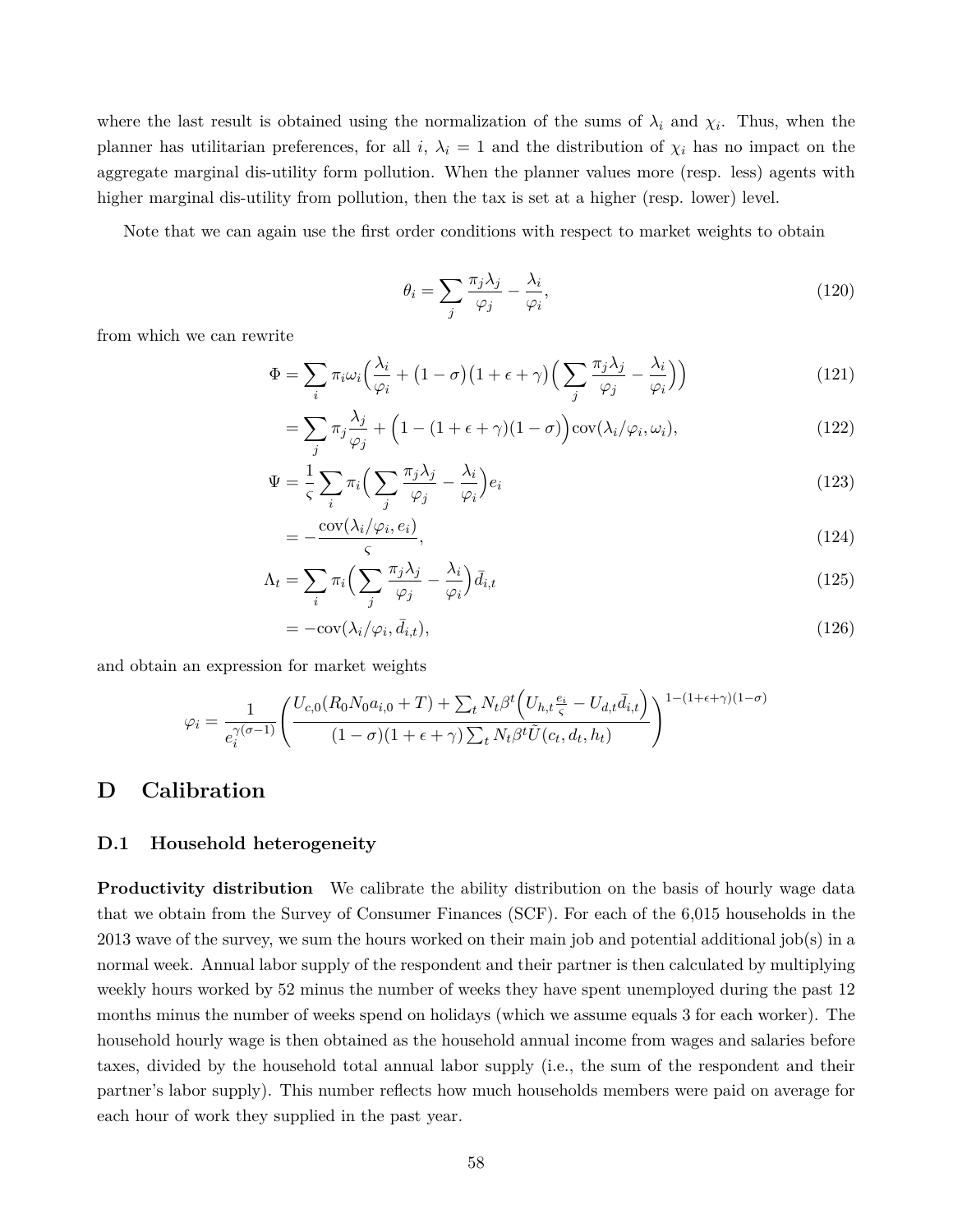To obtain the hourly wage distribution, we make a few additional adjustments. We first drop all households with an hourly wage below \$1 or above \$1,000. We also restrict the sample to households who have worked at least 1 week over the past 12 months, who work at least 1 hour on a normal week, and with no member working above 100 hours. Finally we restrict the sample to households whose respondent is at least 18 years old, and at most 65 years old. Using this sub-sample, we divide households in ten groups of hourly wage deciles. These correspond to  $I = 10$  groups with size  $\pi_i = 0.10$ . For each group, we compute the average hourly wage.

Asset distribution For each of the ten productivity groups, we divide again households in ten weighted deciles of net worth. For each sub-group, we compute the average net worth. This provides a table in which households are split in 100 groups of equal size, with for each of these groups the average hourly wage and the net worth.<sup>[28](#page-58-0)</sup>

Because agents in our model are infinitely lived but hourly wage and asset holdings are positively correlated with age, we control for generational heterogeneity. To do so, we divide households in ten generations based on the age of the respondent, and compute the average hourly wage and net worth of each of the 100 groups within each generation. We then obtain the average hourly wage and net worth for each group as the average of that group over all generations. Table [II](#page-58-1) below provides the results.

<span id="page-58-1"></span>

| Table II: Distribution of households hourly wages and net worth by productivity deciles (rows) and net |  |
|--------------------------------------------------------------------------------------------------------|--|
| worth deciles (columns), controlling for generational differences.                                     |  |

|              |      | Net worth deciles |                 |               |               |               |                       |               |               |               |                  |               |  |  |
|--------------|------|-------------------|-----------------|---------------|---------------|---------------|-----------------------|---------------|---------------|---------------|------------------|---------------|--|--|
|              |      | 1st               | 2 <sub>nd</sub> | 3rd           | 4th           | 5th           | 6th                   | 7th           | 8th           | 9th           | 10 <sub>th</sub> | Hourly wage   |  |  |
|              | 1st  | $-4.59e + 04$     | $-7.00e + 03$   | $1.22e + 03$  | 7.45e+03      | $1.79e + 04$  | $3.25e + 04$          | $6.44e + 04$  | $1.12e + 0.5$ | $2.18e + 0.5$ | $1.10e + 06$     | $6.44e+00$    |  |  |
|              | 2nd  | $-2.99e+04$       | $-1.97e + 03$   | $4.89e+03$    | $1.23e+04$    | $2.50e + 04$  | $3.97e + 04$          | $6.46e + 04$  | $1.03e + 0.5$ | $1.83e+0.5$   | $1.04e + 06$     | $1.11e + 01$  |  |  |
|              | 3rd  | $-4.13e+04$       | $-6.00e + 03$   | $3.72e + 03$  | $1.29e + 04$  | $2.76e + 04$  | $4.47e + 04$          | $7.69e + 04$  | $1.09e + 0.5$ | $2.01e + 0.5$ | $7.19e + 0.5$    | $1.42e + 01$  |  |  |
| deciles      | 4th  | $-4.56e + 04$     | $-2.65e + 03$   | $1.44e + 04$  | $3.31e + 04$  |               | $5.38e+04$ $7.48e+04$ | $1.01e + 0.5$ | $1.50e + 0.5$ | $2.67e + 0.5$ | $7.64e + 0.5$    | $1.73e+01$    |  |  |
|              | 5th  | $-4.94e+04$       | $-2.15e+0.3$    | $1.55e + 04$  | $3.58e + 04$  | $6.72e + 04$  | $9.53e + 04$          | $1.40e + 0.5$ | $2.07e + 0.5$ | $2.98e + 0.5$ | $1.10e + 06$     | $2.05e + 01$  |  |  |
| Productivity | 6th  | $-3.82e+04$       | $1.21e + 04$    | $3.94e + 04$  | $7.26e + 04$  | $1.14e + 05$  | $1.60e + 0.5$         | $2.13e+0.5$   | $2.88e + 0.5$ | $4.60e + 05$  | $1.75e+06$       | $2.41e + 01$  |  |  |
|              | 7th  | $-2.41e+04$       | $3.79e + 04$    | $6.75e + 04$  | $1.03e + 0.5$ | $1.54e + 0.5$ | $2.06e + 0.5$         | $2.63e + 0.5$ | $3.58e + 0.5$ | $5.32e+0.5$   | $1.23e+06$       | $2.86e + 01$  |  |  |
|              | 8th  | $-2.93e+04$       | $3.00e + 04$    | $7.10e + 04$  | $1.34e + 0.5$ | $2.11e + 0.5$ | $2.80e + 0.5$         | $3.90e + 0.5$ | $5.04e + 0.5$ | $6.94e+0.5$   | $2.57e+06$       | $3.48e + 01$  |  |  |
|              | 9th  | $4.38e + 03$      | $6.86e + 04$    | $1.44e + 0.5$ | $2.11e + 0.5$ | $3.07e + 0.5$ | $4.20e + 0.5$         | $5.53e + 0.5$ | 7.45e+05      | $1.08e + 06$  | $3.50e + 06$     | $4.47e + 01$  |  |  |
|              | 10th | $-8.53e+04$       | $1.40e + 0.5$   | $2.77e+0.5$   | $4.43e+05$    | $6.38e + 0.5$ | $8.55e + 0.5$         | $1.29e+06$    | $2.14e + 06$  | $3.45e+06$    | $1.00e + 07$     | $1.01e + 0.2$ |  |  |

Note: The rows correspond to productivity (*i.e.* hourly wage) decile groups. The last column corresponds to the average hourly wage for each productivity group. Columns 1 to 10 correspond to net worth decile groups within productivity groups. The number reported in these columns are the average net worth for each group. All groups are defined for a given generation, and values correspond to the weighted average across ten generation groups. Example: 1.10e+06 in the 1st row, 10th column, means that among the people that belong to the bottom 10% of the hourly wage distribution of their generation, the 10% wealthiest have an average net worth of \$1.10e+06.

<span id="page-58-0"></span><sup>&</sup>lt;sup>28</sup>[Kuhn and Ríos-Rull](#page-37-0) [\(2016\)](#page-37-0) provide extensive descriptive statistics about income and wealth inequalities from the SCF. On the sub-sample of households from whom we compute the productivity distribution, we find that income is on average higher, wealth is on average lower, and the two variables are only slightly more correlated (correlation coefficient of 0.60 instead of 0.58).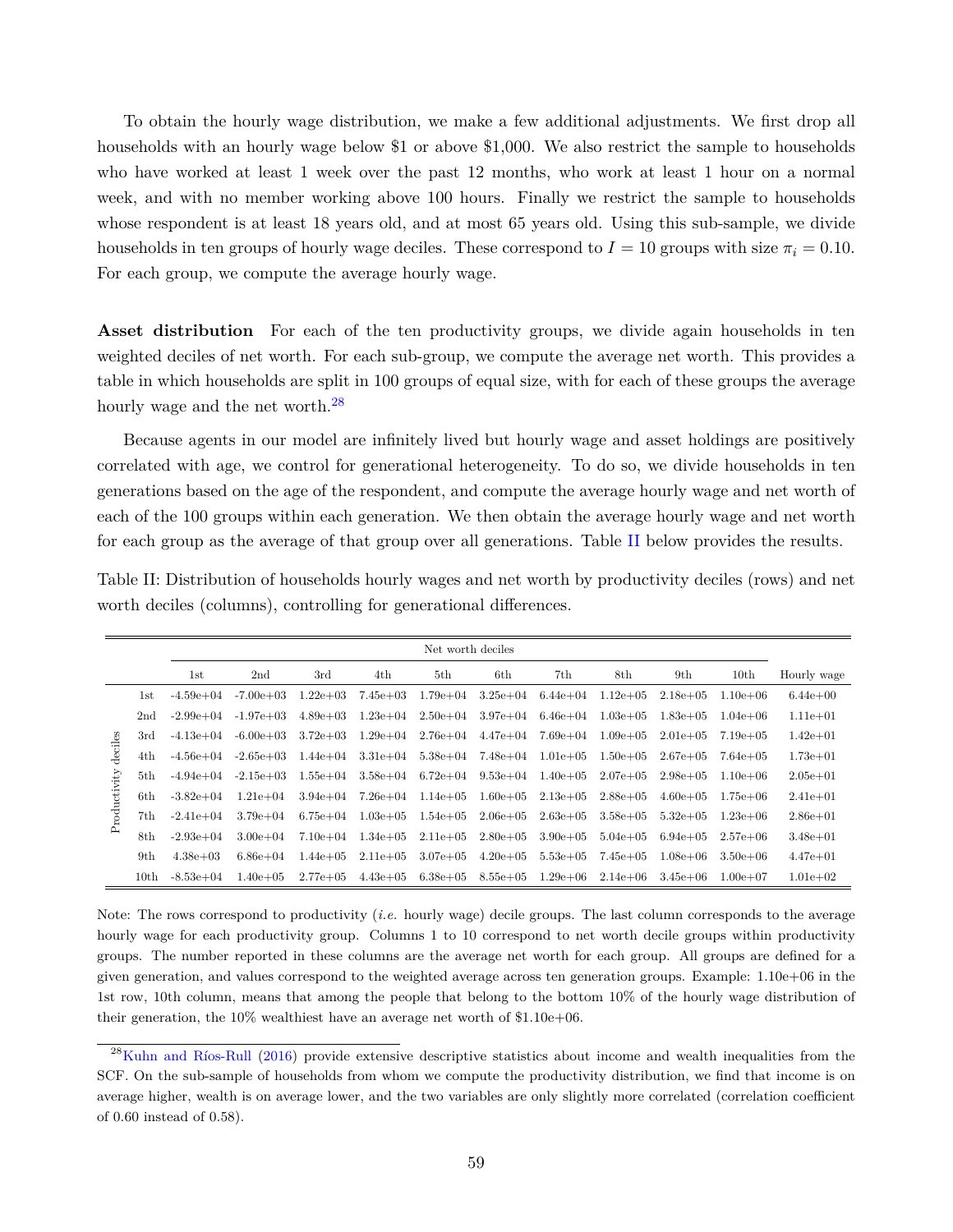**Distribution of energy consumption** Let us denote  $X_{i,t}$  the expenditure share of energy for an household of type *i* at time *t*,

<span id="page-59-0"></span>
$$
X_{i,t} \equiv \frac{d_{i,t}(p_{E,t} + \tau_{D,t})}{d_{i,t}(p_{E,t} + \tau_{D,t}) + c_{i,t}}.
$$
\n(127)

From the households' first order conditions we have

$$
\frac{u_{d,i,t}}{u_{c,i,t}} = \frac{\epsilon c_{i,t}}{d_{i,t} - d_{i,t}} = p_{E,t} + \tau_{D,t},
$$
\n(128)

with *ud,i,t*, *uc,i,t* the marginal utility of energy and final good consumption of agent *i* at time *t*. Substituting the previous expression into [\(127\)](#page-59-0) we get

$$
X_{i,t} = \frac{d_{i,t}\left(\frac{\epsilon c_{i,t}}{d_{i,t} - d_{i,t}}\right)}{d_{i,t}\left(\frac{\epsilon c_{i,t}}{d_{i,t} - d_{i,t}}\right) + c_{i,t}}.
$$

Rearranging the previous equation, we can express the necessity parameter of agent *i* in period  $t$  ( $\bar{d}_{i,t}$ ) as a function of its observed consumption level  $(d_{i,t})$ , its observed energy consumption share  $(X_{i,t})$ , and the parameter of relative preference for energy  $(\epsilon)$  common to all households

$$
\bar{d}_{i,t} = d_{i,t} \left( 1 - \epsilon \frac{(1 - X_{i,t})}{X_{i,t}} \right). \tag{129}
$$

We obtain the initial distribution of households' energy expenditures and energy consumption shares from the Consumer Expenditure Surveys (CEX). To be consistent with the timing of DICE, we pool surveys from the 20 quarters between January 2011 and December 2015, for a total of 129,573 observations.

Energy expenditures  $(d_i)$  are obtained by summing expenditures on gasoline and motor oil, electricity, natural gas, fuel oil, and other fuels. The energy expenditure shares  $(X<sub>i</sub>)$  are obtained by dividing energy expenditures by total expenditures. To determine hourly wages, we apply the same procedure as with the SCF. We first compute the household annual wage by summing the income received from salary or wages before taxes. We then compute the annual labor supply of the respondent and its partner: we multiply the number of hours usually worked per week by the number of weeks worked in the past twelve months, minus 3 weeks of imputed holidays. The household hourly wage is then the ratio of the household annual wage over annual hours. Just like with the SCF data, this number reflects how much households members were paid on average for each hour of work they supplied in the past year.[29](#page-59-1)

In order to characterize the joint distribution of hourly wages and energy expenditure shares, we restrict our sample to working households, following the same sample definition as with the SCF. Using this sub-sample, we divide households in ten groups of hourly wage deciles. For each group, we compute the average hourly wage. For each of the ten groups, we divide again households in five weighted quintiles of energy expenditure share, and compute the average energy expenditure share. This provides a table in which households are split in 50 groups of equal size, with for each of these

<span id="page-59-1"></span> $^{29}$ The bottom hourly wage is \$6.59 and the top hourly wage is \$110.12 (without generational adjustments).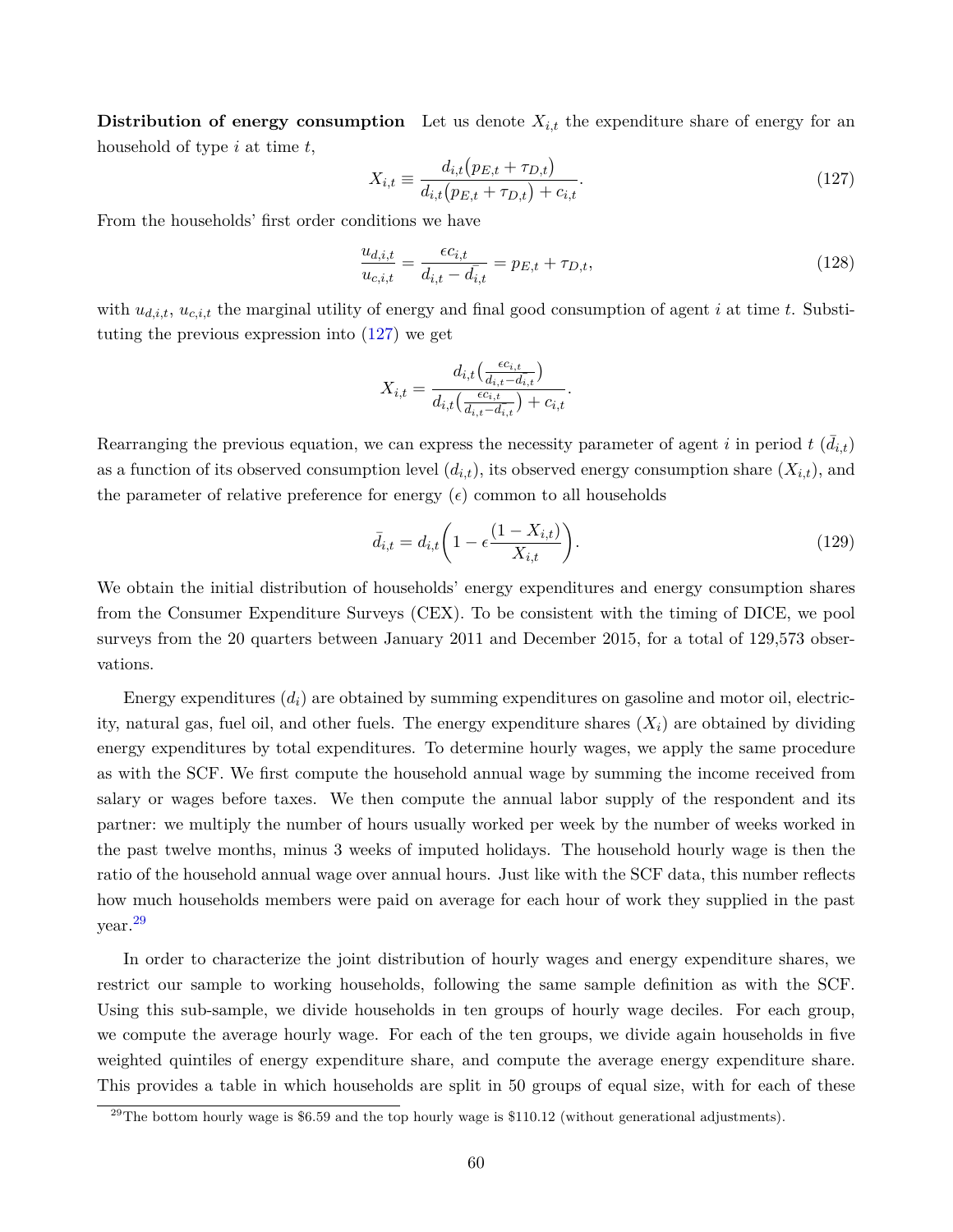groups the average hourly wage and the energy expenditure share.<sup>[30](#page-60-0)</sup> Since energy consumption shares do not appear to be strongly determined by age among working households, we do not control for generational differences. However, we control for seasonality and yearly variations that could lead to overestimate consumption heterogeneity. We proceed in the same way as with generational controls: we group individuals based on their ranking relative to the people interviewed in the same month and same year. We then compute the average for each group over all time periods. The resulting distribution of initial energy shares  $\{X_i\}_{i \in I}$  is presented in Table [III.](#page-60-1)

Finally, in order to obtain the distribution of  $\bar{d}_i$ , we also need to determine  $\epsilon$ . Relative to the data, the model gives us a degree of freedom, hence we assume  $\epsilon$  is such that the group *i* with the lowest consumption share has  $\bar{d}_i = 0$ , which gives  $\epsilon \approx 0.0263$ . [To be added: calibration going forward.]

<span id="page-60-1"></span>Table III: Distribution of households energy expenditure shares by productivity deciles (rows) and expenditure share quintiles (columns), controlling for seasonality and time trend.

|              |      |          |          | Expenditure share quintiles |        |        |         |
|--------------|------|----------|----------|-----------------------------|--------|--------|---------|
|              |      | 1st      | 2nd      | 3rd                         | 4th    | 5th    | Average |
|              | 1st  | 2.69%    | 7.59%    | 11.42%                      | 15.88% | 24.39% | 12.70%  |
|              | 2nd  | 3.50%    | 8.07%    | 11.48%                      | 15.26% | 22.83% | 12.51%  |
|              | 3rd  | 4.13%    | 8.29%    | 11.31%                      | 14.78% | 21.79% | 12.33%  |
| deciles      | 4th  | 4.09%    | 7.99%    | 10.86%                      | 14.00% | 20.46% | 11.84%  |
|              | 5th  | 4.09%    | 7.63%    | 10.33%                      | 13.39% | 19.45% | 11.20%  |
| Productivity | 6th  | 3.93%    | 7.23%    | 9.75%                       | 12.78% | 18.86% | 10.74%  |
|              | 7th  | 3.83%    | $6.90\%$ | 9.25%                       | 12.03% | 17.89% | 10.19%  |
|              | 8th  | 3.47%    | $6.22\%$ | 8.44\%                      | 11.17% | 16.96% | 9.45%   |
|              | 9th  | $3.04\%$ | 5.63%    | 7.76%                       | 10.29% | 16.05% | 8.76%   |
|              | 10th | 2.56%    | 4.95%    | 7.01%                       | 9.65%  | 15.60% | 8.16%   |

Note: The rows correspond to productivity (*i.e.* hourly wage) decile groups. The column "Average" corresponds to the average energy expenditure share for each productivity group. Columns 1 to 5 correspond to energy expenditure share quintile groups within productivity decile groups. The numbers reported in these columns are the average energy expenditure shares for each group. All groups are defined for a given month and year, and values correspond to the weighted average across all periods. Example: 2.69% in the 1st row, 1st column, means that among the people that belong to the bottom 10% of the hourly wage distribution at the month *×* year they were interviewed, the 20% with lowest energy shares spend on average 2.69% of their total expenditures in energy. Sample: CEX from 2011 to 2015, only workers included.

<span id="page-60-0"></span><sup>&</sup>lt;sup>30</sup>We chose to divide each decile group in quintiles instead of deciles in order to mitigate the impact of potential outliers.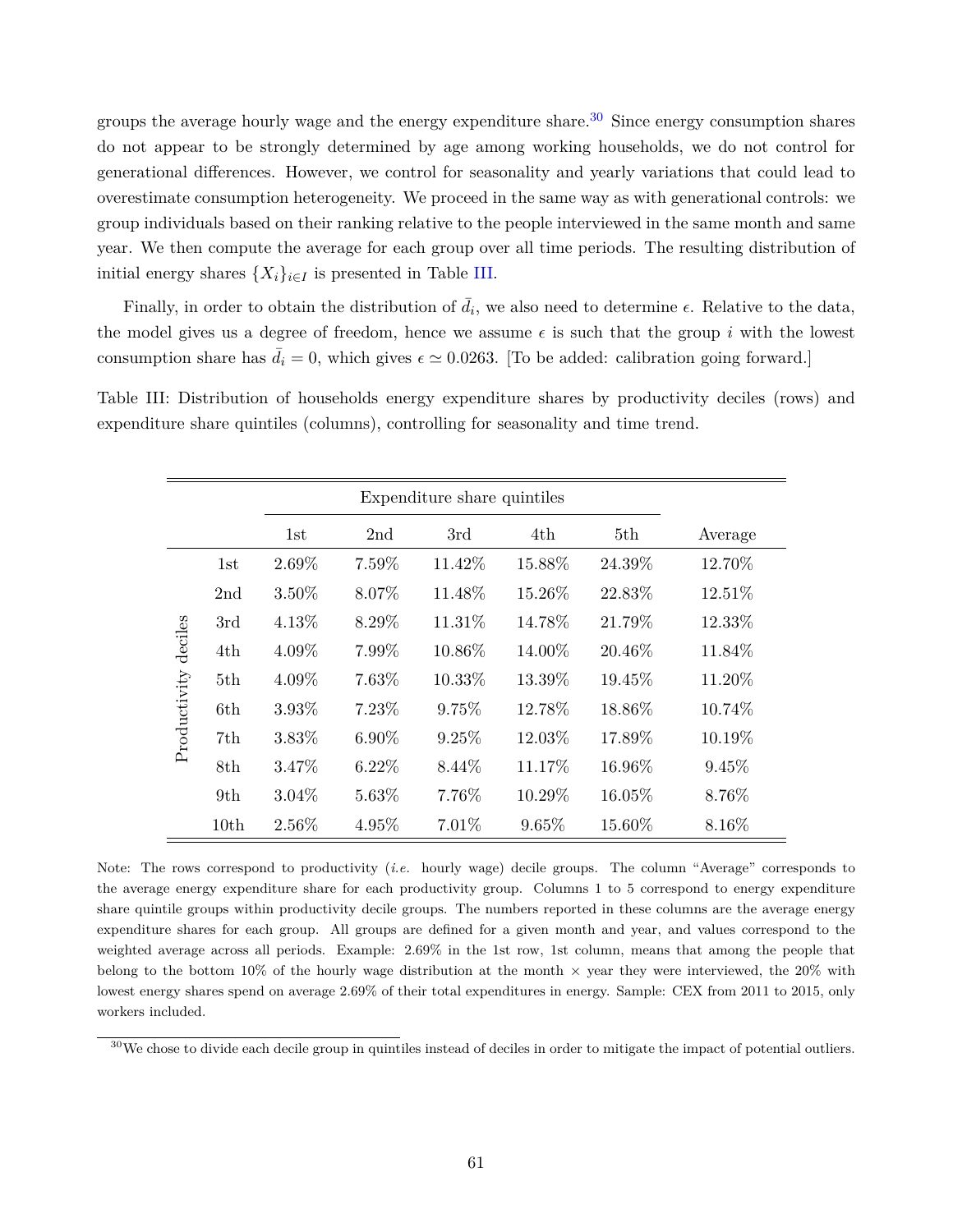### **D.2 Parameters choice**

**Baseline hours worked** We also use the SCF 2013 to compute the initial labor supply that we impute to the model. To do so, we again restrict the sample to individuals between 18 and 65 years old. However, because our aim is not to compute hourly wages but to look at the average labor supply, we do not eliminate outliers based on their hourly wage or labor supply. In particular, we keep unemployed households for whom the hourly wage is not observed, as dropping them would lead to overestimate the average labor supply. For all households in the sample, we divide the annual labor supply by the number of working age individuals (individuals between 18 and 65). This yields an average of 1440 hours annually. Assuming a maximum labor supply capacity of 52 weeks per year and 100 hours per week per individual, this yields an average labor supply of 0.277 of the maximum capacity.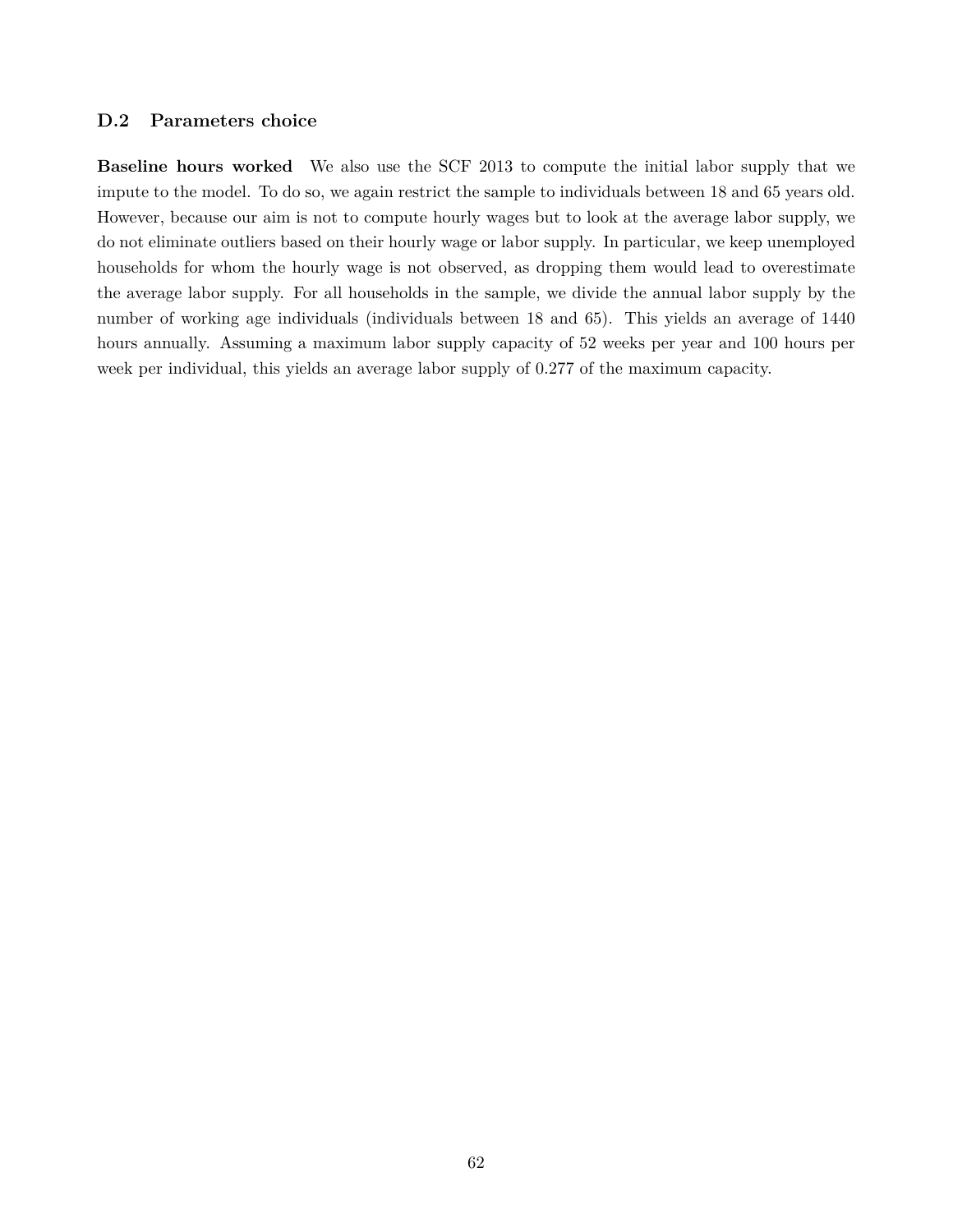| Parameter                        | Description                                             | Value          |
|----------------------------------|---------------------------------------------------------|----------------|
| Carbon stocks                    |                                                         |                |
| $S_{2015}^{At}$                  | Initial carbon concentration in atmosphere (in GtC)     | 851            |
| $S_{2015}^{Up}$                  | Initial carbon concentration in upper strata (in GtC)   | 460            |
| $S_{2015}^{Lo}$                  | Initial carbon concentration in lower strata (in GtC)   | 1740           |
| $S_{eq}^{At}$                    | Equilibrium carbon concentration in atmosphere (in GtC) | 588            |
| $E^{\rm land}_{2015}$            | Initial $CO_2$ emissions from land $(GtCO_2$ per year)  | 2.6            |
| $g_{E^{\rm land}}$               | Decline rate of land emissions (per period)             | 0.115          |
|                                  | Carbon cycle transition matrix                          |                |
| $b_{1,1}$                        | Carbon cycle coefficient                                | 0.88           |
| $b_{2,1}$                        | Carbon cycle coefficient                                | 0.047          |
| $b_{3,1}$                        | Carbon cycle coefficient                                | $\overline{0}$ |
| $b_{1,2}$                        | Carbon cycle coefficient                                | 0.12           |
| $b_{2,2}$                        | Carbon cycle coefficient                                | 0.94796        |
| $b_{3,2}$                        | Carbon cycle coefficient                                | 0.00075        |
| $b_{1,3}$                        | Carbon cycle coefficient                                | $\overline{0}$ |
| $b_{2,3}$                        | Carbon cycle coefficient                                | 0.005          |
| $b_{3,3}$                        | Carbon cycle coefficient                                | 0.99925        |
| Radiative forcing                |                                                         |                |
| $\kappa$                         | Forcings of equilibrium $CO2$ doubling (Wm-2)           | 3.6813         |
| $\mathcal{F}_{2015}^\mathrm{Ex}$ | Initial forcings of non-CO2 GHG (Wm-2)                  | 0.5            |
| $\mathcal{F}_{2100}^\mathrm{Ex}$ | 2100 forcings of non-CO2 GHG (Wm-2)                     | $\mathbf 1$    |
| $g_{\mathcal{F}^{\mathrm{Ex}}}$  | Rate of convergence of $\mathcal F$                     | 1/17           |
| Temperature                      |                                                         |                |
| $T_{2015}$                       | Initial atmospheric temperature change (C since 1900)   | 0.85           |
| $T_{2015}^{Lo}$                  | Initial lower stratum temperature change (C since 1900) | 0.0068         |
| $\zeta_1$                        | Climate model coefficient                               | 0.1005         |
| $\zeta_2$                        | Climate model coefficient                               | 1.1875         |
| $\zeta_3$                        | Climate model coefficient                               | 0.088          |
| $\zeta_4$                        | Climate model coefficient                               | 0.025          |

Table IV: Calibration summary: climate parameters.

Note: All parameters are taken from DICE (2016).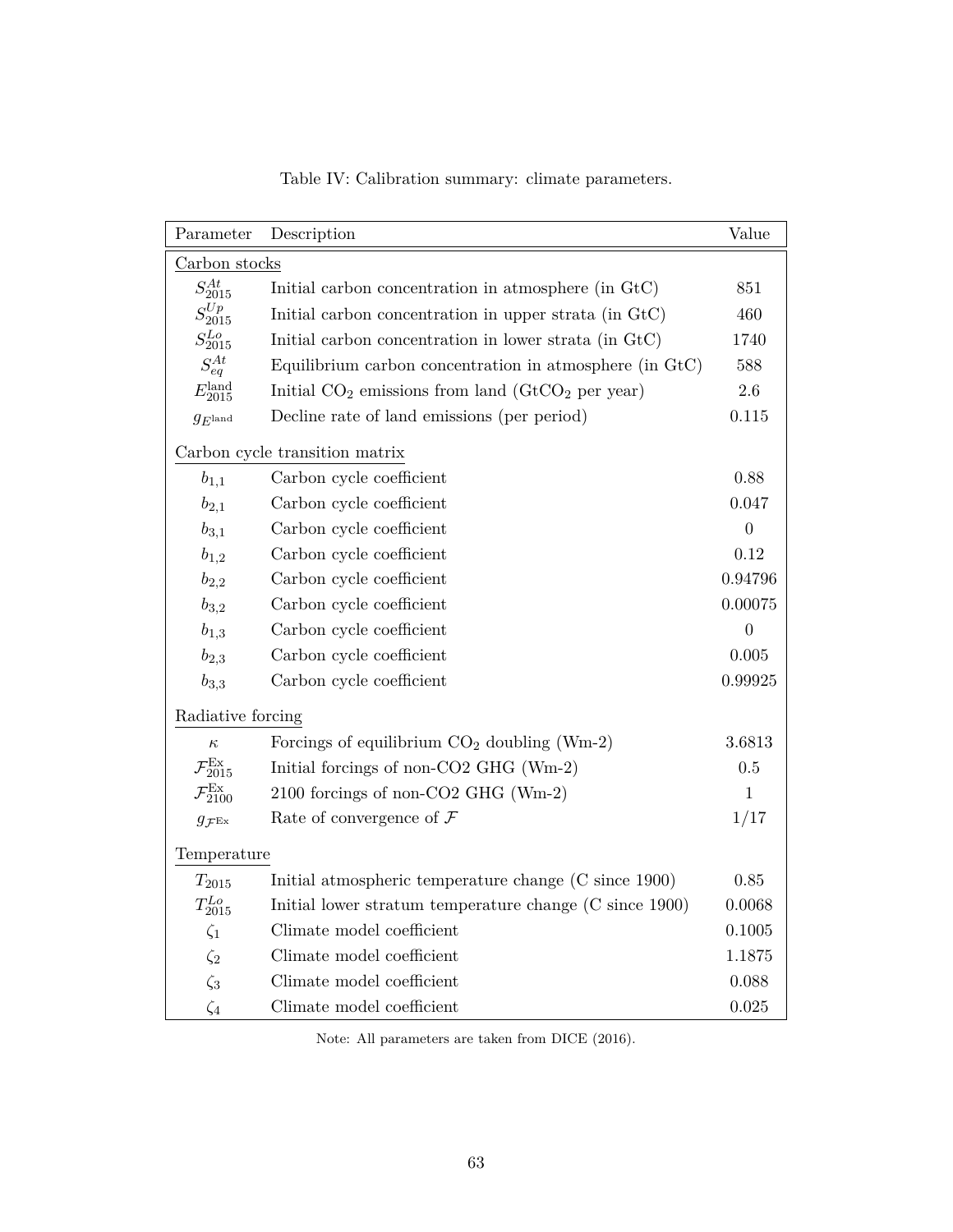| Parameter                         | Description                                                    | Value            | Source                            |
|-----------------------------------|----------------------------------------------------------------|------------------|-----------------------------------|
| Preferences                       |                                                                |                  |                                   |
| $\beta$                           | Utility discount rate (per year)                               | 1/(1.015)        | <b>DICE 2016</b>                  |
| $\sigma$                          | Inverse of IES                                                 | 1.45             | <b>DICE 2016</b>                  |
| $\eta^F$                          | Frisch elasticity of labor supply                              | 0.75             | Chetty et al $(2011)$             |
| $\varsigma$                       | Labor dis-utility coefficient                                  | 1.885            | To target $\eta^F$ and $h_{2015}$ |
| $\gamma$                          | Labor dis-utility exponent                                     | 0.709            | To target $\eta^F$ and $h_{2015}$ |
| $\alpha_0$                        | Relative preference for the environment                        | 7.61e-05         | Adapted from Barrage (2019)       |
| Production damages                |                                                                |                  |                                   |
| $a_1$                             | Damage intercept                                               | $\boldsymbol{0}$ | <b>DICE 2016</b>                  |
| $a_2$                             | Damage coefficient quadratic term                              | 0.00175          | DICE 2016 adjusted                |
| $a_3$                             | Damage exponent                                                | $\overline{2}$   | <b>DICE 2016</b>                  |
| Production first sector           |                                                                |                  |                                   |
| $\alpha$                          | Return to scale on labor sector 1                              | 0.3              | <b>DICE 2016</b>                  |
| $\nu$                             | Return to scale on energy sector 1                             | 0.04             | Golosov et al $(2014)$            |
| δ                                 | Depreciation rate on capital (per year)                        | 0.1              | <b>DICE 2016</b>                  |
| $r_{2015}$                        | Initial net rate of return on capital                          | 0.023            | To target steady state            |
| $Y_{2015}$                        | Initial output (in trillions 2015 USD)                         | 70.807           | World Bank (2011-2015)            |
| $hh_{1,2015}$                     | Initial share of labor in sector 1                             | 0.976            | To equate MPL across sectors      |
| $kk_{1,2015}$                     | Initial share of capital in sector 2                           | 0.926            | To equate MPL across sectors      |
| $E_{2015}$                        | Initial industrial emissions $(GtCO2$ per year)                | 35.85            | <b>DICE 2016</b>                  |
| $h_{2015}$                        | Initial labor supply per capita                                | 0.277            | Computed from SCF                 |
| $A_{1,2015}$                      | Initial TFP sector 1                                           | 141.9            | To target $Y_{2015}$              |
|                                   | Production second sector                                       |                  |                                   |
| $\alpha_E$                        | Return to scale on capital sector 2                            | 0.403            | Barrage $(2019)$                  |
| $A_{2,2015}$                      | Initial TFP sector $2$                                         | 87.1             | To target $E_{2015}$              |
| Abatement costs                   |                                                                |                  |                                   |
| $P^{\rm backstop}_{2015}$         | Backstop price in 2015 (in $\frac{\pi}{2}$ /tCO <sub>2</sub> ) | 550              | <b>DICE 2016</b>                  |
| $g_{\mathcal{P}^\text{backstop}}$ | Decline rate backstop price (per period)                       | 2.5%             | <b>DICE 2016</b>                  |
| $c_2$                             | Exponent abatement cost function                               | $2.6\,$          | <b>DICE 2016</b>                  |
| $\mu_{2015}$                      | Initial abatement share                                        | 0.03             | <b>DICE 2016</b>                  |
| Government                        |                                                                |                  |                                   |
| $G_t/Y_t$                         | Government spending to GDP ratio                               | 0.3030           | <b>IMF-GFS</b>                    |
| $B_{2015}$                        | Initial public debt to GDP ratio                               | 0.2220           | <b>IMF-GFS</b>                    |
| $\tau_{H,2015}$                   | Initial tax rate on labor income                               | 0.255            | Trabandt & Uhlig $(2012)$         |
| $\tau_{K,2015}$                   | Initial tax rate on capital income                             | 0.411            | Trabandt & Uhlig $(2012)$         |

Table V: Calibration summary: economic parameters.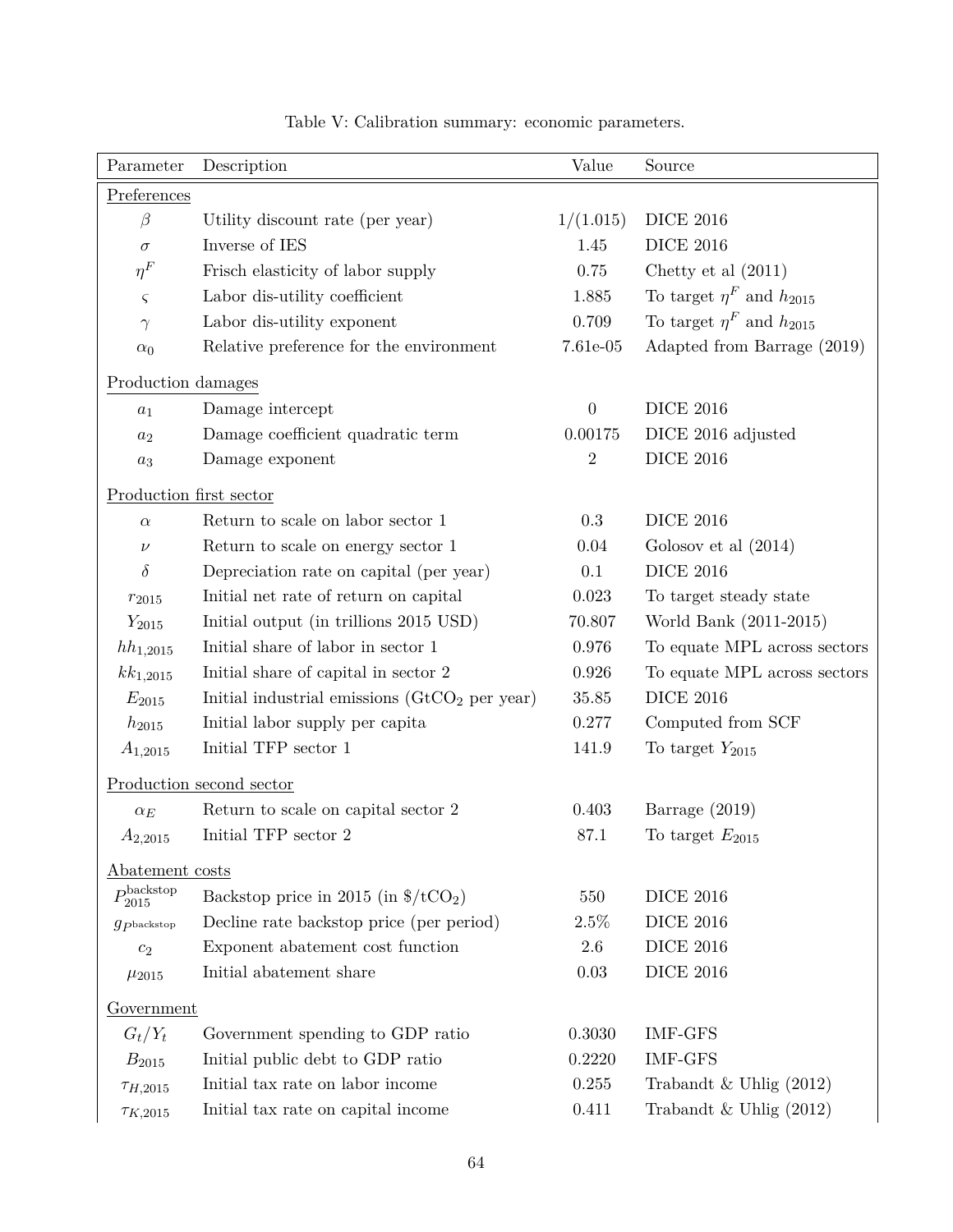|                  | Calibration summary: economic parameters (continued). |       |                       |
|------------------|-------------------------------------------------------|-------|-----------------------|
|                  |                                                       |       |                       |
|                  | Exogenous growth parameters                           |       |                       |
| $g_{A_{1,2015}}$ | Initial TFP growth rate sector 1 (per period)         | 0.076 | <b>DICE 2016</b>      |
| $ggA_{1,t}$      | Decline rate TFP growth sector 1 (per year)           | 0.005 | <b>DICE 2016</b>      |
| $g_{A_{2,2015}}$ | Initial TFP growth rate sector 2 (per period)         | 0.076 | <b>DICE 2016</b>      |
| $ggA_{2,t}$      | Decline rate TFP growth sector 2 (per year)           | 0.005 | <b>DICE 2016</b>      |
| $N_{2015}$       | Initial population (in millions)                      | 1,309 | World bank $(2015)$   |
| $N_{\rm max}$    | Asymptotic population (in millions)                   | 2,034 | DICE 2016 US-adjusted |
| $g_N$            | Rate of convergence of population                     | 0.134 | <b>DICE 2016</b>      |

Note: The adjustments relative to DICE 2016 for population and damages are described in the calibration section.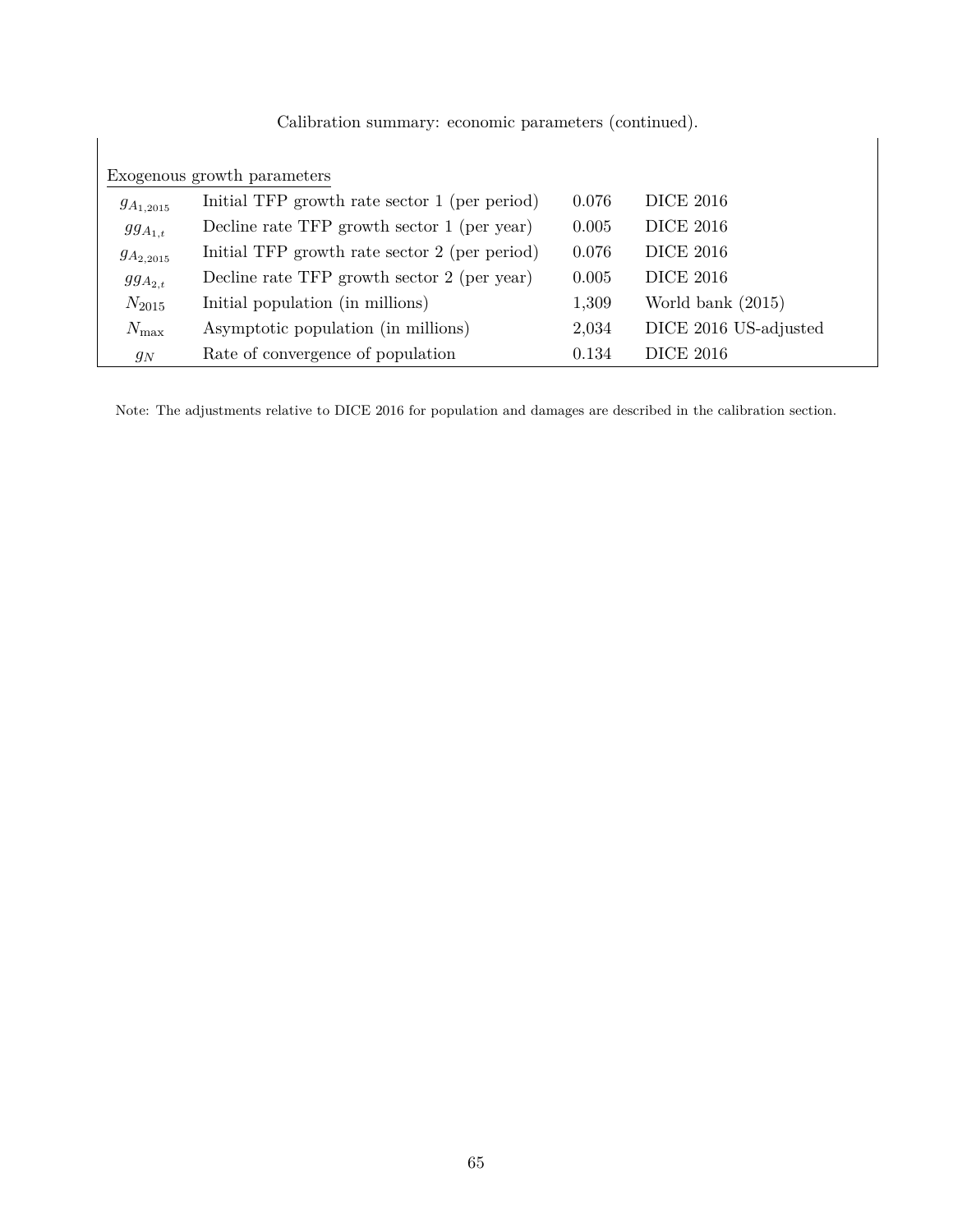# **E Additional quantitative results**



# **E.1 Alternative damages**





Figure 7: Optimal Carbon Taxes  $(\frac{4}{\text{CO2}})$ , Alternative Damages.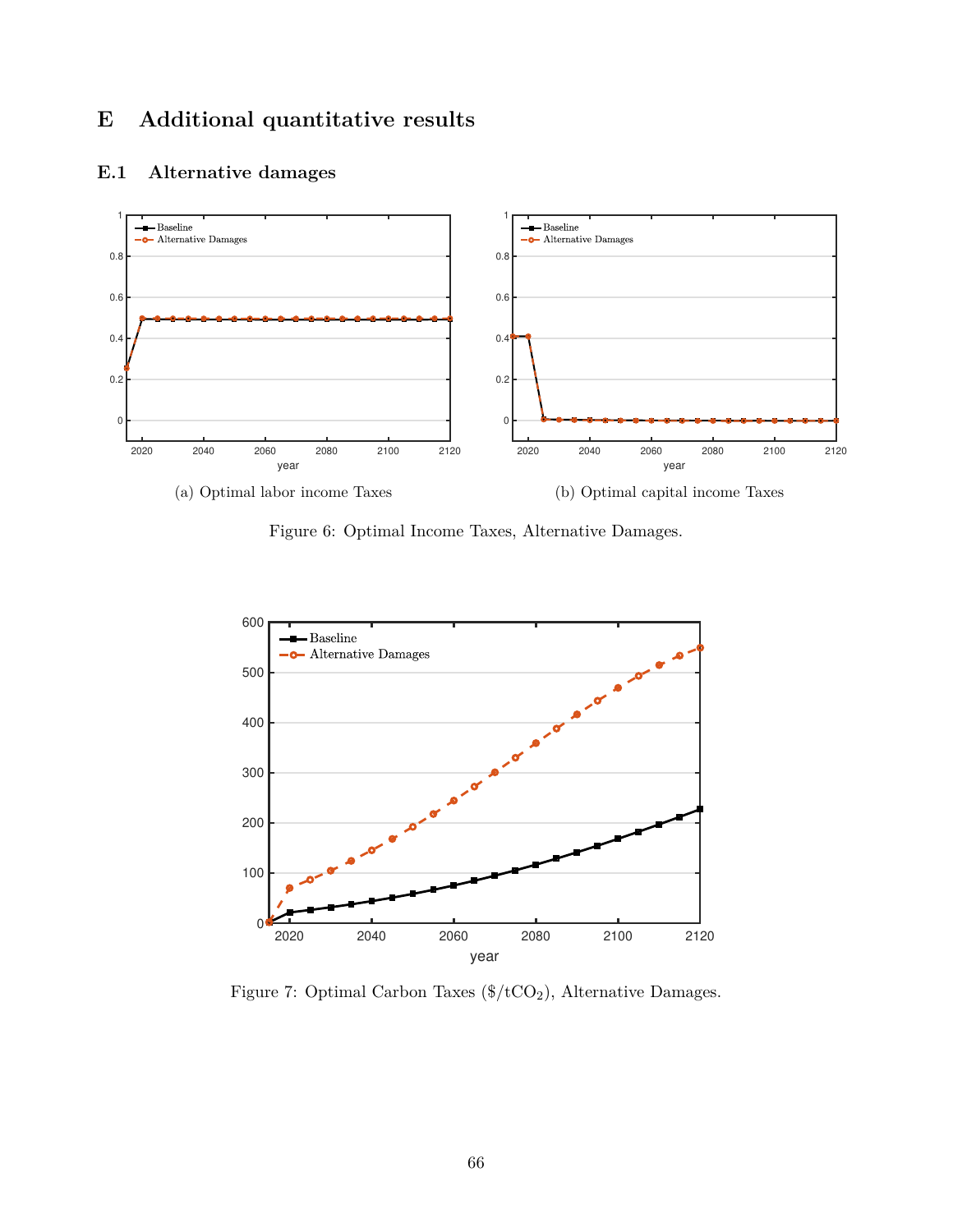

Figure 8: Temperature on the Optimal Path, Alternative Damages.



Figure 9: Carbon Tax Decomposition, Alternative Damages.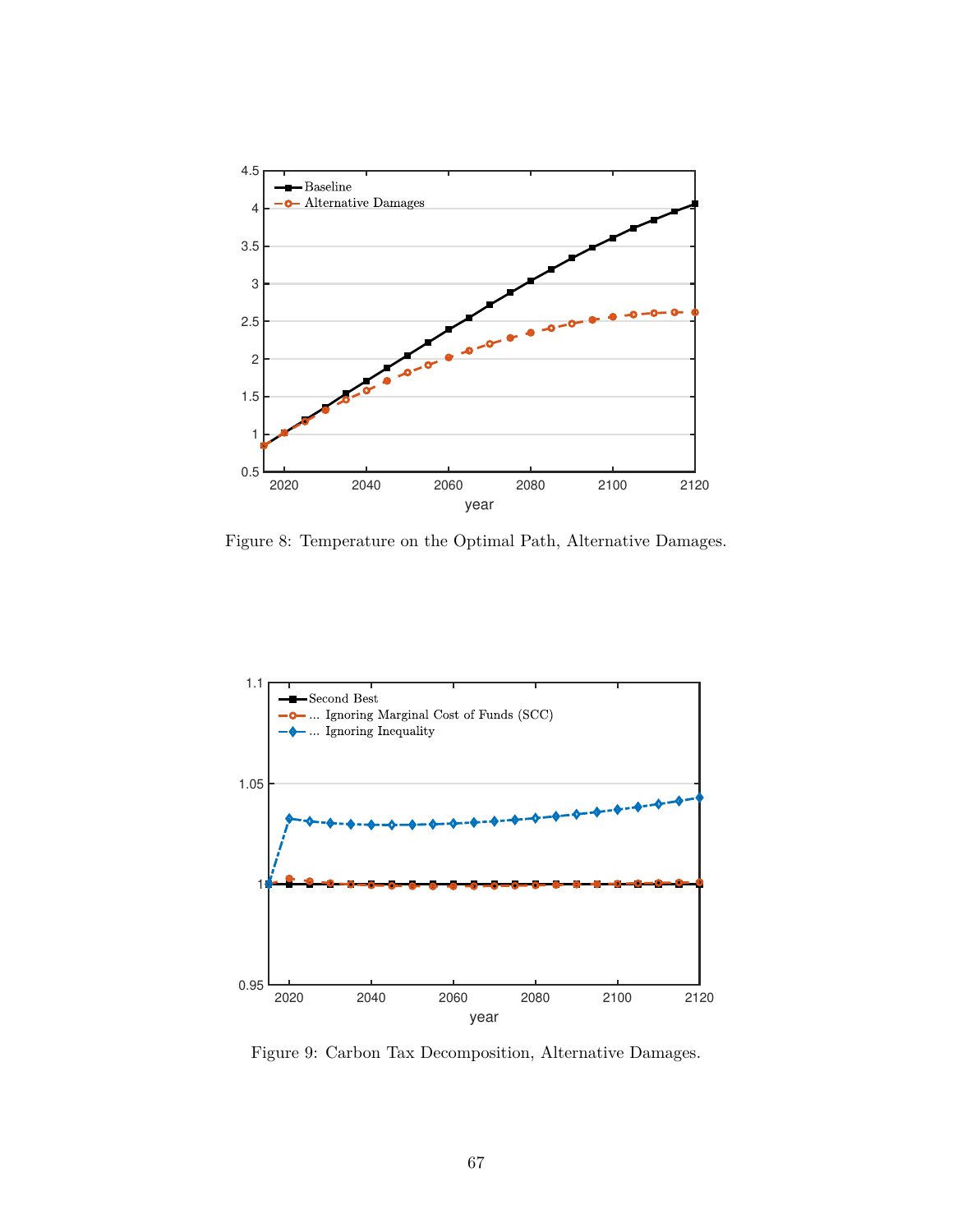# **E.2 Third-best policies**



Figure 10: Optimal Income Taxes, Given Labor Tax.



Figure 11: Optimal Income Taxes, Given Capital Tax.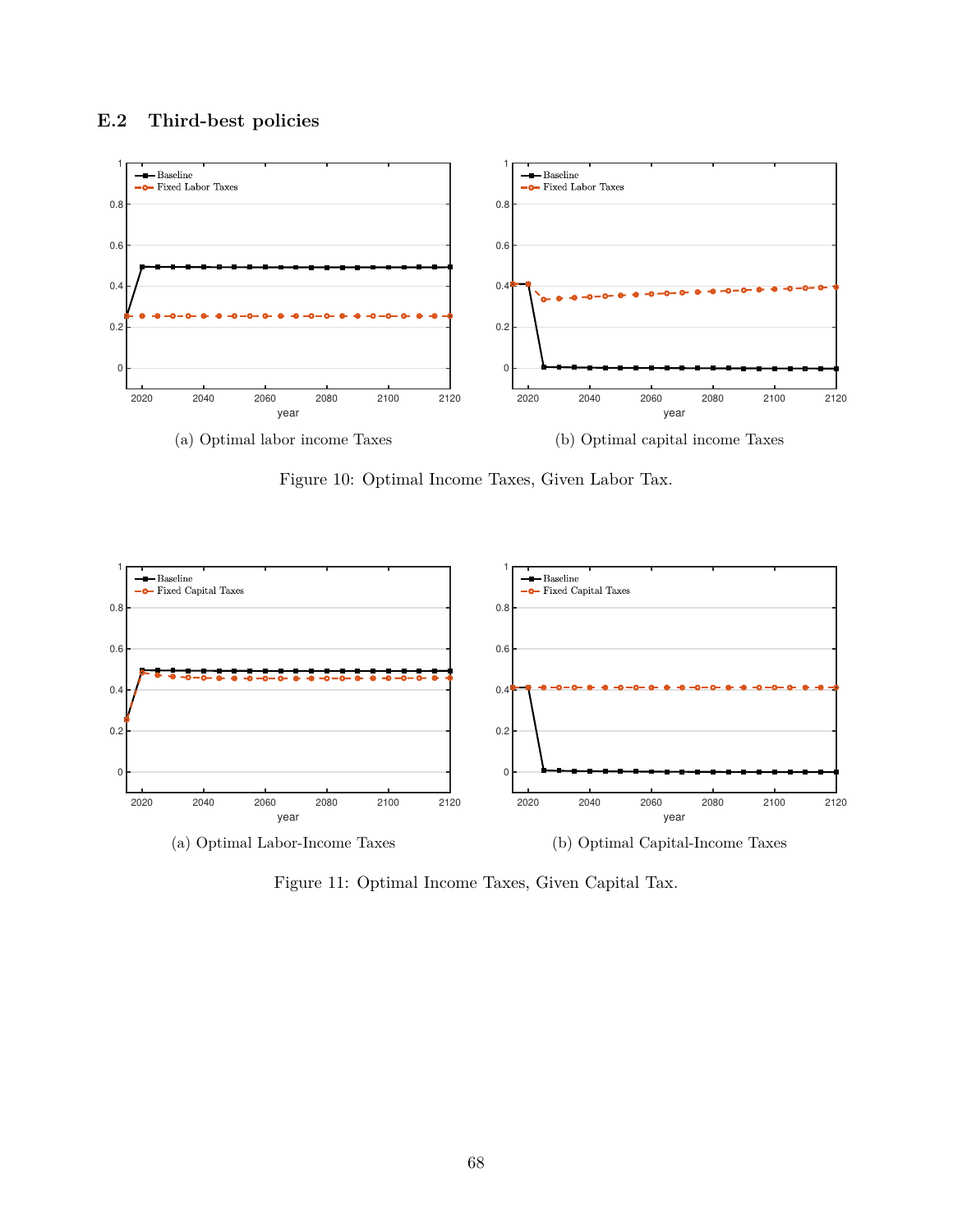

Figure 12: Optimal Carbon Taxes  $(\frac{4}{\csc}C_2)$ , Given Income Taxes.

|                    |          | Revenue Source    |         | Revenue Use                        |         |          |  |  |  |
|--------------------|----------|-------------------|---------|------------------------------------|---------|----------|--|--|--|
|                    | Labor    |                   |         | Capital Carbon Gov. Cons. Transfer |         | Interest |  |  |  |
| No Carbon Tax      | $31.5\%$ | $6.2\%$           | $0.0\%$ | $18.5\%$                           | $2.1\%$ | $16.5\%$ |  |  |  |
| Optimal Carbon Tax | $30.8\%$ | $6.1\%$           | $1.1\%$ | $18.4\%$                           | $2.2\%$ | 17.0%    |  |  |  |
| Change             |          | $-0.7\%$ $-0.2\%$ | $1.1\%$ | $-0.1\%$                           | $0.0\%$ | $0.5\%$  |  |  |  |

Table VI: Government Budget Adjustment, Given Capital-Income Taxes.

*Note:* Numbers represent the present value of each component of the government budget constraint divided by the present value of GDP.

Table VII: Government Budget Adjustment, Given Labor-Income Taxes.

|                    |          | Revenue Source    |         | Revenue Use                        |         |          |  |  |  |
|--------------------|----------|-------------------|---------|------------------------------------|---------|----------|--|--|--|
|                    | Labor    |                   |         | Capital Carbon Gov. Cons. Transfer |         | Interest |  |  |  |
| No Carbon Tax      | $17.2\%$ | $5.5\%$           | $0.0\%$ | $16.0\%$                           | $5.0\%$ | $2.1\%$  |  |  |  |
| Optimal Carbon Tax | $17.0\%$ | $5.4\%$           | $0.8\%$ | 15.9%                              | $5.7\%$ | $2.1\%$  |  |  |  |
| Change             |          | $-0.2\%$ $-0.1\%$ | $0.8\%$ | $-0.1\%$                           | $0.7\%$ | $0.0\%$  |  |  |  |

*Note:* Numbers represent the present value of each component of the government budget constraint divided by the present value of GDP.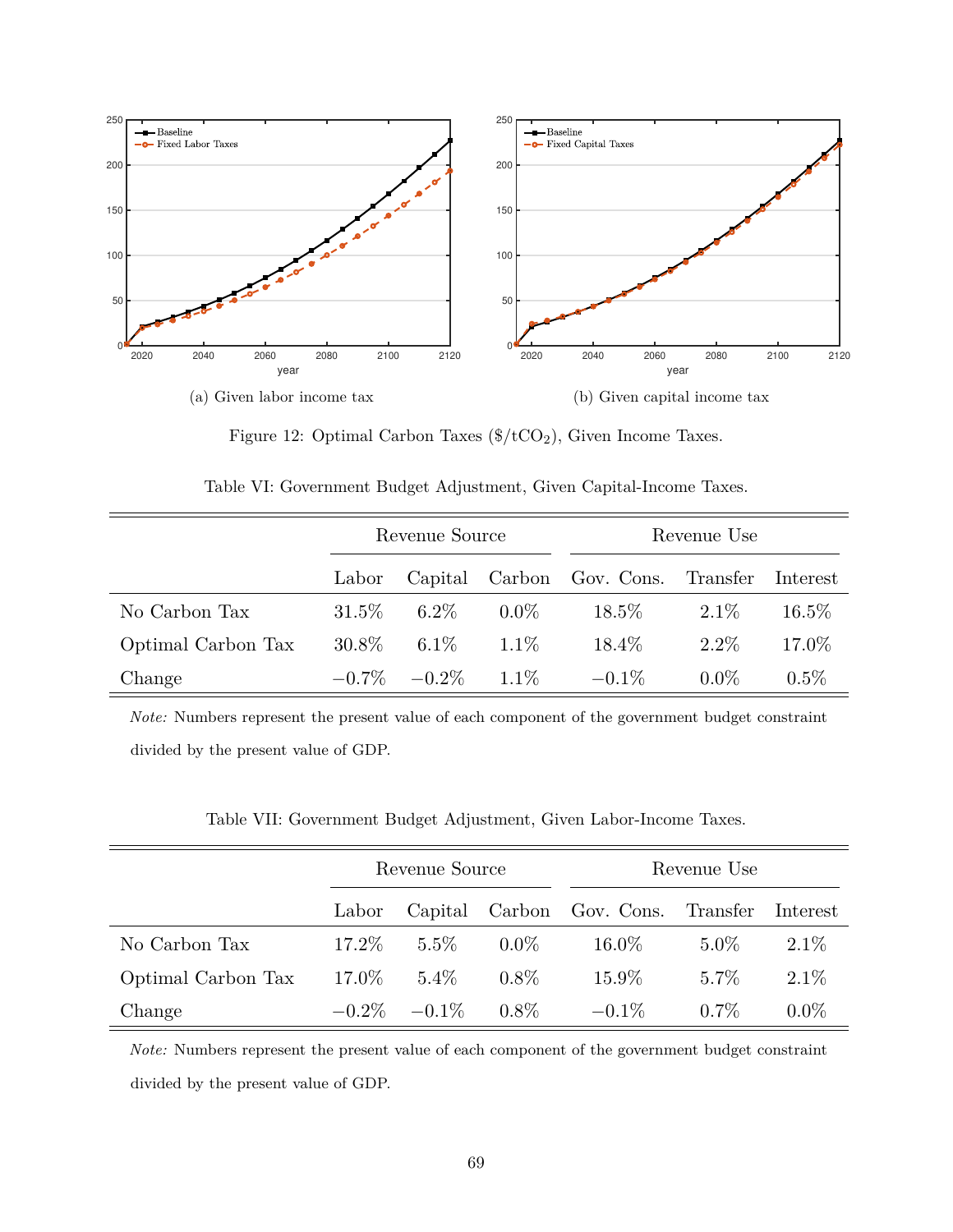| 1st           | 0.4    | $-0.4$ | $-1$   | $-1.3$ | $-1.5$ | $-1.5$ | $-1.2$ | $-0.6$ | 0.6                | 2.4            | 5    | 8.4  | 12.8 | 18.4 | 25.5 | 34.4 | 45    |
|---------------|--------|--------|--------|--------|--------|--------|--------|--------|--------------------|----------------|------|------|------|------|------|------|-------|
| 2nd           | 0      | $-0.9$ | $-1.4$ | $-1.7$ | $-2$   | $-2$   | $-1.7$ | $-1$   | 0.2                | $\overline{2}$ | 4.6  | 8    | 12.5 | 18.1 | 25.3 | 34.2 | 40    |
| 3rd           | $-0.2$ | $-1.1$ | $-1.6$ | $-1.9$ | $-2.1$ | $-2.1$ | $-1.9$ | $-1.2$ | 0.1                | 1.9            | 4.5  | 8    | 12.5 | 18.2 | 25.4 | 34.5 | 35    |
| 4th           | $-0.4$ | $-1.2$ | $-1.7$ | $-2.1$ | $-2.3$ | $-2.3$ | $-2$   | $-1.3$ | $\mathbf 0$        | 1.8            | 4.5  | 8    | 12.6 | 18.4 | 25.7 | 34.9 | 30    |
| Decile<br>5th | $-0.5$ | $-1.4$ | $-1.9$ | $-2.2$ | $-2.4$ | $-2.4$ | $-2.1$ | $-1.4$ | $-0.1$             | 1.8            | 4.5  | 8    | 12.7 | 18.6 | 26.1 | 35.4 | 25    |
| Income<br>6th | $-0.6$ | $-1.5$ | $-2$   | $-2.3$ | $-2.5$ | $-2.5$ | $-2.2$ | $-1.4$ | $-0.1$             | 1.8            | 4.5  | 8.1  | 12.9 | 18.9 | 26.5 | 36   | 20    |
| 7th           | $-0.7$ | $-1.6$ | $-2.1$ | $-2.4$ | $-2.6$ | $-2.6$ | $-2.2$ | $-1.5$ | $-0.2$             | 1.8            | 4.6  | 8.3  | 13.1 | 19.3 | 27   | 36.8 | $-15$ |
| 8th           | $-0.8$ | $-1.7$ | $-2.2$ | $-2.5$ | $-2.7$ | $-2.7$ | $-2.3$ | $-1.5$ | $-0.2$             | 1.9            | 4.7  | 8.5  | 13.5 | 19.8 | 27.8 | 37.9 | $-10$ |
| 9th           | $-1$   | $-1.8$ | $-2.3$ | $-2.6$ | $-2.8$ | $-2.7$ | $-2.4$ | $-1.5$ | $-0.1$             | $\overline{2}$ | 5    | 8.9  | 14.1 | 20.7 | 29   | 39.6 | 5     |
| 10th          | $-1.2$ | $-2.1$ | $-2.6$ | $-2.9$ | $-3$   | $-2.8$ | $-2.3$ | $-1.3$ | 0.4                | 2.9            | 6.4  | 11.1 | 17.3 | 25.2 | 35.4 | 48.4 | $-10$ |
|               | 2020   | 2030   | 2040   | 2050   | 2060   | 2070   | 2080   | 2090   | 2100<br>Generation | 2110           | 2120 | 2130 | 2140 | 2150 | 2160 | 2170 |       |

Figure 13: Period Welfare Gains (%), Given Capital-Income Taxes.

| 1st                  | 2.5    | 1.7    | 1.1    | 0.7    | 0.4    | 0.3    | 0.4    | 0.9                | 1.8         | 3.2  | 5.3            | 8.1            | 11.8 | 16.4 | 22.3 | 29.5 | 40              |  |
|----------------------|--------|--------|--------|--------|--------|--------|--------|--------------------|-------------|------|----------------|----------------|------|------|------|------|-----------------|--|
| 2nd                  | 1.2    | 0.4    | $-0.2$ | $-0.6$ | $-0.9$ | $-1$   | $-0.9$ | $-0.3$             | 0.6         | 2.1  | 4.3            | 7.2            | 11   | 15.8 | 21.8 | 29.3 |                 |  |
| 3rd                  | 0.7    | $-0.1$ | $-0.7$ | $-1.1$ | $-1.4$ | $-1.5$ | $-1.3$ | $-0.8$             | 0.2         | 1.8  | $\overline{4}$ | 6.9            | 10.8 | 15.7 | 21.9 | 29.7 | 35              |  |
| 4th                  | 0.4    | $-0.5$ | $-1$   | $-1.4$ | $-1.7$ | $-1.8$ | $-1.6$ | $-1.1$             | $\mathbf 0$ | 1.5  | 3.8            | 6.8            | 10.8 | 15.8 | 22.2 | 30.1 | 30              |  |
| 5th                  | 0.1    | $-0.7$ | $-1.3$ | $-1.7$ | $-1.9$ | $-2$   | $-1.8$ | $-1.3$             | $-0.2$      | 1.4  | 3.7            | 6.8            | 10.9 | 16   | 22.5 | 30.7 | 125             |  |
| Income Decile<br>6th | $-0.1$ | $-0.9$ | $-1.5$ | $-1.9$ | $-2.2$ | $-2.2$ | $-2$   | $-1.4$             | $-0.4$      | 1.3  | 3.7            | 6.9            | 11   | 16.3 | 23   | 31.3 | 20              |  |
| 7th                  | $-0.3$ | $-1.1$ | $-1.7$ | $-2.1$ | $-2.3$ | $-2.4$ | $-2.2$ | $-1.6$             | $-0.5$      | 1.3  | 3.7            | $\overline{7}$ | 11.2 | 16.7 | 23.6 | 32.2 | $+15$           |  |
| 8th                  | $-0.5$ | $-1.3$ | $-1.9$ | $-2.3$ | $-2.5$ | $-2.6$ | $-2.3$ | $-1.7$             | $-0.5$      | 1.3  | 3.8            | 7.2            | 11.6 | 17.2 | 24.4 | 33.4 | 110             |  |
| 9th                  | $-0.7$ | $-1.6$ | $-2.1$ | $-2.5$ | $-2.7$ | $-2.8$ | $-2.5$ | $-1.8$             | $-0.5$      | 1.3  | $\overline{4}$ | 7.5            | 12.2 | 18.1 | 25.7 | 35.2 | $\overline{15}$ |  |
| 10th                 | $-1.2$ | $-2$   | $-2.5$ | $-2.9$ | $-3.1$ | $-3$   | $-2.6$ | $-1.7$             | $-0.2$      | 2.1  | 5.4            | 9.7            | 15.4 | 22.8 | 32.3 | 44.5 | 10              |  |
|                      | 2020   | 2030   | 2040   | 2050   | 2060   | 2070   | 2080   | 2090<br>Generation | 2100        | 2110 | 2120           | 2130           | 2140 | 2150 | 2160 | 2170 |                 |  |

Figure 14: Period Welfare Gains (%), Given Labor-Income Taxes.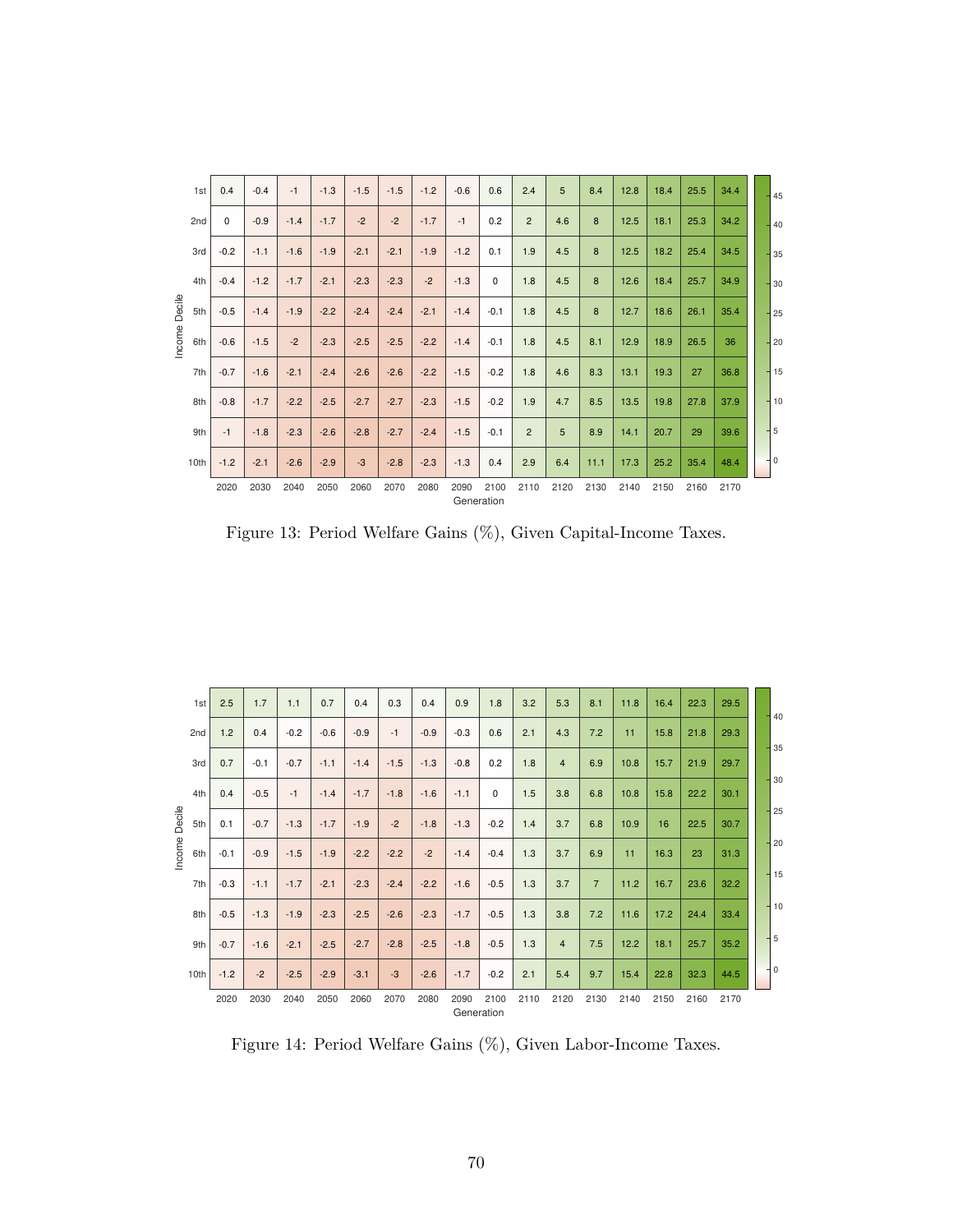



Figure 15: Optimal Income Taxes, Initial Wealth Heterogeneity and Exogenous Initial Capital Tax.



Figure 16: Optimal Carbon Taxes (\$/tCO2), Initial Wealth Heterogeneity and Exogenous Initial Capital Tax.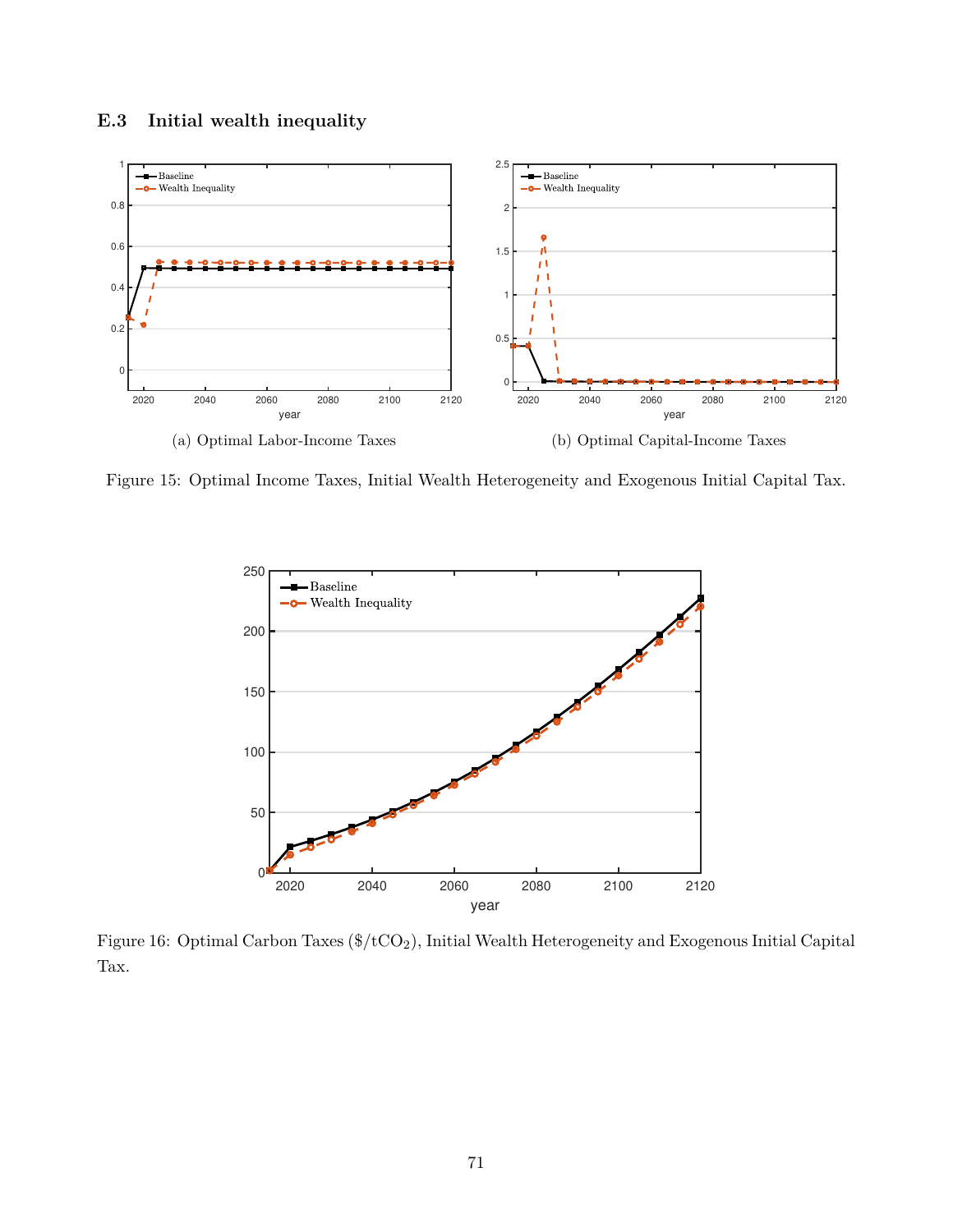

Figure 17: Carbon Tax Decomposition, Initial Wealth Heterogeneity and Exogenous Initial Capital Tax.

Table VIII: Government Budget Adjustment, Initial Wealth Heterogeneity and Exogenous Initial Capital Tax.

|                    |          | Revenue Source |         | Revenue Use               |          |          |  |  |  |
|--------------------|----------|----------------|---------|---------------------------|----------|----------|--|--|--|
|                    | Labor    |                |         | Capital Carbon Gov. Cons. | Transfer | Interest |  |  |  |
| No Carbon Tax      | 34.2\%   | $3.2\%$        | $0.0\%$ | 17.9%                     | $18.1\%$ | $1.5\%$  |  |  |  |
| Optimal Carbon Tax | 33.6\%   | $3.2\%$        | $0.9\%$ | 17.8%                     | 18.5%    | $1.5\%$  |  |  |  |
| Change             | $-0.6\%$ | $0.0\%$        | $0.9\%$ | $-0.1\%$                  | $0.5\%$  | $0.0\%$  |  |  |  |

*Note:* Numbers represent the present value of each component of the government budget constraint divided by the present value of GDP.